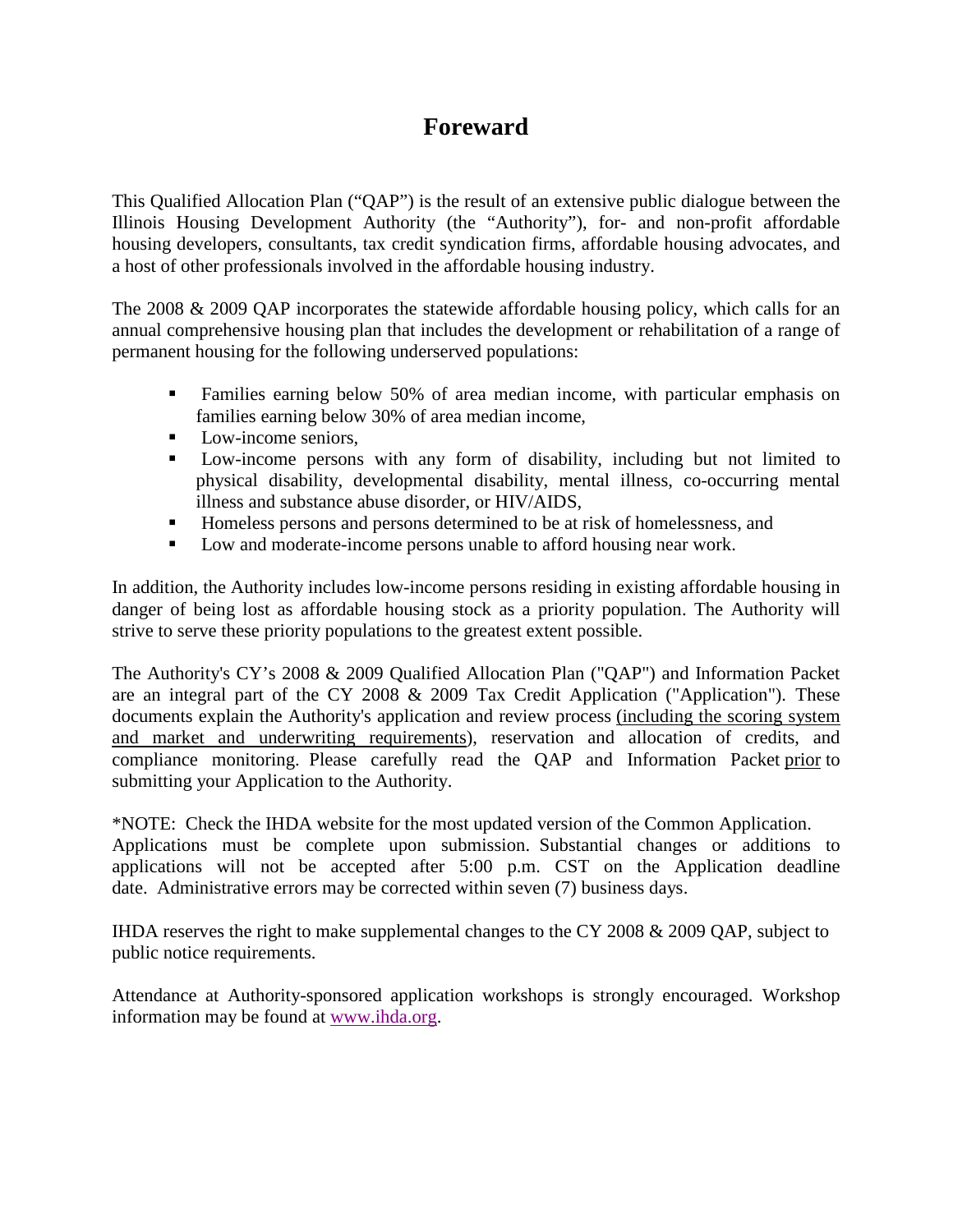#### **CY's 2008 & 2009 LOW INCOME HOUSING TAX CREDIT QUALIFIED ALLOCATION PLAN FOR THE STATE OF ILLINOIS (Subject to the Governor's Approval) TABLE OF CONTENTS**

| Ι.   |           |                                                                      |
|------|-----------|----------------------------------------------------------------------|
|      |           | II.<br><b>Application Process</b>                                    |
|      |           |                                                                      |
|      | A.        |                                                                      |
|      |           | B. Receipt Of                                                        |
|      |           |                                                                      |
|      |           | C. Review Of                                                         |
|      |           |                                                                      |
|      |           | 1.                                                                   |
|      |           | 2.                                                                   |
|      |           | Public Housing Authority Set-<br>a.                                  |
|      |           |                                                                      |
|      |           | Independent Elderly & Supportive Living Facilities Set-Aside30<br>b. |
|      |           | Nonprofit Set-<br>c.                                                 |
|      |           |                                                                      |
|      |           | d.<br><b>Small Project Set-</b>                                      |
|      |           |                                                                      |
|      |           | Preservation Set-<br>e.                                              |
|      |           |                                                                      |
|      |           | f.<br>Supportive Housing Set-                                        |
|      |           |                                                                      |
|      |           | Scoring<br>$g_{\rm{}}$                                               |
|      |           |                                                                      |
|      | D.        |                                                                      |
|      |           | <u>54</u>                                                            |
|      | E.        |                                                                      |
|      | <u>61</u> |                                                                      |
| III. |           |                                                                      |
|      |           | <u>61</u>                                                            |
| IV.  |           |                                                                      |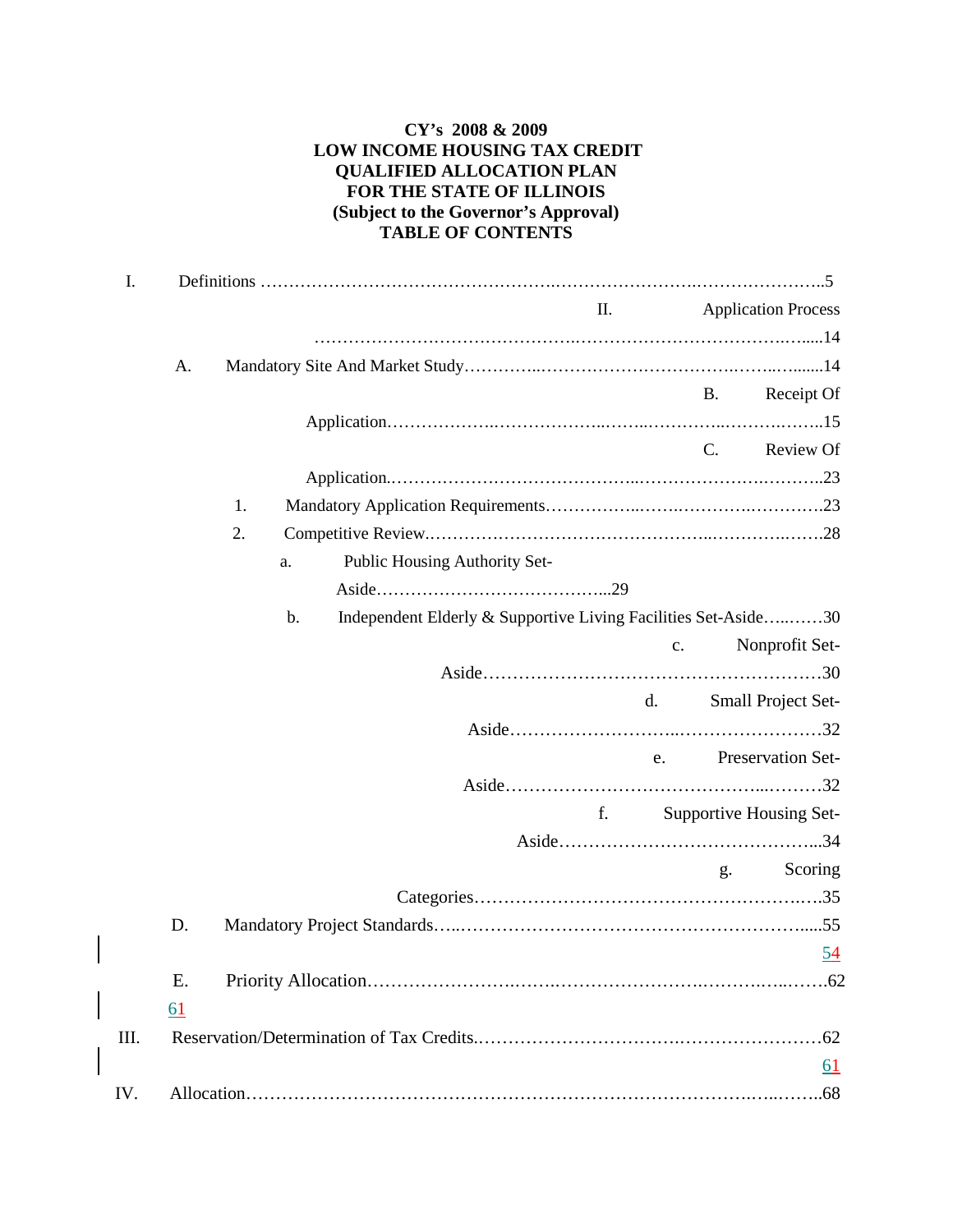|      |         |           |                | 67        |
|------|---------|-----------|----------------|-----------|
|      | 1.      |           |                |           |
|      |         | <u>67</u> |                |           |
|      | 2.      |           |                |           |
|      |         |           |                | 68        |
|      | 3.      |           |                |           |
|      |         | 71        |                |           |
| V.   |         |           |                |           |
|      |         |           |                | <u>72</u> |
|      |         |           | VI. Compliance |           |
|      |         |           |                |           |
|      |         |           | VI.            | 73        |
| VII. | General |           |                |           |
|      |         | .76       |                |           |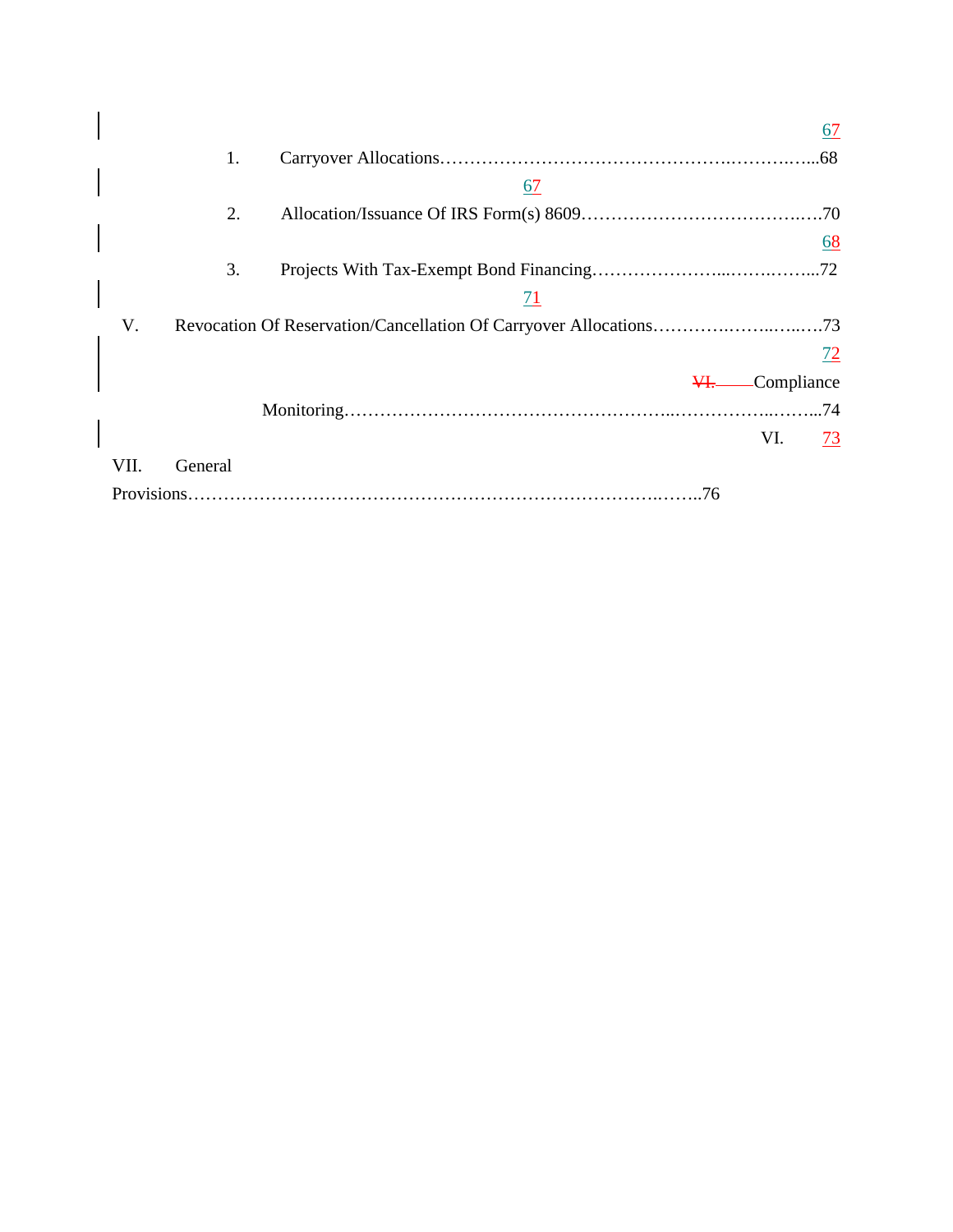### **CY's 2008 & 2009 LOW INCOME HOUSING TAX CREDIT QUALIFIED ALLOCATION PLAN FOR THE STATE OF ILLINOIS**

## **TABLE OF CONTENTS (CONTINUED)**

| Attachments:    |                                                                                      |
|-----------------|--------------------------------------------------------------------------------------|
| $\mathbf{1}$    |                                                                                      |
| $\overline{28}$ |                                                                                      |
| $\overline{2}$  |                                                                                      |
| $\mathfrak{2}$  | 86                                                                                   |
| $\overline{2}$  |                                                                                      |
| 3               | 92                                                                                   |
| $\overline{2}$  |                                                                                      |
| 4               | 104                                                                                  |
| $\overline{2}$  |                                                                                      |
| 5               | 144                                                                                  |
| 2               | List Of Qualified Census Tracts And Difficult Development                            |
|                 | Areas442                                                                             |
| 6               | 146                                                                                  |
| $\overline{2}$  | List Of Non-Rural                                                                    |
|                 |                                                                                      |
| 7               | 148                                                                                  |
| $\overline{2}$  | Per Unit Cost                                                                        |
|                 |                                                                                      |
| 8               | 149                                                                                  |
| $\overline{2}$  | Sample Calculation Of Annual Tax Credit Amount447                                    |
| 9               | 151                                                                                  |
| $\overline{2}$  |                                                                                      |
| 10              | 153                                                                                  |
| 11              |                                                                                      |
| 12              | Referral and Support Plan for Targeting a Minimum of 10% of Units                    |
|                 |                                                                                      |
| Supplements:    |                                                                                      |
|                 | These documents are available on IHDA website (www.ihda.org) and will be included in |
|                 | the QAP Application Packet                                                           |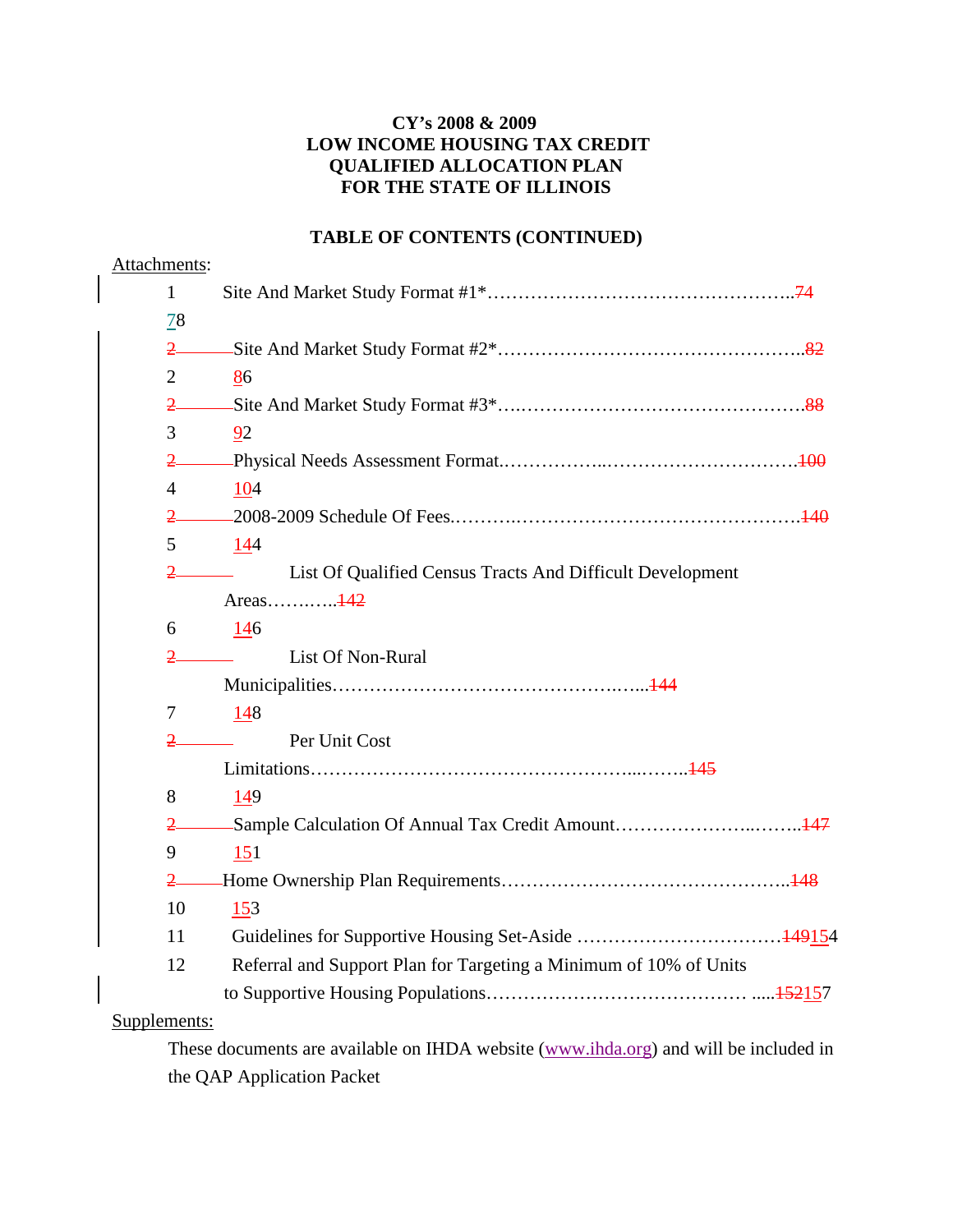- 1 Maximum Income, Monthly Rent and Maximum HOME Rent Limits, Nonmetropolitan Income limits (The Housing and Economic Recovery Act of 2008 provides that income limits for projects in Rural areas that receive their Tax Credits from an Allocation of Authority Housing Credit Ceiling (but not for projects that get Tax Credits by virtue of tax-exempt financing) shall be measured by reference to the greater of area median gross income or national nonmetropolitan median income. Once the national nonmetropolitan income figures are determined for various household sizes, they will be published in a revised Supplement #1.)
- 2 Referral and Support Plan Template and Supportive Housing Population Set-Aside Supportive Housing Plan Template
- 3 Metropolitan and Non-Metropolitan Community Listing
- 4 Affordable Housing Planning and Appeal Act Community Listing
- 5 Green Housing Initiative Program Guidelines & Checklist
- 6 Capital Expenditure Analysis for IHDA Projects
- 7 Systems & Conditions Table
- <sup>\*</sup> See page 12 for details on which format applies to a given Project.

### **THE REMAINDER OF THIS PAGE HAS BEEN INTENTIONALLY LEFT BLANK**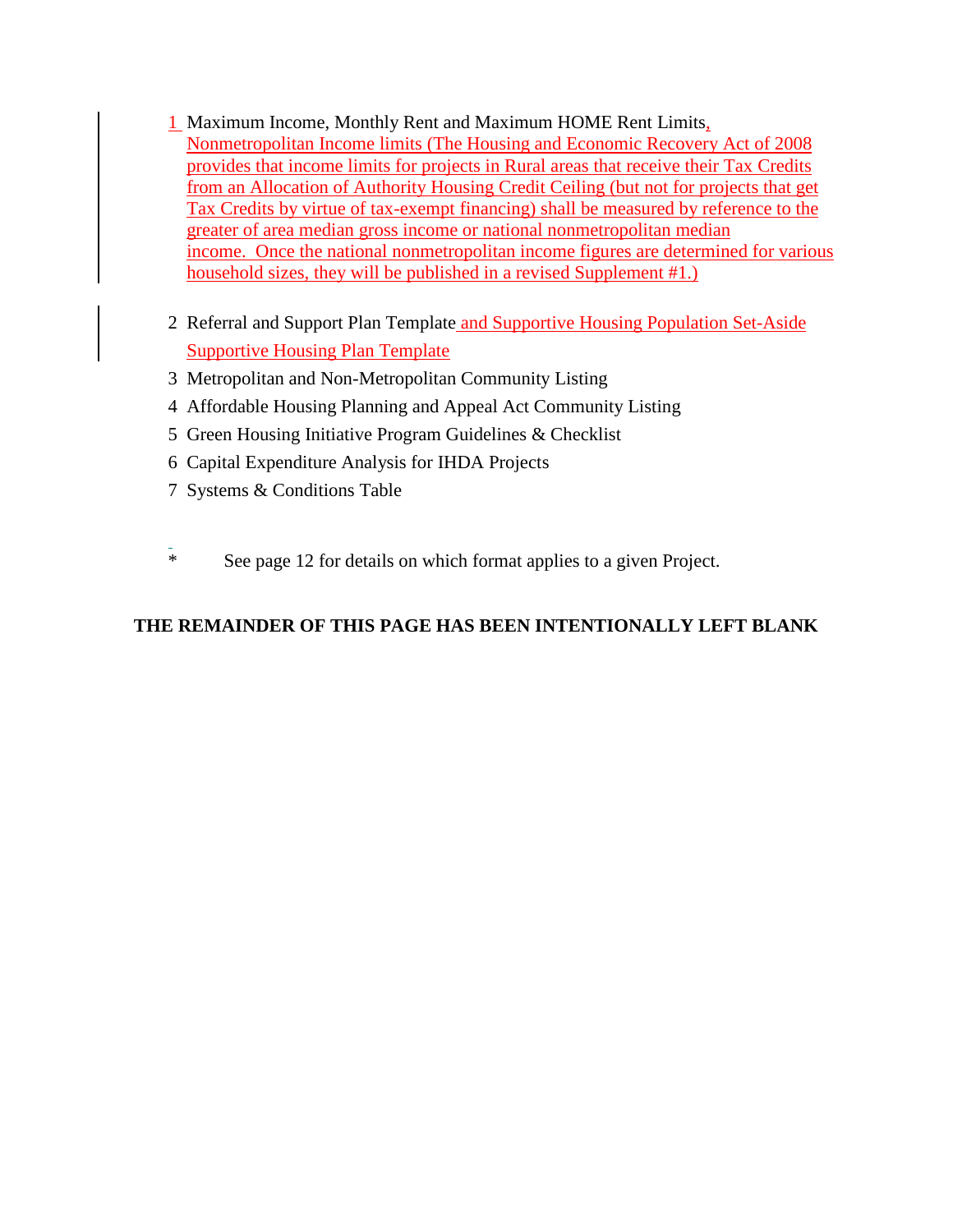# **I. DEFINITIONS**

 $\overline{\phantom{a}}$ 

The following capitalized terms used in this Allocation Plan shall have the following definitions:

| a.             | "Allocation"                          | shall mean the award of Tax Credits to a Project<br>pursuant to Section 42. An Allocation may be made<br>pursuant to (i) a Carryover Allocation Letter for a<br>Project not yet placed in service or (ii) the issuance<br>of IRS Form(s) 8609 for a Project that is placed in<br>service in the year of the Allocation and which did<br>not previously receive a Carryover Allocation with<br>respect to such Tax Credits. |
|----------------|---------------------------------------|----------------------------------------------------------------------------------------------------------------------------------------------------------------------------------------------------------------------------------------------------------------------------------------------------------------------------------------------------------------------------------------------------------------------------|
| $\mathbf b$ .  | "Allocation Plan"                     | shall mean the Authority's Low Income Housing<br>Tax Credit Qualified Allocation Plan.                                                                                                                                                                                                                                                                                                                                     |
| $\mathbf{c}$ . | "Applicant"                           | shall mean the Owner or the individual or entity<br>submitting an Application on behalf of an Owner.                                                                                                                                                                                                                                                                                                                       |
| d.             | "Application"                         | shall mean an application in the form prescribed<br>by the Authority for Tax Credits for a Project<br>submitted to the Authority by an Owner, including<br>required supporting documentation.                                                                                                                                                                                                                              |
| e.             | "Application Period"                  | shall mean the time during which the Authority<br>will accept and review Applications for Tax Credits.                                                                                                                                                                                                                                                                                                                     |
| f.             | "Architect of Record"                 | mean the State of Illinois licensed<br>shall<br>professional who produces the designs, drawings,<br>specifications and construction administration.                                                                                                                                                                                                                                                                        |
| g.             | "Assisted Living"                     | shall mean Projects enriched with services for the<br>frail elderly and licensed under the Illinois Assisted<br>Living Act, other than those approved under the<br>Illinois Department of Public Aid Supportive Living<br>Program.                                                                                                                                                                                         |
| g h            | "Authority"                           | shall mean the Illinois Housing Development<br>Authority.                                                                                                                                                                                                                                                                                                                                                                  |
| <u>hi</u> .    | "Authority Housing<br>Credit Ceiling" | shall mean that portion of the State Housing Credit<br>Ceiling available for Allocation by the Authority.                                                                                                                                                                                                                                                                                                                  |
| ij.            | "Board"                               | shall mean the Members of the Authority.                                                                                                                                                                                                                                                                                                                                                                                   |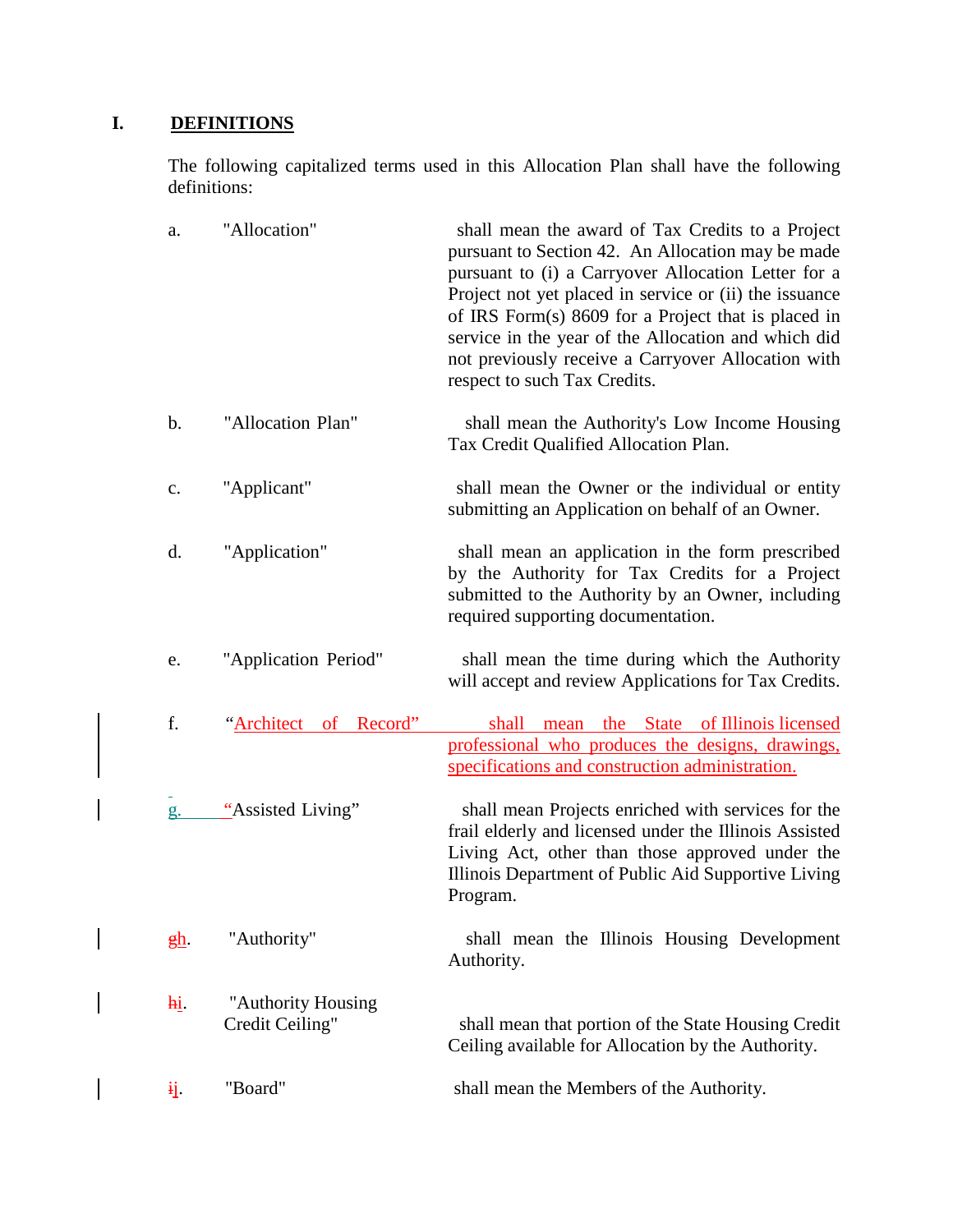| <u>jk</u>    | "Carryover Allocation"           | shall mean the Allocation for a Project which is<br>not expected to be placed in service in the year of<br>the Allocation, made pursuant to the provisions of<br>Section $42(h)(1)(E)$ of the Code.                                                                                         |
|--------------|----------------------------------|---------------------------------------------------------------------------------------------------------------------------------------------------------------------------------------------------------------------------------------------------------------------------------------------|
| kl.          | "Carryover Allocation<br>Letter" | shall mean the document from the Authority to an<br>Owner making a Carryover Allocation for that<br>Owner's Project and placing appropriate conditions<br>thereon.                                                                                                                          |
| $\mathbf{m}$ | "Cash Flow Note"                 | shall mean debt for which repayment will be made<br>only after all operating costs of a Project, including<br>all debt service payments, have been paid.                                                                                                                                    |
| mn.          | "Code"                           | shall mean the Internal Revenue Code of 1986 and<br>the regulations, notices, revenue rulings and other<br>official pronouncements promulgated under it, all as<br>they may be amended from time to time.                                                                                   |
| HO.          | "Compliance Period"              | shall mean the period, as defined in Section<br>$42(i)(1)$ of the Code, during which a Project must<br>comply with the occupancy restrictions (both<br>income and rent) of Section 42.                                                                                                      |
| $\Theta p$ . | "Consolidated Plan"              | shall mean a plan required by HUD and<br>established by the State or a local government<br>setting forth housing goals for the State or the local<br>community, as applicable, and a plan for realizing<br>such goals.                                                                      |
| pq.          | "Credit Period"                  | shall mean with respect to any building in a<br>Project, the period of ten taxable years beginning<br>with the taxable year in which such building is<br>placed in service or (at the election of the Owner)<br>the following taxable year.                                                 |
| ar           | "Determination Letter"           | shall mean the letter from the Authority to an<br>Owner evidencing a determination by the Authority<br>that a Project being financed with the proceeds<br>of tax-exempt bonds satisfies the requirements for<br>Allocation<br>Section<br>42(m)(1)D<br>the<br>and<br>the<br>Allocation Plan. |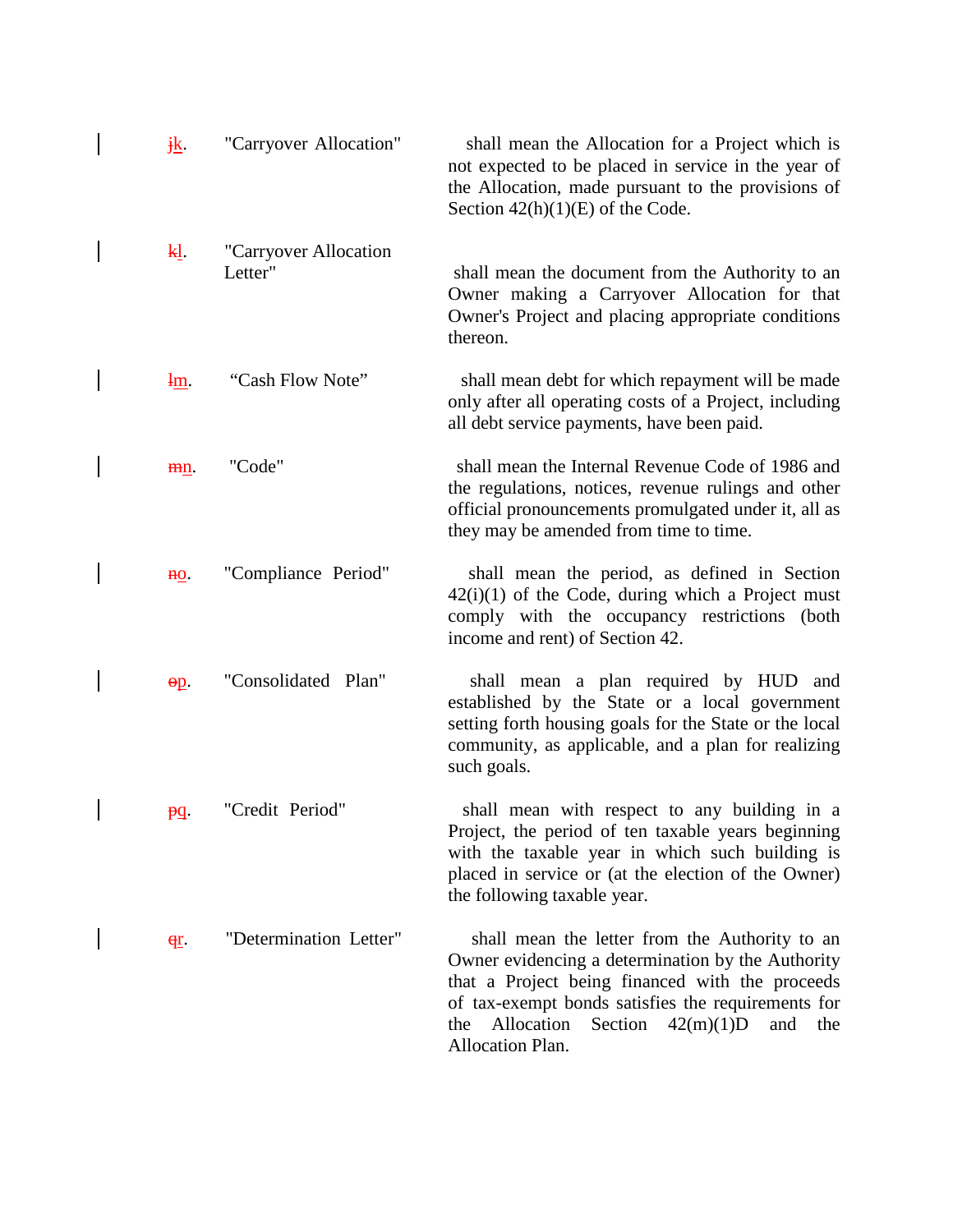- rs. "Elderly Housing" shall mean housing (i) intended for, and solely occupied by, persons 62 years of age or older; or (ii) intended and operated for occupancy by at least one person 55 years of age or older per unit, and at least 80% of units within the housing facility are so occupied, when such housing also provides "Elderly Services," as defined herein; or (iii) provided for under any State or Federal program that HUD has determined is specifically designed and operated to assist elderly persons (as defined in the State or Federal program).
- st. "Elderly Services" shall mean includes two or more of the following: social and recreational programs, continuing education, information and counseling, recreation, homemaker, outside maintenance and referral services, an accessible physical environment, emergency and preventive health care programs, congregate dining facilities, transportation to facilitate access to social services and facilities available to them.
- tu. "Eligible Employer" shall mean a third-party employer providing permanent jobs.
- uv. "Extended Use Agreement" shall mean an agreement between the Authority and the Owner, binding upon the Owner and all successors to the Owner, requiring that the Project comply with the requirements of Section 42, the Allocation Plan, the Application and the Authority.
- vw. "Extended Use Period" shall mean the period during which a Project must comply with the occupancy restrictions (both income and rent) of Section 42, given an Owner's election or indication on the Application, as set forth in the Extended Use Agreement and as defined in and subject to the requirements, terms and conditions set forth in Section 42(h)(6)(D).
	- $\frac{w}{x}$ . "Extremely Low Income" shall mean a household income that falls between 15% and 30% of the median income for the area in which a Project is located.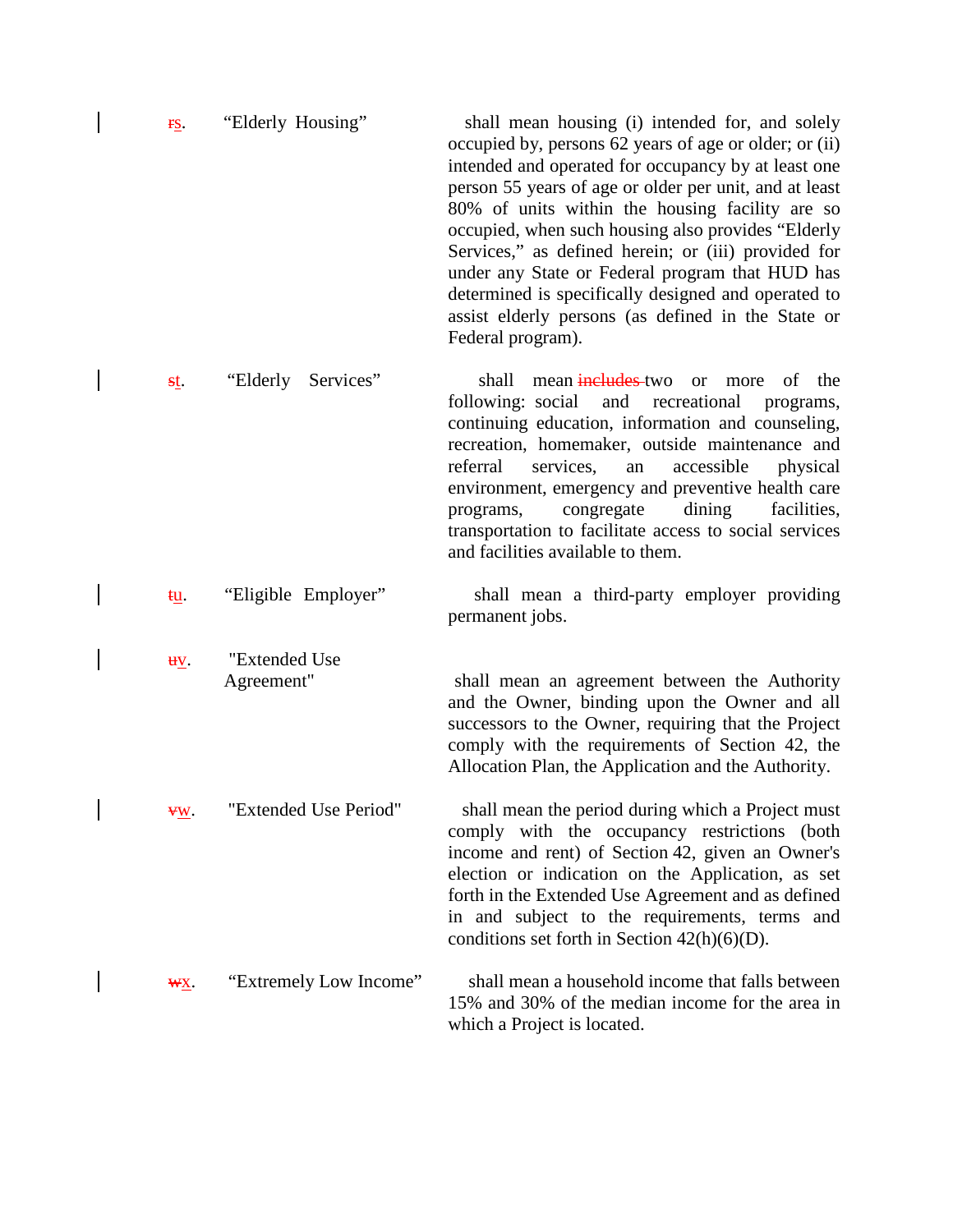|                 | xy. "Green Dev. Components"          | shall mean all green building features identified in<br>the Green Housing Initiative Checklist attached to                                                                                                                                                                                                                                                                                                                                                                                                                                                                                                                                                                                                                                                                                            |
|-----------------|--------------------------------------|-------------------------------------------------------------------------------------------------------------------------------------------------------------------------------------------------------------------------------------------------------------------------------------------------------------------------------------------------------------------------------------------------------------------------------------------------------------------------------------------------------------------------------------------------------------------------------------------------------------------------------------------------------------------------------------------------------------------------------------------------------------------------------------------------------|
|                 |                                      | this QAP as Supplemental Document 5.                                                                                                                                                                                                                                                                                                                                                                                                                                                                                                                                                                                                                                                                                                                                                                  |
| Z.              | "HUD"                                | shall<br>the United States Department<br>mean<br>of<br>Housing and Urban Development.                                                                                                                                                                                                                                                                                                                                                                                                                                                                                                                                                                                                                                                                                                                 |
| yaa.            | "Increase"                           | shall mean an increase in the amount of a<br>Reservation or Carryover Allocation for a Project.                                                                                                                                                                                                                                                                                                                                                                                                                                                                                                                                                                                                                                                                                                       |
| $z$ <u>ab</u> . | "IRS"                                | shall mean the Internal Revenue Service.                                                                                                                                                                                                                                                                                                                                                                                                                                                                                                                                                                                                                                                                                                                                                              |
| aaac.           | "Large Public Housing"<br>Authority" | shall mean a public housing authority with 1,500<br>or more units in its public housing inventory,<br>excluding vouchers and certificates administered<br>under the Housing Choice Voucher rental assistance<br>program.                                                                                                                                                                                                                                                                                                                                                                                                                                                                                                                                                                              |
| abad.           | "Lead Referral Agency"               | shall mean an agency that coordinates a range of<br>local disability and homeless services agencies to<br>develop a collective process for referring and<br>making their services available to qualified<br>tenants. A Lead Referral Agency acts as the point<br>of contact with property management over the life<br>of a project, and represents the local services system<br>in dealings with Property Management. A Lead<br>Referral Agency coordinates with a household's<br>original referral source to 1) assist the applicant(s)<br>during the application process, including requesting<br>and negotiating reasonable accommodations, if<br>necessary, and 2) make supportive services<br>available to the applicant(s) and/or act as referral<br>agent for other community services needed. |
| $a$ e $a$ e.    | "Low Income"                         | shall mean a household income that is less than or<br>equal to 60% of the median income for the area in<br>which a Project is located.                                                                                                                                                                                                                                                                                                                                                                                                                                                                                                                                                                                                                                                                |
| adaf.           | "Low Income Tenant"                  | shall mean a tenant having a household<br>income meeting the definition of Low Income.                                                                                                                                                                                                                                                                                                                                                                                                                                                                                                                                                                                                                                                                                                                |
| aeag.           | "Material Participation"             | shall mean "material participation" as defined in<br>the regulations promulgated under the Internal<br>Revenue Code, codified at 26 CFR § 1.469-5T.                                                                                                                                                                                                                                                                                                                                                                                                                                                                                                                                                                                                                                                   |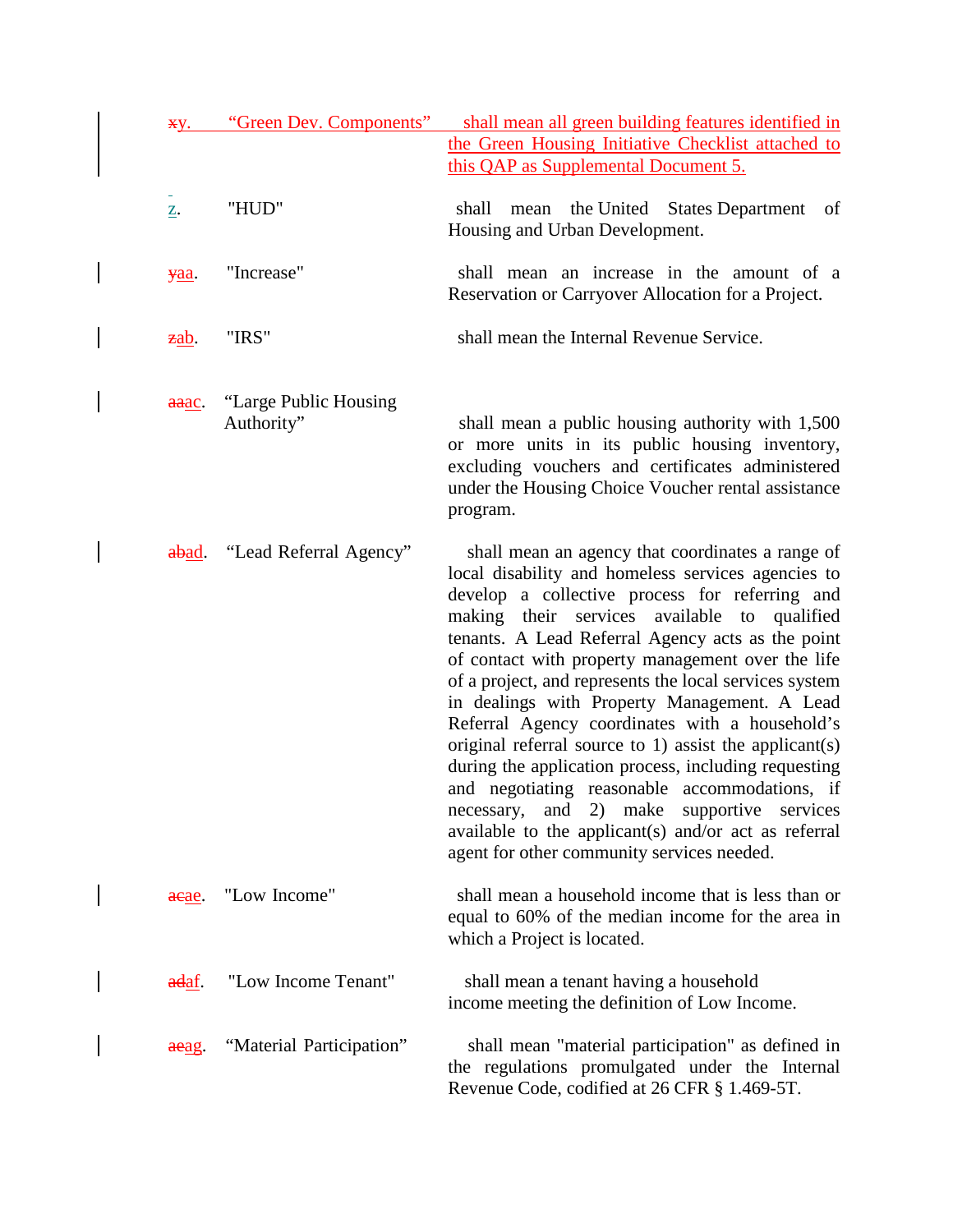| <del>af</del> ah. | "Metropolitan<br>Communities"     | shall mean communities within the Chicago<br>Metropolitan Area which includes the counties of<br>Cook, Lake, DuPage, Will, and McHenry counties<br>and any city outside these counties with a<br>population as per the 2000 U.S. Decennial Census<br>greater than 50,000.                                                                                                                                                                                                                                                                                                                           |
|-------------------|-----------------------------------|-----------------------------------------------------------------------------------------------------------------------------------------------------------------------------------------------------------------------------------------------------------------------------------------------------------------------------------------------------------------------------------------------------------------------------------------------------------------------------------------------------------------------------------------------------------------------------------------------------|
|                   | "Multifamily"<br>agai.<br>units.  | shall mean a building with 5 or more                                                                                                                                                                                                                                                                                                                                                                                                                                                                                                                                                                |
| ahaj.             | "Nonprofit Applicant"             | shall mean an Owner of a Nonprofit Project.                                                                                                                                                                                                                                                                                                                                                                                                                                                                                                                                                         |
| aiak.             | "Non-Metropolitan<br>Communities" | shall mean communities that do not meet the<br>definition of Metropolitan Communities.                                                                                                                                                                                                                                                                                                                                                                                                                                                                                                              |
| <u>ajal</u> .     | "Nonprofit Project"               | shall mean a Project in which a qualified<br>nonprofit organization, as defined in Section 42,<br>which is not affiliated with or controlled by a for-<br>profit organization, has an ownership interest in the<br>Project either directly or through a wholly-owned<br>subsidiary, and has as one of its exempt purposes<br>the fostering of low income housing within the<br>meaning of Section $42(h)(5)(C)$ ; such qualified<br>nonprofit organization shall have a Material<br>Participation in the development and operation of<br>the Project throughout the Project's Compliance<br>Period. |
|                   | akam. "Owner"                     | shall mean the duly formed, validly existing entity<br>that (i) has submitted an Application, (ii) is<br>identified on such Application, and (iii) has applied<br>to receive or has received an Allocation for a<br>Project. The Owner of a Project may be changed<br>from time to time provided that proper notice is<br>given to the Authority and the Authority grants its<br>prior consent for such a change of ownership. The<br>Authority's consent does not imply that any such<br>change is without consequence under Section                                                               |

 $\overline{\phantom{a}}$ 

 $\overline{\phantom{a}}$ 

 $\overline{\phantom{a}}$ 

 $\overline{\phantom{a}}$ 

42. The Owner is solely responsible for satisfying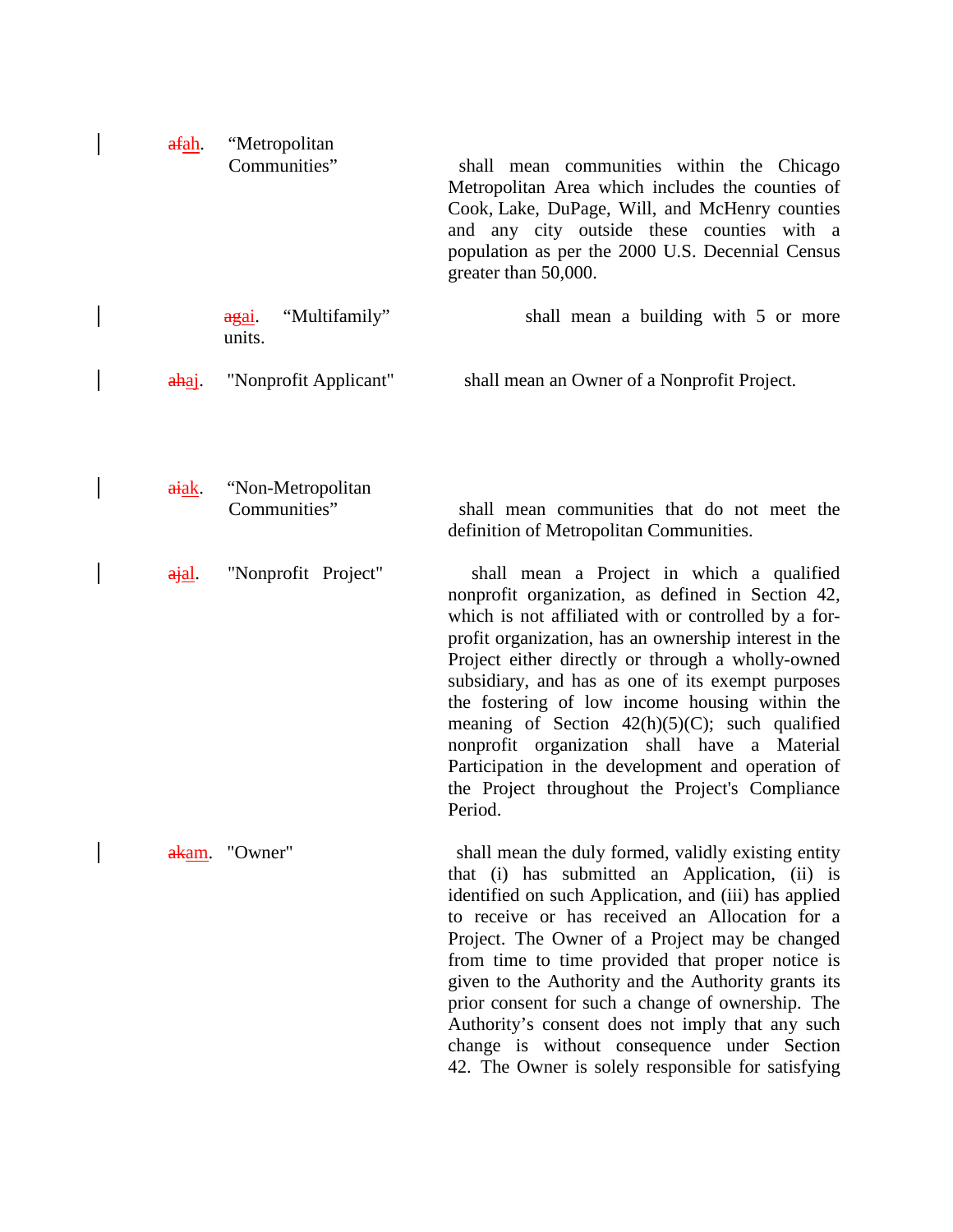ownership under Section 42. alan. "Physical Needs Assessment" shall mean an itemized assessment of the rehabilitation to be performed on an existing building, in the format included as **Attachment 4**, made by an architect or engineer approved by the Authority. amao. "Project" shall mean an existing or proposed qualified low income housing project, as defined in Section 42, that satisfies, or will satisfy, all of the requirements of the Allocation Plan and the Authority. anap. "Project-based Assistance" shall mean federal assistance for a Project, including existing and to-be-converted projectbased Housing Choice Vouchers, project-based rental assistance provided by the HUD, including McKinney Act programs, Medicaid payments received by a Supportive Living Facility approved by the Illinois Department of Public Aid, assistance received from HUD via an Annual Contributions Contract, USDA Rural Development rental assistance and other unit/project based Rental Assistance. aoaq. "Related Party" shall mean (i) a general partner, or a managing member of a general partner, of a limited partnership that is an Owner, or (ii) a managing member of a limited liability company that is an Owner, or (iii) a principal owner or officer of a corporation that is an Owner or the general partner of an Owner, or (iv) an individual or an entity of any nature whatsoever that controls, or is created and controlled by, or under common control with, an Owner or a general partner, managing member, or other principal of the Owner. A limited partner of an Owner is not, solely because it is a limited

Related Party.

itself as to the consequences of such a change of

partner, a Related Party. A member of a limited liability company Owner that is not a managing member is not, solely because it is a member, a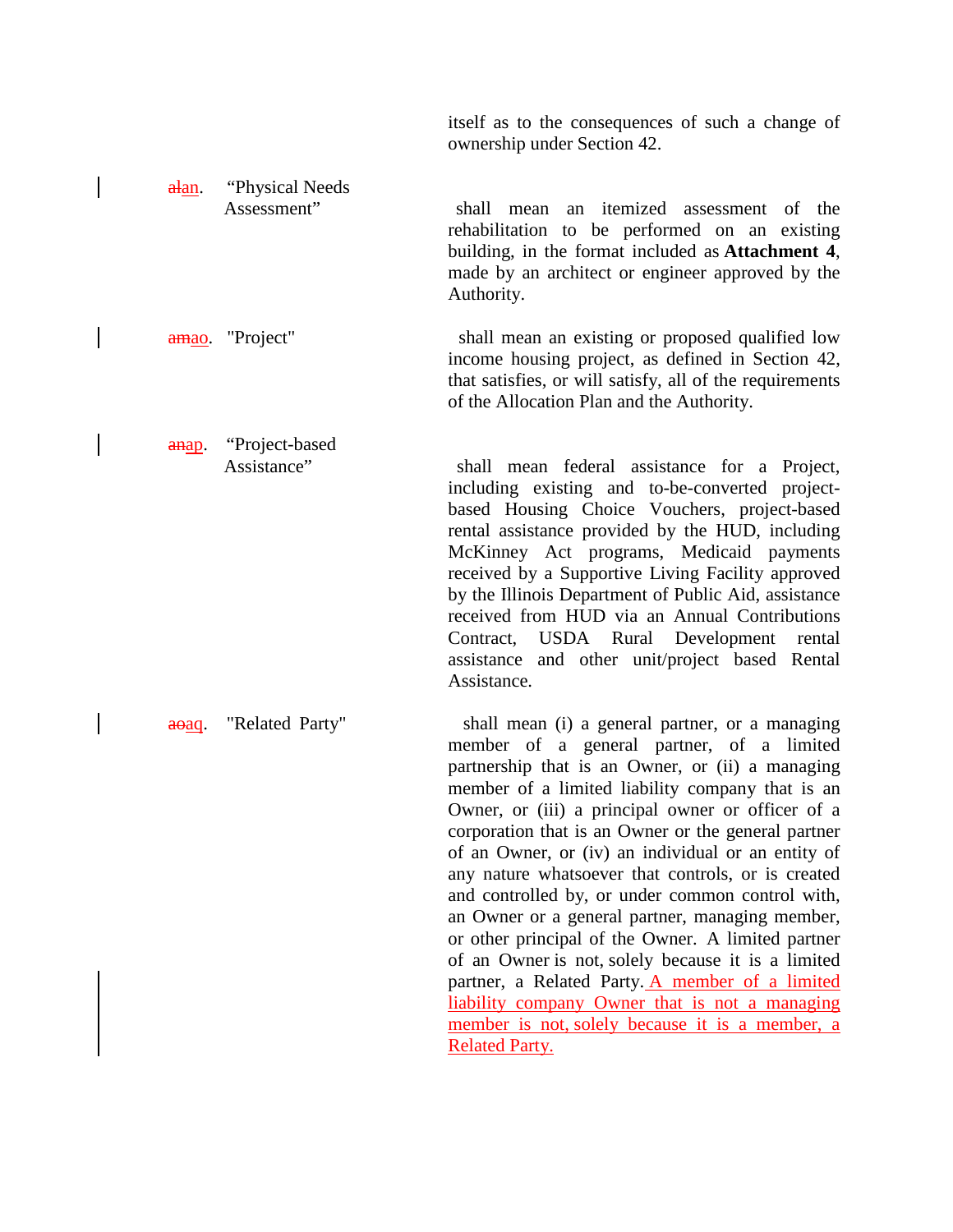| $a$ par.          | "Reservation"        | shall mean a reservation or a forward reservation<br>of Tax Credits for a Project, as evidenced by a<br>Reservation Letter.                                                                                                                                                                                                                                                                                                                                                                                                                                                                                                                                                                                                                                                                                                                                                                                                                                                                                                                                                                                                                                      |
|-------------------|----------------------|------------------------------------------------------------------------------------------------------------------------------------------------------------------------------------------------------------------------------------------------------------------------------------------------------------------------------------------------------------------------------------------------------------------------------------------------------------------------------------------------------------------------------------------------------------------------------------------------------------------------------------------------------------------------------------------------------------------------------------------------------------------------------------------------------------------------------------------------------------------------------------------------------------------------------------------------------------------------------------------------------------------------------------------------------------------------------------------------------------------------------------------------------------------|
| $aqas$ .          | "Reservation Letter" | shall mean the letter from the Authority to an<br>Owner conditionally binding the Authority to make<br>an Allocation in a specific amount for that Owner's<br>Project and placing appropriate conditions thereon.                                                                                                                                                                                                                                                                                                                                                                                                                                                                                                                                                                                                                                                                                                                                                                                                                                                                                                                                                |
| <del>ar</del> at. | "Rural"              | shall have the same definition as Section 520 of the<br><u>Housing Act of 1949, as set forth in Attachment 7</u><br>to this QAP.                                                                                                                                                                                                                                                                                                                                                                                                                                                                                                                                                                                                                                                                                                                                                                                                                                                                                                                                                                                                                                 |
| au.               | "Scattered Site"     | shall mean non-contiguous sites included within<br>the same Project.                                                                                                                                                                                                                                                                                                                                                                                                                                                                                                                                                                                                                                                                                                                                                                                                                                                                                                                                                                                                                                                                                             |
| asav.             | "Section 42"         | shall mean Section 42 of the Code and the<br>regulations and revenue rulings promulgated under<br>it, all as they may be amended from time to time.                                                                                                                                                                                                                                                                                                                                                                                                                                                                                                                                                                                                                                                                                                                                                                                                                                                                                                                                                                                                              |
| <del>at</del> aw  | "Single Family"      | shall refer to a building with one $(1)$ to four $(4)$<br>units.                                                                                                                                                                                                                                                                                                                                                                                                                                                                                                                                                                                                                                                                                                                                                                                                                                                                                                                                                                                                                                                                                                 |
| auax.             | "Site Control"       | shall mean (i) a fee simple interest in, or a long<br>term lease of, the real estate on which a Project is to<br>be located, held by the Owner of the Project (a long<br>term lease must have a term that is the longer of<br>thirty-five years or exceeds the length of the<br>Extended Use Period for the Project), or (ii) a<br>binding written agreement or option agreement to<br>purchase such real estate between the owner of such<br>real estate and such Owner, or (iii) such other<br>written evidence of an Owner's control of the real<br>estate on which a Project is to be located as the<br>Authority deems to be acceptable. A commitment<br>either to enter into a binding agreement or an option<br>agreement to purchase real estate does not<br>constitute Site Control. In the case of real estate<br>owned by a governmental entity, a letter of intent,<br>regardless of whether such letter creates a legally<br>enforceable right, from the governmental entity to<br>sell or donate the real estate to such Owner or to<br>enter a long term lease with such Owner may<br>qualify as Site Control, as determined by the<br>Authority. |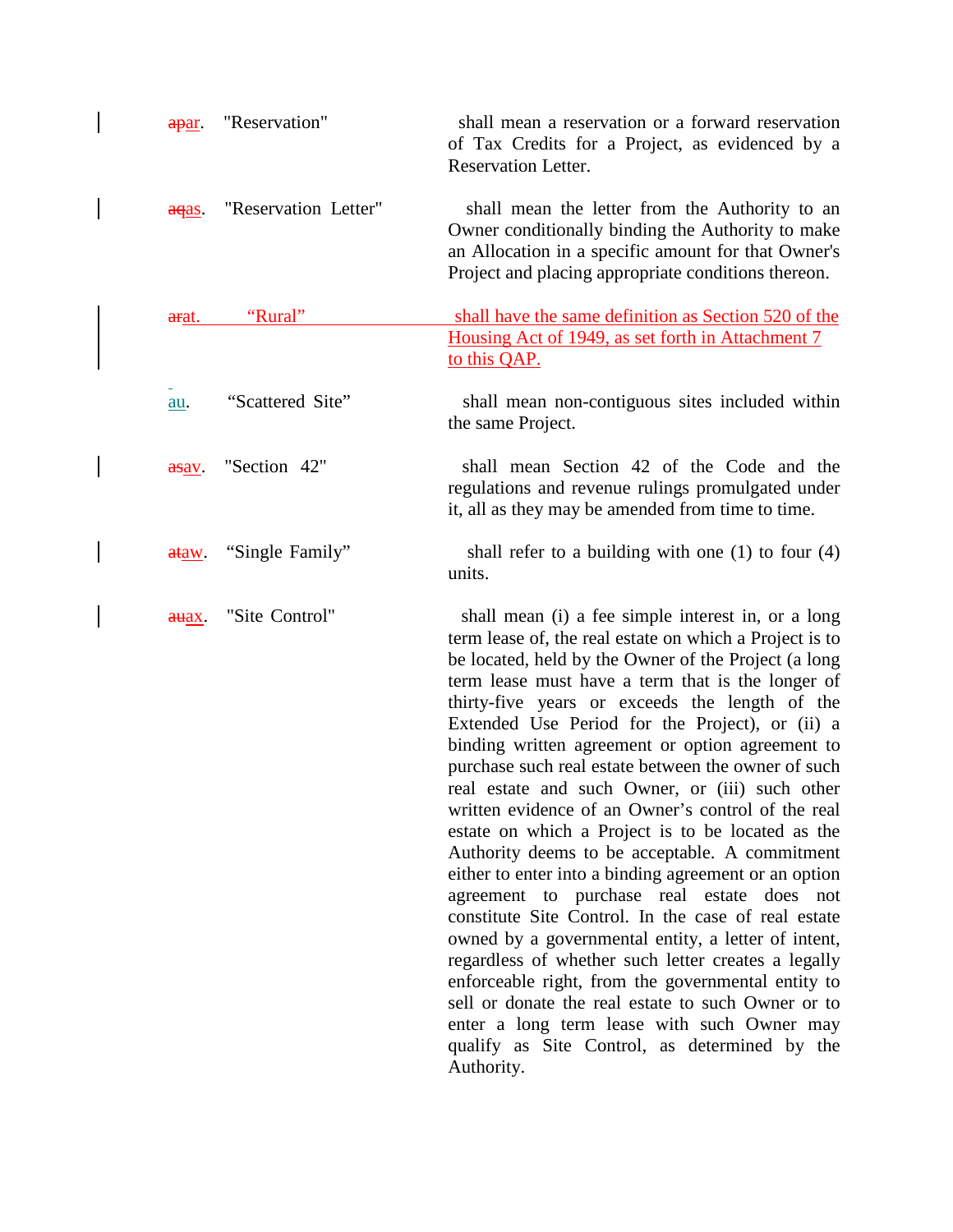| $a \vee a \vee$   | "State"                                               | shall mean the State of Illinois.                                                                                                                                                                                                                                                                                                                                                                                                                                                                 |
|-------------------|-------------------------------------------------------|---------------------------------------------------------------------------------------------------------------------------------------------------------------------------------------------------------------------------------------------------------------------------------------------------------------------------------------------------------------------------------------------------------------------------------------------------------------------------------------------------|
| <del>aw</del> az. | "State Housing Credit"<br>Ceiling"                    | shall mean the amount of Tax Credits available for<br>Allocation in the State for any given calendar year,<br>as provided in Section $42(h)(3)$ .                                                                                                                                                                                                                                                                                                                                                 |
| <del>ax</del> ba. | "Supportive Housing"                                  | shall mean housing that helps people live stable,<br>lives through a combination<br>successful<br>of<br>affordable, permanent housing and supportive<br>services, appropriate to the needs and preferences of<br>residents, either onsite or closely integrated with the<br>housing. Supportive housing serves individuals and<br>families who are homeless, at risk of homelessness,<br>and/or have disabilities, and who require access to<br>supportive services in order to maintain housing. |
| <u>aybb</u> .     | "Supportive Housing"<br>Populations"                  | shall refer to individuals and families who are<br>homeless, at risk of homelessness, and/or have<br>disabilities, and who require access to supportive<br>services in order to maintain housing.                                                                                                                                                                                                                                                                                                 |
| azbc.             | "Supportive Living"<br>Facilities"                    | Shall mean proposals under the Supportive Living<br>Program for the frail elderly, administered by the<br>Illinois Department of Healthcare and Family<br>Services.                                                                                                                                                                                                                                                                                                                               |
|                   | babd. "Tax Credits"                                   | shall mean federal low income housing tax credits,<br>as authorized by Section 42.                                                                                                                                                                                                                                                                                                                                                                                                                |
|                   | bbbe. "Very Low Income"<br>between<br>for the area in | shall mean a household income that falls<br>30% and 50% of the median income<br>which a Project is located.                                                                                                                                                                                                                                                                                                                                                                                       |

 $\overline{\phantom{a}}$ 

 $\begin{array}{c} \rule{0pt}{2.5ex} \rule{0pt}{2.5ex} \rule{0pt}{2.5ex} \rule{0pt}{2.5ex} \rule{0pt}{2.5ex} \rule{0pt}{2.5ex} \rule{0pt}{2.5ex} \rule{0pt}{2.5ex} \rule{0pt}{2.5ex} \rule{0pt}{2.5ex} \rule{0pt}{2.5ex} \rule{0pt}{2.5ex} \rule{0pt}{2.5ex} \rule{0pt}{2.5ex} \rule{0pt}{2.5ex} \rule{0pt}{2.5ex} \rule{0pt}{2.5ex} \rule{0pt}{2.5ex} \rule{0pt}{2.5ex} \rule{0$ 

 $\begin{array}{c} \hline \end{array}$ 

 $\begin{array}{c} \hline \end{array}$ 

 $\begin{array}{c} \hline \end{array}$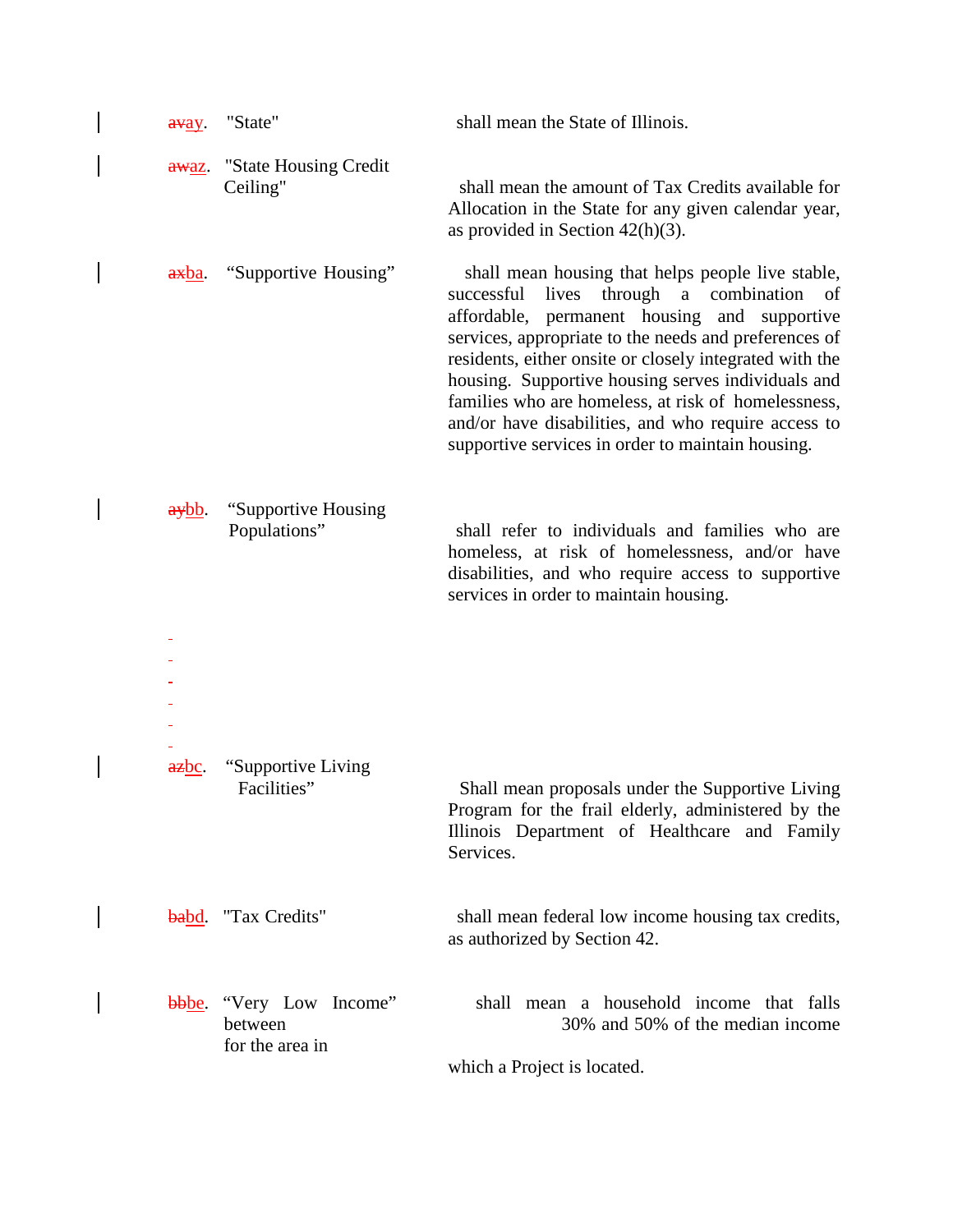## **THIS REMAINDER OF THIS PAGE HAS BEEN INTENTIONALLY LEFT BLANK**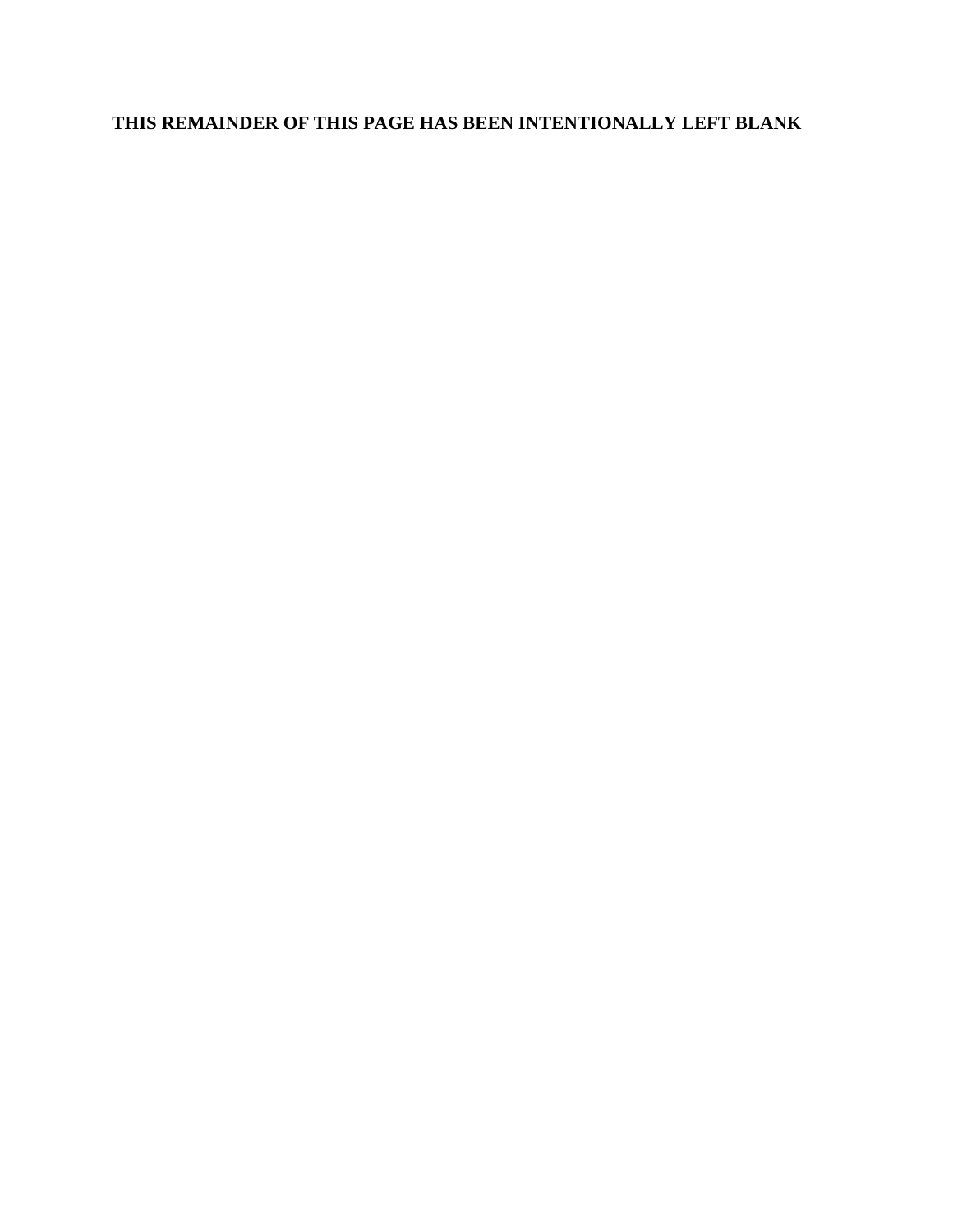#### **II. APPLICATION PROCESS**

#### **A. MANDATORY SITE AND MARKET STUDY**

An Applicant must submit with its Application: two original copies of a site and market study conducted by an independent, third party market evaluation professional, chosen from a list of Authority-approved firms contained in the Application packet and available on the Authority's web site at www.ihda.org,. The site and market study must have been completed within six months prior to the submission of an Application. The scope of the site and market study must include, at a minimum, the criteria set forth in **Attachment 1, 2, or 3**. For further clarification of which format to utilize, see the following table.

The Authority will take the results of the site and market study into consideration in determining whether a Project will be approved or denied. In addition, the Authority will evaluate the strength of the market for a Project during the competitive review process as described in Section II.C.2.d.1. The Authority reserves the right to require additional information and/or an Authoritycommissioned site and market study, which shall be done at the Owner's expense.

The following format for site and market studies will be required by project type:

| Project Type*                                                                                     | Site & Market Format |
|---------------------------------------------------------------------------------------------------|----------------------|
| Rehab projects with significant (80% or more)<br>low income occupancy at the time of application. | <b>Attachment 1</b>  |
| <b>Supportive Housing Set-Aside Projects</b>                                                      | <b>Attachment 1</b>  |
| Projects of 12 units or less.                                                                     | <b>Attachment 1</b>  |
| Supportive Living Facilities (regardless of size).                                                | <b>Attachment 2</b>  |
| All other Projects                                                                                | <b>Attachment 3</b>  |

\* NOTE: Projects financed with the proceeds of tax-exempt bonds, but without any financing from the Authority, may utilize a marketing agent (and physical needs assessment provider, if applicable) and format of their choosing, but the study submitted must, at a minimum, include the information required in **Attachment 1**. Projects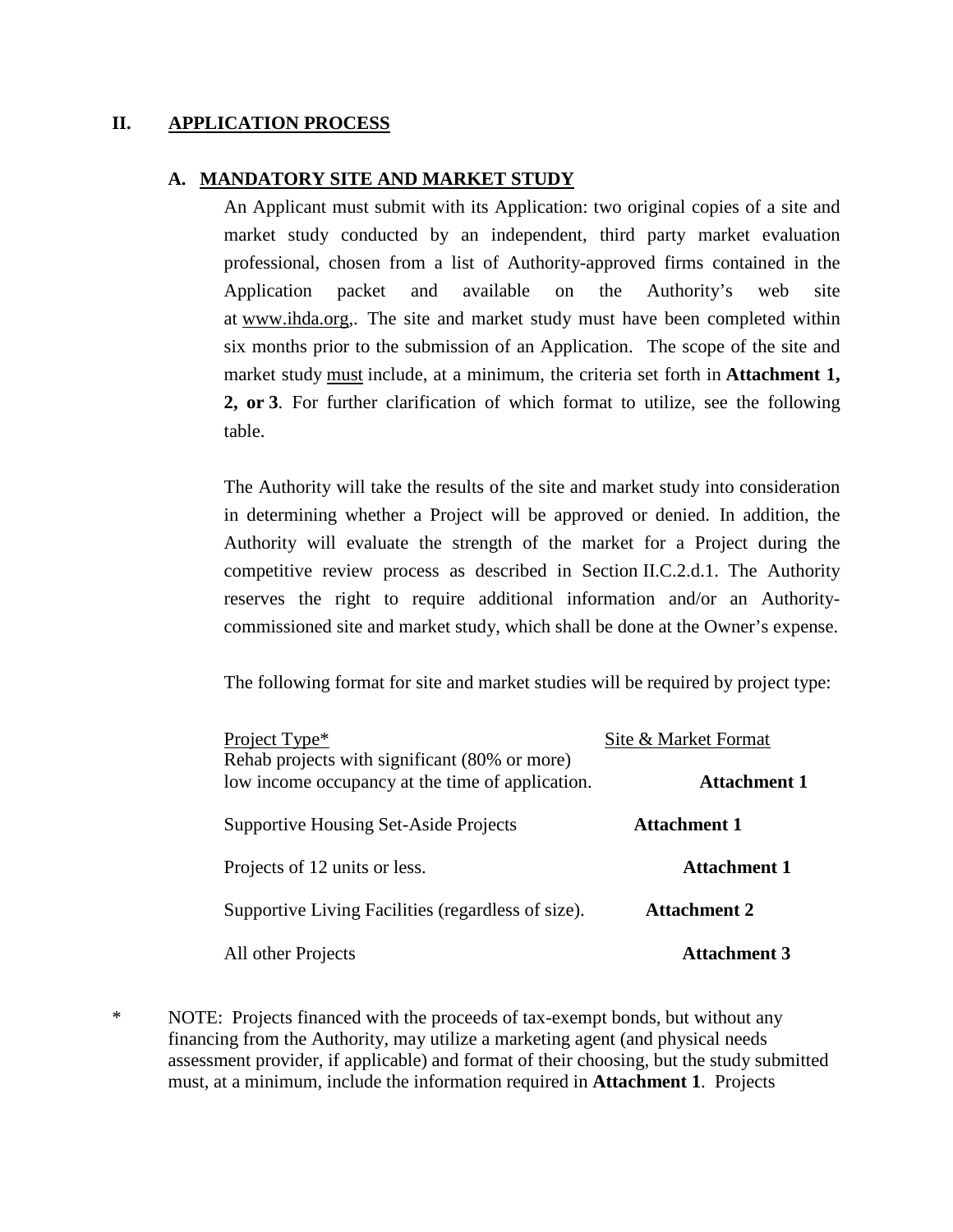financed with the proceeds of tax-exempt bonds that will also receive Authority financing must use an agent(s) from the Authority's approved list(s).

## **B. RECEIPT OF APPLICATION**

1. Application Period. There will be at least two Application Periods per calendar year 2008 & 2009, during which the Authority will accept and review Applications. For a Project to be eligible for review for a Reservation in an Application Period, the Authority **must** receive a complete Application, executed by the Applicant, including the site and market study (as described in Section II.A.) for the proposed Project and all required supporting information, by the deadline for that Application Period. Applicants must submit the Application on original Authority forms or photocopies of such forms, and may not submit them by facsimile without the prior written consent of the Authority. For the convenience of Applicants, the Application is available for downloading from the Authority's web site at www.ihda.org. The Application and mandatory Tax Credit Checklist will also be made available by email to Kimberly Assarian at kassaria@ihda.org. Applicants must submit the Application (including legal description) in both hard copy and electronic formats at the time of application.

| <b>Application Period</b> | <b>Application Deadline</b><br>(no later than 5:00 p.m. CST) | Approximate % of Tax<br>Credits to be Allocated |
|---------------------------|--------------------------------------------------------------|-------------------------------------------------|
| 1 <sup>st</sup> Period    | December 3, 2007                                             | 50%                                             |
| $\sqrt{2}^{nd}$ Period    | April 7, 2008                                                | 50%                                             |
| 1 <sup>st</sup> Period    | December 1, 2008                                             | 50%                                             |
| 2 <sup>nd</sup> Period    | April 6, 2009                                                | 50%                                             |

The Authority may adjust this schedule and reserves the right to hold a third Application Period. Please contact the Authority for information about this Application Period.

Applications that are not approved in the first Application Period may be carried over for consideration in the second Application Period, provided that (i) the Application meets the criteria of the Allocation Plan, the Owner pays the required Application fee for second round submission (**see Attachment 5**), and (ii) the Applicant notifies the Authority in writing that it desires such continued consideration and that no condition, terms, numbers on the Application have changed. The Authority will not carry over Applications from one Application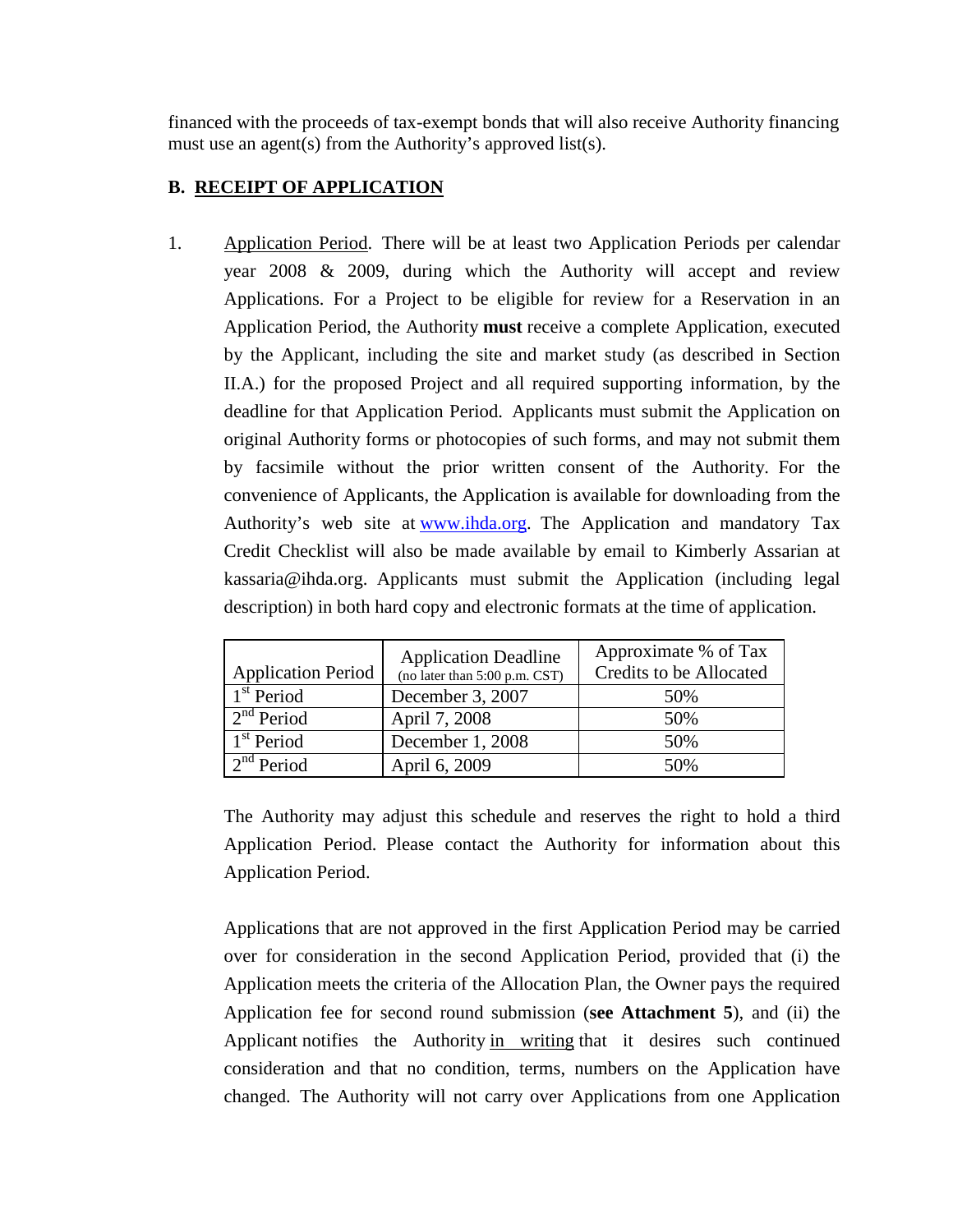Period to the next unless these conditions have been met. The Authority reserves the right to consider authorizing Reservations for Allocations to Applicants from the most recent Application PeriodPeriods from (i) the Authority Housing Credit Ceiling received from the national pool of unused Tax Credit allocation authority and, (ii) Tax Credits returned or forfeited to the Authority, and (iii) Tax Credits made available pursuant to the increase in Authority Housing Credit Ceiling provided by the Housing and Economic Recovery Act of 2008.

- 2. Projects Located in Certain Home Rule Municipalities. The Authority may accept Applications during the first two Application Periods for Projects located in a home rule municipality that administers its own Tax Credit program, i.e., the City of Chicago, if (i) the Applicant provides evidence in its Application that it has applied directly to the City of Chicago's Department of Housing for housing assistance for the Project and such application has been approved, is currently under consideration, or has been denied and (ii) the Application conforms to the requirements of this Allocation Plan.
	- 3. Sharing of Information with IRS and Other Governmental Entities. Owners and Related Parties are advised that the Authority and the IRS and/or other appropriate governmental entities may exchange information submitted by Owners and Related Parties to the Authority the IRS and/or other governmental entities, or generated by the Authority and/or the IRS and/or other governmental entities, in connection with their Projects. In order to facilitate the sharing of information between the Authority and the IRS, the Owners and Related Parties may be required to execute IRS Form 8821 upon the Authority's request at any time beginning with the Application Period and extending through the Compliance Period for the Project.
- 4. Rural Housing Service Projects. Owners and Related Parties are advised that the Authority and the Rural Housing Service, an agency of the United States Department of Agriculture ("RHS") (formerly, Farmers Home Administration ("FmHA")), may exchange information submitted by the Owners and Related Parties of the Owners to the Authority and/or RHS, or generated by the Authority and/or RHS, in connection with their Projects.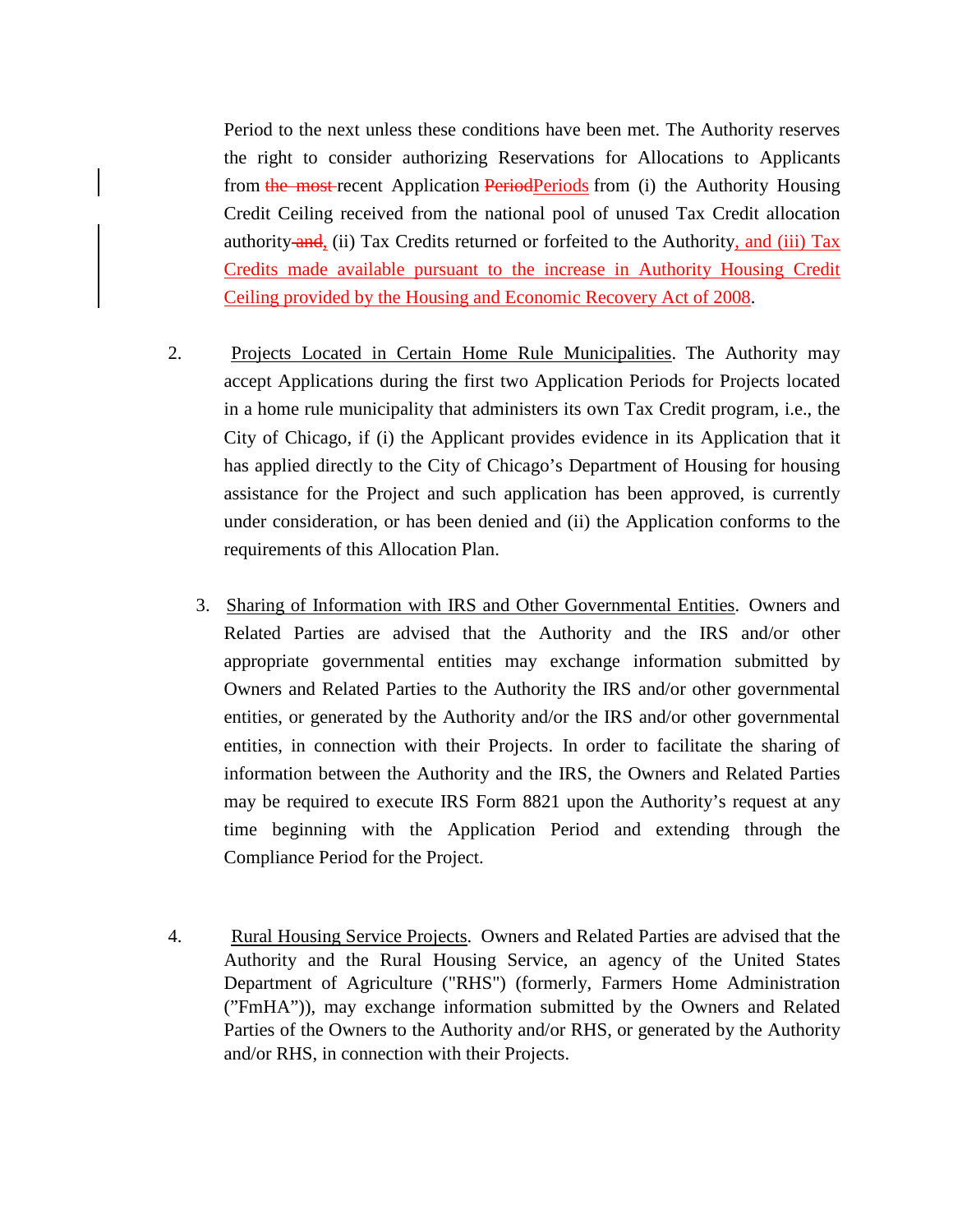- 5. Disclosure of Information Pursuant to FOIA. The Application and all of the supporting documentation submitted with the Application is subject to the Illinois Freedom of Information Act (5 ILCS 140) ("FOIA") and all or part of such submission may be open to public inspection. Any claim that the information submitted is exempt from disclosure must (i) be made as part of the submission, (ii) identify each paragraph or document containing the information alleged to be exempt, (iii) reference the specific statutory basis for the claimed exemption (see Section 7 of FOIA) and (iv) provide an explanation as to why the information meets the requirements for the exemption. IHDA will determine whether such exemption does apply.
- 6. Conditions of Owner's Ineligibility. An Owner is ineligible to apply for or receive a Reservation, Determination Letter, Allocation or an Increase if it or a Related Party (i) is out of compliance with Section 42 in connection with any Project located within or outside the State, or (ii) has a record of unsatisfactory prior performance in any Authority-sponsored program, including the negative results of any physical inspection performed by the Authority on previously approved Projects, as determined by the Authority, or (iii) has a record of significant financial delinquencies or defaults on Authority-financed loans, or (iv) has material instances of non-compliance with the requirements of Authority regulatory agreements or loan documents, or (v) has failed to pay any fee or expense due to the Authority in connection with any Authority-sponsored program, or (vi) has materially misrepresented facts on any application to participate in an Authority-sponsored program, or (vii) fails to pay a third party professional whose market or physical needs assessment study was submitted with the Application in a timely manner. Determinations of eligibility will be based on the Owner's previous history of participation in Authority-sponsored programs, as well as, any Project operating under Section 42, both individually or through Related Parties, including, but not limited to, general or limited partnerships, joint ventures, limited liability corporations, or other ownership entities. The Authority will review the entire development team in connection with the Development Team Record scoring category.
- 7. Acquisition Tax Credits. An Applicant that is applying for acquisition Tax Credits must submit to the Authority, prior to Board consideration, a written attorney's opinion that the Project qualifies for acquisition Tax Credits.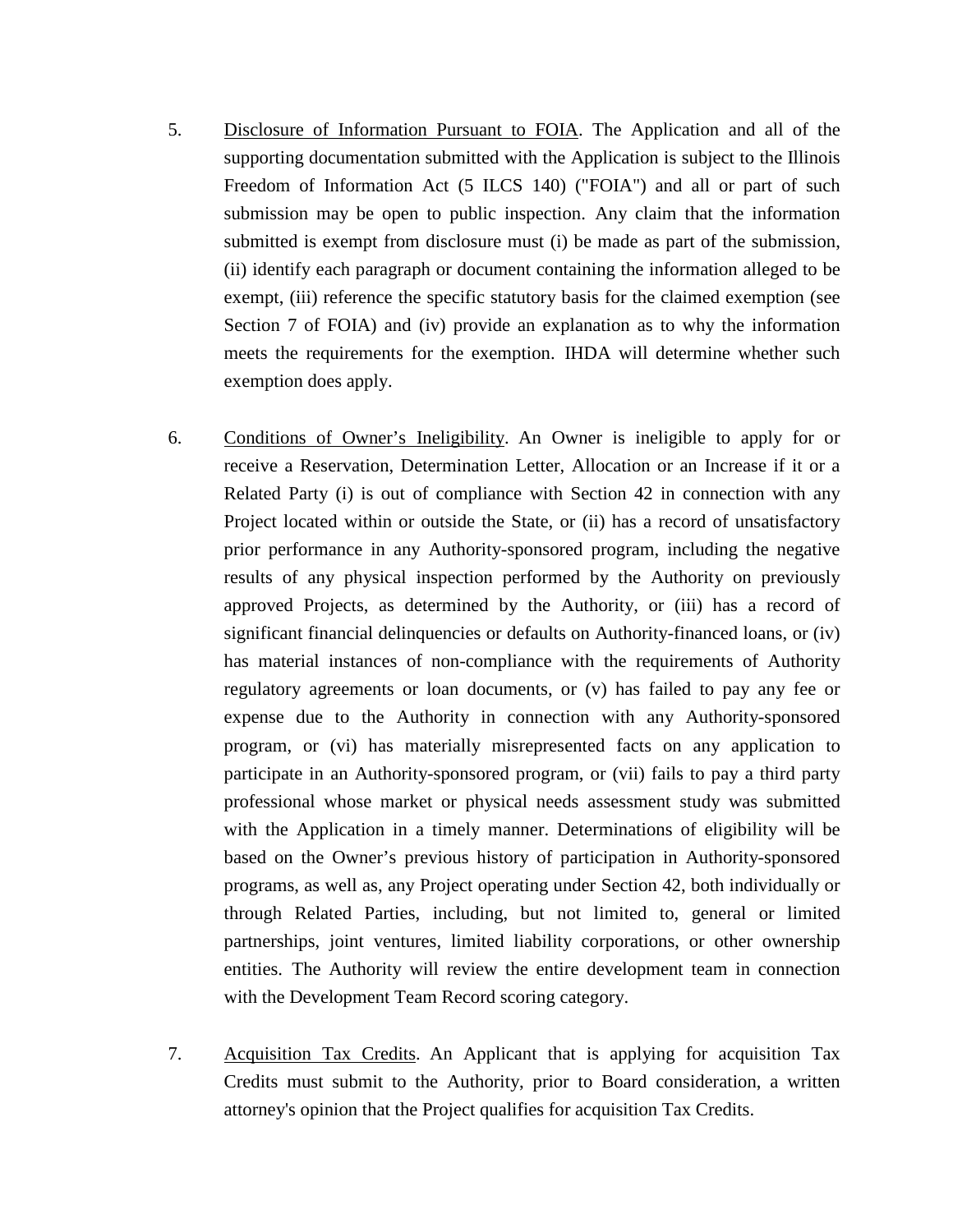- 8. Application Fee. Each Applicant must submit a non-refundable Application fee with its Application, as described in **Attachment 5**. The Applicant must send the Application fee to the Authority's lockbox (see **Attachment 5** for the address), and include a copy of the check with the Application.
- 9. Notification to Elected Official. The Authority will send a notification letter of its receipt of an Application, along with copies of the relevant sections of the Application and a copy of this Allocation Plan, to the chief elected executive official (or an equivalent official) of the local jurisdiction in which the Project is to be located. That official will have thirty (30) days from the date of notification to submit written comments on the Project. A copy of this notification letter will be sent to the Owner and will serve as the Authority's confirmation of receipt of the Owner's Application.
- 10. Increase Requests. For Increase requests, the Applicant must submit (i) an updated Application, (ii) narrative detailing the reasons for the request and identifying the additional cost items specifically, (iii) a letter from an independent, third-party certified public accountant stating that he/she has reviewed the revised Project budget, giving the amounts of the revised total eligible basis and total Project cost, (iv) the initial and most recent owner's and general contractor's sworn statements, or other comparable statements, satisfactory to the Authority, (v) copies of all certificates of occupancy that have been issued as of the date of the Increase request, and (vi) the appropriate application fee, as described in **Attachment 5**.

The Authority will review Increase requests on a case-by-case basis. The Authority will grant an Increase only when such Increase is necessary to make a Project economically feasible and then only in extenuating circumstances, which must be documented to the satisfaction of the Authority. Generally, the Authority will provide an Increase only for **unforeseeable** increases in the costs of the Project. If a request for an Increase calls into question the accuracy of the Owner's original Application and documentation, or any related documentation subsequently submitted, the Authority reserves the right to modify or revoke the Project's Reservation or Allocation. In determining a Project's qualification for an Increase, the Authority will closely examine the revised Project budget to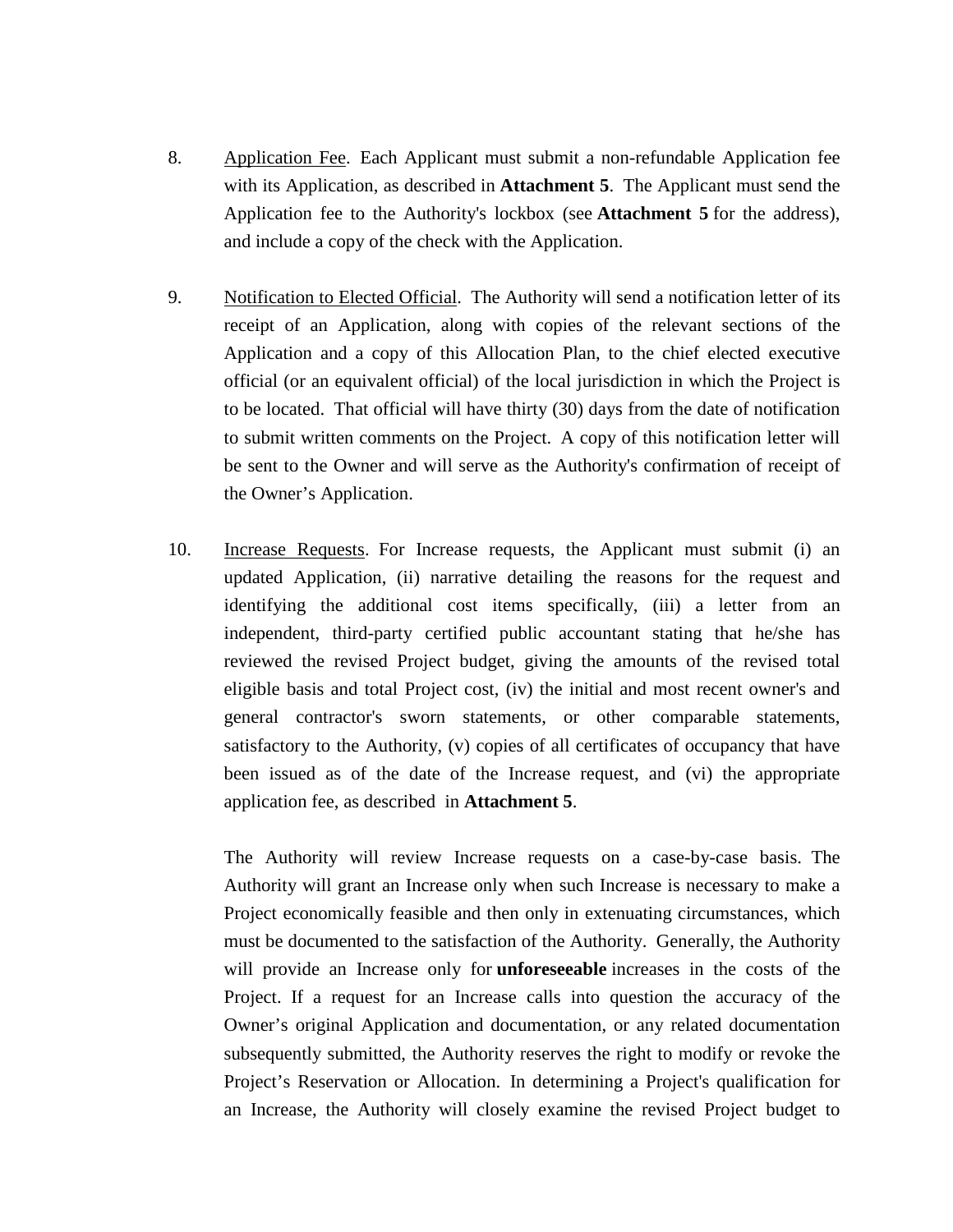ensure that additional Tax Credits are not used to cover increases in the developer's fee. A developer must defer a substantial portion of its developer's fee prior to requesting an Increase. Except for unusual circumstances, the portion of the developer's fee deferred at the time of the Board's initial approval of a Reservation will not be reduced, but may be increased. If the Reservation Letter for the Project contains conditions, the Authority will not grant an Increase until those conditions have been met to the Authority's satisfaction. Any funded increase of IHDA's subsidy resources that are granted on a previous application within 24 months of a current application submission may result in point reduction for "Scoring Category" of Development Team Record. This reduction will be based on IHDA's review of the cause for the funded increase. **The Authority will approve only one Increase per Project.**

The Authority will accept a request for an Increase at any time after it has issued a Reservation Letter for the Project, but no later than the end of the calendar year during which the Project is or will be placed in service. Tax Credits cannot be allocated to any building in a Project that has been placed in service during a calendar year preceding the year in which the Increase request is made. The Owner must provide the Authority with copies of all certificates of occupancy for a Project that have been issued as of the date of the Increase request. Because the Authority expects to reserve all remaining Tax Credits during the second  $(2^{na})$ Application Period, it is advisable that Owners submit Increase requests by the second  $(2<sup>nd</sup>)$  Application Period deadline date.

NOTE:

Increase requests due to the Housing and Economic Recovery Act of 2008 or at IHDA's request will not result in the reduction of points for Scoring Category of Developer Team Record.

11. Applications for Projects Financed Primarily with Tax-Exempt Bonds. Pursuant to Section 42 (h)(4), Projects to be financed with the proceeds of tax-exempt bonds are not required to receive a Reservation from the Authority Housing Credit Ceiling. The Authority will accept Applications for Projects to be financed with the proceeds of tax-exempt bonds, whether or not the Authority is the issuer of such bonds, at any time during the calendar years  $2008 \&$ 2009. Owners requesting a Determination Letter from the Authority must submit to the Authority a completed Application with appropriate documentation and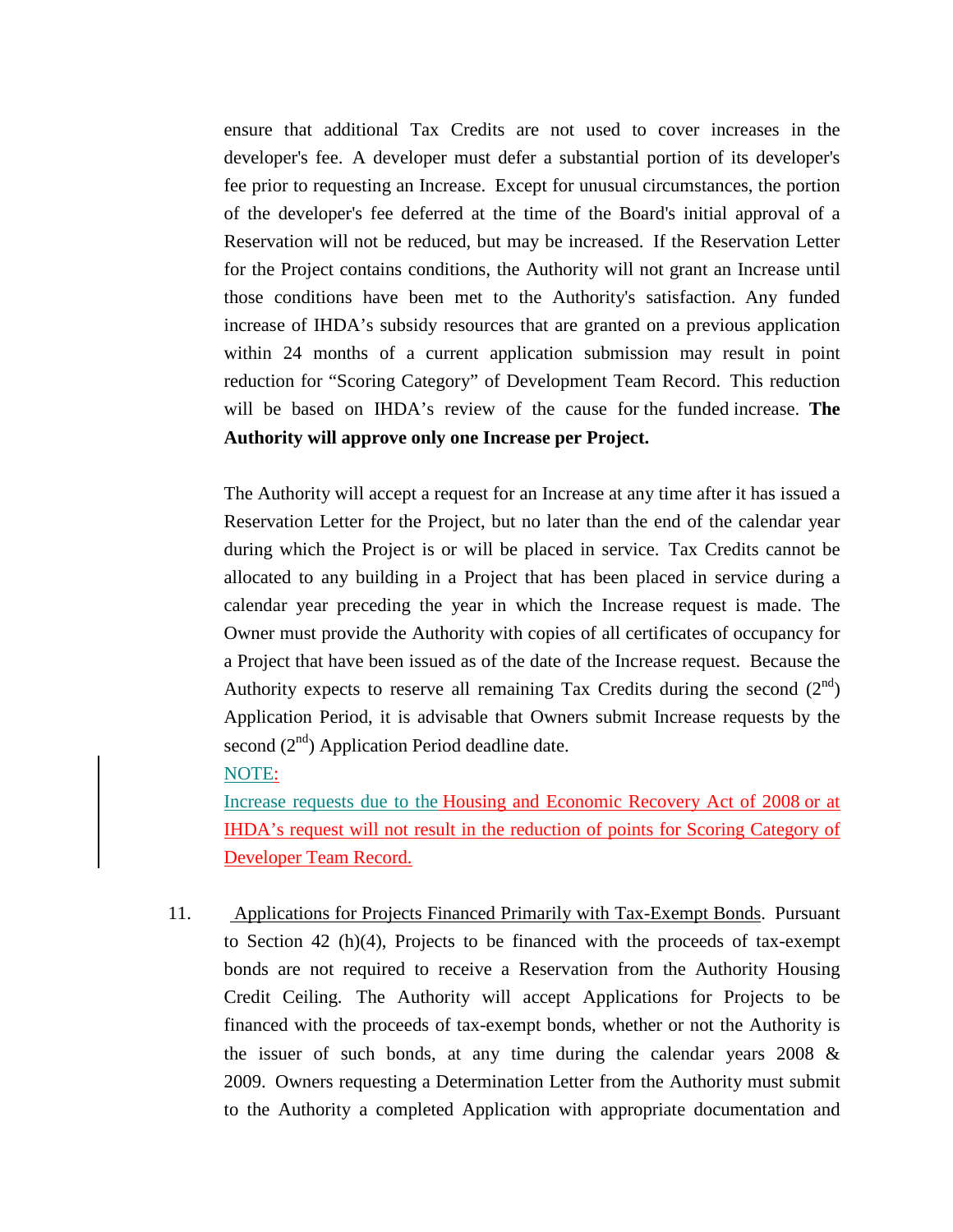application fee, as set forth in **Attachment 5**. A copy of the check must be included with the Application. In addition, such Applications must include a site and market study and physical needs assessment, if applicable, as described in Section II.A. Such requests must be in compliance with Section 42 and all sections of this Allocation Plan except for the requirements of Section II.C.2, Competitive Review, and Section IV.1, Carryover Allocations.

In addition, the Authority will take into consideration the results of the site and market study (required for all proposals) and the Physical Needs Assessment (required for all Projects involving rehabilitation) in determining whether to approve or deny an Allocation for a Project to be financed with the proceeds of tax-exempt bonds. The Authority will also take into consideration the results of the site and market study and PNA in determining whether to offer IHDA credit enhancement requested for Authority bond issuance.

Projects seeking bond financing or issuance from the Authority should contact the Authority in advance regarding the availability of bond cap for the Project. All other Projects financed with tax-exempt bonds must submit evidence of the availability of bond volume cap, including letter(s) from an authorized signatory of the Project's proposed bond issuer. A copy of the appropriate local government entity(ies) binding resolution(s) committing or ceding the bonds may also be requested.

Applicants for Tax Credits under Section  $42(m)(1)(D)$  ("4% Credits") that do not use Authority financing may utilize a firm of their choosing for such studies, so long as the format for the study(ies) complies with the requirements of this Allocation Plan, as set forth in**Attachments 1, 2, 3 and 4**. Applicants for 4% Credits utilizing Authority financing (Risk Sharing Program, AMBAC Program, and HOME Investment Partnerships Program, or Illinois Affordable Housing Trust Fund) must submit studies conducted by companies on the Authority-approved lists. The lists are posted to [www.ihda.org](http://www.ihda.org/) and are part of the Tax Credit Information Packet.

If the Project conforms with the applicable sections of the Allocation Plan, the Authority will issue a Determination Letter setting forth the estimated annual Tax Credit amount and the amount of the determination fee (**see Attachment 5**) due to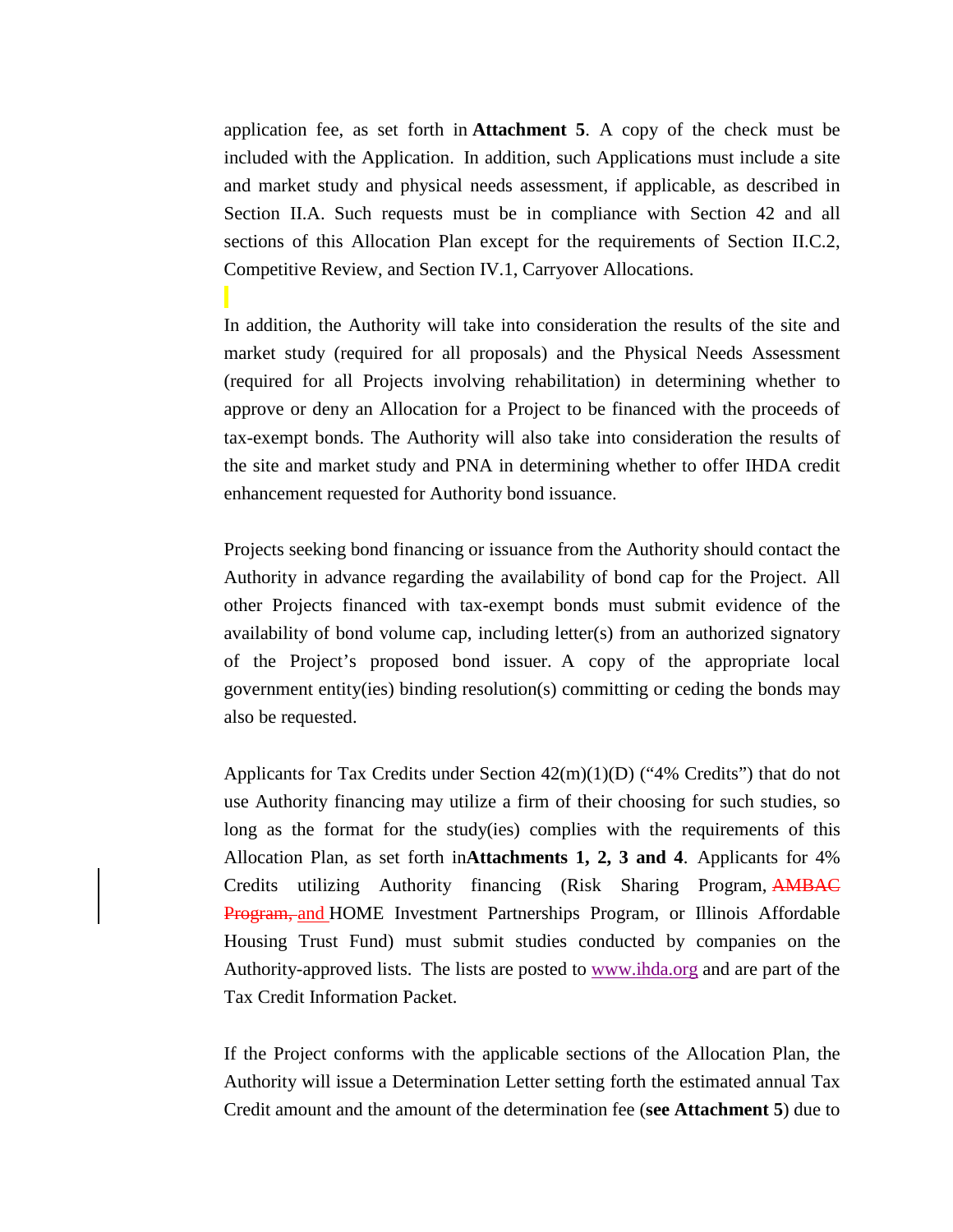the Authority (see Section III.12.) within 30 days of submission of a complete Application, including appropriate supporting documentation.

12. Authority's Determination of Awards Final. By submission of its Application, the Applicant and the Owner agree to abide by the Authority's determination to award or deny Tax Credits for the proposed Project, including the Authority's exercise of discretion in scoring Applications. The Applicant and the Owner understand and agree that by submitting an Application, they waive any and all rights, claims or actions against the Authority that they may have or otherwise be entitled to in connection with its Application and the Authority's subsequent approval or denial of that Application. Specifically, the Applicant and the Owner agree to refrain from initiating any legal action that seeks to reverse the Authority's decision related to the Application and/or seeks expenses, costs or damages related to that decision.

#### **THE REMAINDER OF THIS PAGE HAS BEEN INTENTIONALLY LEFT BLANK**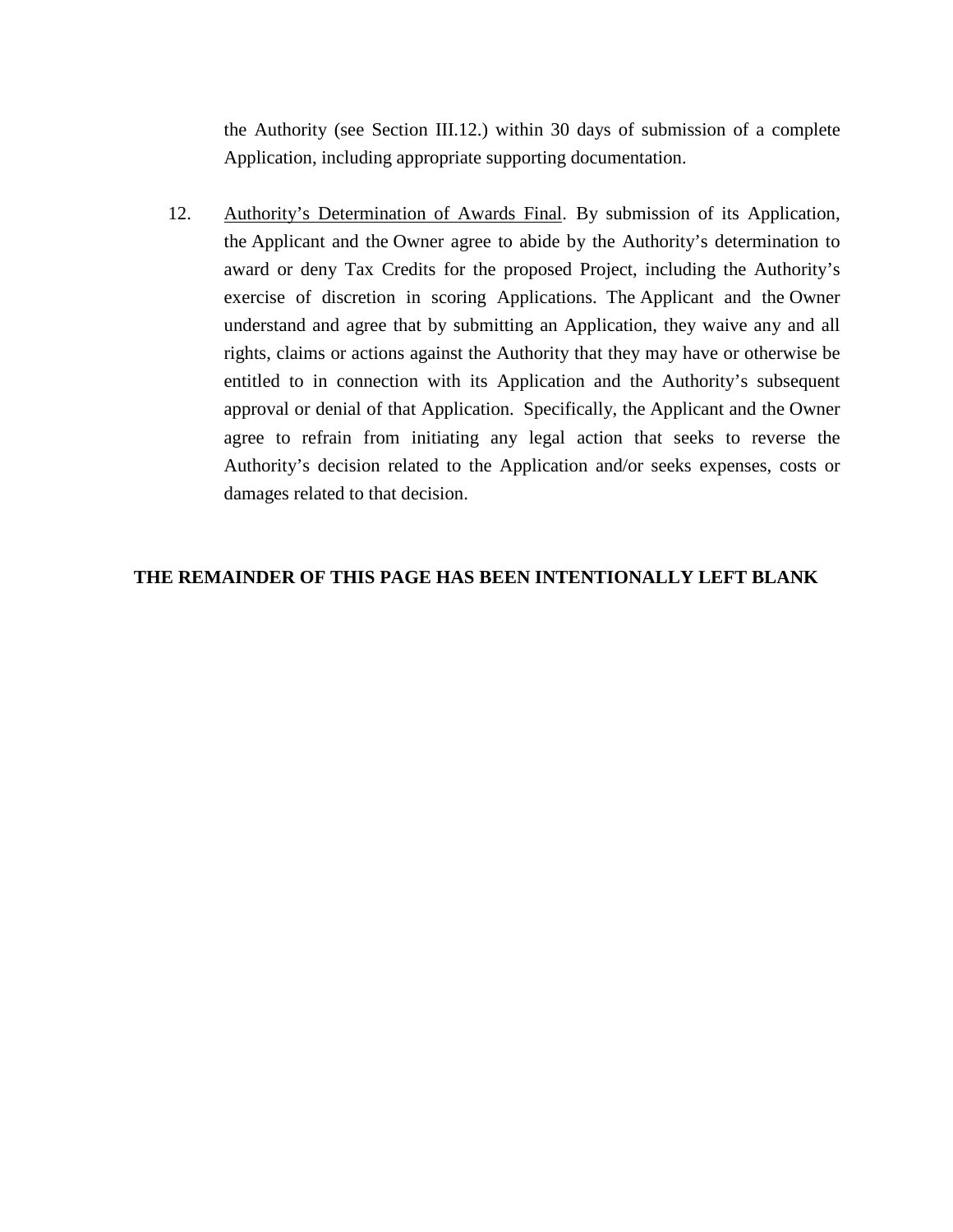## **C. REVIEW OF THE APPLICATION**

#### **1. MANDATORY APPLICATION REQUIREMENTS**

Each Application must meet all of the following requirements as of the applicable Application deadline. A Project that fails to meet these requirements will be denied.

- a. Documentation. All required documentation, such as site control, evidence of financing, public housing waiting list preference, certificate of consistency, letters of support and other such documentation should be no older than 6 months. (For Applicants resubmitting for the second round in a given year, the initial round one documentation submission is acceptable.)
- b. Ownership Documentation. Documentation of Limited Partnership (LP) or Limited Liability Company (LLC) ("Owner") as duly formed, validly existing entity must be submitted with application
- c. Site Control. The Owner must have current Site Control for the Project that extends six months from the application deadline. The Site Control document(s) must be in the name of the Owner, generally a limited partnership or a limited liability company. The Site Control document(s) must be executed by both the buyer and seller, where applicable, and must contain a legal description for the property. The seller identified in the document submitted to meet this Site Control requirement must hold title to the Project site. See the Section I, Definitions, for additional guidance on what constitutes Site Control. Applicants must submit copies of the legal description in hard copy and electronic format, compatible with Word with their Applications.
- d. Evidence of Application for Financing. The Applicant must provide with the Application evidence of application(s), in the form of an executed acknowledgment letter(s) from the lender(s) and/or grantor(s), for all proposed financing, including any assumptions of debt and grants for the Project, and evidence of the proposed net cents raise rate evidenced by an acknowledgement letter from the proposed syndicator. Each acknowledgment letter must contain evidence that, as of the Application deadline date, the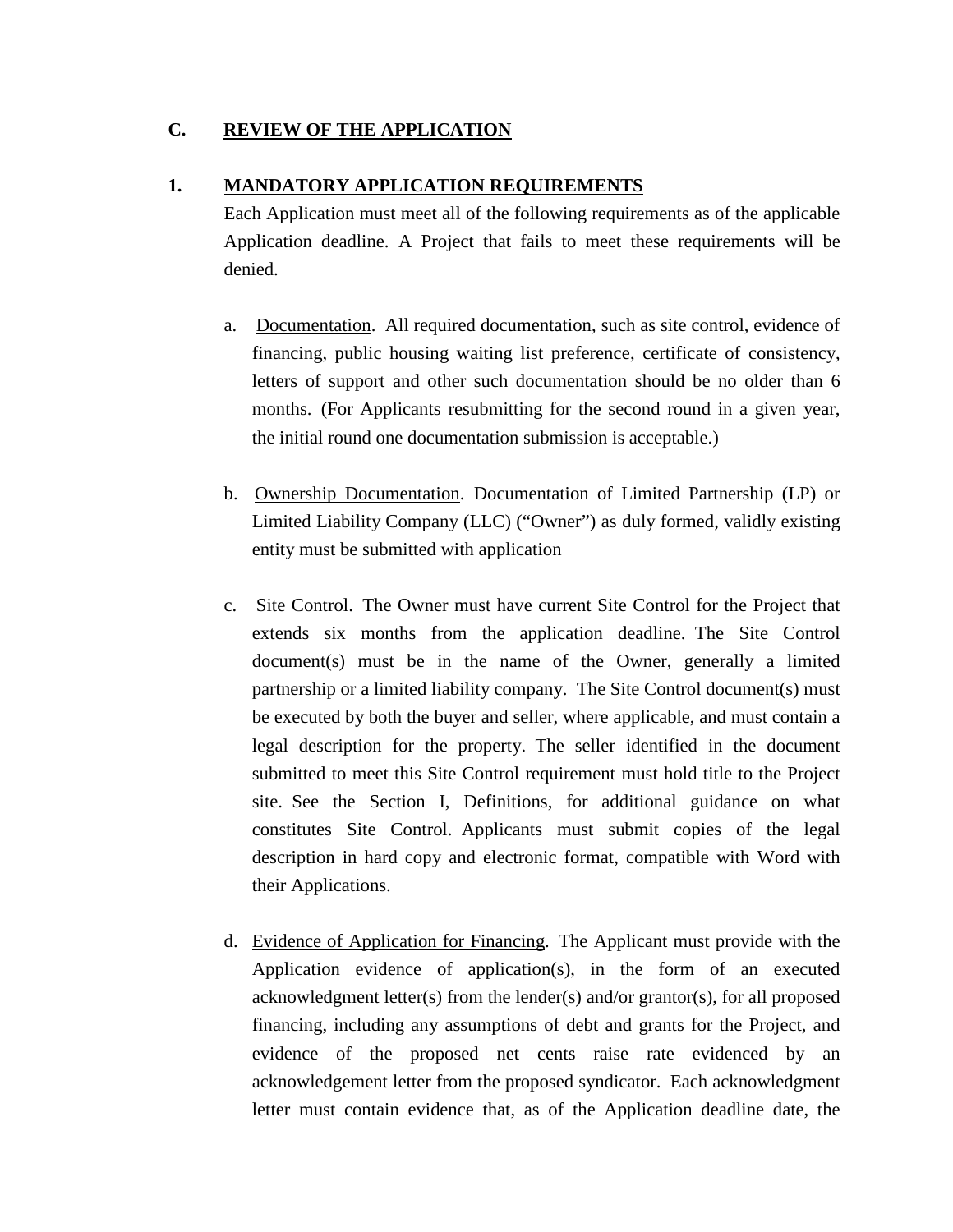application to the proposed syndicator is either still under consideration or has been approved. Applications for IHDA financing must be evidenced on the application form, but no written acknowledgement will be required. The written acknowledgement must contain the following terms: (i) the amount of the loan, (ii) the length of the term, which must be at least 15 years (if there is more than one component to the loan, and these components have different terms, the terms of the longest component must be 15 years), (iii) the amortization period of the loan, and (iv) a fixed interest rate (which may be adjusted under specified terms and conditions). Financing fees may not exceed 200 basis points, plus the customary costs associated with Federal Housing Administration (FHA) financing, if applicable.

If financing is to be obtained through a mortgage broker or banker, the acknowledgment letter must be from the actual lender. In the case of HUDinsured Projects, such as HUD's Section 221(d)(3), Section 221(d)(4), and Multifamily Accelerated Processing programs, the Applicant must submit an acknowledgment letter from HUD, in addition to the letter from the lender setting forth the terms of the proposed financing.

If, during the Authority's review of the Application, the Applicant is notified that financing has been denied, the Applicant will be allowed seven (7) business days from the date of the denial notice to provide a revised financing plan. If not provided, the Application may be**denied as financially infeasible.**

For grants, the Owner must supply with the Application written evidence from the grantor indicating the amount of the grant that has been, or will be, awarded.

For Projects intended for eventual tenant ownership consideration is contingent on **applicants** Applicants providing the Authority with a feasible Tenant Homeownership Plan that meets requirements set out in Attachment 10 to the QAP. In addition, for Projects to be financed with the proceeds of tax-exempt bonds issued by the Authority, Applicants must provide the Authority with the required documentation and application fee as set forth on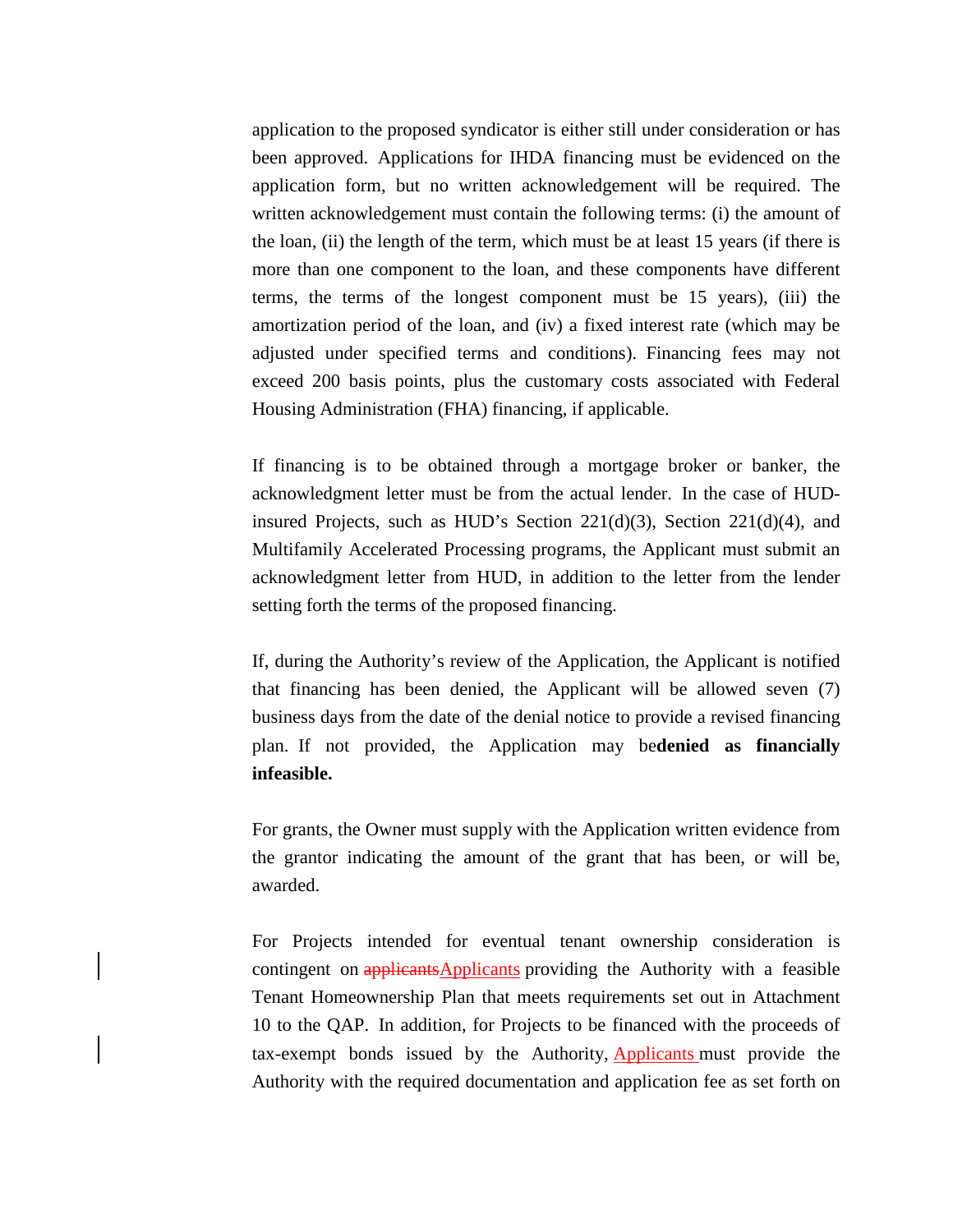page 19 under "II. Applications for Projects Financed Primarily with Tax Exempt Bonds" in this QAP.

- e. Public Housing Waiting List Preference. All Projects must give preferential treatment to Low Income Tenants whose names are on an appropriate public housing or Housing Choice Voucher (formerly known as Section 8) waiting list(s) maintained by the public housing authority ("PHA") in the area in which the Project is located. The Application must include a written statement providing that the Owner will give preferential treatment to persons on the PHA waiting list(s) and will make on-going efforts to request that the PHA make referrals to the Project, or place the relevant Project information on any listing the PHA makes available to persons on its waiting list(s).
- f. Certification of Consistency. The Project must address local housing needs and priorities, as documented in the State Consolidated Plan or a local Consolidated Plan. If the Project is located in an area covered by a local Consolidated Plan, the Applicant must submit a current certification of consistency from the appropriate local governmental entity with the Application. If that local governmental entity withholds a certification of consistency, an Owner may request in writing that the Authority consider a waiver of this requirement, including a statement of the reasons for the waiver. In such a case, the Authority will contact the local governmental entity to discuss the circumstances surrounding the withholding of the certification and, after such discussions, may grant such waiver requests. A list of jurisdictions with a local Consolidated Plan is available on the Authority's website at www.ihda.org. The Authority will review Applications for Projects in areas not covered by a local Consolidated Plan for consistency with the State Consolidated Plan.
- g. Minimize Displacement. For all rehabilitation Projects, the Owner must minimize involuntary displacement of Low Income Tenants currently living in the building(s) in the Project, taking into consideration the safety of such tenants given the scope and nature of the proposed rehabilitation. If a building to be rehabilitated is wholly or partially occupied as of the date the Application is submitted, the Application must include a relocation plan and also if any project applying for, or in receipt of, federal funds must submit a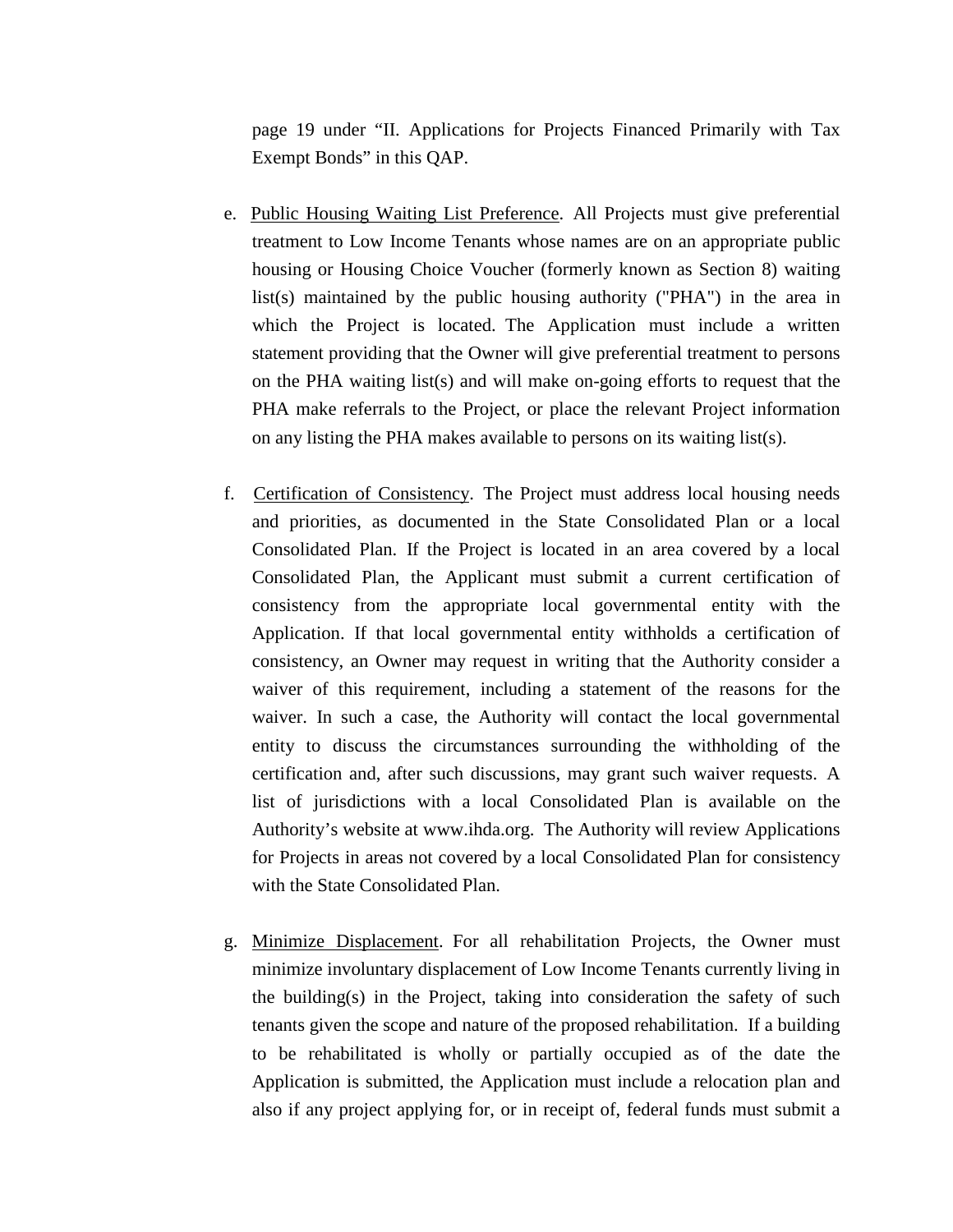relocation plan in compliance with the Uniform Relocation Act. The Authority reserves the right to require modifications to any such plan to ensure that displacement is held to a minimum level.

h. Projects Involving Rehabilitation. Owners of an occupied rehabilitation Project, regardless of the level of occupancy or the size of such Project, must submit with the Application (i) the current tenant income profile of the Project, (ii) the current rent schedule for the Project, (iii) a written explanation in any cases where the Project's proposed rents identified on the Application exceed the current rent levels, and (iv) information regarding any waiting lists maintained for the Project.

In addition, for every Project involving rehabilitation, the Application must contain two copies of a Physical Needs Assessment. This Physical Needs Assessment must be performed by an architect or engineer approved by the Authority, and must be in the format prescribed in**Attachment 4**. All items identified as "Critical" or "Immediate" in the Physical Needs Assessment must be completed as part of the rehabilitation. The Owner may either perform other items identified in the Physical Needs Assessment as needing to be addressed within the reserve period as part of the rehabilitation, or provide adequate reserves to ensure that these items can be completed as they become necessary.

Owners of rehabilitation Projects must also submit with the Application a cost certification made by the general contractor or an architect, of the rehabilitation work to be performed. This scope of work will be compared to the Physical Needs Assessment to ensure that all necessary items are being addressed. If the scope of work is insufficient, the Application may be denied.

NOTE: The architect that prepares the Physical Needs Assessment cannot be the architectArchitect of recordRecord.

i. Zoning. The Application must contain evidence that the Project's site is currently zoned for its proposed use. Such evidence may be in the form of a building permit or a zoning map with letter of certification from the local zoning administrator or chief elected official, if the locality has no zoning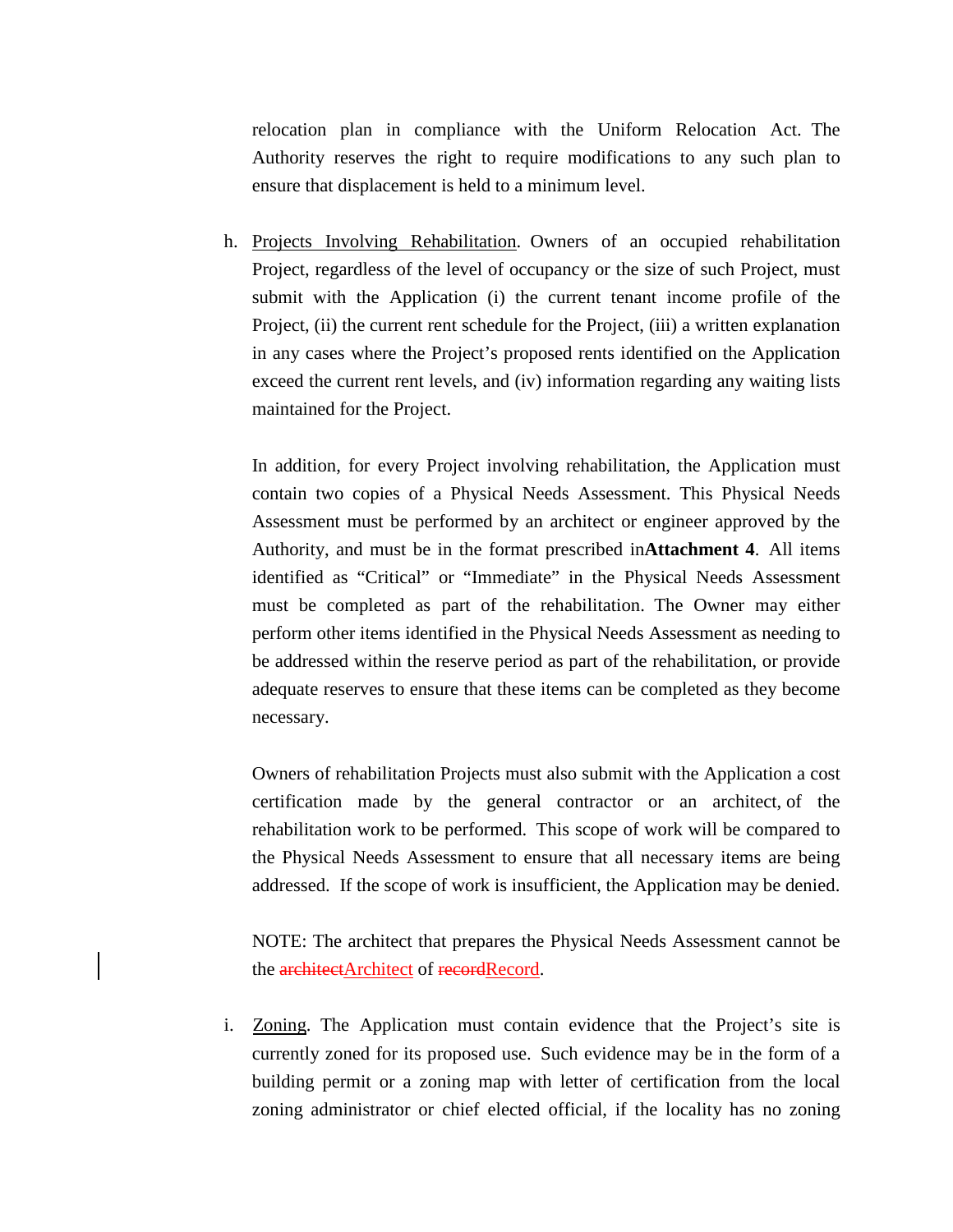administrator. A certification from an attorney that zoning is appropriate for the intended use will also be sufficient evidence of zoning under this category. The certification submitted, whether from a local zoning administrator or attorney, must include (i) the location of the proposed site (e.g., address or street crossings), (ii) the current zoning type (i.e., multifamily residential), and (iii) a statement that the current zoning is appropriate for the proposed Project and no zoning variation requests are pending that would alter this zoning. The Authority will consider exceptions to the third requirement in instances where a Planned Unit Development (PUD) permit is required. In such cases, the Owner must provide a written explanation of the PUD approval process, including evidence satisfactory to the Authority that the Project PUD approval will be reviewed in a timely manner. The Owner must provide evidence of which stages in the PUD approval process the Project has reached, and the PUD must have been approved before the Authority will submit the Project to the Board for approval. Sufficient evidence of progress for PUD approval may include, but is not limited to, the local planning body's recommendation of approval to the entity with authority to finally approve the PUD, such as the town council or board of trustees. Determinations under this exception will be decided on a case-by-base basis.

- j. Plans and Drawings. The Application must include ALL of the following: (i) an exterior architectural drawing (elevation) of the Project (for existing developments, after rehabilitation), (ii) a schematic floor plan of the Project that shows the unit configuration and floor plan of the units, (iii) a site plan that shows the general layout of the site, and (iv) photographs of the site. The plans must show that the Project will fully comply with fair housing requirements, as set forth in the Fair Housing Act,42 U.S.C. 3601 et seq. (the "Fair Housing Act"), and Section 504 of the Rehabilitation Act of 1973, if applicable. (This category applies to Applications for both new construction and rehabilitation.) For any questions regarding this mandatory requirement please contact Dick Hastings at rhasting@ihda.org.
- k. Minimum Energy Efficiency Standards. For new construction Projects, the Application must include a certification from an Illinois licensed **third party** architectifice Architect of Record, indicating that the Project will comply with Authority's energy efficiency standards.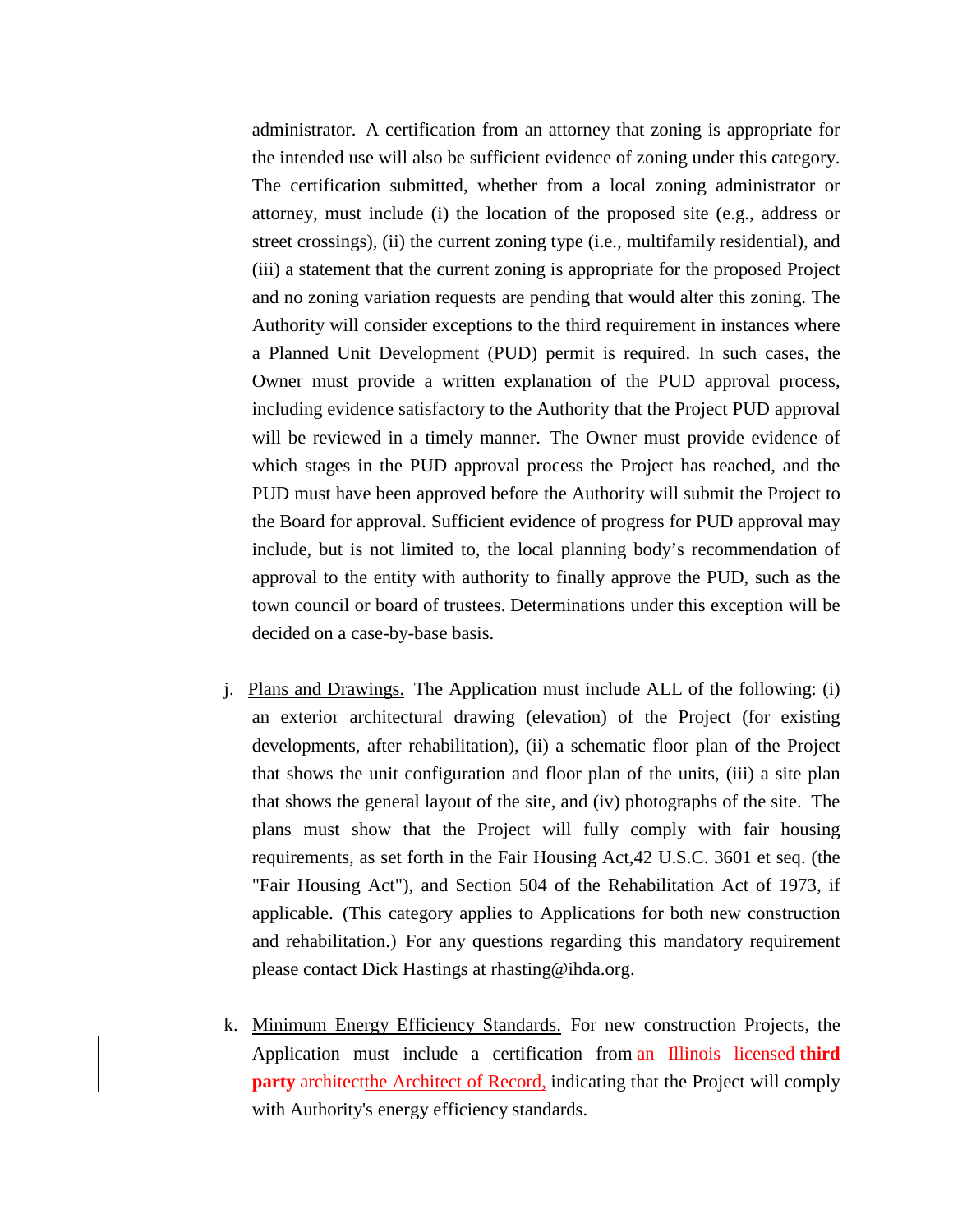#### **2. COMPETITIVE REVIEW**

*NOTE*: *Applications will first be considered in the Set-Aside(s) marked on the Application. If an Application is not successful in the Set-Asides, it will be considered in the general pool.*

Applicants may apply for Set-Asides for which they are eligible based on definitions provides herein. The Authority will consider Projects requesting consideration in more than one Set-Aside in the following order: Public Housing Authority Set-Aside, Independent Elderly & Supportive Living Facilities Set-Aside, Nonprofit Set-Aside, Small Project Set-Aside, Preservation Set-Aside, and Supportive Housing Set-Aside. During the second  $(2<sup>nd</sup>)$  Application Period, the Authority reserves the right to redistribute unused Tax Credit amounts within the general pool or any one or more of the Set-Asides to another Set-Aside, even though such redistribution results in exceeding the individual Set-Aside limits set forth in this Allocation Plan. Furthermore, if there are unused credits remaining within the Smaller Public Housing Authority Set-Aside, after the second application period, they will be redistributed to the Preservation Set-Aside. The Authority will establish the minimum point threshold at which Projects will be approved for a Reservation under each Set-Aside and the general pool for each competitive round of competition.

 If Applications received under any Set-Aside, do not in the Authority's determination, (i) evidence sufficient readiness to proceed, or (ii) capacity to complete the Project, or (iii) fail to meet requirements under the Mandatory Requirements or Mandatory Project Standards sections, the Authority may deny the Application. In the second round of competition, if there are an insufficient number of Projects having an Owner in which the nonprofit organization holds a 100% Controlling Interest (as defined below), the Authority may elect to consider Applications from Owners in which the nonprofit organization holds lower percentage Controlling Interest in the general partner or limited liability company but in no event less than a 51% Controlling Interest.

a. Public Housing Authority Set-Aside. The Authority will set aside \$3,000,000 for Large Public Housing Authorities (1,500 or more units in its public housing inventory), and \$2,000,000 for other public housing authorities, to be used for the redevelopment of public housing projects in need of rehabilitation or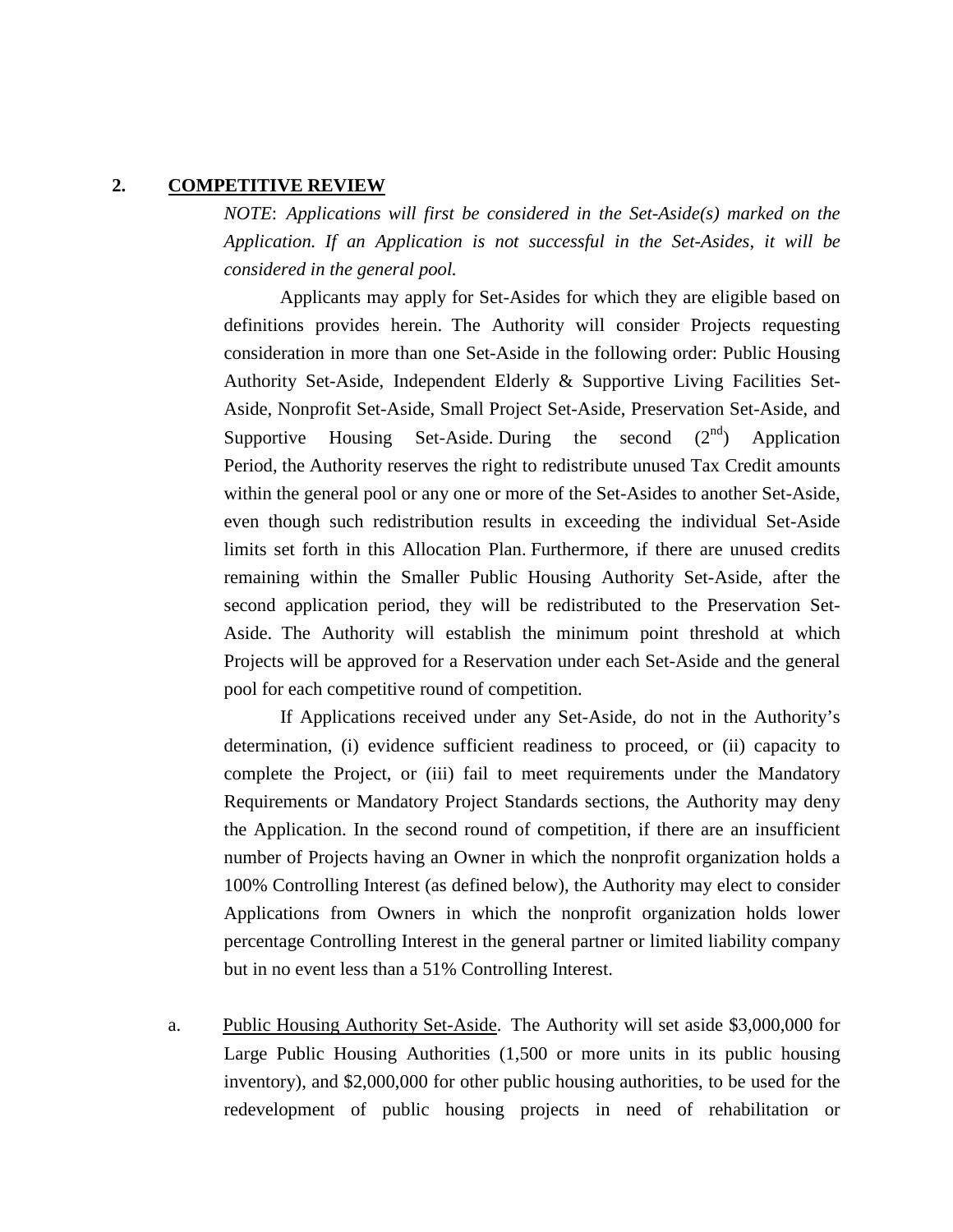replacement. In order to qualify under this Set-Aside, the Applicant must demonstrate that the proposed Project is likely to be eliminated from the affordable housing stock of the State if not rehabilitated or replaced in a timely manner. A Project that has already been demolished as part of an overall plan for the Project's redevelopment is eligible under this Set-Aside. The Application must contain a certification from the executive director of the public housing authority of the Project that the Project is eligible for this set-aside.

 Such Projects will be scored in the same manner as other Projects, but will compete against each other until funds in the Public Housing Authority Set-Aside are fully reserved. Once the funds in the Public Housing Authority Set-Aside are fully reserved, all remaining eligible Public Housing Authority Projects will compete with all other Projects.

- b. Independent Elderly & Supportive Living Facilities Set-Aside. The Authority will set aside \$3,500,000 for Projects in which 100% of the units are reserved for "Elderly Housing", meaning housing that is (i) intended for, and solely occupied by, persons 62 years of age or older; or (ii) intended and operated for occupancy by at least one person 55 years of age or older per unit, and at least 80% of the units within the housing facility are so occupied, when such housing also provides "Elderly Services," as defined herein; or (iii) provided for under any State or Federal program that HUD has determined is specifically designed and operated to assist elderly persons (as defined in the State or Federal Program). The application must state the age of the intended residents.
- c. Nonprofit Set-Aside. The Authority will set aside at least fifteen percent (15%) of Authority Housing Credit Ceiling for Nonprofit Projects (the "Nonprofit Set-Aside") as required by Section 42. Nonprofit Projects will compete against one another for Reservations until the Nonprofit Set-Aside has been fully reserved for qualified Nonprofit Projects. After the Nonprofit Set-Aside has been fully reserved, Nonprofit Projects will compete with all other Projects for Reservations. Any Project that applies pursuant to and qualifies for the Nonprofit Set-Aside and for which a Reservation is made will be counted toward the Section 42 10% set-aside requirement for nonprofits, regardless of which set-aside the Project is approved under for scoring purposes. Reservation Letters for all Projects that qualify for the Nonprofit Set-Aside will state that the Project has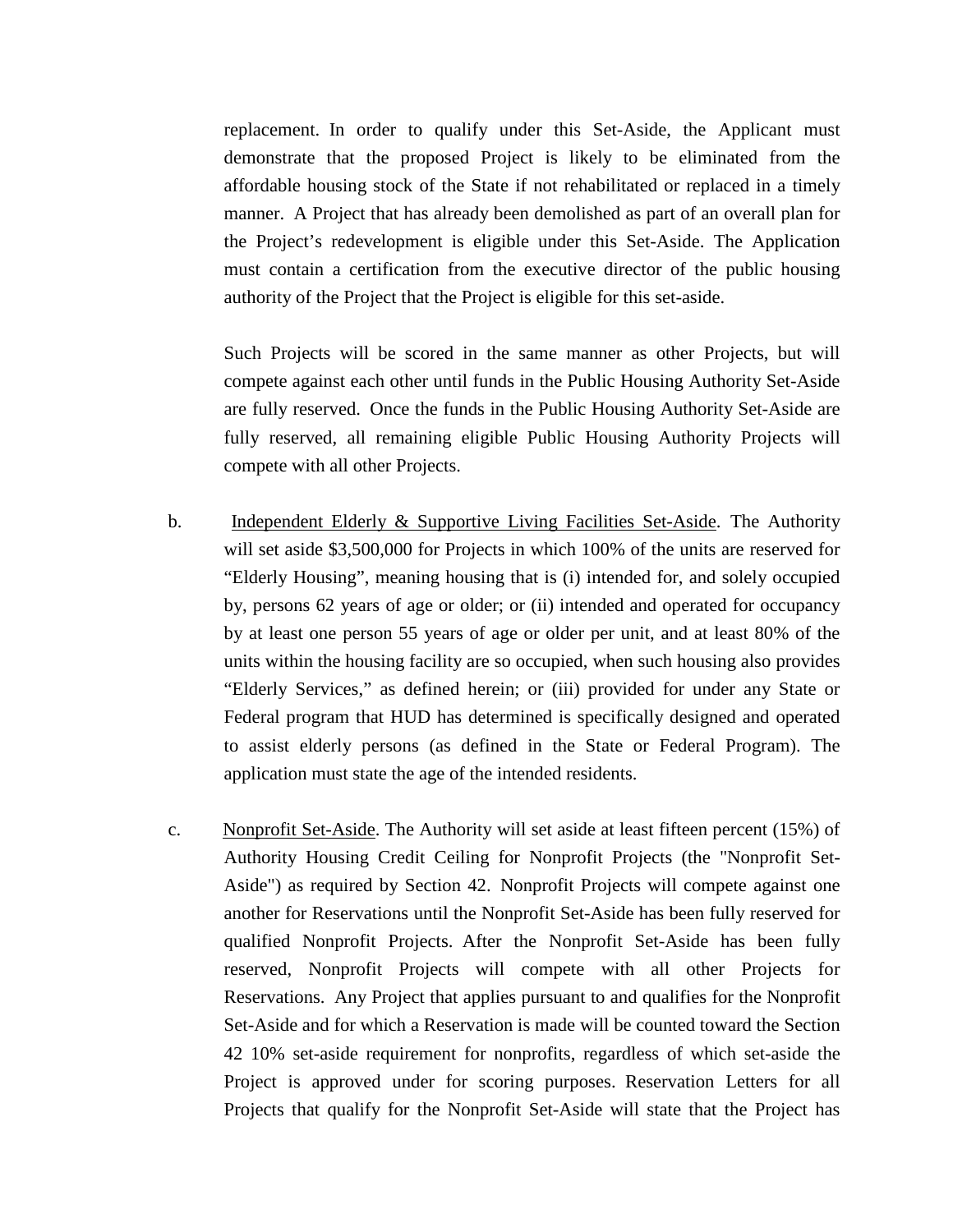been approved as a Nonprofit Project and the Owners will be required to meet the nonprofit requirements of Section 42, even if such Projects are approved under another set-aside.

To qualify as a Nonprofit Project, the general partner(s) of an Owner with a 100% interest in the general partnership or the managing member of an Owner with a 100% managing membership interest in a limited liability company (either, a "100% Controlling Interest") must (i) be a qualified nonprofit organization (as defined in Section  $42(h)(5)(C)$ , (ii) have an ownership interest in the Project either directly or through a wholly-owned subsidiary, (iii) not be affiliated with or controlled by a for-profit organization, (iv) have as one of its exempt purposes the fostering of low income housing, (v) disclose any proposed guarantor(s) of project completion and/or compliance, and (vi) have a Material Participation in the development and operation of the Project throughout the Compliance Period. Documentation of the applicable entity's nonprofit status and written narrative providing a plan detailing Material Participation throughout the Extended Use Period must be submitted with the Application. An acceptable plan for Material Participation will include the number of hours and corresponding activities the nonprofit Applicant will undertake on a quarterly basis. **Nonprofit Applicants must meet the requirements of this Section as of the Application deadline**, and must maintain such status throughout the Compliance Period. Nonprofit Projects that do not meet all such requirements, as determined by the Authority, will not be considered under the Nonprofit Set-Aside and will compete with all other Projects.

If a Project qualifies for an Allocation under the Nonprofit Set-Aside and the Nonprofit Applicant ceases to be involved in the Project before issuance of IRS Form(s) 8609 with respect to the Project, the Reservation or Carryover Allocation for the Project will be withdrawn or canceled and the Tax Credits recaptured by the Authority unless another qualified nonprofit entity, as defined in Section 42, and satisfactory to the Authority is substituted for the withdrawing Nonprofit Applicant.

NOTE: The Non-Profit Sponsor will be required to submit IRS form 990 for each of the previous three calendar years with their application /or equivalent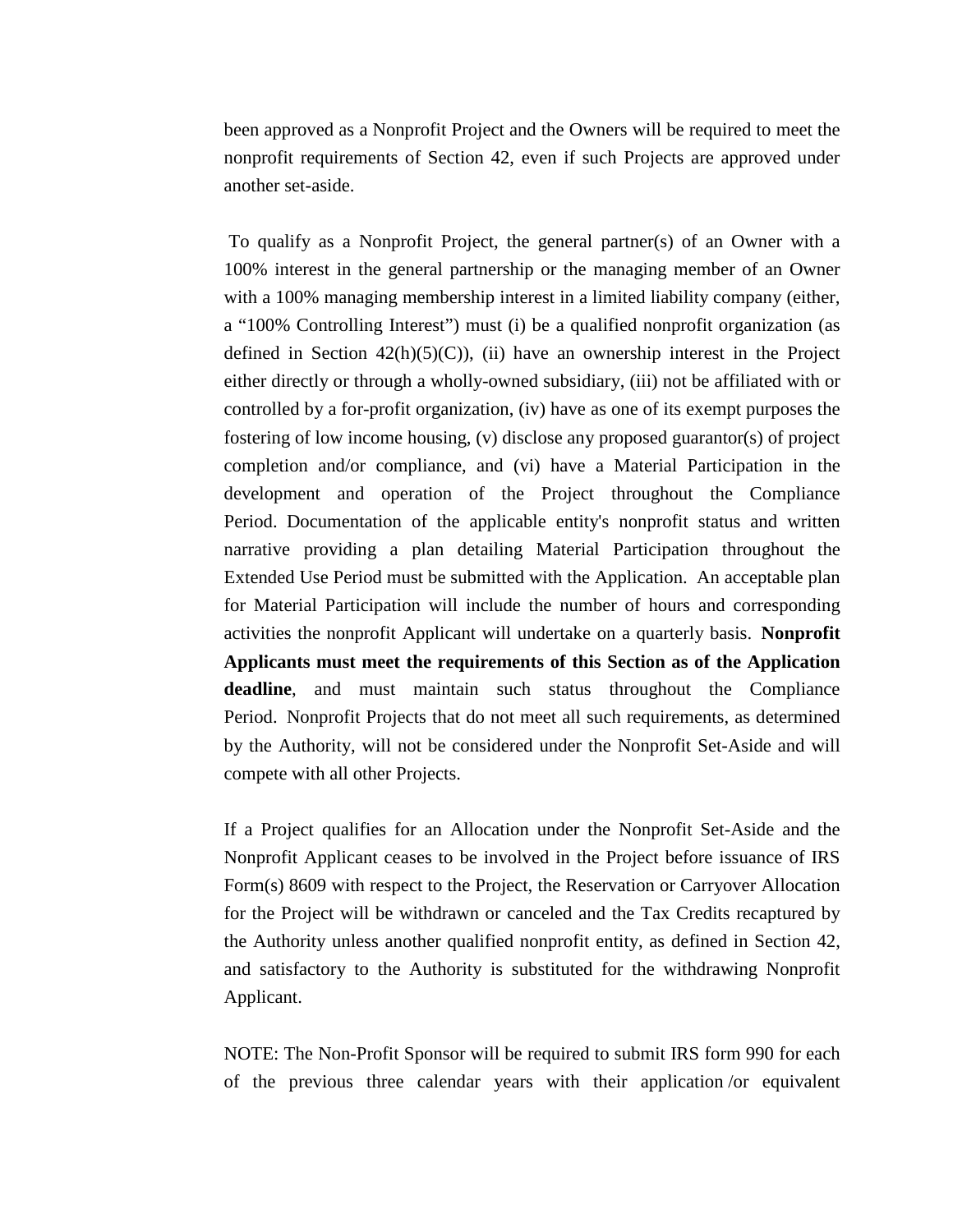documentation to provide financial, previous experience, and participant or organizational qualifications.

- d. Small Project Set-Aside. The Authority will set aside \$1,500,000 of the Authority Housing Credit Ceiling targeted for Projects containing no more than 50 units (the "Small Project Set-Aside"). A Project that includes sites within more than one market area, generally in separate localities, may exceed 50 units overall and still be eligible for consideration under this category, so long as each site does not exceed 50 units. A Project which is a phase of a larger Project does not qualify for consideration under this Set-Aside unless the total number of units in all phases of the larger Project is less than or equal to 50. **Whether a Project is considered a phase of a larger Project will be determined by the Authority, but generally applies to Projects being considered within a given calendar year.** Projects competing under the Small Project Set-Aside will be scored in the same manner as other Projects, but will compete against each other until funds in the Small Project Set-Aside are fully reserved. Once the Tax Credits in the Small Project Set-Aside are fully reserved, all remaining small Projects will compete with all other Projects. If the funds in the Small Project Set-Aside are not fully reserved during the second  $(2<sup>nd</sup>)$  Application Period, the unreserved amount will be available for Reservations for other Projects.
- e. Preservation Set-Aside. The Authority will set aside \$2,000,000 of the Authority Housing Credit Ceiling for Projects that involve the rehabilitation of currently occupied low income housing developments whose conversion to market rate housing is likely to occur within two to three years, or Projects that are otherwise in danger of being lost as affordable housing due to the need for substantial rehabilitation (the "Preservation Set-Aside"), as determined by the Authority. In determining whether a proposed Project qualifies for the Preservation Set-Aside, the Authority will take into consideration the following types of information: the source and terms of existing financing for the Project, the extent to which the rent levels will remain affordable, the appropriateness of the level of rehabilitation proposed given the Project's current condition, and any other information, such as current audited financial statements for the Project, that the Authority may require. Such Projects shall include, but not be limited to, the following:
	- (1) New construction, substantial rehabilitation, moderate rehabilitation, property disposition and loan management set-aside programs, or any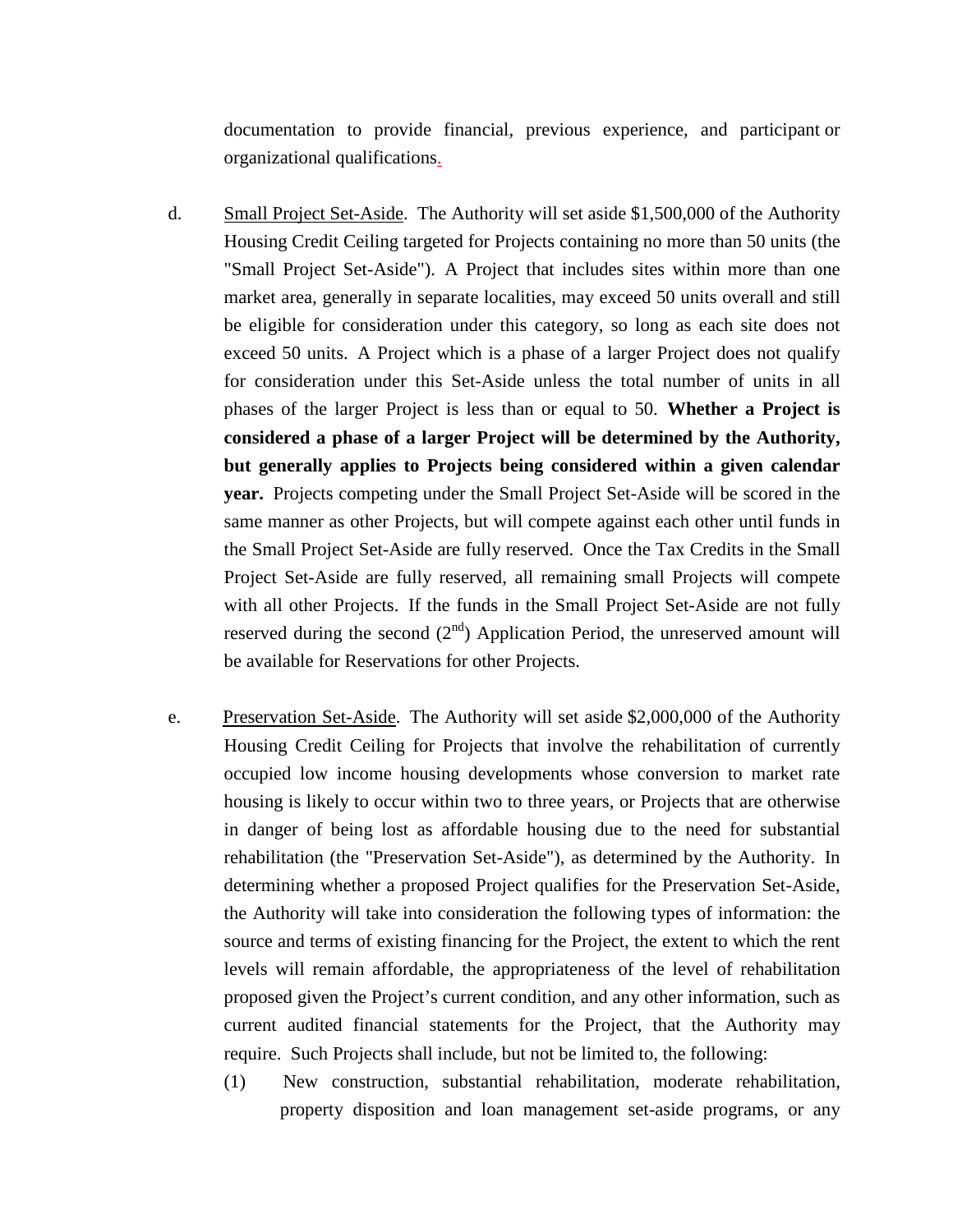other program providing project-based rental assistance, under Section 8 of the United States Housing Act of 1937, as amended;

- (2) The Below-Market-Interest-Rate Program under Section 221(d) of the National Housing Act;
- (3) Section 236 of the National Housing Act;
- (4) Section 202 of the National Housing Act;
- (5) Programs for rent supplement assistance under Section 101 of the Housing and Urban Development Act of 1965, as amended;
- (6) Programs under Section 514 or 515 of the Housing Act of 1949; and
- (7) Section 42 of the Internal Revenue Code.

NOTE: Public housing redevelopment projects that do not provide for a 1:1 replacement of public housing-eligible units will not be considered under this setaside.

Such Preservation Projects will be scored in the same manner as other Projects, but will compete against each other until funds in the Preservation Set-Aside are fully reserved. Once the funds in the Preservation Set-Aside are fully reserved, all remaining preservation Projects will compete with all other Projects. If the funds in the Preservation Set-Aside are not fully reserved during the second Application Period, the unreserved amount will be available for Reservations for other Projects. **Notwithstanding anything to the contrary in this Preservation Set-Aside section, the Authority may limit the number of Projects or amount of Tax Credits awarded to Projects qualifying under this Preservation Set-Aside, regardless of the Project's score and how its score relates to all other Projects. The Authority will determine whether a Project qualifies for this Preservation Set-Aside.**

As set forth in Section II.C.1.f, the Applicant must submit a Physical Needs Assessment with the Application. This Physical Needs Assessment must be performed by an architect or engineer approved by the Authority, in the format prescribed in **Attachment 4**.

f. Supportive Housing Set-Aside. The Authority will reserve up to \$2,000,000 for Projects serving Supportive Housing Populations. The Project must reserve at least 50% of the total units affordable to and occupied by Supportive Housing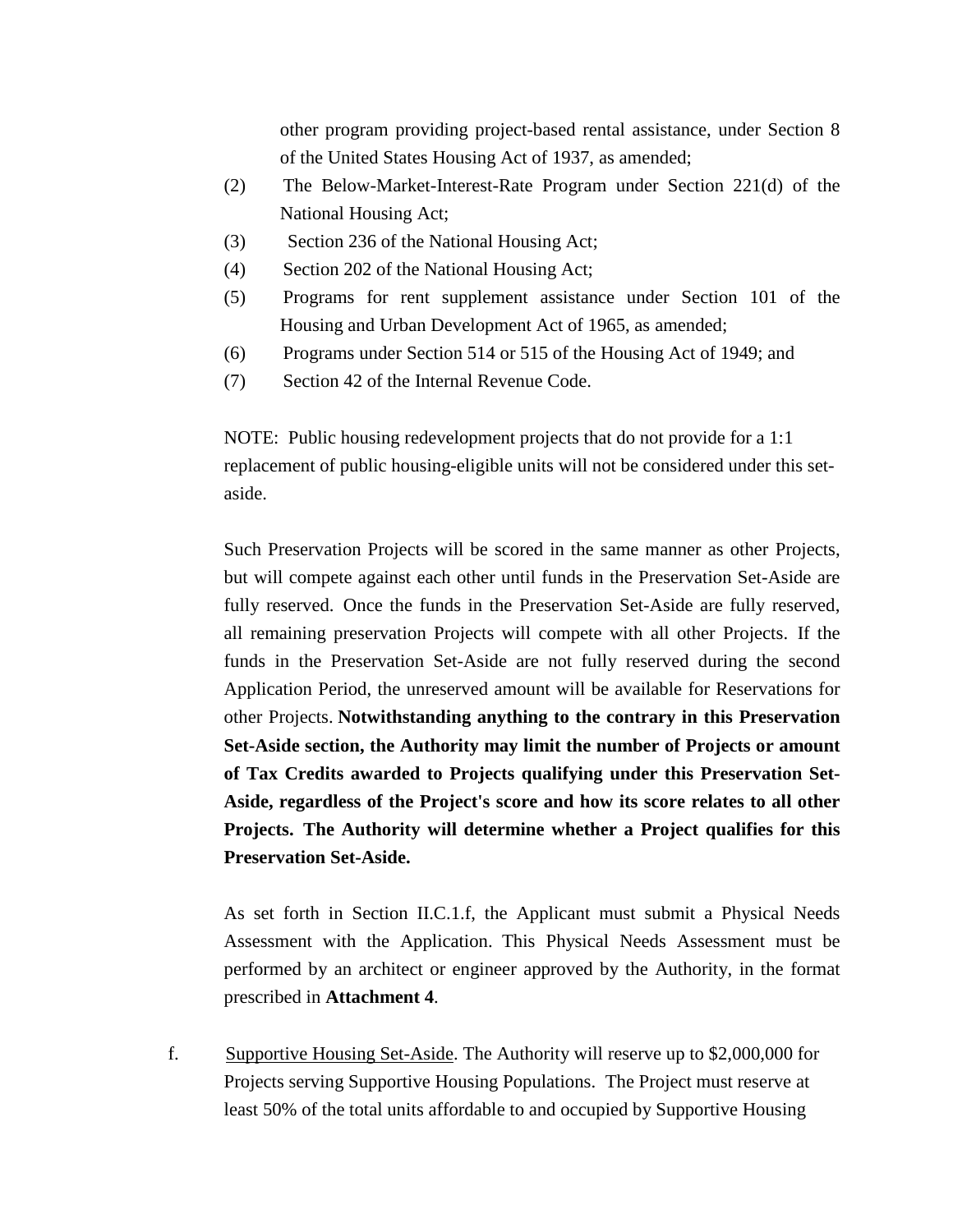Populations. The percentage must be stated in the Application. The Project must also comply with applicable federal and state law, including but not limited to the federal Fair Housing Act and the Illinois Environmental Barriers Act (410 ILCS 25/1 et seq.). Projects funded under the Supportive Housing Set-Aside must submit a Supportive Housing Plan with the application, which shall include provision by a local human services agency of at least one (1) on-site support coordinator (hours should be proportional to number of Supportive Housing units in the Project) to assist residents in the application process, in implementing the tenants' plan for success in permanent housing, and in continuing linkage to supportive services as needed. **Further requirements of Projects receiving funds under the Supportive Housing Set-Aside, including components of the Supportive Housing Plan, are found in Attachment 11.** Applicants are encouraged to contact Tara Peele at [tpeele@ihda.org](mailto:tpeele@ihda.org) prior to the development of the required Supportive Housing Plan.

Note: Supportive Living Facilities will not be considered in this set-aside but may apply in other set-asides if otherwise eligible.

g. Scoring Categories. The Authority will evaluate Applications on the basis of materials submitted as of the applicable Application deadline date unless otherwise provided within a scoring category. If the Authority discovers a correctable administrative error in an Application, the Owner will be notified of such an error and will have seven (7) business days from the date of such notice to provide the Authority with a written correction. Any modifications to the original Application that result in changes to the criteria on which selection decisions were made, or that would impede the Project's ability to proceed, may result in a rejection of the Application. Applicants must notify the Authority in writing of any changes in their Application or the Project that occur during the review process prior to consideration by the Authority's Loan Committee. If the Authority becomes aware of any changes to a Project during the review process, the Authority may adjust the Project's score to reflect any changes in the scoring categories. As noted, special set-asides and relevant scoring items will be incorporated into the Extended Use Agreement. The Authority will exempt from the scoring process (i) a Project that has received a partial or full Reservation in the previous year, (ii) those Projects requesting an Increase, (iii) Projects financed with the proceeds of tax-exempt bonds, and (iv) Projects that could not meet the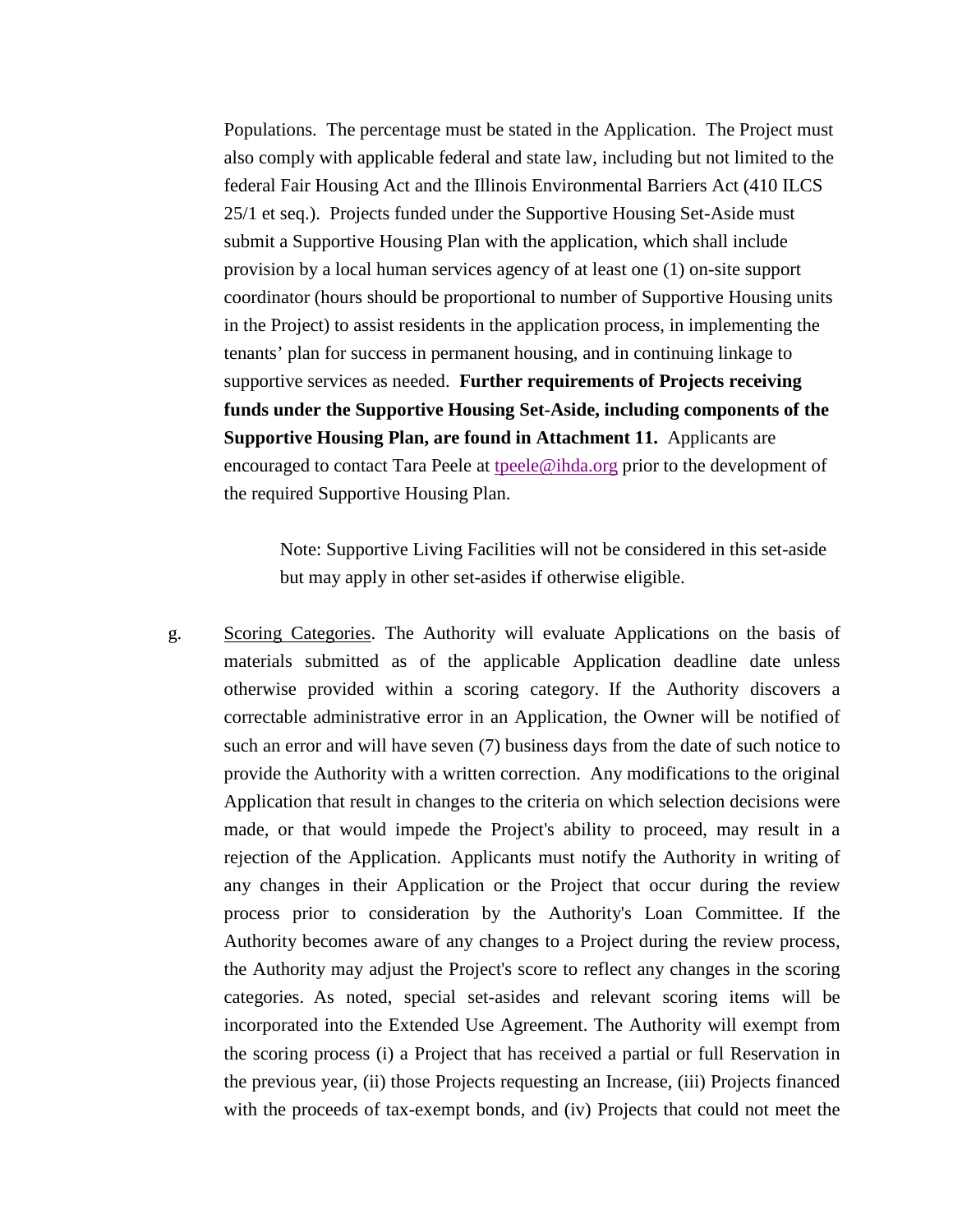placed-in-service requirement due to circumstances beyond the Owner's control. The Authority may grant Increases prior to Reservations for other Projects.

If two Projects have the same number of points and only one Project will be awarded a Reservation, the Authority will use the following criteria, in the order noted, to break ties: (1) the Authority will select the Project that will serve tenants with the lower maximum income regardless of the size of the Project; (2) the Authority will select the Project with the higher percentage of Low Income units at the lowest income level; (3) the Authority will select the Project that is located in a municipality, or in the case of an unincorporated area, the township that has received the fewest allocations during the past three years; (4) the Authority will select the Project that is located within a qualified census tract (see **Attachment 6**) and contributes to a concerted community revitalization plan; and if a tie still results, (5) the Authority will select the one that is, in the Authority's judgment, the one more ready to proceed in a timely manner.

- 1. Project Site and Market Evaluation (Maximum 15 points) The Authority will take into account the site and market study as required under Section II.A. In determining how many points to award a Project based on the site and market study, the Authority may take into account such factors as:
	- (i) Project design and amenities;
	- (ii) the appropriateness and marketability of the Project location;
	- (iii) local demand and need for the type of Project proposed;
	- (iv) the impact on affordable and market-rate rental housing in the area
	- (v) the affordability and appropriateness of the proposed rents; and
	- (vi) the frequency of Allocations in the past three calendar years.

The Authority may deny an Application irrespective of its point ranking if it determines that the proposed Project would have a severely adverse impact in the community in which the Project is to be located**, or** affordable housing projects and other projects in the Project's market area. In making determinations under this section, the Authority may take into account awards of Tax Credits to other Projects during the current and any prior year.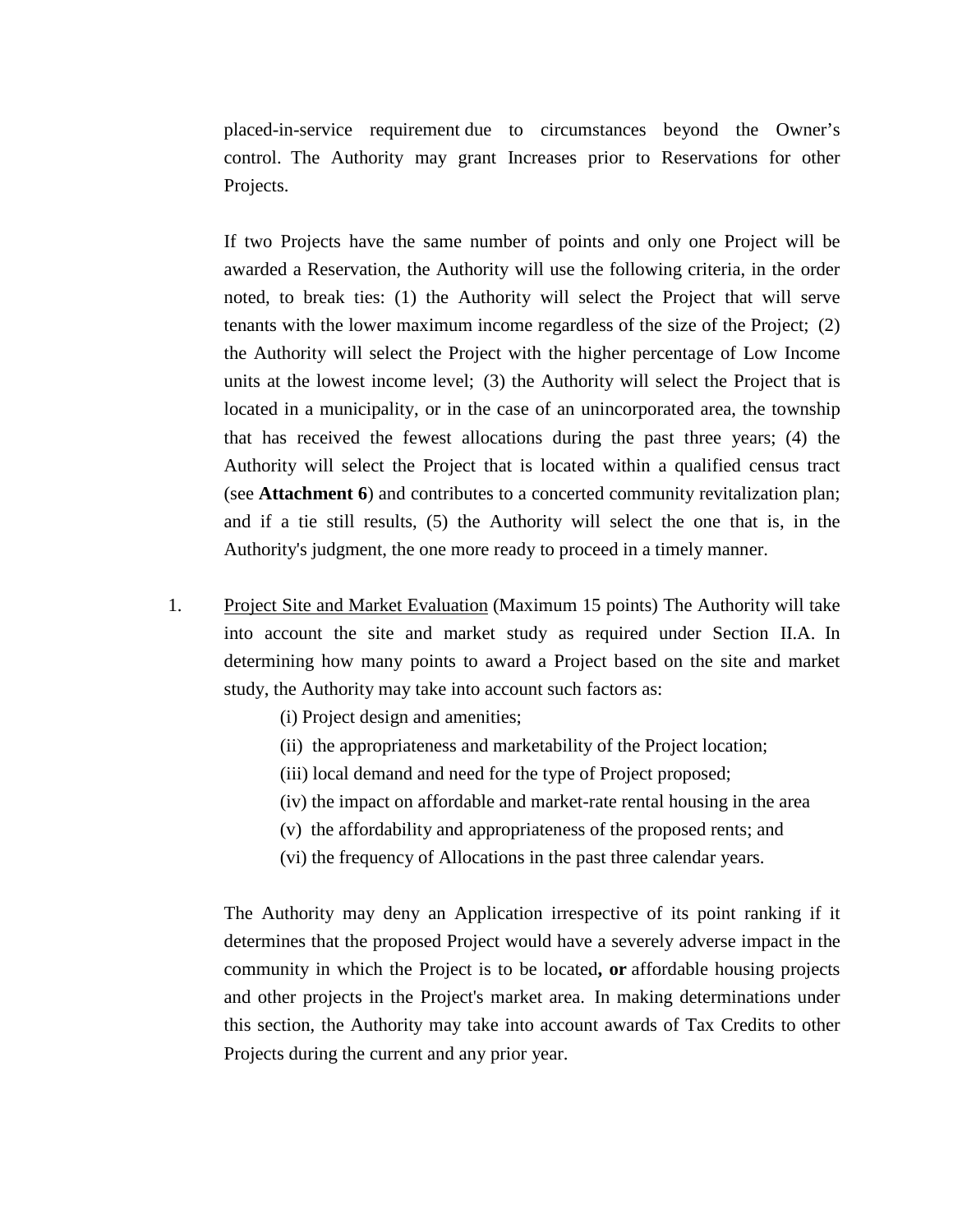2. Homeownership/Longer Extended Use Period (Maximum 1 points) The Authority will award one (1) point to a Project with a binding Extended Use Period of 31 or more years. The Extended Use Agreements for Projects that are awarded points under this scoring category will incorporate the Extended Use Period specified in the Application.

Alternatively, one (1) points will be awarded for Projects intended for eventual tenant ownership. Consideration is contingent on applicants providing the Authority with a feasible Tenant Homeownership Plan that meets requirements set out in Attachment 10 to the QAP. This attachment will set out minimum requirements for such plan.

3. Lowest Income Tenants/Lowest Rents (Maximum 7 points) If the Project will serve tenants with maximum household incomes lower than Low Income and will limit rents of units for such tenants to a level not to exceed 30% of the maximum income selected, points will be awarded as follows:

| 10% or more of the Units   |                |
|----------------------------|----------------|
| Occupied by Households     |                |
| With Incomes at or Below*: | $**$<br>Points |
| 50%                        | 3              |
| 40%                        | 4              |
| 30%                        | 5              |

Projects that receive five points (5pts) for income/rent targeting under this scoring category will receive an additional 2 points if the project also receives 2 or more points in the Financial Leveraging category.

\*Percentages are of the median income at the time of Application for the area in which the Project is to be located.

\*\* Points are not cumulative

See **Supplemental Document 1** for the maximum rent levels. The Application must set forth the rent levels (base rents plus tenant-paid utility costs), which must be equal to or less than the maximum rent associated with the appropriate percentage of median income for the area in which the Project is located. The low-income tenant election (separate from the minimum set-aside election) must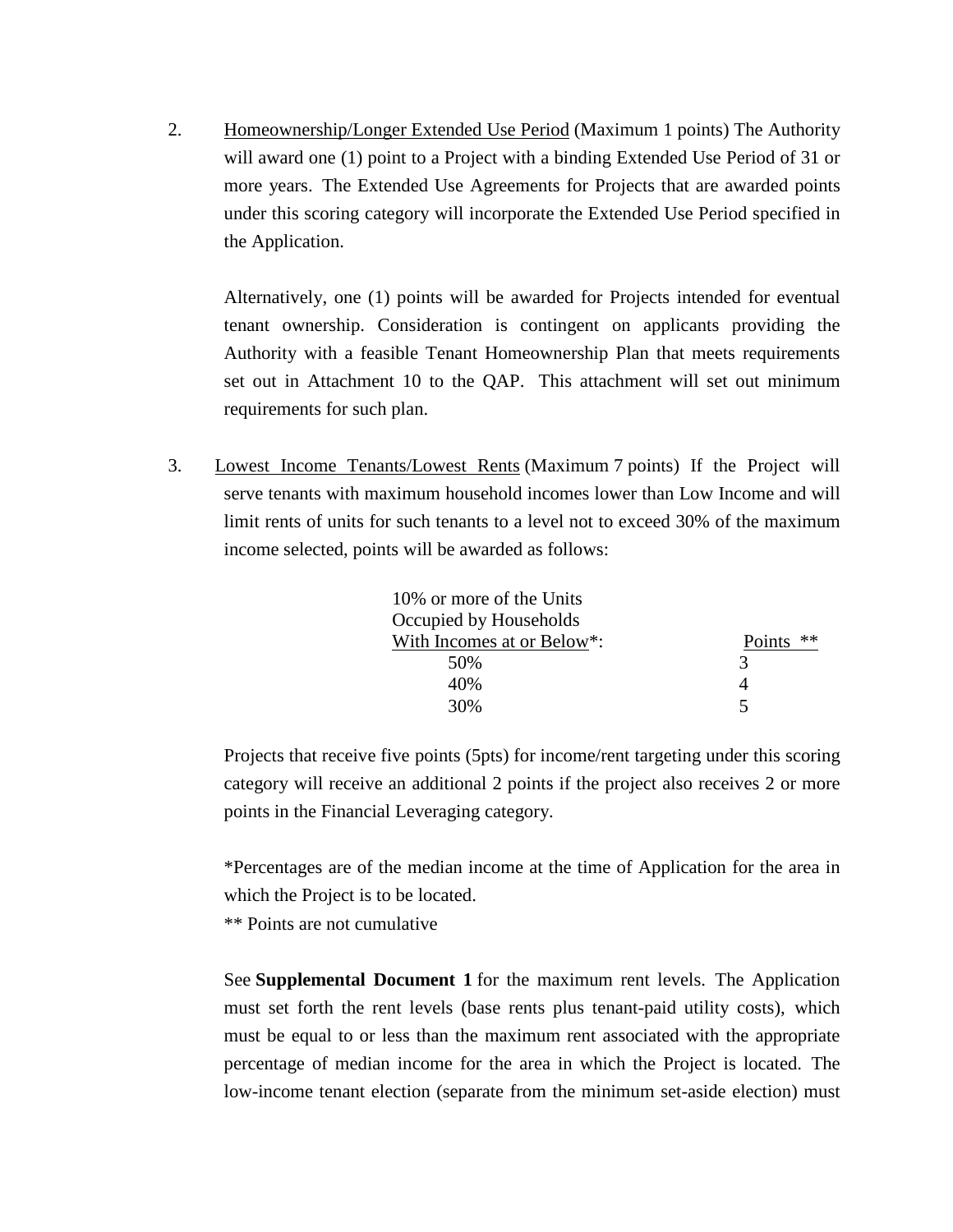be specified in the Application and will be incorporated in the Extended Use Agreement.

4. Mixed Populations (Maximum 4 points) This category will provide points to support both mixed income and mixed need projects. Up to four (4) points will be awarded for mixed income projects containing market rate units, as set forth below. Market rate units are those rental units that are part of the Project but that will not be reserved for Low Income Tenants: units for which Tax Credits will not be claimed. The rents for market rate units **must exceed** the highest Tax Credit rent for comparably sized units in the Project by at least 5%. The Application must state the number of market rate units.

Financing provided through: the Federal Home Loan Bank's Affordable Housing Program; loan guarantee programs; and other bond or commercial debt financing programs will be considered private debt for the purposes of this calculation.

| Percentage of      | Points | <b>Additional Requirements</b>                   |
|--------------------|--------|--------------------------------------------------|
| <b>Market Rate</b> |        |                                                  |
| Units              |        |                                                  |
| 20                 | 4      | Private Debt / Total Project Cost >% Market Rate |
| 15                 |        | Private Debt / Total Project Cost >% Market Rate |
| 10                 |        | Private Debt/ Total Project Cost >% Market Rate  |
| 5                  |        | Private Debt / Total Project Cost >% Market Rate |

Projects in rural areas, as defined in **Attachment 7**, will receive two (2) points under this category regardless of the number of market rate units included in the Project.

*NOTE*: The Authority requires Owners to disperse all Low Income units evenly among the buildings in a mixed income, multi-building Project, and to disperse these units within each building in a manner acceptable to the Authority. Under Section 42, the low-income percentage (applicable fraction) must be established building by building no later than the date such buildings are placed in service and thereafter may not be changed.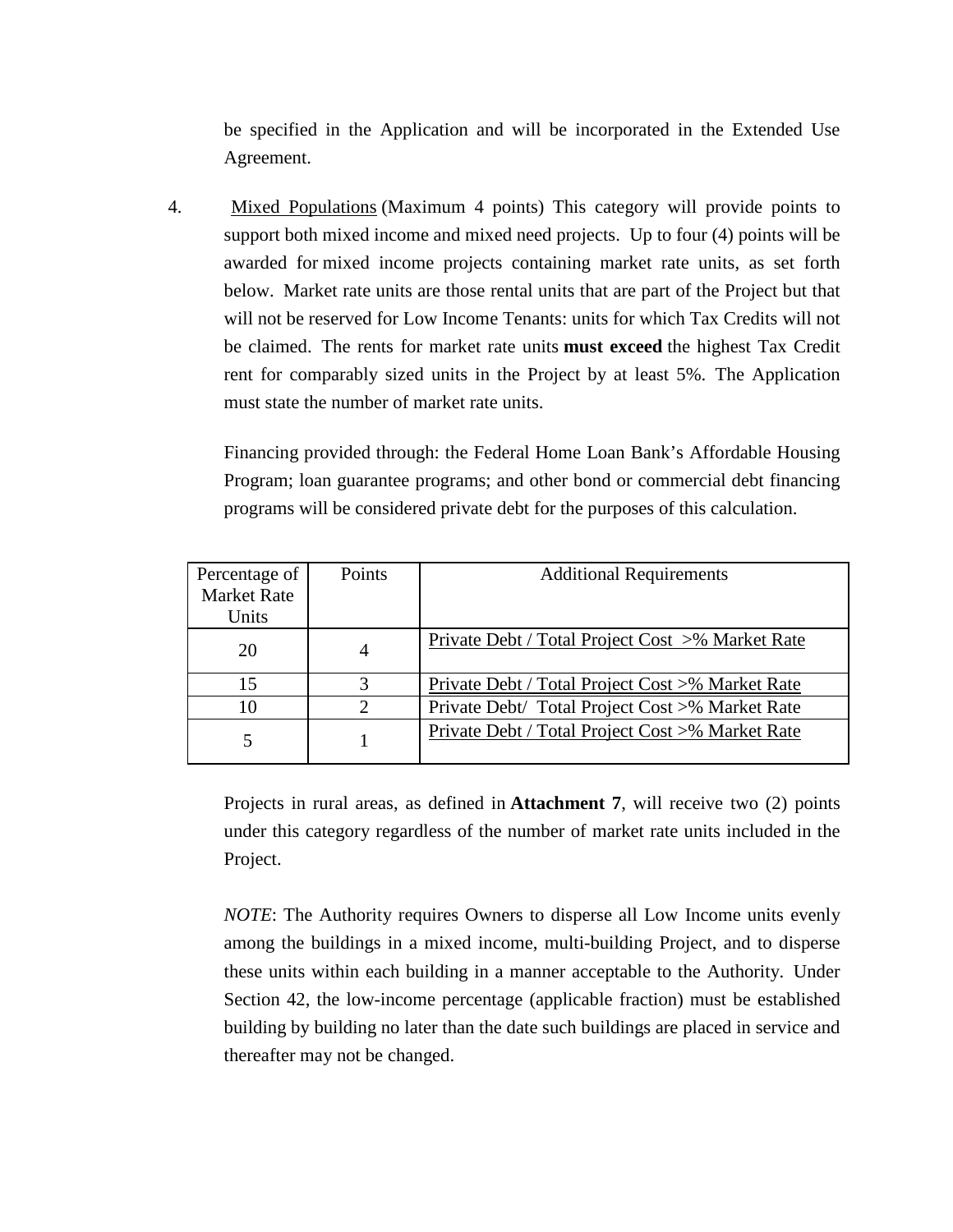5. Targeting Supportive Housing Populations (Maximum 3 points) The housing and services needs of persons with disabilities and homeless/at-risk households are diverse, and the Authority supports the creation of a range of housing options with supports available, whether on-site or community-based. Points for Targeting Supportive Housing Populations are available in **one of the following two categories**:

I. Targeting a Minimum of 10% of Units to Supportive Housing Populations (3 points**)**

To further the creation of community-based housing, Projects that target **a minimum of 10%** of the units for Extremely Low Income (30% or below AMI) Supportive Housing Populations, excluding Supportive Living Facilities, will receive **3** points under this category. With Application, the owner must demonstrate a partnership with a Lead Referral Agency and submit a **Referral and Support Plan** (using template provided) for review by the Authority. Applicants are encouraged to contact Tara Peele at [tpeele@ihda.org](mailto:tpeele@ihda.org) prior to the development of the required **Referral and Support Plan** for assistance in identifying a Lead Referral Agency. For further details please refer to Attachment 12, Referral and Support Plan for Mixed Population Properties.

II. Targeting 50% or More Units to Supportive Housing Populations (1 point)

Projects that target **50% or more** of the units for Supportive Housing Populations, including Supportive Living Facilities, will receive **1** point under this category. Elderly and SLF projects seeking points under this category must adhere to requirements described under the Elderly Set-Aside. All other Projects seeking points under this category must adhere to requirements described under the Supportive Housing Set-Aside, including submission of a **Supportive Housing Plan** with Application. Further requirements of the Supportive Housing Plan, are found in Attachment 11.

6. Enhanced Accessibility for Persons with Mobility Impairments (Maximum 2 points) Two (2) points will be awarded to Projects that exceed minimum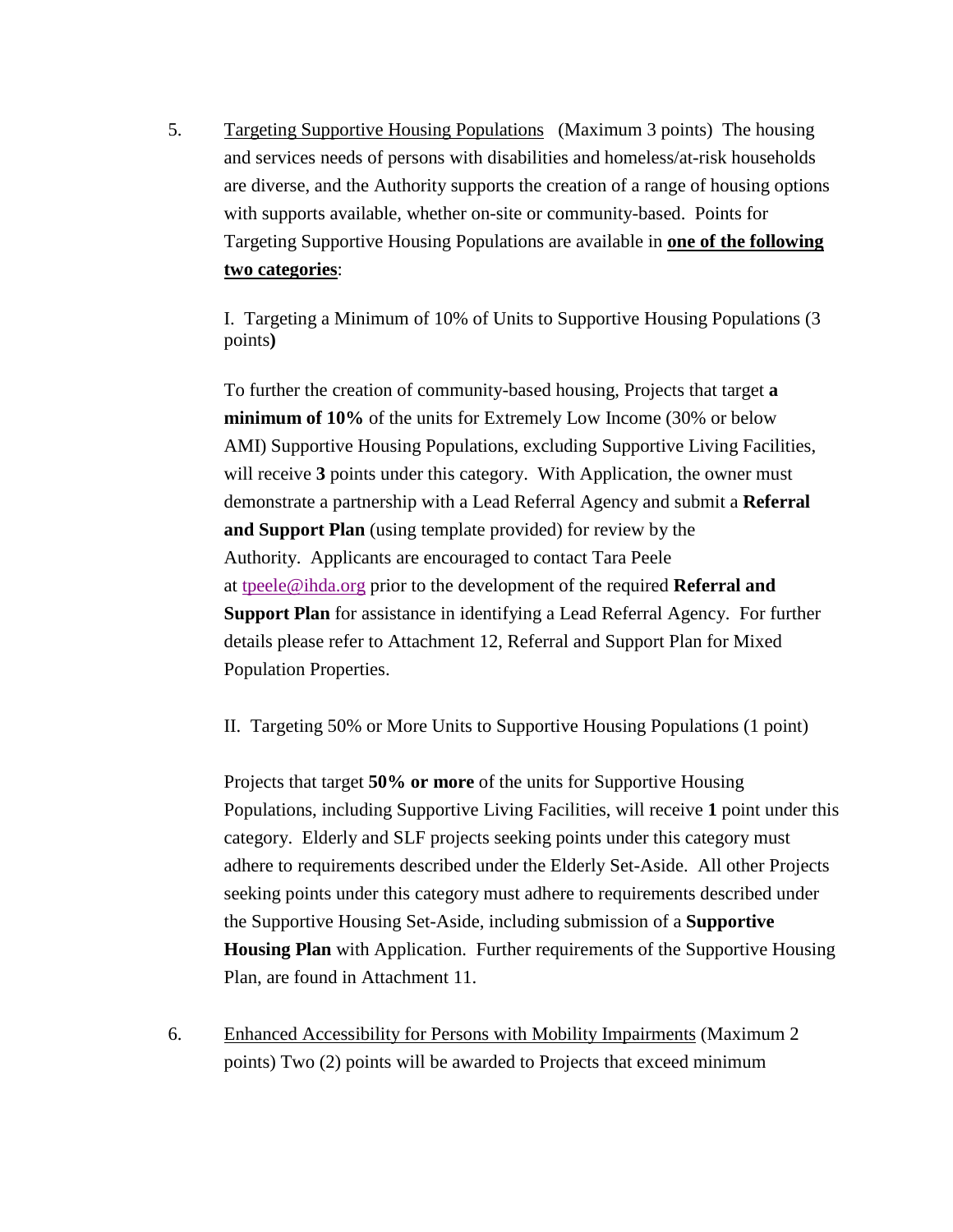accessibility requirements of federal Section 504 (Section 504 of the Rehabilitation Act of 1973 as amended) as follows:

- (i) Projects subject to federal Section 504 accessibility standards will receive two (2) points if at least 10% of the total units in the project are designed for persons with mobility disabilities and 2% of dwelling units (at a minimum, not less than one unit) are accessible to individuals with sensory impairments (i.e., hearing or visual impairments) as defined in the Section 504 regulations.
- (ii) Projects NOT subject to federal Section 504 accessibility standards will receive two (2) points if at least 5% of the total units in the project are designed for persons with mobility disabilities, and an additional 2% of dwelling units (at a minimum, not less than one unit) are accessible to individuals with sensory impairments (i.e., hearing or visual impairments) as defined in the Section 504 regulations.
- (iii) Rehabilitation Projects subject to the accessibility standards of 24 CFR 8.22 will receive two (2) points if at least 10% of the total units in the project are designed for persons with mobility disabilities and 2% of dwelling units (at a minimum, not less than one unit) are accessible to individuals with sensory impairments (i.e., hearing or visual impairments) as defined in the Section 504 regulations.

Projects receiving points under this category must notify the appropriate statewide accessibility group at the time of application that accessible housing is being proposed and document efforts to market availability of accessible units through communication with one or more of the following:

- their Lead Referral Agency (if they are partnering to target units to Supportive Housing Populations),
- their local Center for Independent Living [\(www.incil.org/locations.asp\)](http://www.incil.org/locations.asp) and/or
- other local agencies with services targeted to persons with mobility impairments.
- 7. Economic Efficiencies (Maximum 9 points) The Authority will award points for the following types of financial assistance. A maximum of nine (9) points is available under this category.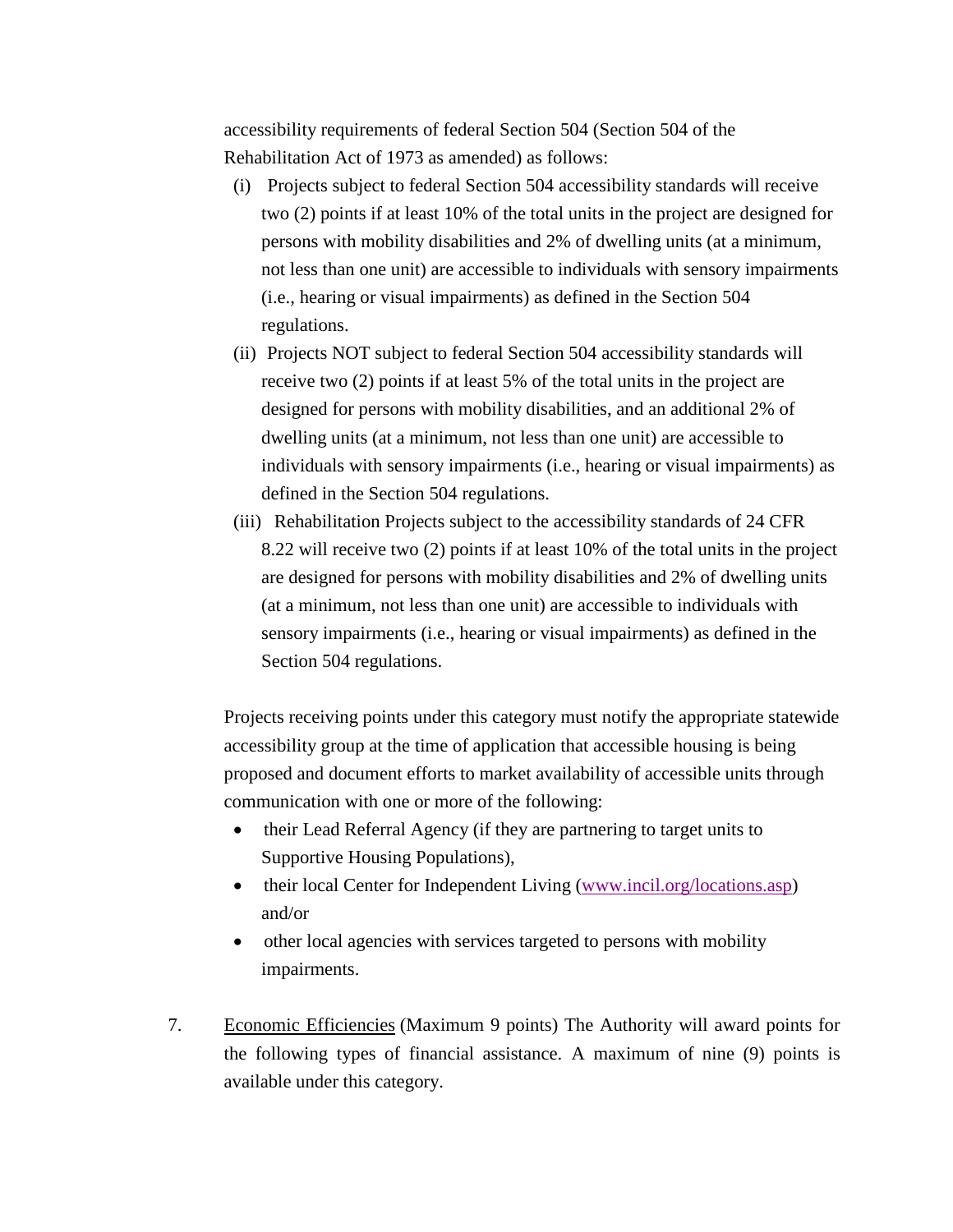a. Project-based Assistance (Maximum 5 points) Points will be awarded according to the following types of assistance if an applicant submits a firm, written commitment for such Project-based assistance with application.

|                                                                                                                         | % of Total                      |                                                                                                                                                                                                                                                                                                                                                  |                |
|-------------------------------------------------------------------------------------------------------------------------|---------------------------------|--------------------------------------------------------------------------------------------------------------------------------------------------------------------------------------------------------------------------------------------------------------------------------------------------------------------------------------------------|----------------|
| <b>Program</b>                                                                                                          | <b>Units</b><br><b>Assisted</b> | <b>Other Requirements</b>                                                                                                                                                                                                                                                                                                                        | <b>Points</b>  |
| Existing Project-based Section<br>8 or comparable program                                                               | 80                              | Submission of existing, valid rental<br>assistance or renewal contract with<br>a minimum of 10 years remaining<br>on the term.                                                                                                                                                                                                                   | 5              |
| Sec. 202 & 811                                                                                                          | 80                              | Letter of Commitment from HUD.                                                                                                                                                                                                                                                                                                                   | 5              |
| <b>USDA</b><br>Development<br>Rural<br>Assistance<br>Rental<br>or<br>comparable program                                 | 50                              | Letter of Commitment from USDA<br>Rural Housing Director indicating<br>the number of units and length of<br>assistance.                                                                                                                                                                                                                          | $\overline{5}$ |
| <b>HUD McKinney Act Programs</b><br>or comparable program                                                               | 50                              | Letter of Commitment from HUD.                                                                                                                                                                                                                                                                                                                   | 4              |
| Medicaid<br>for<br>Payments<br>Supportive Living Facilities or<br>comparable program                                    | 50                              | of<br>Commitment<br>from<br>Letter<br>Illinois Department of Healthcare<br>and Family Services indicating the<br>number of units.                                                                                                                                                                                                                | $\overline{4}$ |
| Project-based Housing Choice<br>Voucher Conversion Program<br>Participants<br>comparable<br><b>or</b><br>program        | 20                              | Commitment<br>letter<br>from<br>the<br>Executive Director of the relevant<br>public housing authority including<br>(1) commitment to provide project-<br>based assistance, (2) number of<br>units to receive assistance, (3)<br>length of time assistance will be<br>provided,<br>and $(4)$<br>when<br>the<br>assistance will be made available. | $\overline{4}$ |
| Existing Project-based Section<br>8 or comparable program                                                               | 80                              | Submission of existing, valid rental<br>assistance or renewal contract with<br>less than 10 years remaining on the<br>term.                                                                                                                                                                                                                      | 3              |
| <b>Annual Contributions Contract</b><br>to Public Housing Authority or<br>other unit/project based Rental<br>Assistance | 5 to 25                         | Letter of Commitment from Public<br>Authority<br>Housing<br>Executive<br>Director indicating the number of<br>units and length of assistance.                                                                                                                                                                                                    | 1              |

NOTE: Project underwriting will take the length of assistance into consideration when determining financial feasibility. The Applicant may be asked to include reserves sufficient to operate the Project through the Extended Use Period if the project-based assistance is removed, or provide a plan to attract tenants who are able to pay 100% of the rent.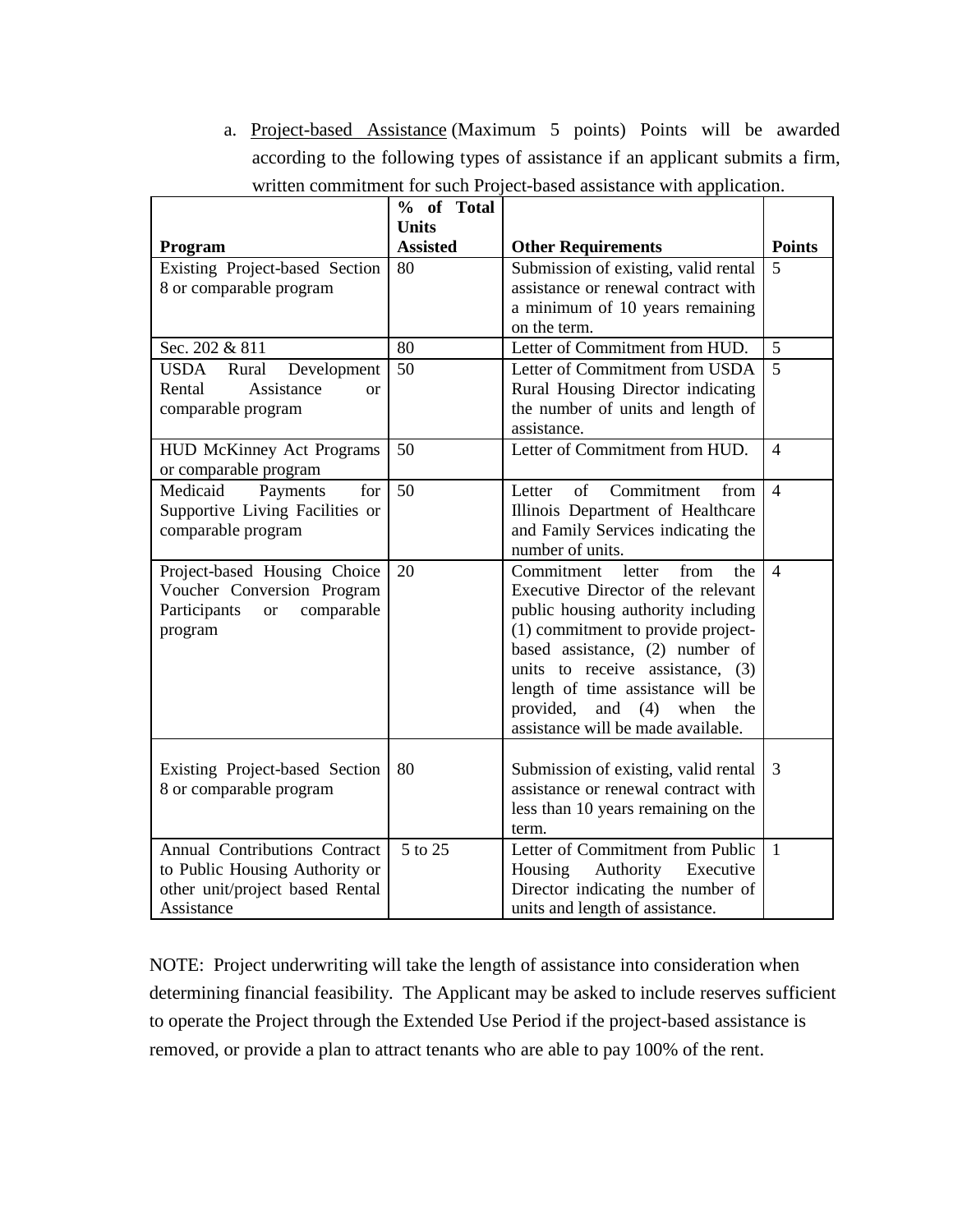b. Financial Leveraging. (Maximum 4 points) The Authority will award up to four points for financial assistance or contribution of assets of other value from local governmental entities for Projects located within the area served by such local governmental entities. A letter of commitment for funds and/or other assets of value from the local governmental entity, including a local public housing authority, will be sufficient for consideration of points under this category. The letter must identify the Project and include the amount of assistance, term, amortization period, and rate, if applicable. If the assistance is in the form of an asset, the applicant must submit an objective valuation of the asset, acceptable to the Authority.

 For each Application Period, Applicants will be awarded up to fivefour points for commitment of financial assistance under the following programs, or other quantified financial assistance, as determined by the Authority:

- 1. Home Investment Partnerships Program (local participating jurisdictions)
- 2. Community Development Block Grant
- 3. HOPE VI
- 4. Public Housing Capital Contribution
- 5. Land Donation
- 6. Cash Donation
- 7. Infrastructure Donation
- 8. Enterprise Community
- 9. Empowerment Zone
- 10. Capitalized TIF funding or other stream of revenue that increases borrowing capacity, such as through Section 236 or other tax abatement
- 11. Other Documented Tax Increment Financing (TIF) benefit
- 12. Historic Tax Credits with Preliminary Approval
- 13. Other Assistance as documented in the Application and approved by the Authority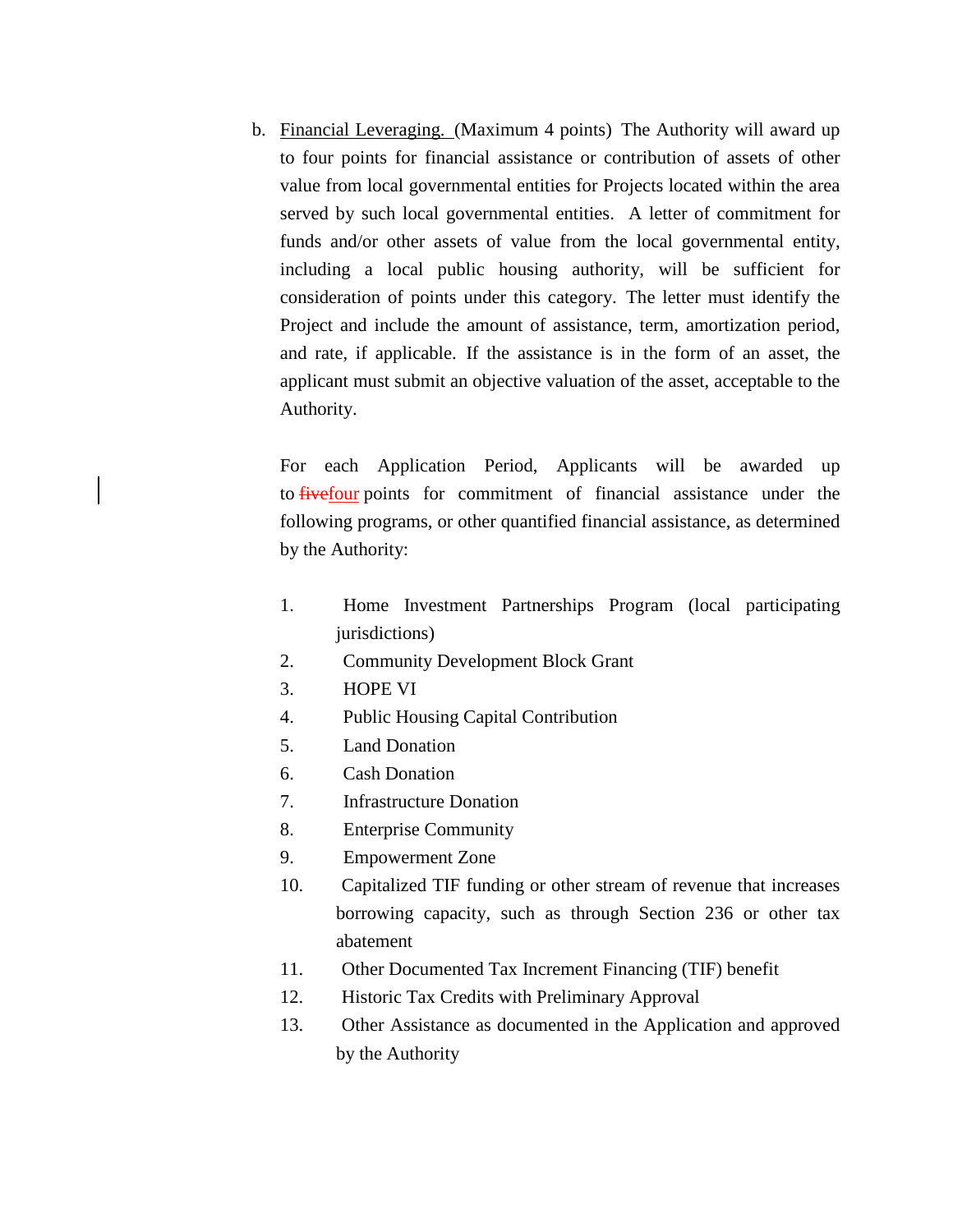The Authority will award points under this category according to the amount of quantified financial assistance provided (see chart below.). Projects in Non-Metropolitan Areas, will be ranked together, apart from all other applicants, as the IHDA recognizes the general difficulty these smaller communities have in locating and providing supplemental resources for affordable housing development. Acceptable quantification may be found in the commitment letter for the financing, or a letter from the provider that indicates the amount and form of assistance to be provided. Only assistance that is shown to impact the development budget will be considered for points under this category.

Non-Metropolitan

|            | 10% leverage and over 4 points |  |
|------------|--------------------------------|--|
| 5% - 9.99% | 3 points                       |  |
| $< 4.99\%$ | 2 points                       |  |

Metropolitan

| 20% leveraged and over | 4 points |
|------------------------|----------|
| 15% - 19.99%           | 3 points |
| 10% - 14.99%           | 2 points |
| $< 9.99\%$             | 1 points |

 Please refer to Supplemental Document 3 for definition of Non-Metropolitan and Metropolitan Areas.

- 8. Project Location (Maximum 11 points)
	- a. *Rural Areas*: (5 points) Small Projects located in rural areas (defined as those NOT specifically identified in **Attachment 7**) will be awarded five points. A Project that includes sites within more than one market area, generally in separate localities, may exceed 50 units overall and still be eligible for consideration under this category, so long as each site does not exceed 50 units.
	- b. *Live Near Work Initiatives*: (Maximum 2 points) Projects that have employers located within the defined radius, which is five miles for non-rural projects, and 10 miles for rural projects, as outlined in **Attachment 7**, and who have difficulty attracting a quality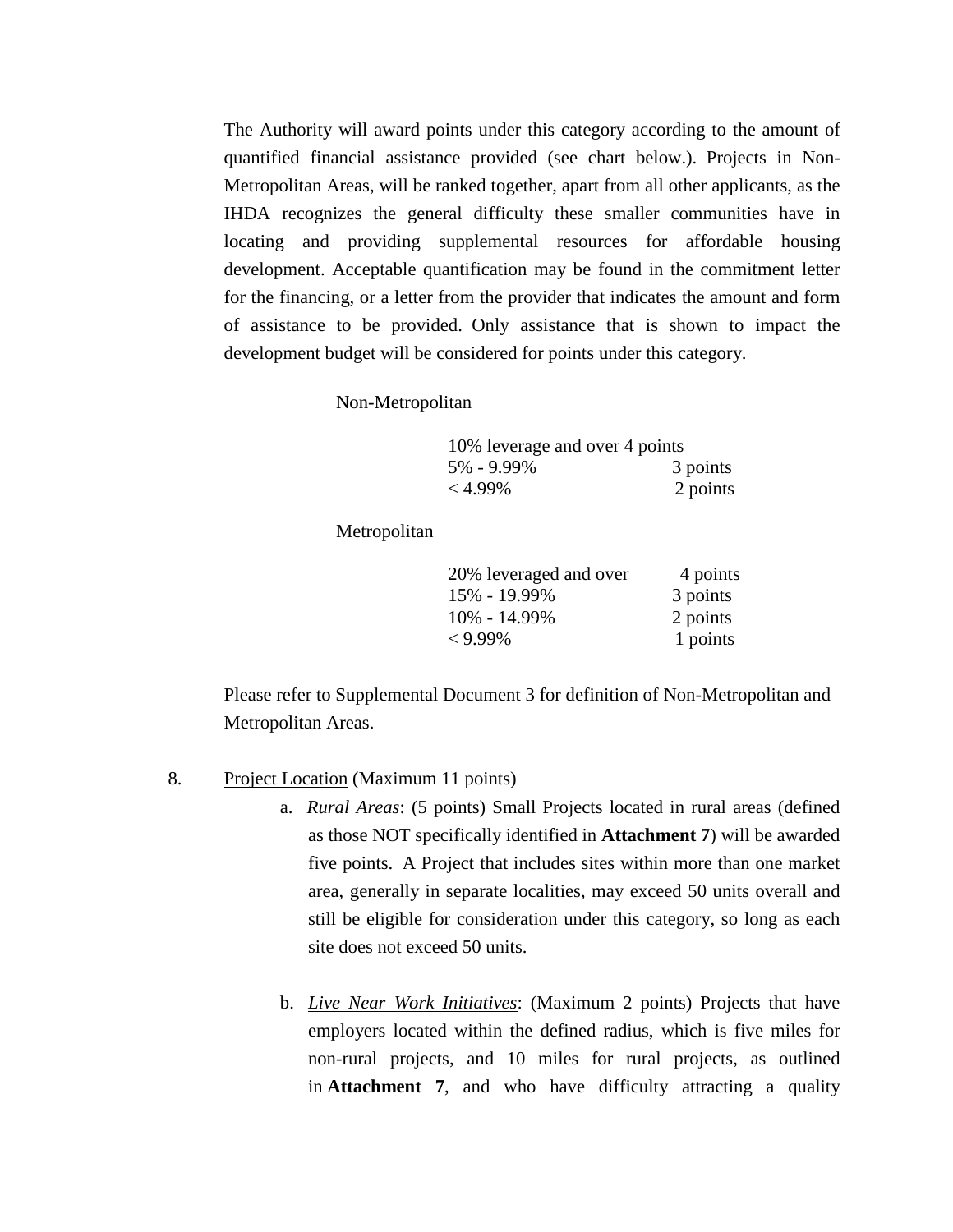workforce due to the lack of affordable housing within that radius, will be awarded two (2) points. The jobs, for which the employer is having difficulty attracting workers, must be appropriate to the tenant population served by the project. Documentation of the lack of available affordable housing and the appropriate distance as referenced above, must be included in the market study submitted with the application or points will not be awarded.

The difficulty attracting a quality workforce must be documented in the Application by a certification from the Eligible Employer(s) stating (i) the number of employees earning incomes at the income level(s) proposed for the project, which must equal or exceed the number of low income units proposed, (ii) that the employer has difficulty attracting a quality workforce due to the lack of affordable housing within a five (ten for rural areas) mile radius of the work site, and (iii) the employer supports construction of the Project.

 NOTE: Rehabilitation of existing units will be considered for points in this category only if at least 50% of the units are unoccupied at the time of application. More than one employer may be identified, so long as the aggregate number of positions equals or exceeds the number of low-income units identified in the Application. Supportive Living Facilities are not eligible for points under this category. Up to three  $(3$ two  $(2)$  points may be awarded under this category to Projects that are eligible under another subcategory under Project Location, as a maximum of  $e^{i}$ ght  $(8e^{i}$ eleven  $(11)$  points is available under this category.

c. *Employer Direct Assistance:* (Maximum 1 point) One (1) point will be awarded for proposals under this category that also include direct assistance to be provided by the employer to employees who are tenants in the proposed Project. This assistance must be (1) monetary, for a minimum of \$50 per month, or in-kind donations (2) committed for a minimum of two years, and (3) evidenced by a binding agreement between the employer and Owner of the proposed Project.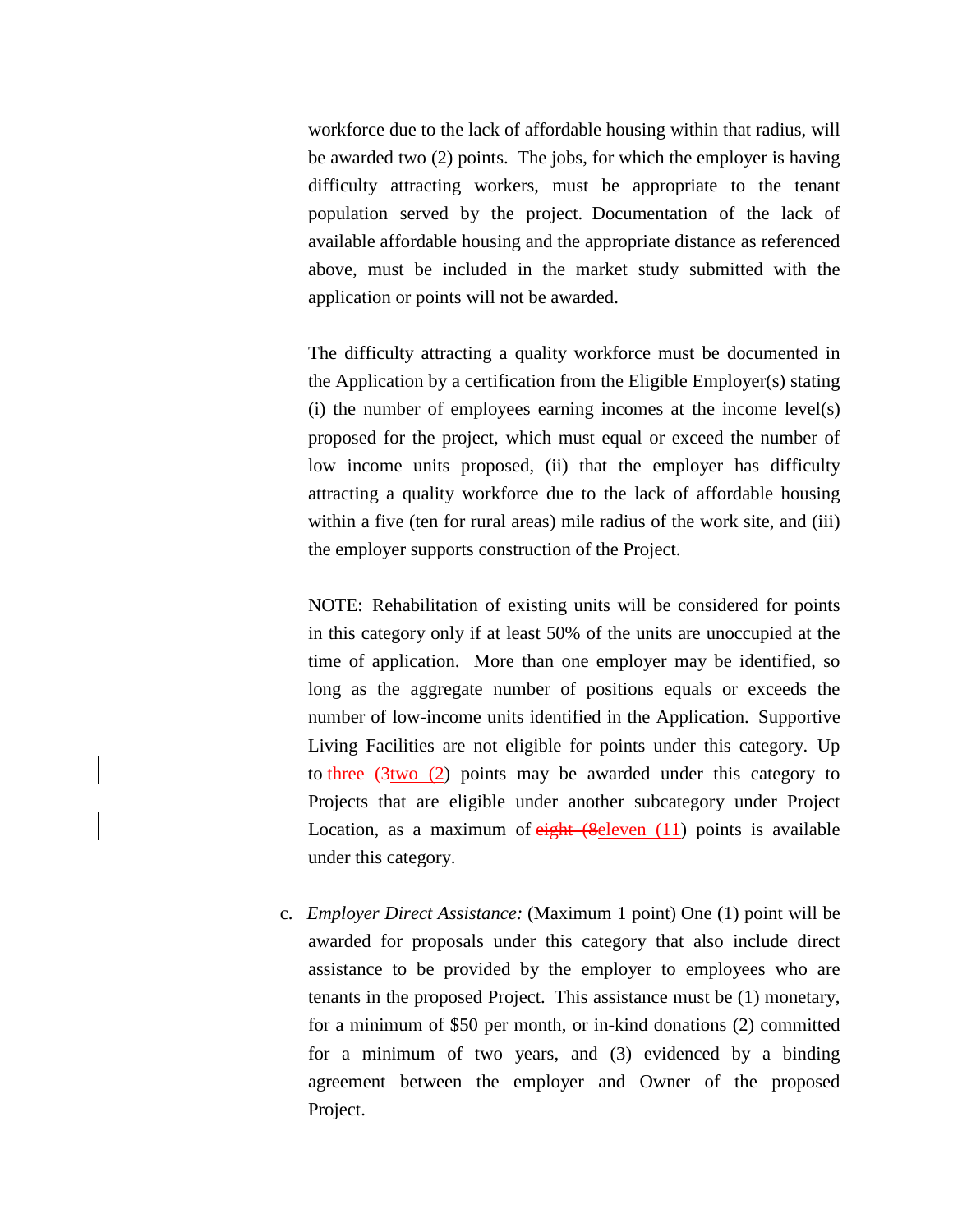- d. *Illinois Targeted Program and Areas:* (Maximum 3 points)
	- a) Municipalities currently covered ("non-exempt") by the State's Affordable Housing Planning and Appeal Act (AHPAA). A municipality which is classified by IHDA as non-exempt under the AHPAA, i.e., has less than 10% of its housing stock deemed as affordable, shall receive **3 points** in this category to encourage affordable housing development in its jurisdiction. Furthermore, to encourage affordable housing development in localities potentially impacted by this law in the future, a municipality with more than 10% but less than 20% of its housing stock deemed as affordable shall be awarded **1 points** in this category for the same purpose. All determinations shall be based on the 2000 decennial Census and on the report compiled in 2003 for IHDA by the University of Illinois at Urbana-Champaign, the latter also available on IHDA's website. A listing of those eligible localities is included as **Supplemental Document 4**. Please note that no counties or unincorporated areas are included in this expanded definition of Project Location. **Additionally, per the specifications of the AHPAA, communities with a population of less than 1,000 are automatically considered exempt from the provisions of the act and therefore are not included in this expanded definition of Project Location**.
	- b) Areas targeted by the Governor's Team Illinois program; and
	- c) Other targeted programs.
- 9. Development Team Record. (Maximum 10 points) IHDA will award points for the development record of the Project team, including the principal(s) of the general partner(s), managing member(s), general contractor, equity syndicator/investor, consultant(s), property manager, fee developer, and guarantor, where applicable. Points will be based on the information provided on the previous participation forms, which must be completed for all team members attached to the Common Application, along with supporting documentation, and as determined by the Authority, as follows: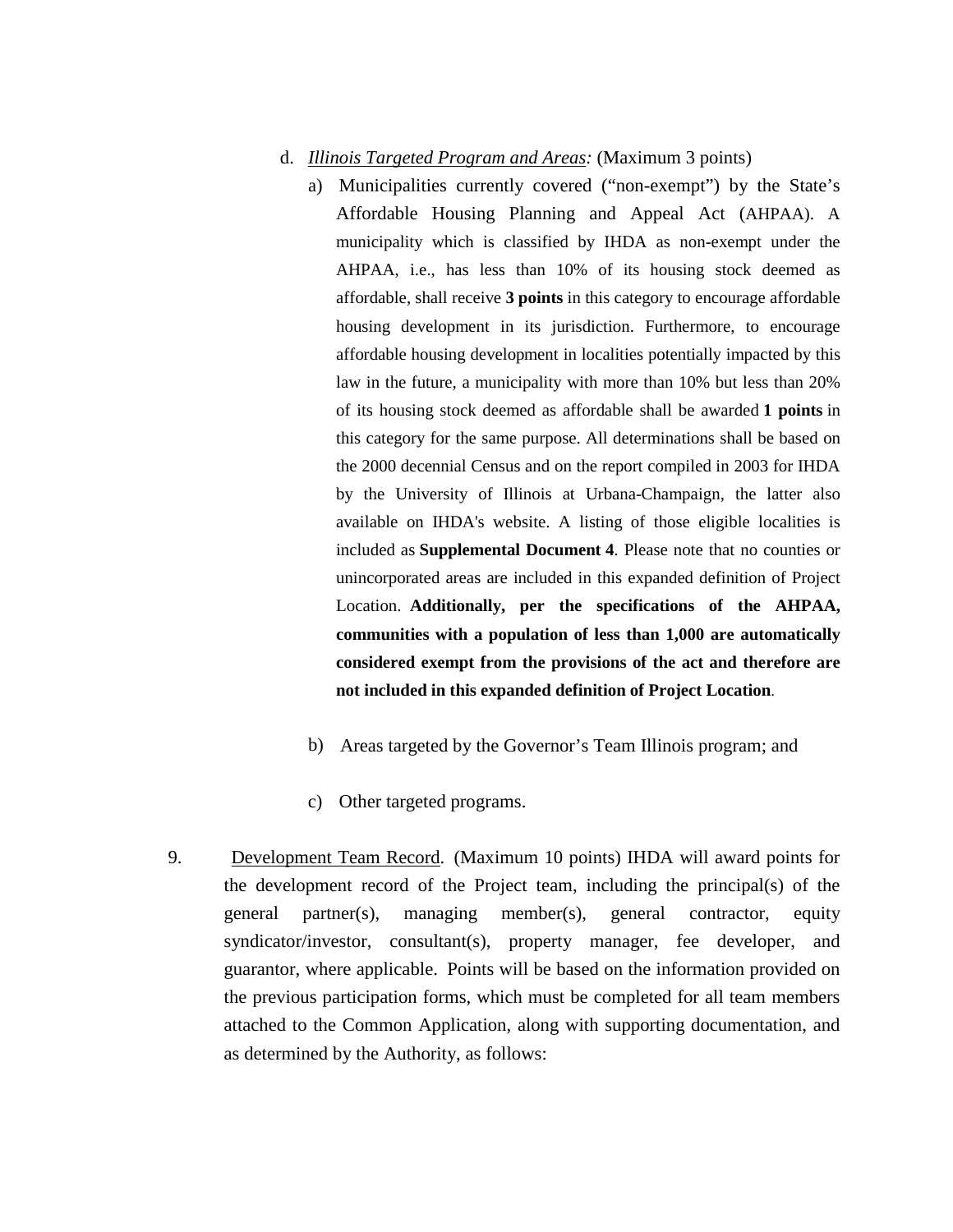# **THE REMAINDER OF THIS PAGE HAS BEEN INTENTIONALLY LEFT BLANK.**

| Maximum<br>Team Member(s) with Satisfactory Previous Experience       |                                                   |          |            |                     |  |                |
|-----------------------------------------------------------------------|---------------------------------------------------|----------|------------|---------------------|--|----------------|
|                                                                       |                                                   | Points   |            |                     |  |                |
| Any General Partner                                                   | General<br>Equity<br>Guarantor and/or<br>Property |          |            |                     |  |                |
| or Member                                                             | Fee Developer*                                    | Manager  | Contractor | Syndicator/Investor |  | 10             |
| <b>Majority General</b>                                               | Guarantor and/or                                  | Property |            | Equity              |  |                |
| Partner or Managing                                                   | Fee Developer*                                    | Manager  |            | Syndicator/Investor |  | 8              |
| Member                                                                |                                                   |          |            |                     |  |                |
| <b>Majority General</b>                                               | Guarantor and/or                                  |          | General    | Equity              |  |                |
| Partner or Managing                                                   | Fee Developer*                                    |          | Contractor | Syndicator/Investor |  | 8              |
| Member                                                                |                                                   |          |            |                     |  |                |
| <b>Minority General</b>                                               | Guarantor and/or                                  | Property |            | Equity              |  |                |
| Partner or Member                                                     | Fee Developer*                                    | Manager  |            | Syndicator/Investor |  | 6              |
| <b>Minority General</b>                                               | Guarantor and/or                                  |          | General    | Equity              |  |                |
| Partner or Member                                                     | Fee Developer*                                    |          | Contractor | Syndicator/Investor |  | 6              |
| Any General Partner                                                   |                                                   | Property |            | Equity              |  |                |
| or Member                                                             |                                                   | Manager  |            | Syndicator/Investor |  | $\overline{4}$ |
| Any General Partner                                                   |                                                   |          | General    | Equity              |  |                |
| or Member                                                             |                                                   |          | Contractor | Syndicator/Investor |  | $\overline{4}$ |
| Any General Partner                                                   | Guarantor and/or                                  |          |            | Equity              |  |                |
| or Member                                                             | Fee Developer*                                    |          |            | Syndicator/Investor |  | $\overline{2}$ |
| <b>Any General Partner</b>                                            | Guarantor and/or                                  |          |            |                     |  |                |
| or Member                                                             | Fee Developer*                                    |          |            |                     |  | $\overline{2}$ |
| No team member                                                        |                                                   |          |            |                     |  | $\overline{0}$ |
| with experience                                                       |                                                   |          |            |                     |  |                |
| *Consultant can be considered in evaluating the developer experience. |                                                   |          |            |                     |  |                |

All team members must be disclosed on the Application. Full points will not be awarded if any development team member, specifically the Owner, any General Partner of a Limited Partnership or Member of a Limited Liability Company, General Contractor, Property Manager, Equity Syndicator/Investor, Fee Developer, or Guarantor, has previous unsatisfactory experience under any Authority program within 36 months of Application, or has received an Increase to a previous allocation within 24 months of Application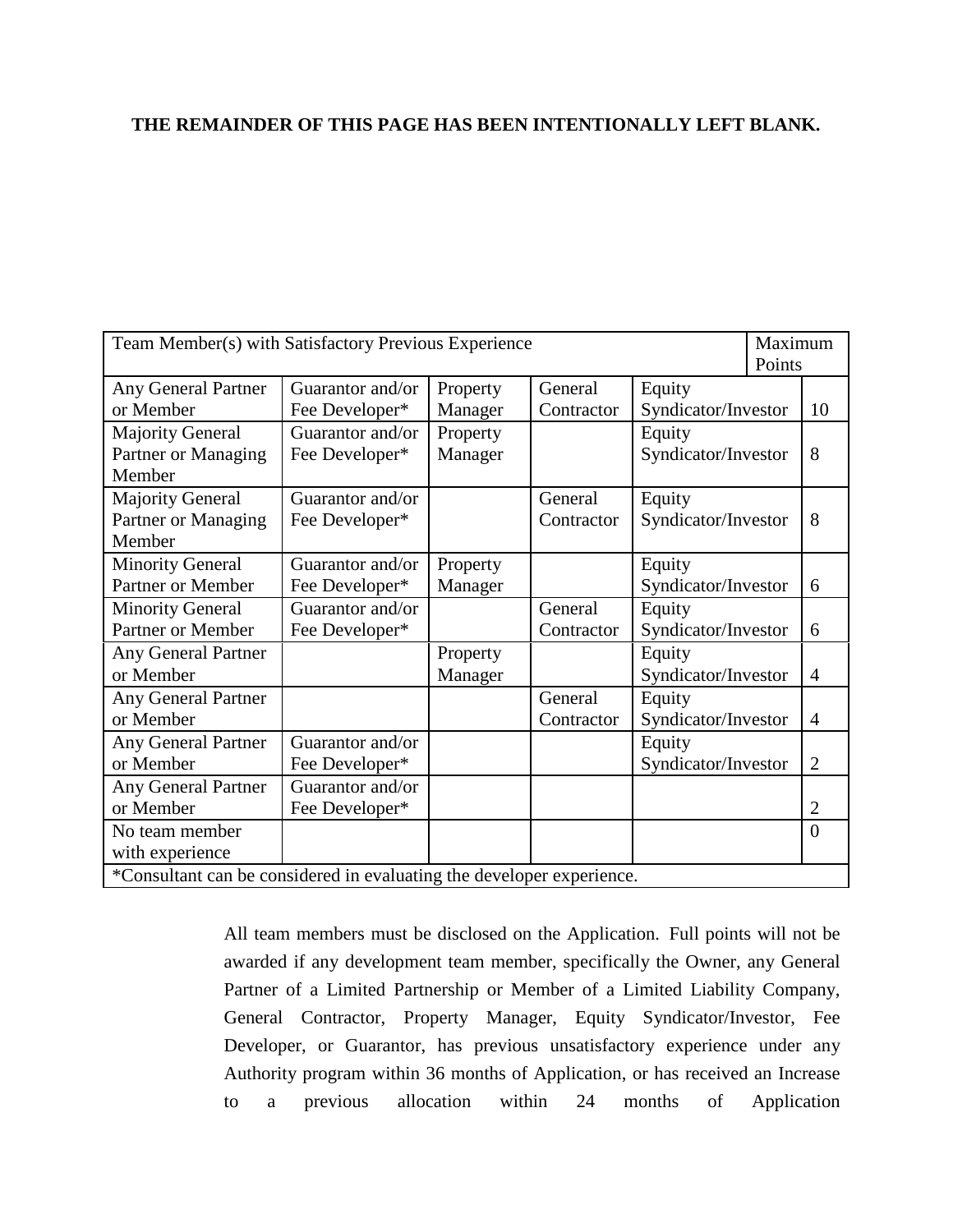submission. Unsatisfactory experience is defined to include any project with which the General Partner or Member holds an ownership interest, may include, but not limited to the following: (i.) Failure to correct 8823 form; (ii.) delinquent IHDA loan payments; (iii.) poor occupancy and management due to extensive deferred maintenance or other factors; (iv.) unsatisfactory compliance reporting; (v.) failure to provide a previous experience form for each team member; (vi.) returned and/or used tax credits within 24 months; (vii.) any tax credit increase request within the 24 months prior to application.

Satisfactory previous experience shall mean that the entity or individual has completed and placed in service, or can be shown to have been involved in, at least one housing project of similar or greater size. Social service agencies that have been in existence for longer than five years, acting as general partner or managing member, in a housing development, will not receive a point reduction for lack of previous experience with like-sized housing development, so long as the balance of their development team has that experience.

 The Applicant is responsible for making the determination as to the satisfactory performance of the Applicant's team. Information regarding the prior performance record for any team member with previous IHDA experience may be provided upon request to the IHDA.

In addition, no developer team will be awarded points under this category if any Project team member has uncorrected Form 8823's in any state.

### NOTE:

Increase requests due to the Housing and Economic Recovery Act of 2008 or at IHDA's request, will not result in the reduction in points for this Scoring Category.

10. Families with Children. (Maximum 5 points) Up to five points will be awarded if the Project contains units with three or more bedrooms for Low Income families with children, including single individuals with children, as follows:

> Percentage of Total Units with 3 or More Bedrooms for **Low Income** Families with Children Points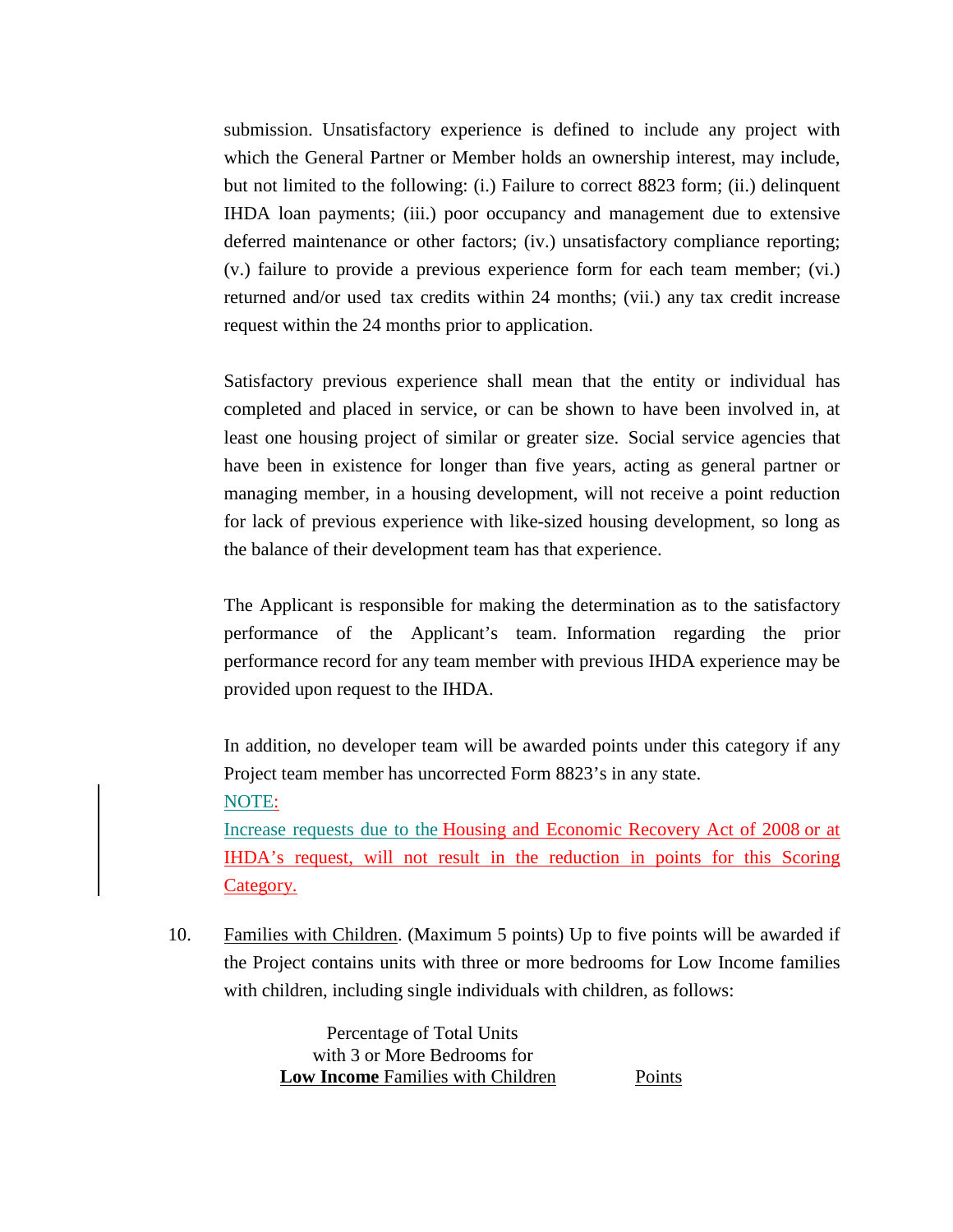| 31\% to 50\% $*$ |  |
|------------------|--|
| 20\% to 30\%     |  |
| 10\% to 19\%     |  |

\*Single Family Projects may exceed the 50% limit of units with three or more bedrooms and still receive the maximum number of points. Existing projects in which more than 30% of the units contain three-bedrooms may qualify for the full 5 points if the site and market study confirms the need for this type of unit. New construction Multifamily Projects with more than 50% of the units with three or more bedrooms will receive no points under this category.

The Application must identify the number of three or more bedroom units for Low Income families with children. Please note that the percentage of such units is applied to the total number of units in the Project. However, all of the units counted toward the minimum percentage must be for Low Income families with children; in a mixed income project, market rate three or more bedroom units shall not count toward the minimum percentages set forth above. The Project's Extended Use Agreement will include this provision as an additional use restriction.

11. Community Support (Maximum 3 points) Up to three points will be awarded if the Owner submits a letter of support with its Application. The points awarded will be tiered as follows: three (3) points for a letter from the mayor or chief elected official of the municipality in which the Project is to be located; two (2) points for Alderman, Trustee, or similarly local elected official; or one (1) point for any unaffiliated letter of community support.

*Chicago Projects*: For Projects to be located in the City of Chicago, a letter of support from the local alderman for the Project area may be submitted in place of a letter from the mayor.

Note: Points are not cumulative in this category.

- 12. Community Impact (Maximum 2 points) Two points will be awarded to Projects whose Application demonstrates that the Project is part of a larger revitalization or redevelopment plan. The evidence of such a plan must include all of the following:
	- (1) a copy of the Project area's formal revitalization plan and a binding resolution, currently effective, adopted by the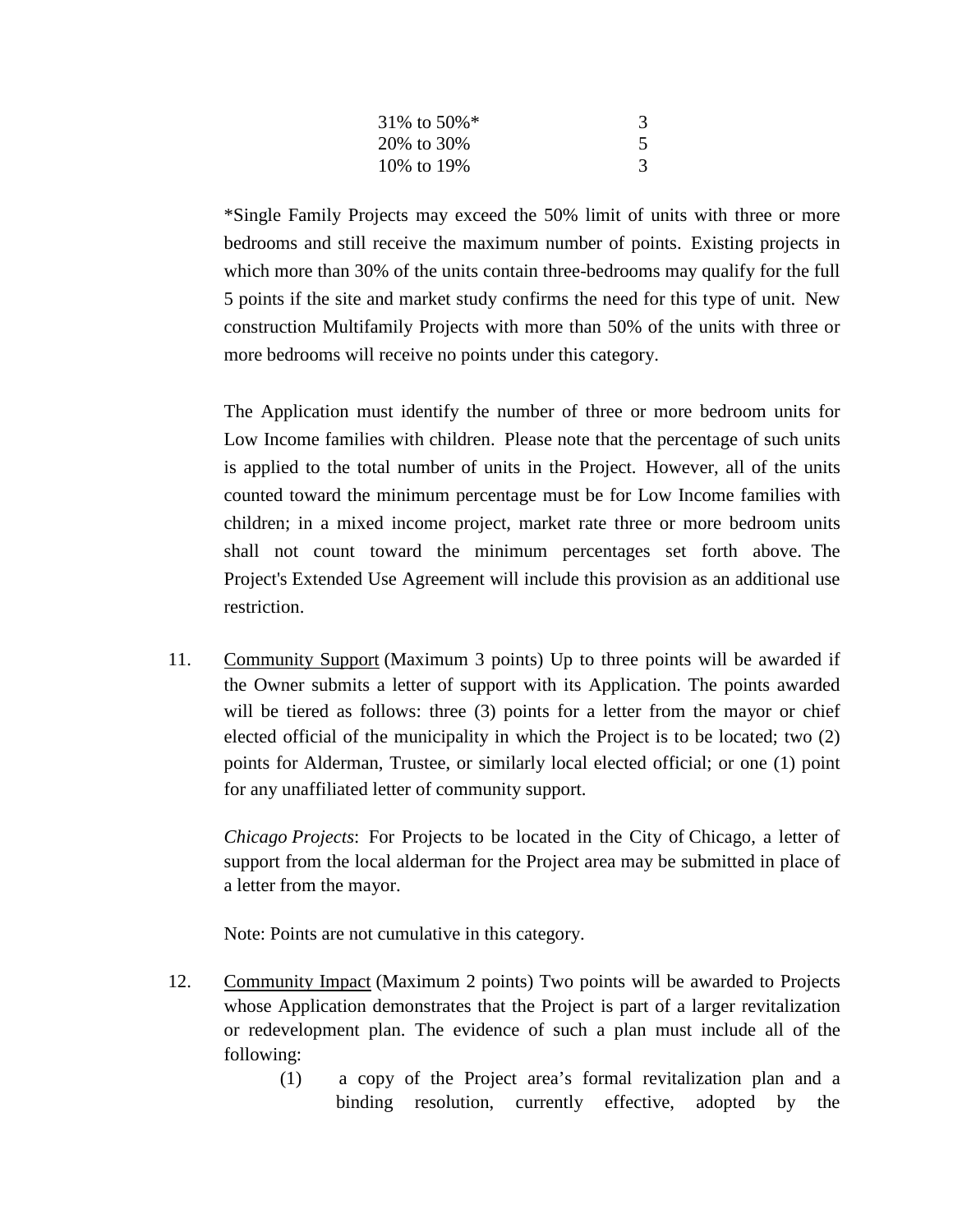community's local government within 5 years of the Application deadline;

- (2) the plan includes residential as well as commercial space;
- (3) a currently effective, binding resolution evidencing formal adoption by said local government; and
- (4) Evidence of at least one of the following designations: Enterprise Community, Empowerment Zone, Tax Abatement, TIF designation, or other leverage, as set forth in Local Governmental Financial Assistance scoring category.
- 13. Minority Participation (Maximum 2 points) A Project will be awarded up to two points if a minority- or female-owned entity is the general partner. Points will be awarded if the minority- or female-owned entity has the percentage of controlling interest in the general partner or managing member of the Owner specified below. To qualify as a minority- or female-owned business, minorities or females, as applicable, must have a minimum 51% controlling interest in the entity.

*For Profit Organizations:* The Application must include evidence of the minority- or female-owned entity's current certification by the Illinois Business Enterprise Council for Minorities, Females and Persons with Disabilities.

*Nonprofit Organizations*: A nonprofit organization qualifies as minority- or female-owned if a minimum of 51% of the members of the board of directors of the nonprofit are minorities or females, as indicated on the "Minority Participation" form, which must be provided with the Application.

| Percentage Interest              |        |
|----------------------------------|--------|
| in General Partner and/or        |        |
| Limited Liability Company Entity | Points |
| 51\% to 100\%                    |        |
| 25% to 50%                       |        |

- 14. Project Design/Amenities (Maximum 89 points) Up to eight points may be awarded to a Project with desirable design elements and/or amenities (appropriate to the tenant population to be served) as follows:
	- 1 point brick, masonry, or a combination thereof, on a minimum of 50% of the exterior.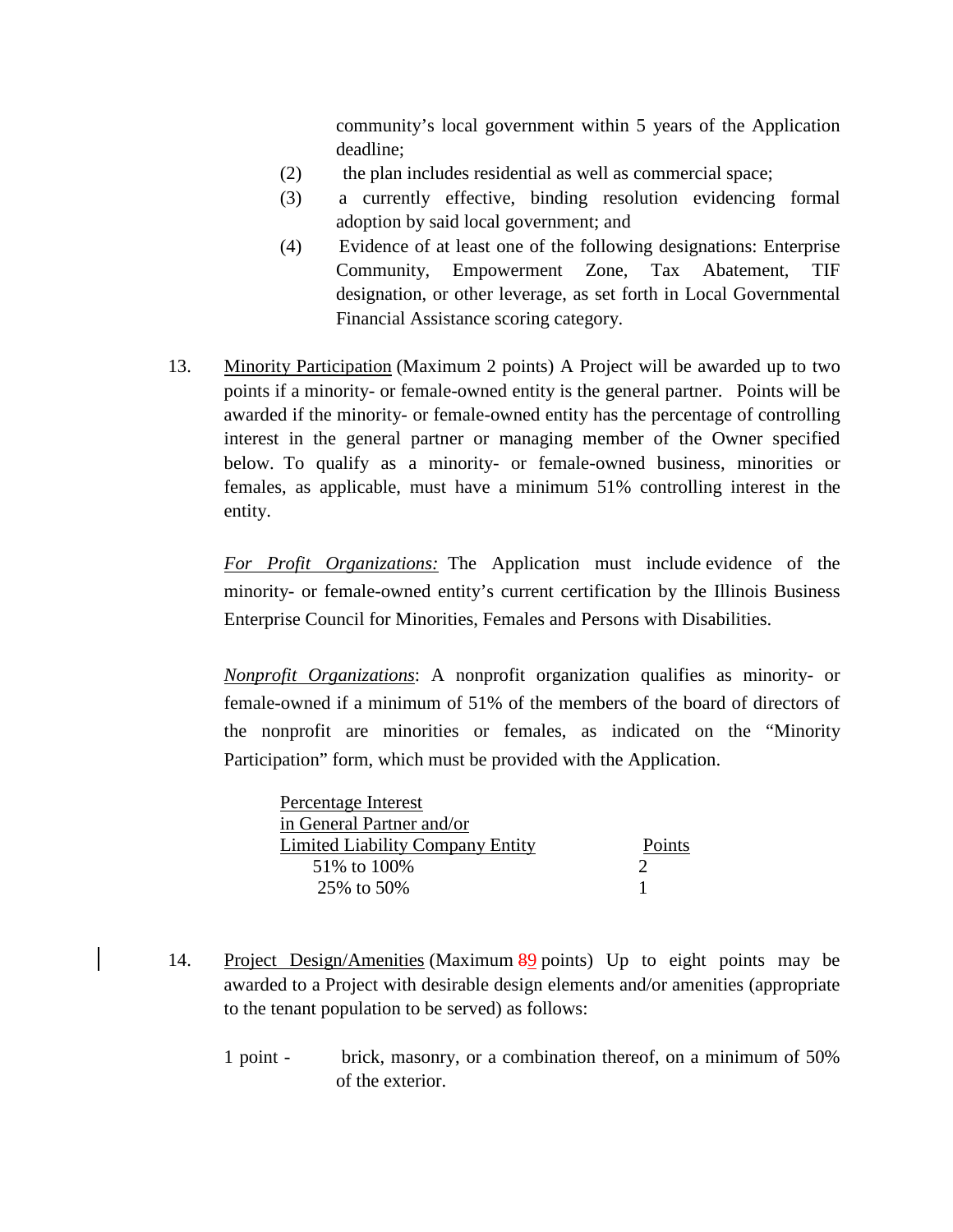- 1 point community space relative to the number of units; such community space must be in compliance with applicable local building codes, but no less than 1,200 square feet.
- 1 point playground/tot lot area, dedicated fitness facility with at least three pieces of exercise equipment, or swimming pool. For scattered site Projects, a tot lot/park located between sites will be considered for points under this category if the Owner pays to have it constructed.
- 1-3 points- projects with significant Green Development Components from the Green Checklist (For Point Details see Supplemental Document 5; Green Checklist must be included with application in order to award points.) will earn one to three points. Innovative energy systems, including, but not limited to geo-thermal heating or solar power, may also be considered for a point under this category.

150 green points  $= 1$  pt 200 green points  $= 2$  pts 250 green points  $=$  3 pts

Note: For Point Details see Supplemental Document 5

Inspection Fee: For all applicants that are awarded points for green development and enhanced accessibility. This fee should be included in the development budget and is as follows:

\$1,500.00

\*Note-this fee has also been added to Attachment 5 Schedule of Fees.

- 1 point projects designated locally as historic landmarks and projects located in locally designated historic districts will earn one point where the landmark or district is certified by the Illinois Historic Preservation Agency or the National Park Service and the application includes appropriate documentation as to the designation.
- 1 point hard-wire capability in each unit with the capacity for high speed computer/Internet access
- 1 point other innovative design/amenities not listed above, as reviewed and approved by the Authority, which may include after school programs, day care, etc.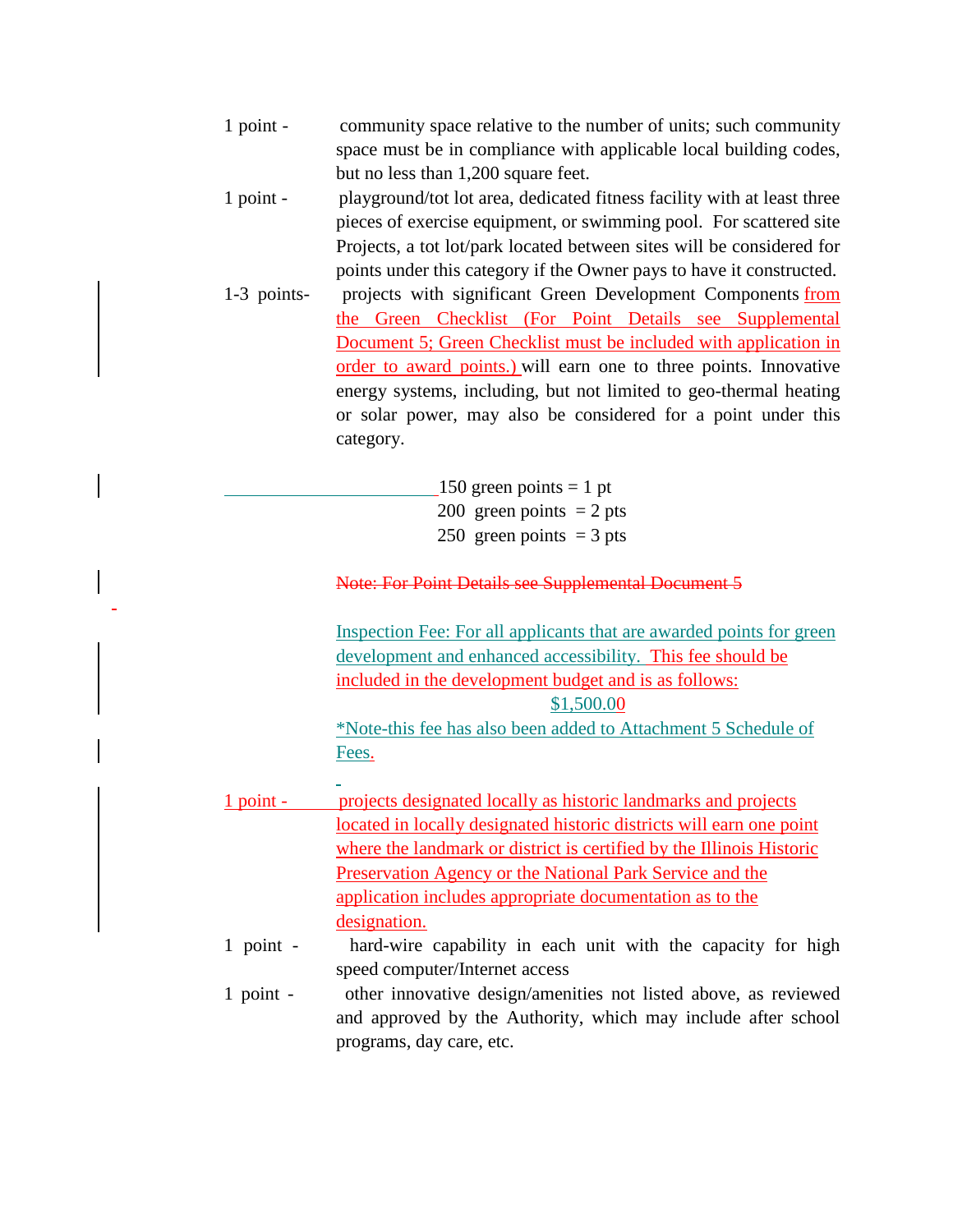- 15. Surrounding Site Amenities (Maximum 5 points) Up to five points may be awarded to a Project located on a site that is within appropriate distance of the amenity (appropriate to the tenant population to be served). Distance shall be reviewed on a case-by-case basis for rural Projects, as defined in Attachment 7; the distance indicated for each point category will be used for all other Projects. The market study must identify these amenities, and the location in the market study where they are identified must be indicated in the appropriate tab in the Application.
	- 1 point being part of a transit-oriented development strategy (located within four blocks) of a regular bus route, or to a rapid transit system stop, etc.); (1) point may be awarded where van or dial-aride service is provided to a Project's tenants. Written justification for any deviation from the suggested distance must be included with the Application. The Authority will review and determine suitability of the distance for each amenity on a case-by-case basis.
	- 1 point the site is within four blocks of parks or recreational facilities accessible to the general public. Written justification for any deviation from the suggested distance must be included with the Application. The Authority will review and determine suitability of the distance for each amenity on a case-by-case basis.
	- 1 point the site is within two miles of grocery, pharmacy or medical facilities. Written justification for any deviation from the suggested distance must be included with the Application. The Authority will review and determine suitability of the distance for each amenity on a case-by-case basis.
	- 1 point the site is within two miles of public schools (for non-elderly applicants), or of a senior recreational center, in the case of an Application targeting the independent-living elderly. Supportive Living Facilities that contain typical, extensive on-site activities may also be awarded one point under this category. Written justification for any deviation from the suggested distance must be included with the Application. The Authority will review and determine suitability of the distance for each amenity on a case-bycase basis.
	- 1 point the site is within an appropriate distance of other desirable amenities not listed above, as reviewed and approved by the Authority. Written justification for any deviation from the suggested distance must be included with the Application. The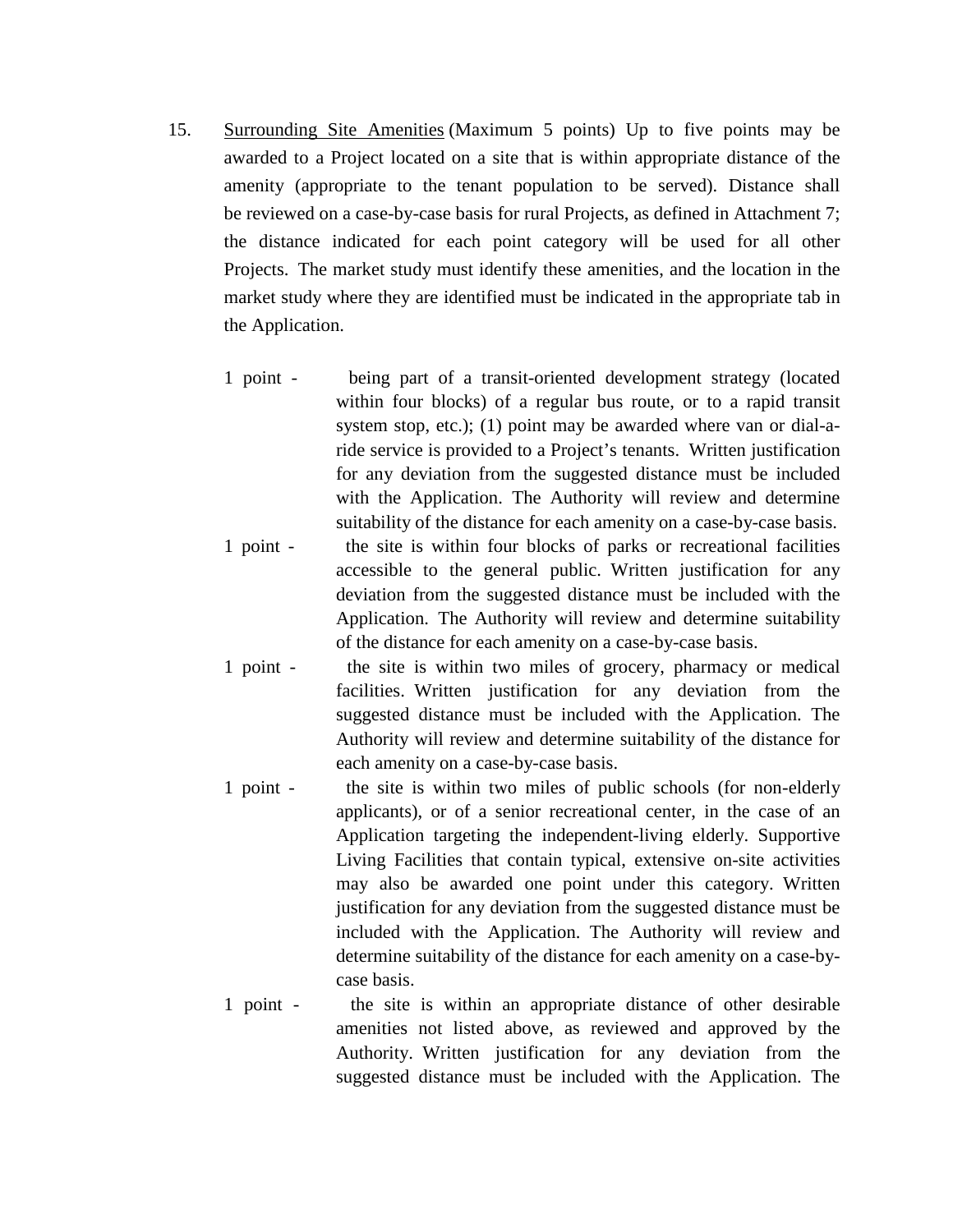Authority will review and determine suitability of the distance for each amenity on a case-by-case basis.

16. Local Nonprofit Organization Participation (Maximum 2 points) Up to two points will be awarded to a Project if an Illinois domiciled, qualified nonprofit organization (as defined in Section II.C.2.c.) has interest in the Owner, the general partner or the managing member of the Owner and has a Material Participation in the Project and management of the Project, as specified below. The Authority will review the evidence of Material Participation and make the final determination.

| Percentage Interest       |        |
|---------------------------|--------|
| in General Partner Entity | Points |
| 51\% to 100\%             |        |
| 25% to 50%                |        |

- 17. Application Presentation (1 point) Applications meeting all of the following requirements at the time of application will receive one point:
	- 1) The Application is presented in three-ring binder or expandable file folder with clearly labeled tabs;
	- 2) A completed Tax Credit Application Checklist is included with application, clearly identifying the tab location of all required and discretionary documentation included with the application, and showing "N/A" for information not required and/or provided; and
	- 3) the self-scoring of the Application has been completed (in any format chosen by the Applicant).

## **THE REMAINDER OF THIS PAGE HAS BEEN INTENTIONALLY LEFT BLANK.**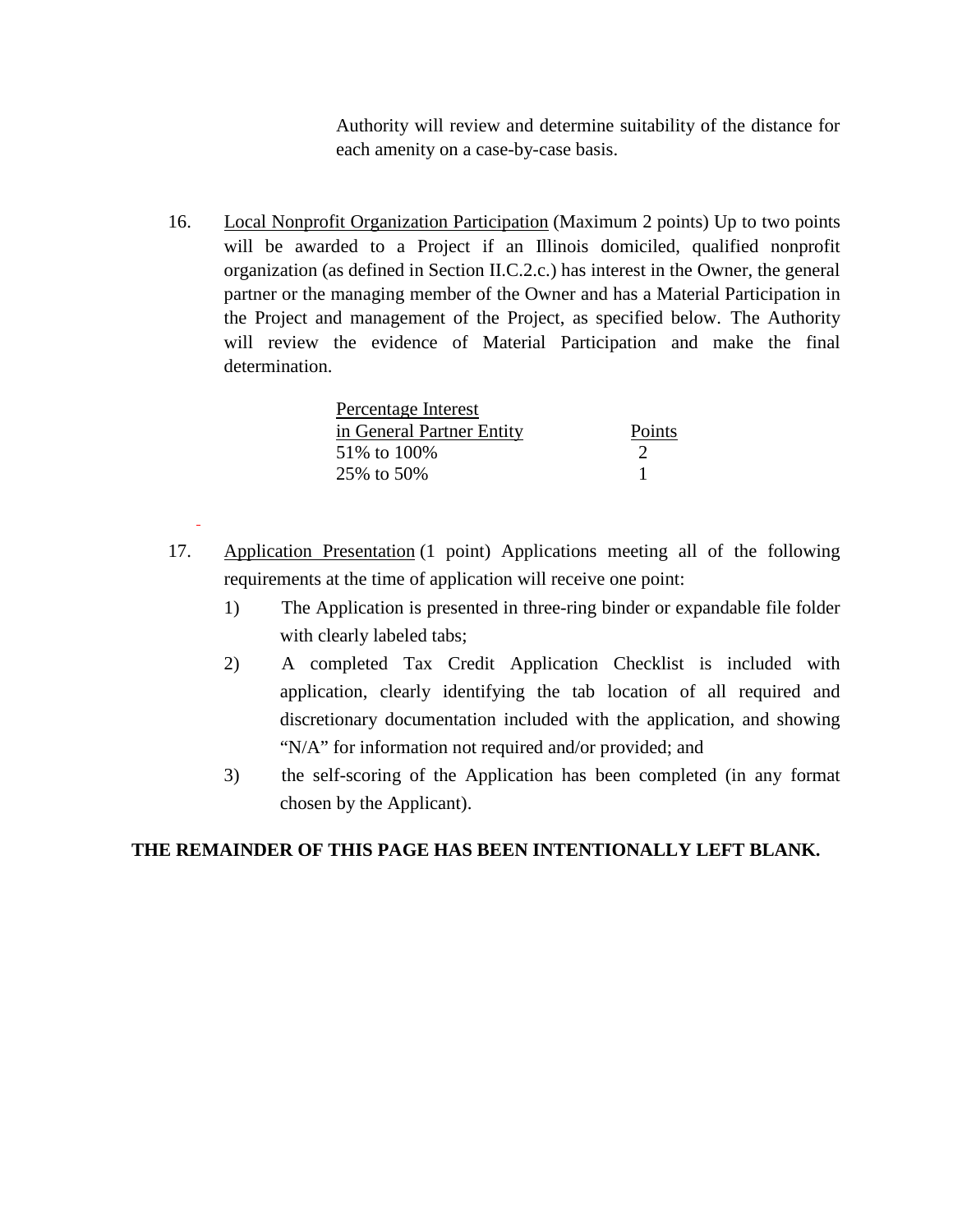# **D. MANDATORY PROJECT STANDARDS**

The Authority will evaluate Applications that satisfy both the mandatory Application requirements according to the following criteria. The Authority reserves the right to reject an Application or to require modifications to an Application that does not meet these minimum criteria. The Authority will provide seven (7) days for an Applicant to modify the Application upon the Authority's request.

- a. Ability to Proceed. The Project must be able to proceed in a timely fashion, as determined by the Authority. If the Authority determines that an Application for a Project evidences insufficient evidence of readiness to proceed in a timely manner, it may consider the next Application in the ranking for approval, even though it may have a lower competitive rank. In addition, prior to consideration by the Authority's Board of Directors, the Authority may rescind preliminary approval of Tax Credits if conditions to commitment are not met by the date specified by the Loan Committee.
- b. Financial Feasibility. The Project must be financially feasible, as determined by the Authority. If the Owner has applied for financing from the Authority and the Authority has denied, at any time, the Owner's application, the Authority will use the prior information in evaluating the financial feasibility of the Project. If the Owner has utilized unsound underwriting assumptions the Authority may deny Tax Credits.
- c. Sources/Uses. The total sources of funds identified in the Application must equal the total uses identified in the Project's budget included in the Application.
- d. General Contractor/Architect Cost Certification. An Owner must submit with its Application a general contractor's or architect's certification setting forth the scope of work and confirming the costs reflected in the Project budget in the Application.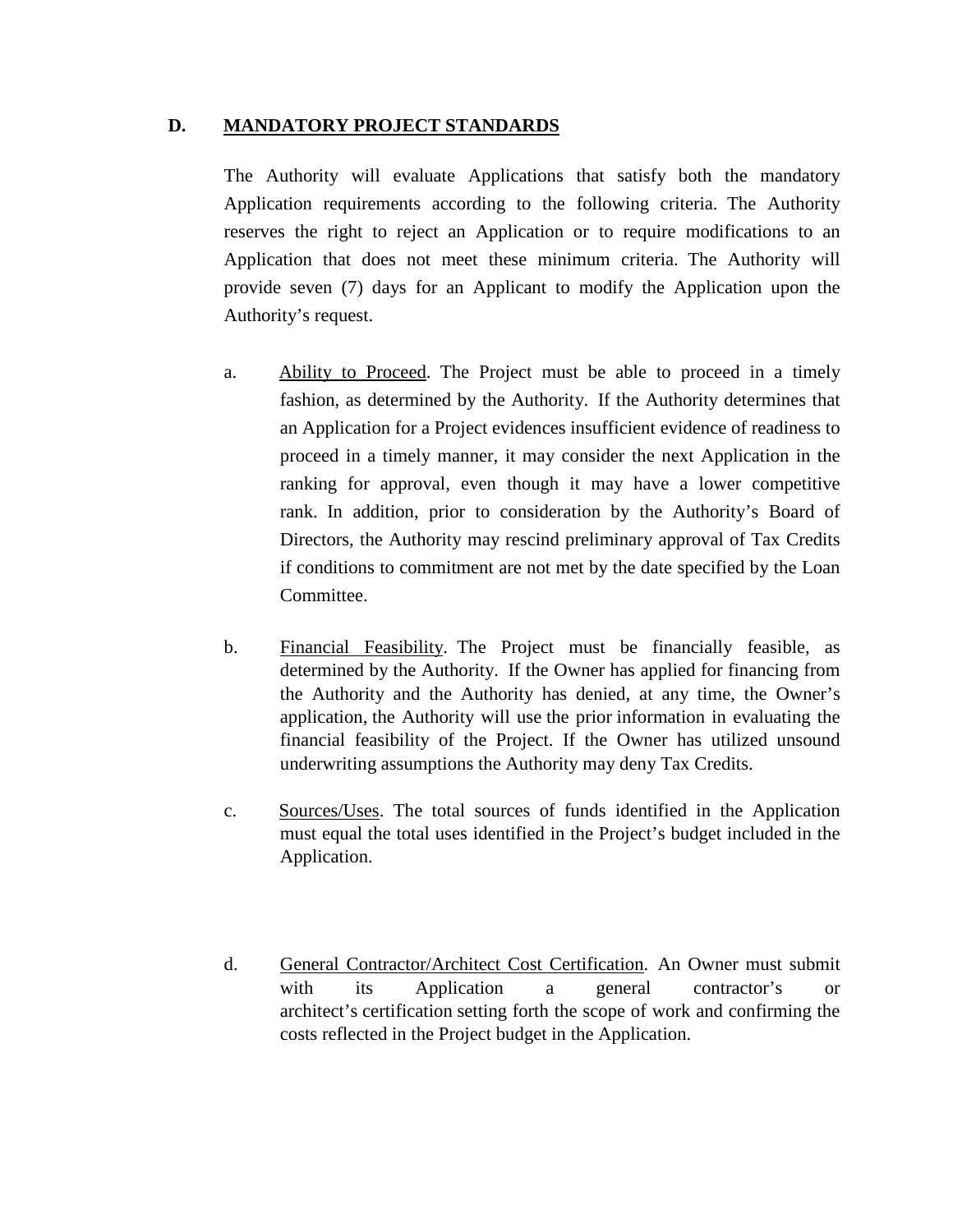- e. Fair Housing Act Design Requirements Certification. An Owner of a new construction Project must submit with its Application a certification performed by a licensed third party architect that the proposed Project will be constructed in compliance with the design and construction requirements set forth in Section 100.205 of the regulations promulgated under the Fair Housing Act, codified at 24 CFR 100.205.
- f. Per-Unit Cost Limitations. The Authority will use the per-unit cost limitations listed in **Attachment 8** of this Allocation Plan as a guideline in evaluating Projects. The Authority will also review the square footage of units for reasonableness. The Authority may waive the per-unit cost limit requirement for a Project if the Owner submits with its Application a written request that explains in a manner satisfactory to the Authority the reasons for exceeding these limits.
- g. Minimum Rehabilitation Standards. In addition to meeting rehabilitation requirements under Section 42, Projects involving rehabilitation must meet the Authority's minimum threshold requirement of **\$8,000** of rehabilitation costs per unit, unless the Authority has granted a waiver, as provided under the Preservation Set-Aside. Rehabilitation work must address all items identified as "Critical" or "Immediate" in the Physical Needs Assessment required to be submitted with the Application. The Owner may also choose to complete items identified in the Physical Needs Assessment as five (5) to seven (7) year needs, or may budget for adequate reserves to ensure that these items will be completed when needed.

Owners of an occupied rehabilitation Project, regardless of the level of occupancy or size, must submit with the Application (i) the current tenant income profile of the Project, (ii) the current rent schedule for the Project, (iii) a written explanation in any cases where the Project's proposed rents identified on the Application exceed the current rent levels, and (iv) information regarding any waiting lists maintained for the Project.

h. Fee Limits. The Authority will use the following limits in determining a Project's eligible fees:

Developer Fee and Overhead (combined) Fee Percentage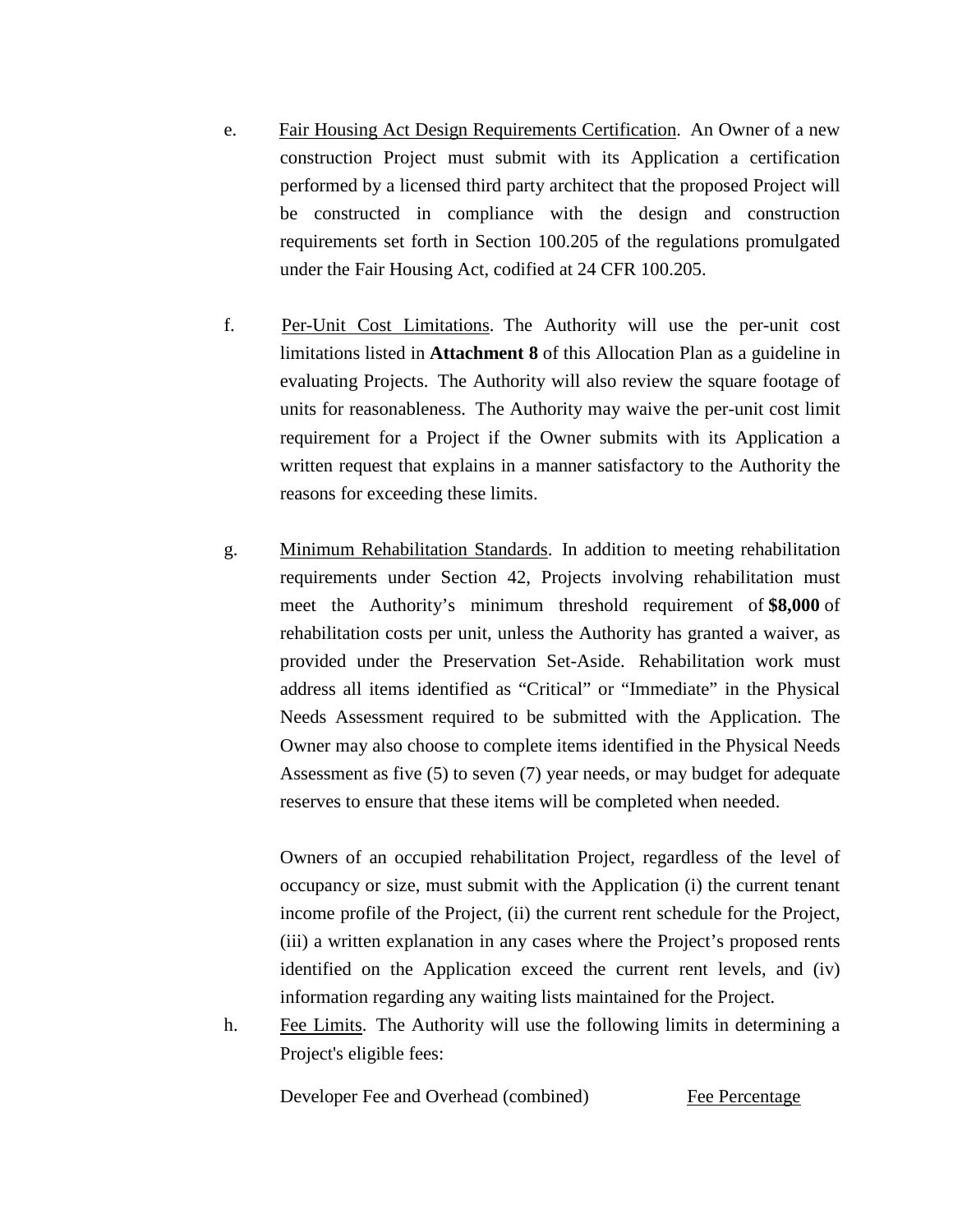| -New construction, rehabilitation costs and<br>all acquisition-related costs                                                                                                                                                                                                            | $12\%*$  |
|-----------------------------------------------------------------------------------------------------------------------------------------------------------------------------------------------------------------------------------------------------------------------------------------|----------|
| Developer Fee will be limited in acquisition<br>rehabilitation transactions to 8% of the<br>acquisition cost and 12% for rehabilitation<br>and other development costs where there<br>is an identity of interest between the seller<br>and the buyer of the property being acquired.*** | 8%       |
| <b>Contractor Profit</b>                                                                                                                                                                                                                                                                | $6\%$ ** |
| <b>Contractor Overhead</b>                                                                                                                                                                                                                                                              | $2\%$ ** |
| <b>General Requirements</b>                                                                                                                                                                                                                                                             | $6\%$ ** |

- \* The following items will be deducted from total Project costs in determining the total amount upon which the developer fee will be based: **after the proposed developer's fee**, consultant's fee, syndication costs, operating reserves (including operating period real estate taxes, operating period insurance, initial deposit to replacement reserves, debt service reserves, and other required operating period reserves). The Authority may modify this percentage for Applications for Projects that are small, socially desirable or difficult to develop. Requests for exceptions must (i) be in writing, (ii) be submitted with the Application, and (iii) provide justification for the variance.
- \*\* Construction costs. Construction costs include the following Application line items: Site Improvements, Demolition, Other Site Preparation Costs, Rehab/Construction (Residential), and Accessory Buildings

**Identity of Interest**. The Owner must indicate on the Application any identity of interest.

- \*\*\* For the purposes of this limitation, an identity of interest exists between the buyer and seller where (i) an individual, his or her immediate family member or a Related Party, (ii) holds an ownership interest greater than 5% in the property and (iii) is common to both the seller and the buyer. Immediate family members include a person's spouse, mother, father, sister, brother, daughter, son and any relative residing within a person's home.
- i. Rents. The proposed rents for the Project must be within the Tax Credit requirements (as set forth in **Attachment 10**), and must be reasonable for the market area. The Application must demonstrate that the low income rent levels set forth in the Application can be maintained for the full term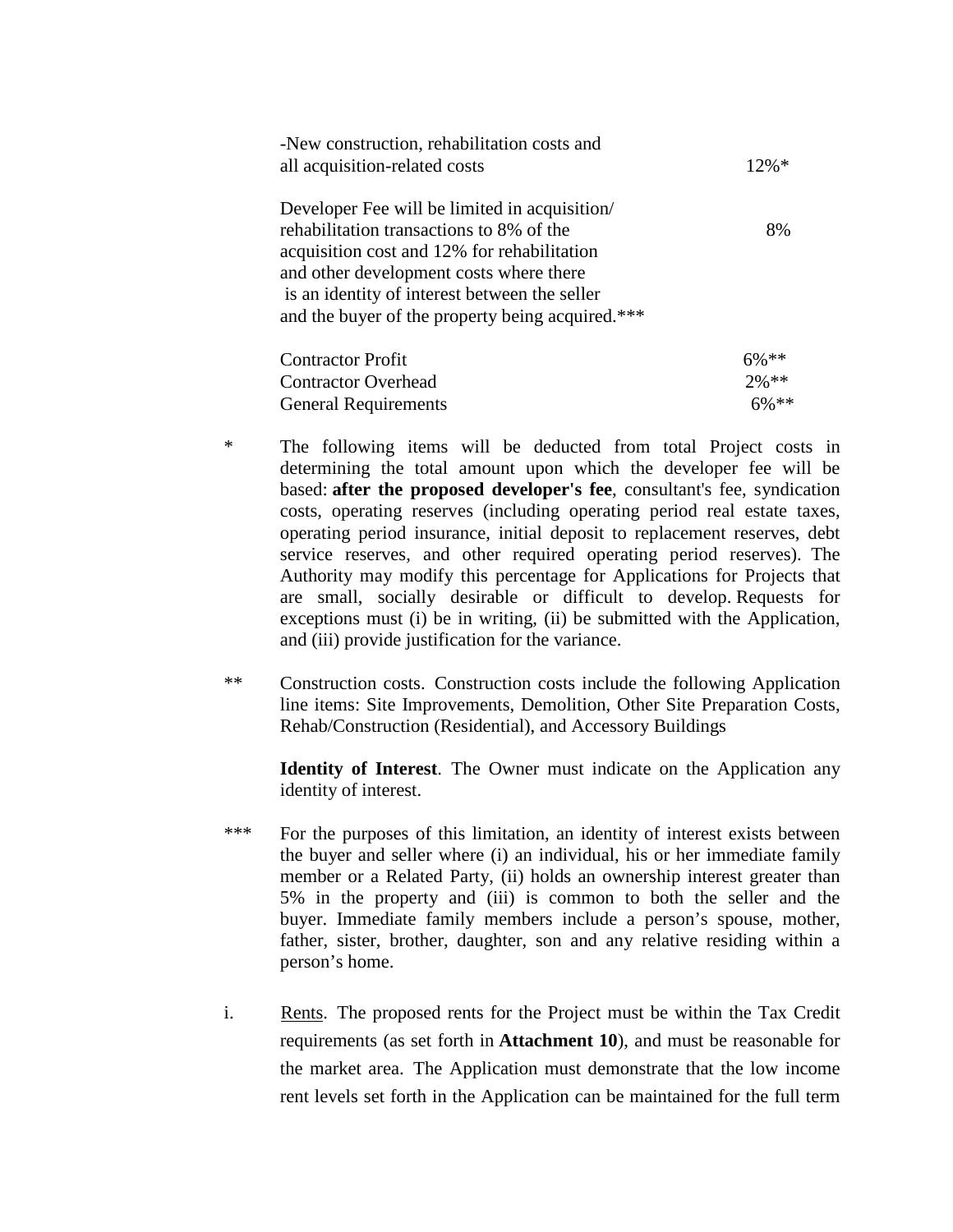of the Compliance Period. For those Projects utilizing rental assistance contracts with terms that are shorter than the Compliance Period, The Application must demonstrate how the targeted income population can continue to be served after termination of the rental assistance contract.

- j. Debt Service Coverage Ratio. The Project must demonstrate that it can maintain a minimum debt service coverage ratio of 1.15 on all debt, excluding Cash Flow Notes, for a minimum of 15 years
- k. Replacement Reserves. Minimum annual replacement reserve levels are as follows:

| <b>Targeted Population</b> | <b>Replacement Reserves</b><br>Required |
|----------------------------|-----------------------------------------|
| Elderly                    | \$250 per unit                          |
| All Other Projects         | \$300 per unit                          |

- l. Project Reserves. Minimum Project reserves (those included in the Project budget) must equal three months of effective gross income.
- m. Operating Expenses. Annual operating expenses per unit based upon type and location, excluding Project reserves, should fall within the following ranges:

## Non-Metropolitan \$3,000 - \$5,000

## Metropolitan \$4,000 - \$6,000

Please refer to Supplemental Document 3 for definition of Non-

Metropolitan

And Non-Metropolitan Areas.

Written justification for any deviation from the suggested range must be included with the Application, including justification for enhanced residential services for Supportive Housing Populations. The Authority will review and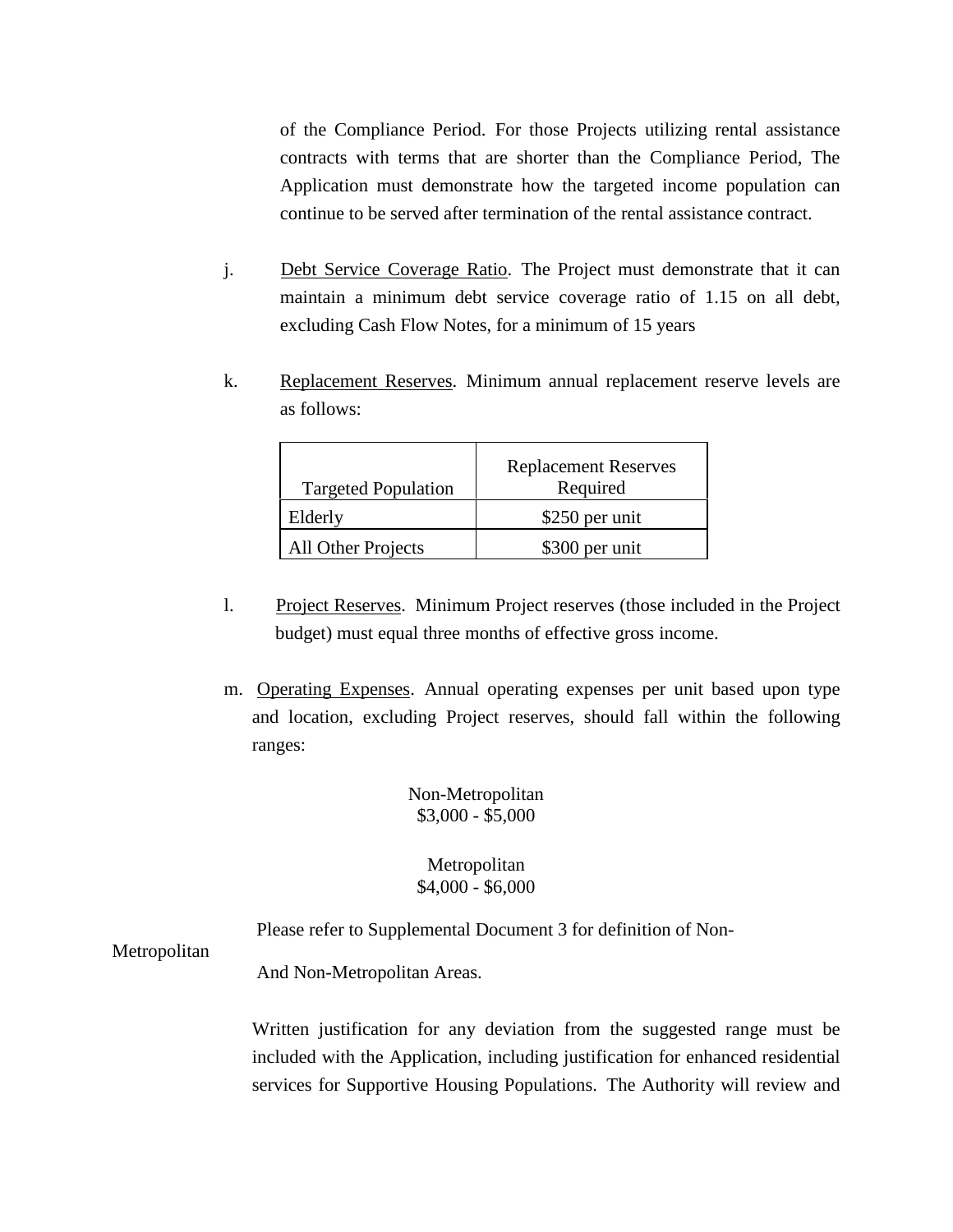determine suitability for each deviation on a case-by-case basis. Operating expenses for Supportive Living Facilities will be reviewed on a case-by-case basis, but should correspond to underwriting guidelines utilized by the senior lender. For Supportive Living Facilities and any Project with operating expenses that fall outside the referenced range, the Application must contain a written explanation with supporting documentation*.*

- n. Trending. Applicants must utilize the following trending factors when projecting feasibility, unless the listed trending percentages are not representative of the area in which the project is located. The Applicant must substantiate any deviation from the listed trending through supplemental documentation, including but not limited to: evidence of real estate tax levies for the 10 years prior to application and audited operating expense information for the five years prior to application.
	- i. Annual Tax Increase 5%,
	- ii. Expenses  $-4\%$ ,
	- iii. Income  $-3\%$ .
- o. Vacancy Rate. An assumed vacancy rate of 7% should be used for all Projects, with the exception of independent elderly (non-assisted/supportive living) Projects, which may utilize a 5% vacancy rate, and Supportive Living Facilities, which must use an 8% vacancy rate. If a different vacancy rate is used, the Applicant must submit a written explanation with the Application. If that explanation is not acceptable to the Authority, the Project may be deemed financially infeasible.
- p. Grants/Federal Subsidies. For Projects with any type of grant funds or federal subsidies, the Applicant must supply a third-party certified public accountant's opinion or attorney's opinion prior to Board consideration, concerning (i) the inclusion or exclusion of such funds from eligible basis and (ii) the Project's qualification for the 9% Tax Credits.
- q. HOME Program Projects. For Projects utilizing financing received under the federal HOME Investment Partnerships Program, that intend to rent 40% of the units at 50% of median income, 40% of the units in **each building** that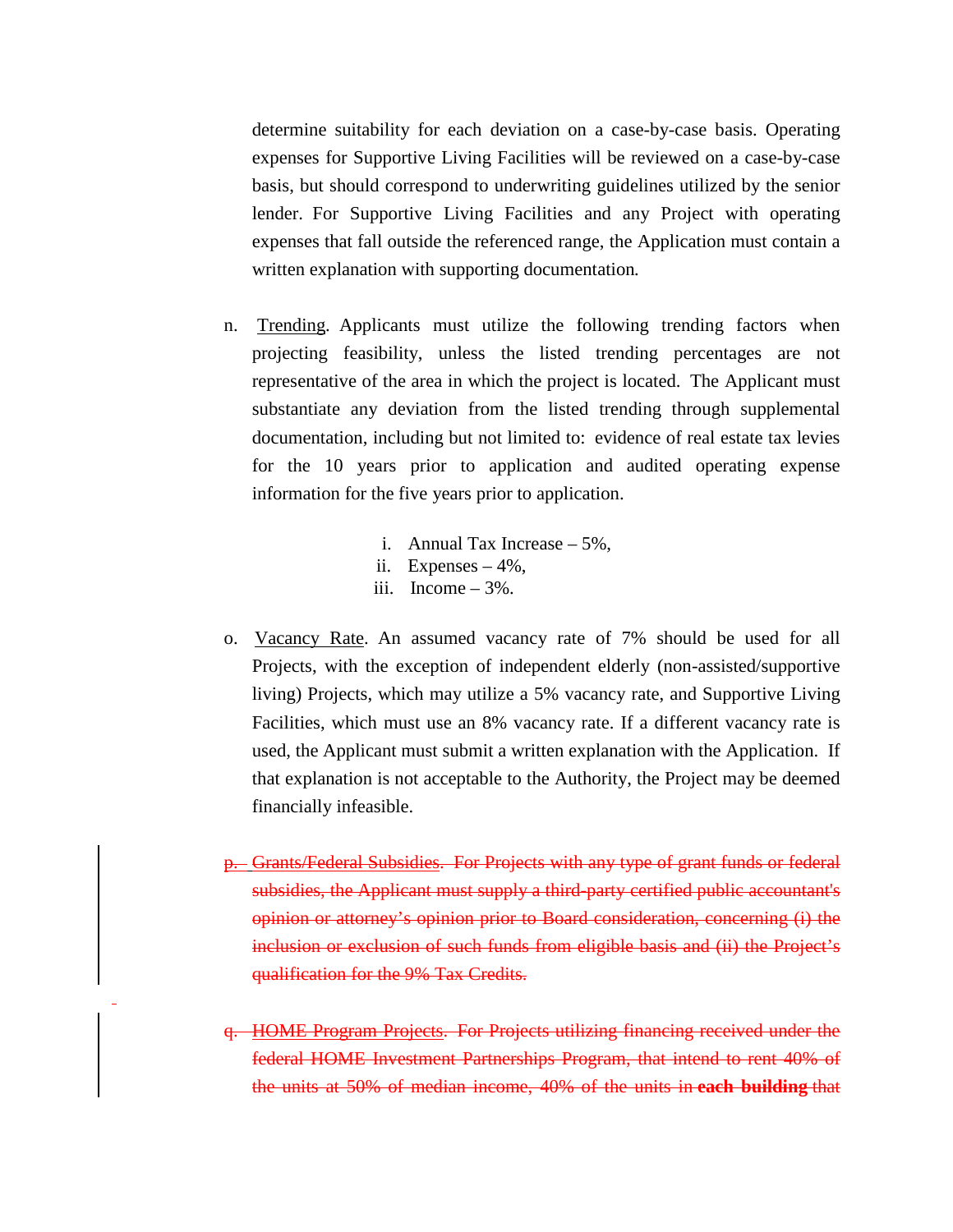benefits from HOME financing must satisfy**both** the rent and income restrictions.

- Large Projects. If an Application requests Tax Credits in an amount which exceeds 10% of the 2008 or 2009 Authority Housing Credit Ceiling, the Authority reserves the right to take actions which include, but are not limited to, (i) approving the Project as proposed, (ii) reducing the amount of Tax Credits awarded to the Project, (iii) requiring the Owner to reduce the number of units, (iv) providing a multi-year reservation of Tax Credits, and/or (v) denying Tax Credits.
- q. Tax Credit Calculation. The Authority will determine the amount of Tax Credits that the Project is eligible to receive using both the qualified basis (using 8.259% and 3.50% as the standard applicable percentage) and equity gap methods (using .80 as the multiplier). Credit applicable percentage for **new** buildings that are not federally-subsidized is set at the greater of current law and 70 percent present value ("9 percent"), with a sunset date of December 31, 2013. See **Attachment 9** for a sample calculation of both of these calculation methods. The amount of Tax Credits that will be allocated will not exceed the amount necessary to make the Project economically feasible, as determined by the Authority.
- $t$ . Property Management. The Authority will evaluate the Owner's proposed property manager for a Project and reserves the right to require that the Owner select a different property manager. The Authority may make an evaluation of the Owner's selection of a property management organization for a Project from the date of Application through the Project's Extended Use Period. The Authority must approve any change in the property manager through a similar period.
- us. Utility Allowances. Utility allowance information may be provided by HUD, the governing public housing authority located in the same county as the Project, or the appropriate utility company.

### **THE REMAINDER OF THIS PAGE HAS BEEN INTENTIONALLY LEFT BLANK.**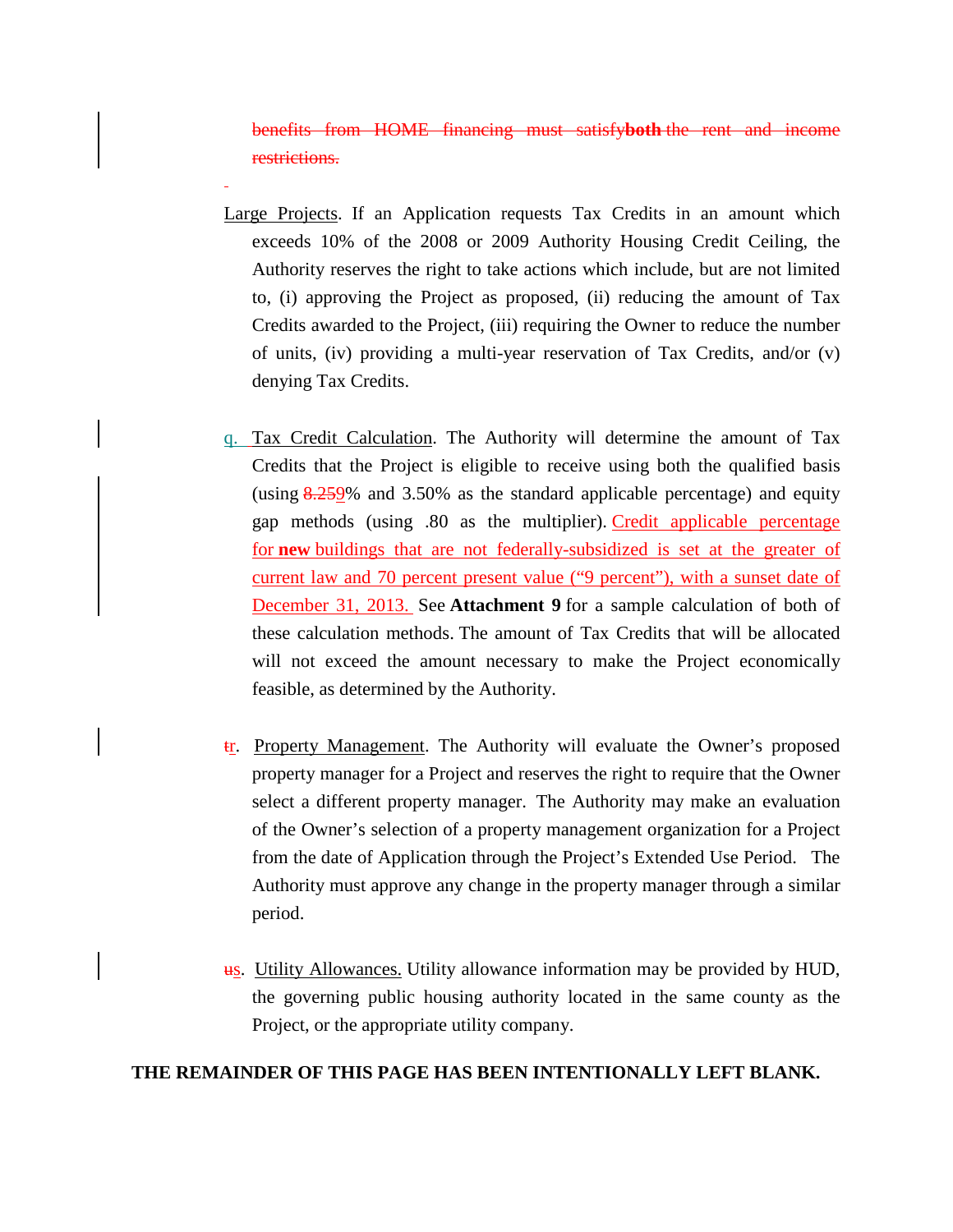# **E. PRIORITY ALLOCATION**

In keeping with the **State's Comprehensive Housing Planning Act (P.A. 94- 965**), IHDA may allocate Tax Credits to a project(s) selected by IHDA in response to a Notice of Funding Availability (NOFA) issued by the **Interagency Subcommittee** of the **Illinois Housing Task Force**, in conjunction with IHDA. The amount allocated will not exceed 10% of the total amount available in the second round of competition.

Any project recommended by the **Interagency Subcommittee** must meet the requirements of this Qualified Allocation Plan, excluding Section II.C.2, Competitive Review.

# **III. RESERVATION/DETERMINATION OF TAX CREDITS**

- 1. Approval Process. After the Authority has reviewed, scored and underwritten the Applications for the Application Period, the Authority's Loan Committee will consider qualified Applications and prepare recommendations for the Board. Recommendations for Reservations will be presented to the Board for approval on a regularly scheduled basis (see Section II.B.1. for Board meeting dates) unless extenuating circumstances exist, as determined by the Authority. **The Authority will require the Applicant, prior to Board consideration, to forward a colored elevation of the building in .jpeg or .ppt format to your assigned loan officer along with photographs of the site and surrounding area, and a satisfactory affirmative fair housing marketing plan.**
- 2. Limit on Reservations Made During the First Application Period. It is anticipated that no more than 50% of the Authority Housing Credit Ceiling will be used for Reservations during the first Application Period.
- 3. Forward Reservations. The Authority may make Reservations for Allocations from the 2009/2010 Authority Housing Credit Ceiling ("Forward Reservations") in an amount not to exceed 15% of the per capita portion of the 2008/2009 Authority Housing Credit Ceiling. This limit may be exceeded if the lowest scoring Project to be approved for a Reservation is eligible for a Reservation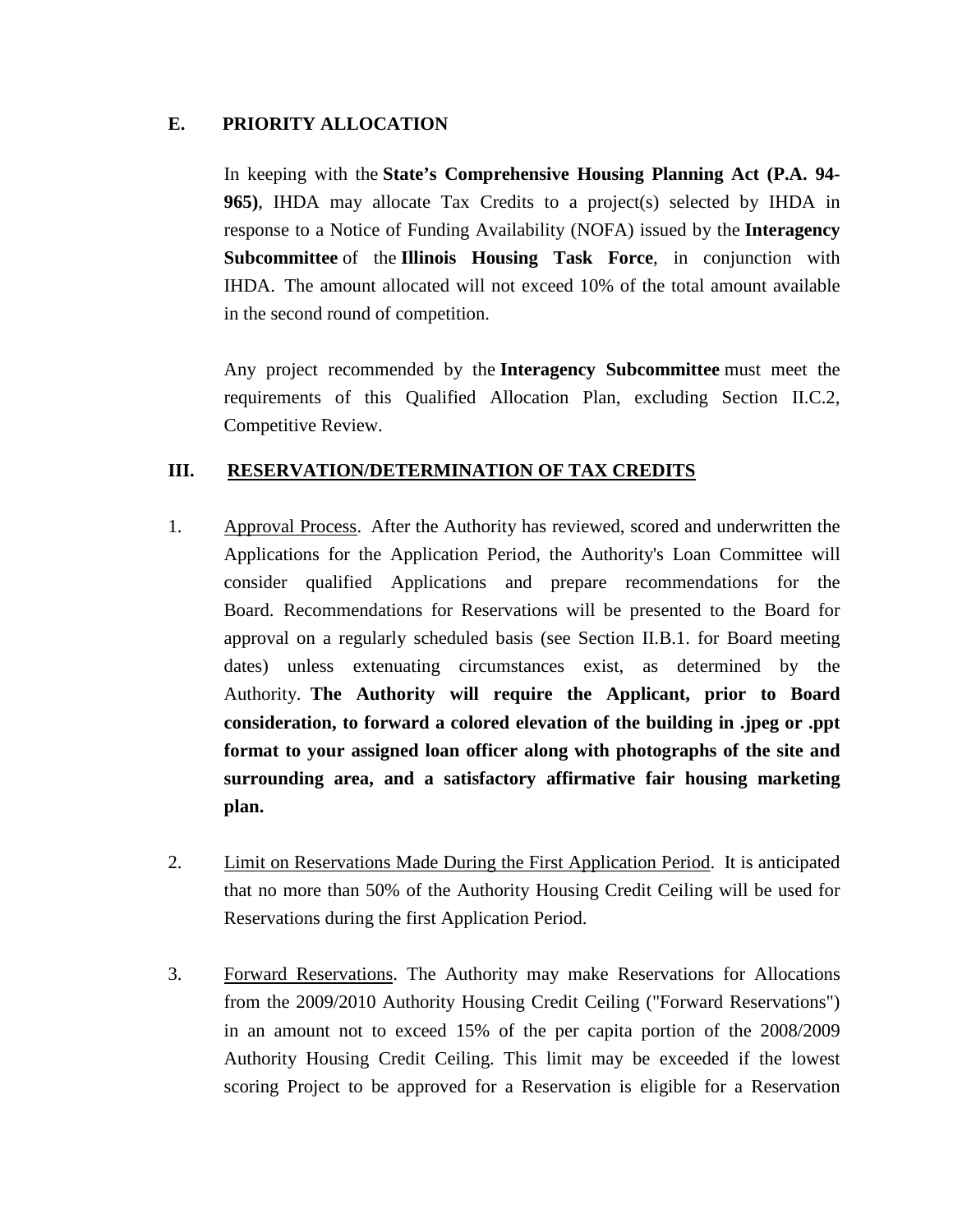amount that would make the aggregate amount of Forward Reservations exceed the 15% limit. Projects approved for a Forward Reservation of 2009/2010 Tax Credits must meet all Carryover Allocation requirements for calendar year 2008/2009.

- 4. Partial Reservations. If a Project in the second or third Application Period is recommended for a Reservation by the Board and there is an insufficient amount of Authority Housing Credit Ceiling for the full amount of the recommended Reservation, the Authority may make a Reservation for an Allocation for that Project partially from the 2008 Authority Housing Credit Ceiling. However, the Carryover Allocation Letter for that Project will reflect only the amount available from the current year's Authority Housing Credit Ceiling.
- 5. Availability of Credits. Qualifying Projects that do not receive Reservations during the final Application Period may be considered for a Reservation if either (i) a Reservation is for any reason returned to the Authority,  $\Theta F$  (ii) the Authority Housing Credit Ceiling is increased from the national pool of unused Tax Credit Allocation authority or from returned Tax Credits or (iii) from Tax Credits made available pursuant to the increase in Authority Housing Credit Ceiling provided by the Housing and Economic Recovery Act of 2008. If additional Tax Credit Allocation authority becomes available, the Authority's Loan Committee will review the Applications scored in the Final Application Round, and determine which Project is best able to proceed. The Authority may also use any additional Authority Housing Credit Ceiling either for Increases prior to Reservations or for Projects with a Forward Reservation, or may carry the additional Authority Housing Credit Ceiling forward to the next calendar year.
- 6. Conditional Reservation Letter. Upon Board approval of a Reservation for a Project, the Authority will issue a Reservation Letter to the Owner stating (i) the amount of the Reservation, (ii) the amount of the reservation fee, (iii) the date by which the executed Reservation Letter and reservation fee must be submitted to the Authority and (iv) any special conditions that must be satisfied in connection with the Reservation. Failure to return the reservation fee and the executed Reservation Letter by the stated date may result in forfeiture of the Reservation for the Project.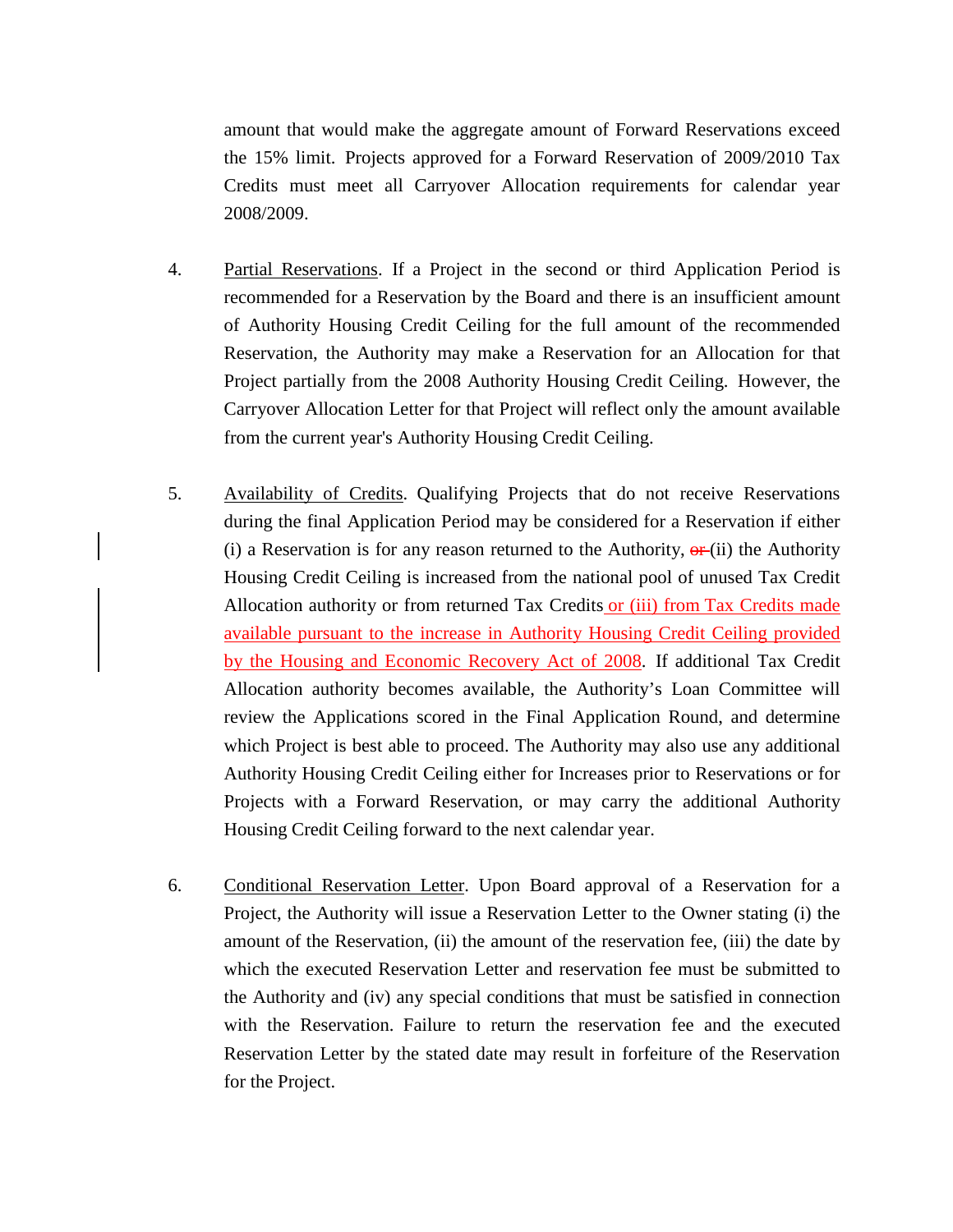- 7. Special Conditions. The Authority may extend the time for meeting any special conditions set forth in the Reservation Letter. The Owner must submit a written request for an extension of time explaining the necessity of such extension to the Authority. The Authority may require a processing fee in connection with the extension review, as described in **Attachment 5**.
- -8. Election of Tax Credit Rate. Owners In the case of any new, nonfederally-subsidized building, as defined by Section 42, which is placed in service after July 30, 2008 and before December 31, 2013, the applicable percentage shall be the greater of the 70% present value credit determined under current law and nine percent (9%). With respect to acquisition credits for a building which is not federally-subsidized, the Owner may elect the Tax Credit rate in effect during either (1) the month in which the Authority issues a Reservation Letter; or (2) the month in which the Project is placed in service. Where a building meets the definition of federally-subsidized under Section 42, the Owner must elect the Tax Credit rate in effect during either (1) the month in which the tax-exempt obligations were issued or (2) the month inwhich the Project is placed in service. To elect the first alternative, the Owner must execute the Reservation Letter by the end of the month in which the Reservation Letter is issued. In addition in either of the previous sentences, the Owner must execute, and have notarized, the election rider to  $(1)$  the Reservation Letter or  $(2)$  the Determination Letter no later than the fifth day of the month following the month in which, in the first case, the Authority issues a Reservation Letter is, and in the second case, the tax-exempt obligations were issued.
- 9. Reservation Fee. The Authority will charge a non-refundable reservation fee in an amount equal to the greater  $\sigma$  6.5% of the Reservation amount  $\sigma$ Reservation for the Project.
- 10. Modifications. Any modification or change of any nature to Projects that have received Reservations, including, but not limited to, changes in ownership, changes in the Project characteristics or changes in the factors on which scoring decisions were made, will result in a reevaluation of the Application, and may result in revocation of the Reservation Letter. Any modification must conform to the requirements of Section 42. Requests for a modification of a Project must be made in writing, and must state the reason for the modification. The Authority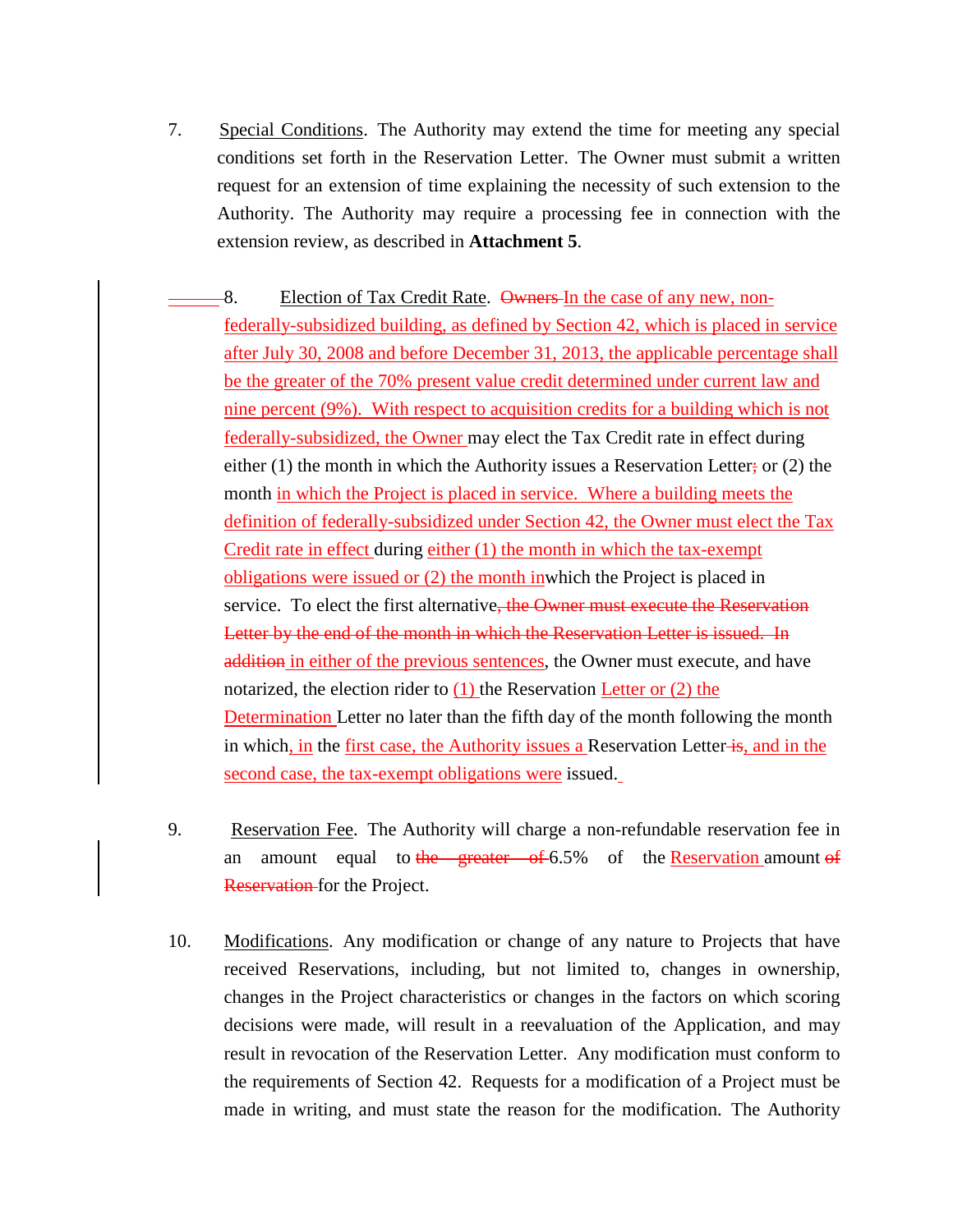may require payment of a processing fee, as described in **Attachment 5**. The Authority will notify the Owner in writing of the results of its review. The Owner's failure to notify the Authority of any change or modification to a Project may result in the revocation of the Reservation Letter.

- 11. Projects That Cannot Meet Placed-In-Service Requirement. If it appears that a Project to which a Carryover Allocation has been made may not be placed in service within the time period required under Section 42, the Authority may, at its discretion, based upon written documentation submitted by the Owner, make a determination that the failure to place such Project in service is due to circumstances beyond the Owner's control. If the Authority makes such a determination, the Authority may allow the Owner to return its Tax Credits without penalty to the Authority and to be given **first priority** for either a Reservation of Tax Credits for the Project in the current year or a Forward Reservation for an Allocation in either of the following two calendar years. Any such priority will be conditioned upon (i) a determination by the Authority that the Project continues to be desirable in terms of meeting the affordable housing needs of the State, (ii) the Owner's early return of any previously Allocated Tax Credits, and (iii) such other terms and conditions as the Authority determines appropriate under the circumstances. The Authority expects that Reservations and Forward Reservations under this subsection will be rare, and any Owner seeking relief under this subsection must produce clear and convincing evidence of its efforts to meet the in-service deadline, the specific circumstances causing the delay, and the attempted remedial measures taken by the Owner in order to mitigate the delay.
- 12. Extended Use Agreement Requirements. An Owner must enter into an Extended Use Agreement with the Authority before the Authority issues an IRS Form(s) 8609 for a Project. The Extended Use Agreement shall setset forth, among other things, a Project's income and occupancy restrictions and any special restrictions under scoring categories and set-asides, as set forth in the Application. The Extended Use Agreement must be recorded by the Owner **prior to all other documents** evidencing or securing the financing provided in connection with the Project, in the office of the Recorder of Deeds in the county where the Project is located as a restrictive covenant on the real estate on which the Project is located, or if any such document shall previously have been recorded, the Owner must obtain a subordination agreement satisfactory to the Authority.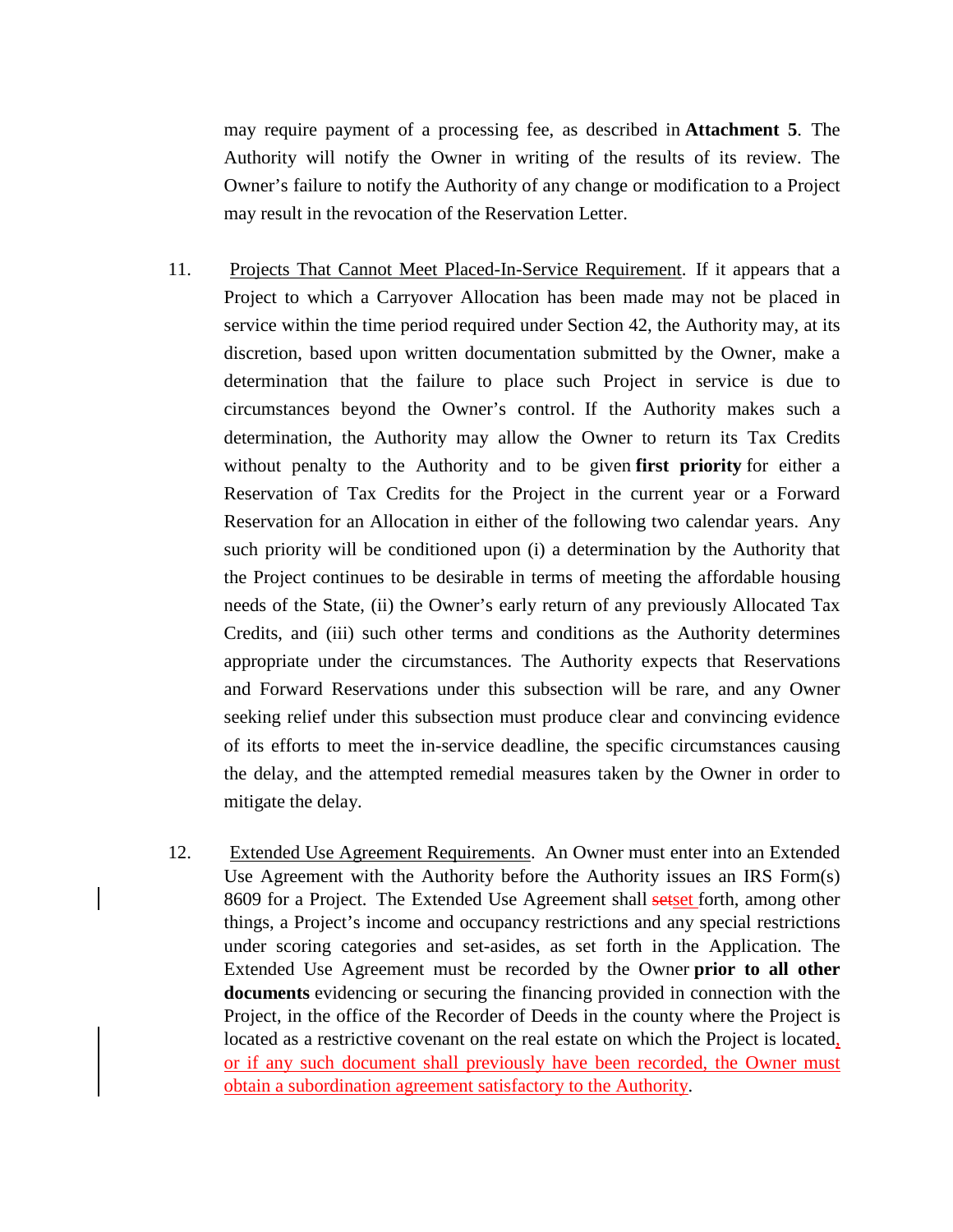- 13. Determination Letter and Fee for Tax-Exempt Bond Projects. For Projects to be financed with the proceeds of tax-exempt bonds for which the Owners are requesting an Allocation pursuant to Section 42 (h)(4), the Authority will prepare a Determination Letter in place of a Reservation Letter if the Authority determines that such Project satisfies the requirements of the Allocation Plan. The Authority will charge a non-refundable determination fee in an amount equal to the greater of 6.5% of the annual Tax Credit amount and \$500, identified in the Determination Letter issued for the Project. If a Project qualifies for additional Tax Credits based on the final cost certification, the Owner must pay to the Authority an additional fee equal to 6.5% of the additional annual Tax Credit amount allocated must be paid to the Authority prior to issuance of IRS Form(s) 8609.
- 14. Subsidy Layering Review. The Authority will review Projects that require a subsidy layering review under HUD guidelines in accordance with appropriate HUD standards. The Authority will perform this review only for those Projects for which it approves a Reservation, or provides a Determination Letter under Section 42(m), and will charge a fee for this service as described in **Attachment 5**. This review is generally performed at the time of the initial closing of the financing for the Project and may be performed again at the final Allocation (prior to issuance of Form 8609(s)). The Owner must indicate on the Application whether subsidy layering is applicable to the Project. Owners should plan on allowing for a minimum of 2 to 4 weeks for such a review to be completed, once all documentation has been received.
- 15. ''(v) Buildings Designated by State Housing Credit Agency Any building which is designated by the state housing credit agency as requiring the increase in credit under this subparagraph in order for such building to be financially feasible as part of a qualified low-income housing project shall be treated for purposes of this subparagraph as located in a difficult development area which is designated for purposes of this subparagraph. The preceding sentence shall not apply to any building if paragraph (1) of subsection (h) [of Section 42 of the Code] does not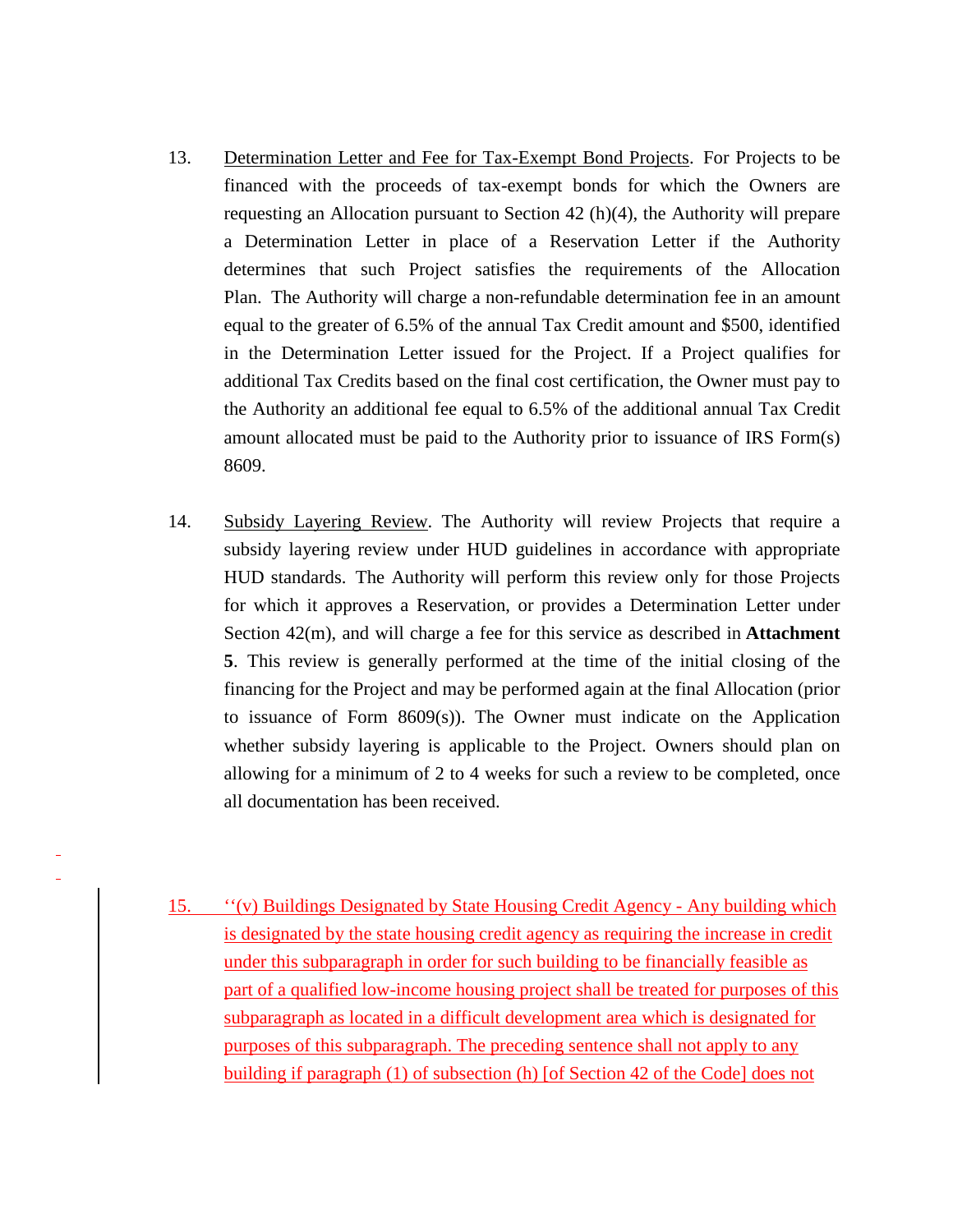apply to any portion of the eligible basis of such building by reason of paragraph (4) of such subsection." (H.R. 3221, Sec. 3003).

- a. Buildings located in Qualified Census Tracts are ineligible for the increase in Tax Credits under this section; and
- b. The increase in the amount of Tax Credits awarded under this section will be the minimum amount of Tax Credits required to achieve financial feasibility, so may result in an amount less than the thirty percent (30%) increase allowed by this section.

# Selection Criteria:

- 1. Apply boost to projects where the eligible basis (without the boost) would be a low percentage of the total development costs due to either high land costs or the necessity of extensive site prep/off-site costs.
- 2. Apply the boost to municipalities (listed in Supplemental Document 4 of the QAP) which are classified by IHDA as "non-exempt" under the Affordable Housing Planning Appeal Act.
- 3. Apply boost to projects that meet requirements of the Supportive Housing Population Set-aside.
- 4. Apply boost to projects that best achieve the Governor's Affordable Housing Task Force priorities as set forth in the Governor's Comprehensive Housing Plan and would otherwise be financially infeasible, as determined by the Authority.

# **IV. ALLOCATION**

- **1. CARRYOVER ALLOCATIONS**. For Projects that will not be placed in service during the year in which a Reservation Letter is issued, the Authority will grant a Carryover Allocation if the Project is expected to be placed in service no later than the end of the **second** year following the year in which a Carryover Allocation is made. The Authority shall grant a Carryover Allocation if the Project satisfies the following criteria, and is consistent with other requirements of Section 42 of the Internal Revenue Code:
	- a) A Carryover Allocation Letter evidencing the Authority's intent to carry over the Reservation amount will be prepared and forwarded to each Owner approved for a Reservation by November 1October 15, 2008. The Carryover Allocation Letter must be executed and returned to the Authority by December 1November 1, 2008, in order for the Carryover Allocation to be valid. For year 2009 Allocations, the Carryover Allocation Letter will be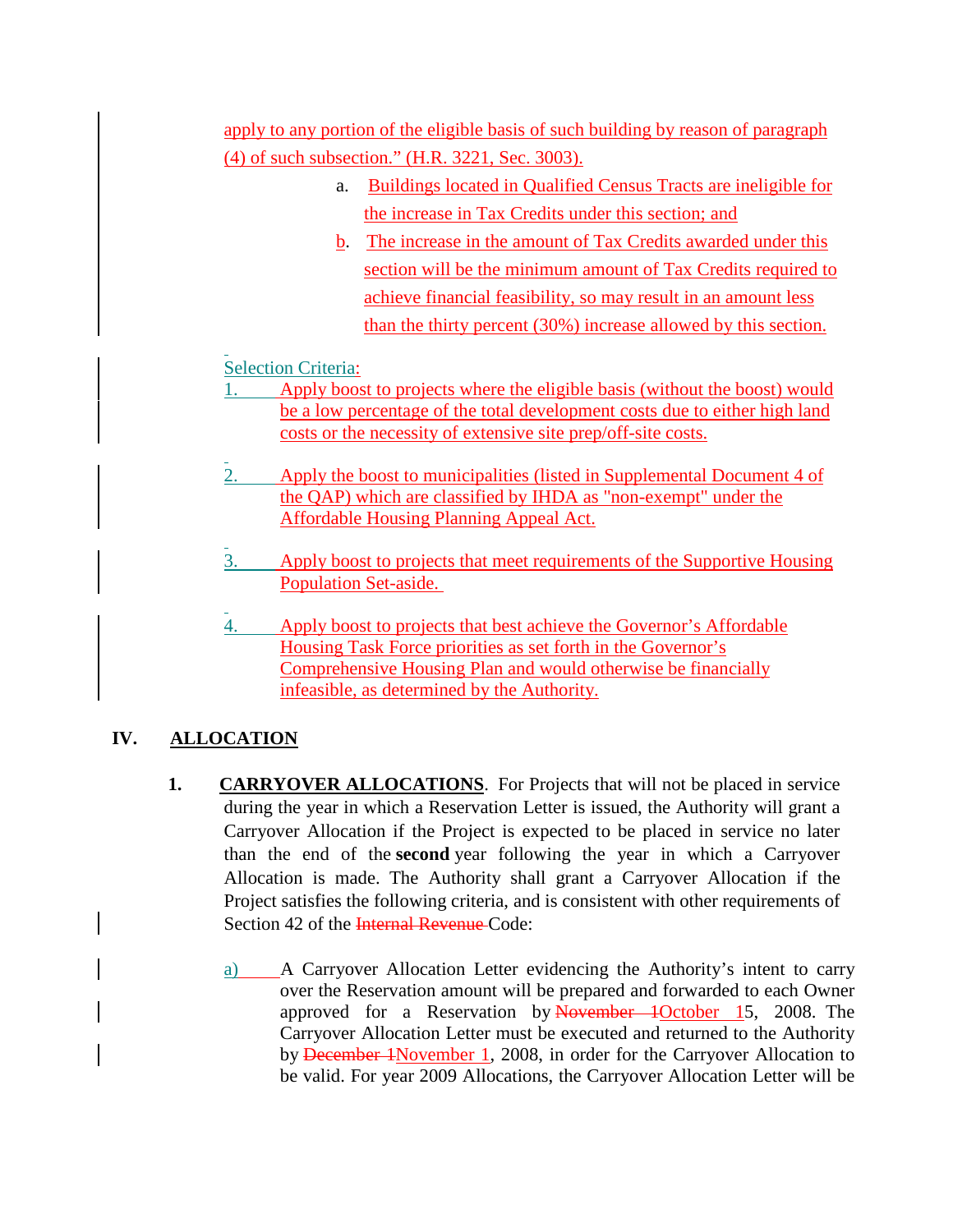forwarded by November 10ctober 15, 2009 and must be returned by December 1November 1, 2009.

 In addition, each Owner approved for a Reservation must evidence to the satisfaction of the The Authority by May 1, 2009, that more than 10% of the reasonably expected basis in the Project (the "10% Test") has been incurred by June 1, 2009 (the "Ten Percent Date"). will require Owners approved for a Reservation must to provide an estimate of their reasonably expected basis and percentage to be expended by  $\frac{I}{I}$ une 1, 2009, by November 1, 2008, the Ten Percent Date in a form to be prescribed by the Authority. For Reservations approved for year 2009, evidence of the June 1, 2010 Ten Percent Test must be submitted by May 1, 2010 and an estimate of the reasonably expected basis and percentage to be expended by June 1, 2010, by November 1, 2009.

- b) The evidence of Site Control in the Owner's name must be satisfactory to the Authority and must extend at least through June 30th of the year following the year in which the Carryover Allocation was made and received by November 1, of the year in which the Carryover Allocation was made. On June 1, of the year following the year of the Carryover Allocation, evidence of Site Control must be submitted to the Authority, in the Owner's name must be satisfactory to the Authority and must extend at least through December 31st of the year following the Carryover Allocation.
- c) In addition, each Owner approved for a Reservation must evidence to the satisfaction of the Authority that more than ten percent (10%) of the reasonably expected basis in the Project (the "Ten Percent Test") has been incurred no later than twelve (12) months after the Carryover Allocation (the "Ten Percent Date"). Evidence shall be provided on forms provided and in a manner prescribed by the Authority.
	- The costs incurred in meeting the 10% Test must be certified, in a format specified by the Authority, by an independent, third-party certified public accountant or an attorney;

The evidence of Site Control in the Owner's name must be satisfactory to the Authority and must extend, for 2008 Allocations at least through June 1, 2009 or, for 2009 Allocations, June 1, 2010, or the Carryover Date, whichever is later;

- d) Requests for extensions of the deadline for Carryover Allocations must be submitted to the Authority in writing and must indicate the reason for the extension;
- e) The Authority will not issue a Carryover Allocation Letter until all outstanding fees owed to the Authority in connection with the Application and the Reservation for the Project and any other fees or debt service owed to the Authority in connection with any Authority program have been paid;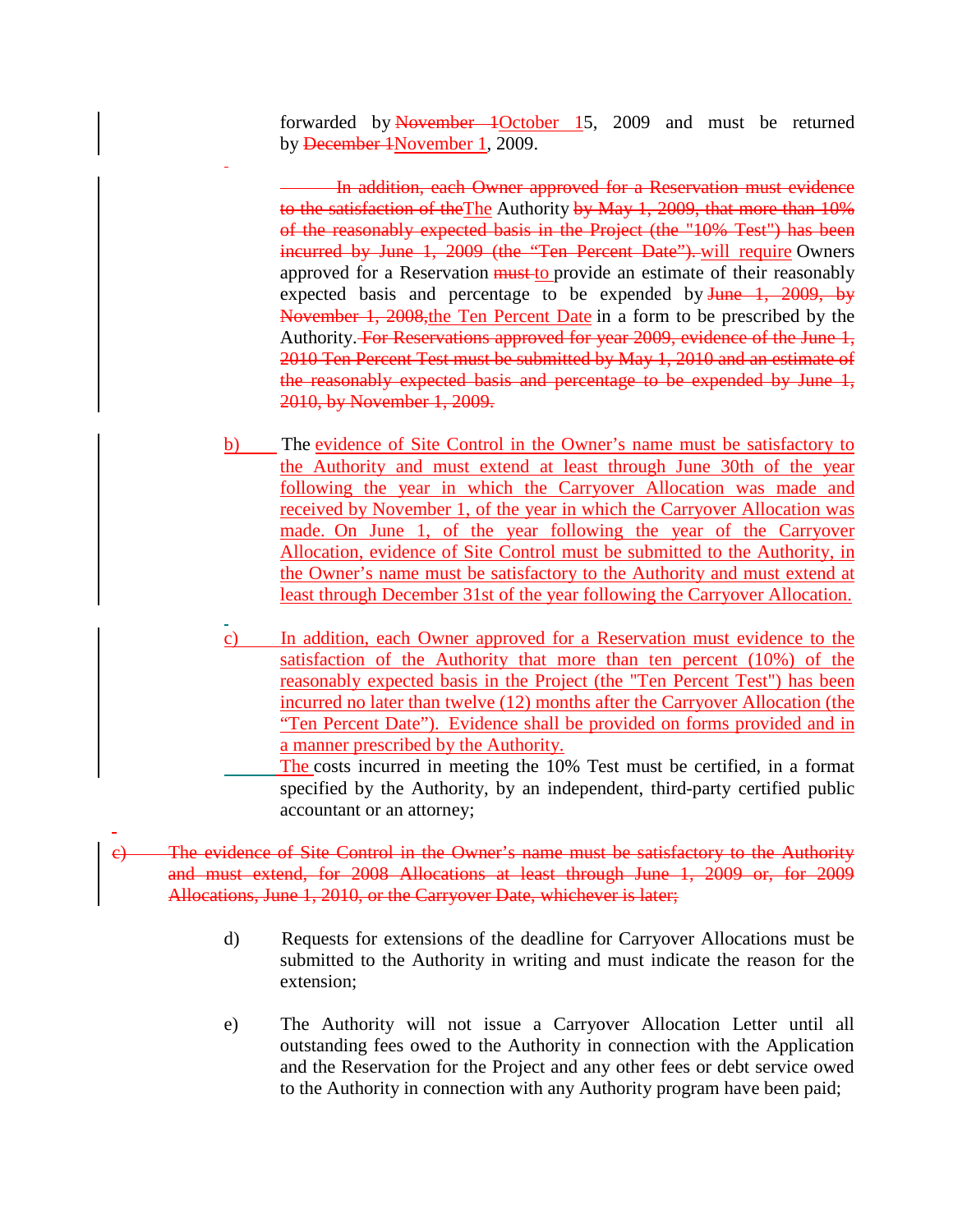- f) The Owner must submit any other information required by the Authority;
- g) All conditions and requirements of Section 42(h)(1)(E) of the Code and the applicable regulations must be met; and
- h) Modifications of Projects that have received Carryover Allocations will be subject to the same procedures, conditions and approval requirements (including possible cancellation of the Carryover Allocation) as Projects which have received Reservations, together with such additional requirements as the Authority may determine appropriate.
- **2. ALLOCATION/ISSUANCE OF IRS FORM(S) 8609.** An Owner must notify the Authority when a Project has been placed in service. The Authority will issue IRS Form(s) 8609, contingent upon the Owner submitting all documentation listed on the Authority's final Allocation checklist, set forth below, to the Authority's satisfaction, and upon the Authority's final financial feasibility analysis based on such documentation. It is the Authority's policy to not issue Form(s) 8609 for Projects with multiple buildings until all of the buildings in the Project have been placed in service. The Authority may suspend this policy under extenuating circumstances. Owners must submit a copy of the executed first year's filing of IRS Form(s) 8609 for inclusion in the Authority's permanent Project records.

Projects Placed In Service During Calendar Years 2008 & 2009. For Projects receiving a Reservation during 2008 & 2009 that will be placed in service during the 2008 & 2009 calendar years, the Authority will make the Allocation by issuing IRS Form(s) 8609 prior to the end of the 2008 & 2009 calendar years. Owners of these Projects must provide to the Authority all final Allocation checklist items no later than November 1, 2008 & 2009.

Projects Placed In Service After Calendar Years 2008 & 2009. For Projects receiving a Reservation during 2008 & 2009 that will be placed in service after the end of the 2008 & 2009 calendar years, the Authority will issue a Carryover Allocation. Such Projects must be placed in service no later than the end of the second year following the year in which a Carryover Allocation is made. The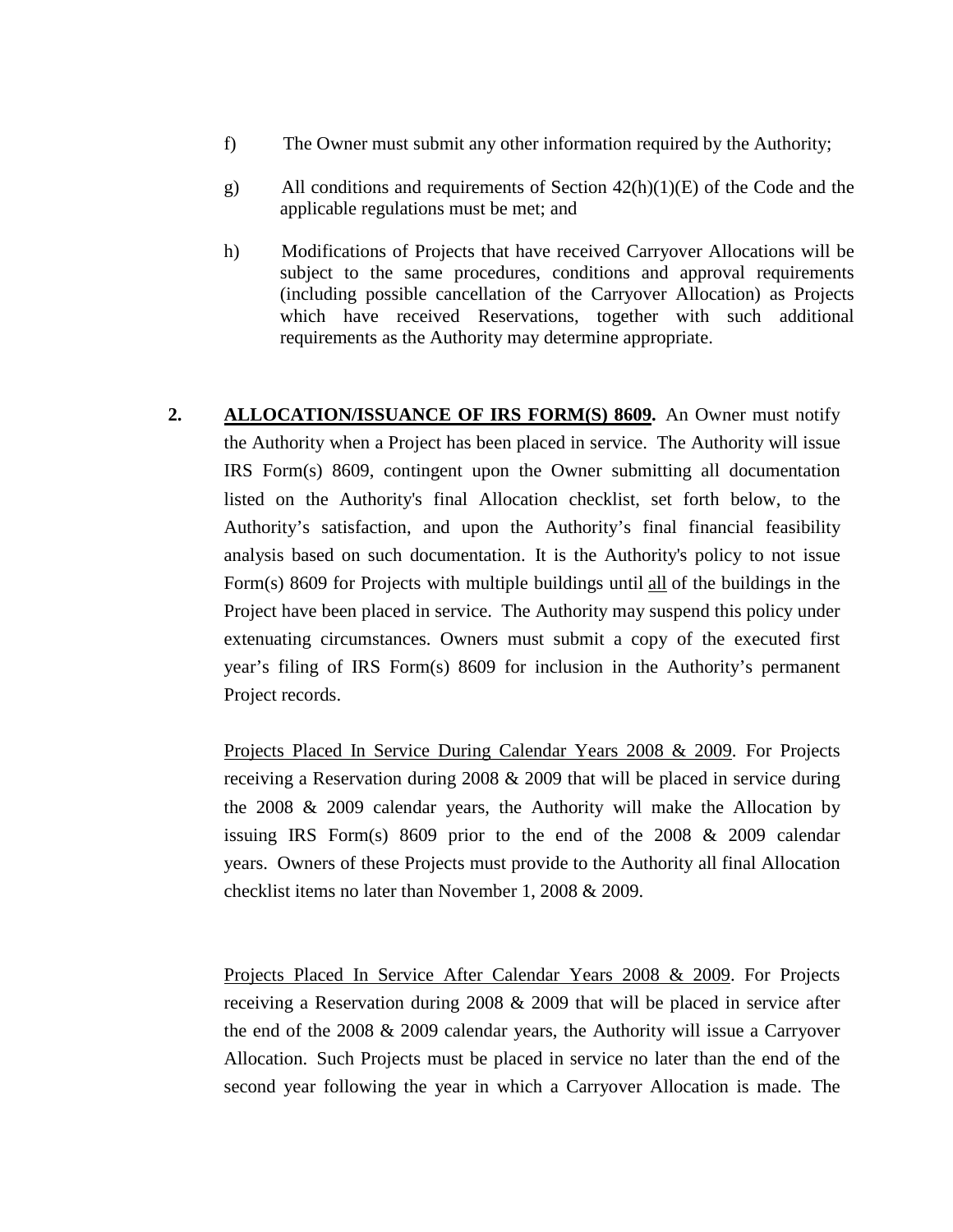Owner must notify the Authority when a Project has been placed in service, and must submit all final Allocation checklist items to the Authority no later than three months after the end of the first year for which the Owner intends to claim Tax Credits for the Project.

Upon receipt of all required documentation listed on the final Allocation checklist, the Authority will send Form(s) 8609 to the IRS, with a copy to the Owner. All required items must be submitted in a manner acceptable to the Authority.

The final Allocation checklist items include, but are not limited to, the following:

- a) Executed, completed Owner Certification Form(s).
- b) An independent third-party certified public accountant's opinion, based on such accountant's audit of the Project, that certifies, in a format specified by the Authority, to the total Project **costs**, total **eligible basis** and all **sources** of financing used for the Project.
- c) An occupancy permit from the municipality in which the Project is located or, in the case of rehabilitation Projects, other information in form and substance acceptable to the Authority that demonstrates that the Project has been placed in service.
- d) A signed Reservation Letter, payment of the required reservation or determination fee and evidence that all special conditions of the Reservation Letter have been met.
- e) A fully executed Carryover Allocation Letter with appropriate exhibits, if applicable.
- f) A signed Compliance Monitoring Agreement.
- g) A completed Final Financing Form, with evidence of all sources of permanent financing, such as promissory notes. **The total sources of funds on the Final Financing Form must equal total actual costs.**
- h) Evidence of ownership of the Project by the Owner; if title is held in a land trust, the Owner must submit the land trust agreement showing that the Owner is the sole beneficiary of the land trust.
- i) A copy of the recorded Extended Use Agreement.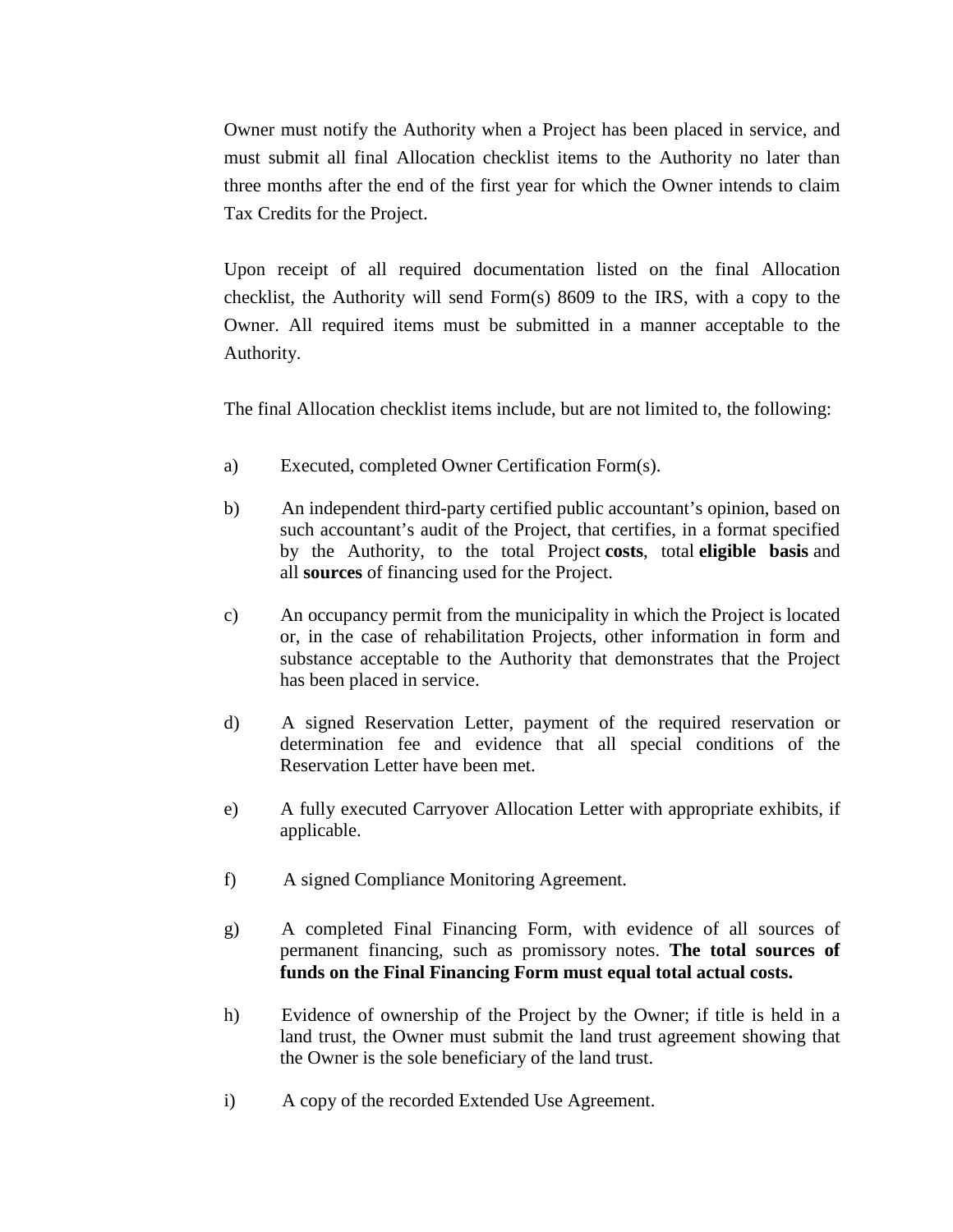- j) A Copy of the Owner's final title insurance policy evidencing that the Extended Use Agreement has been recorded before all other documents evidencing or securing the financing provided in connection with the Project.
- k) Copies of the Owner's organizational documents, including an executed copy of the partnership agreement or limited liability company operating agreement, certified by the managing general partner or managing member, as applicable. The equity contribution on the Final Financing Form must be equal to the contribution shown in the partnership agreement before the Authority will issue an IRS Form 8609.
- l) A color photograph of the completed Project.
- m) A site location map.
- n) Any other documents that the Authority may require in determining the amount of Tax Credits to be allocated to the Project and the Project's conformance with the requirements of Section 42.

This checklist may be modified from time to time and a Project's Owner must contact the Authority for an updated checklist prior to requesting Form(s) 8609.

**3. PROJECTS WITH TAX-EXEMPT BOND FINANCING**. The Authority will issue Form(s) 8609 for Projects that qualify under Section 42(h)(4) of the Code once all of the items requested in the Determination Letter have been submitted in satisfactory form to the Authority.

**THIS REMAINDER OF THIS PAGE HAS BEEN INTENTIONALLY LEFT BLANK**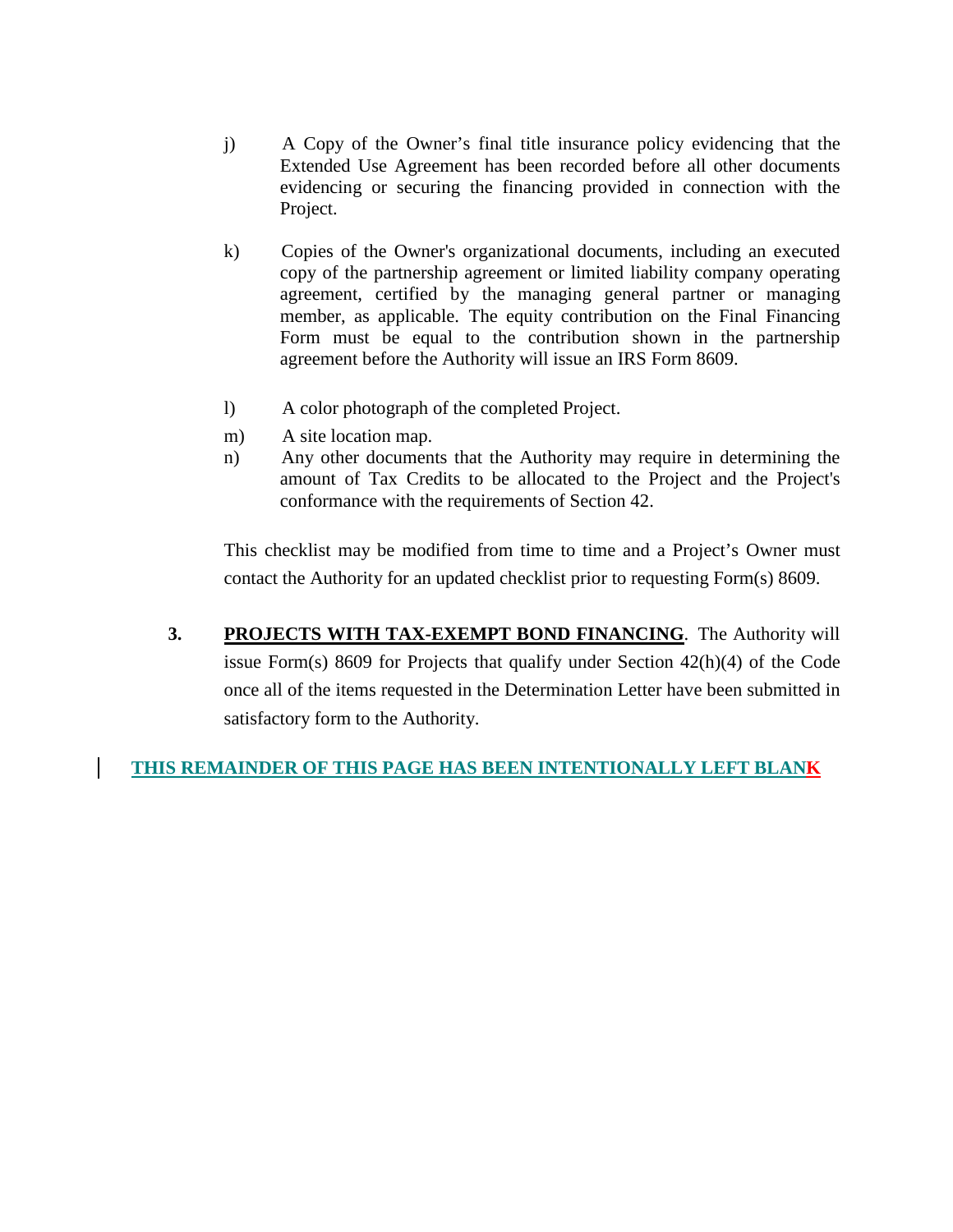# **V. REVOCATION OF RESERVATION/CANCELLATION OF CARRYOVER ALLOCATION**. Prior to issuing IRS Form(s) 8609, the Authority may revoke a Reservation or cancel a Carryover Allocation for a Project under the conditions set forth below, or under such other conditions as may be set forth in the Reservation, the Carryover Allocation Letter or other appropriate documents. If a Reservation is revoked or a Carryover Allocation canceled, the Authority will retain all fees paid to the Authority in conjunction with the Application, the Reservation, the Carryover Allocation or modification of the Project.

- a) The Owner modifies the Project in any way without prior written approval from the Authority. Such changes include, but are not limited to, changes in the ownership structure of the Project, changes in Project characteristics, changes in or loss of financing, or changes in the criteria on which scoring decisions were made.
- b) The Authority determines that the Project is unable to proceed.
- c) The Authority determines that the Owner will fail to meet the Authority's requirements for a Carryover Allocation, including any conditions set forth in the Reservation or the Carryover Allocation Letter.
- d) The Authority determines that the Project will fail to be placed in service by the time required by the Carryover Allocation Letter.
- e) The Owner fails to provide to the Authority all items in the final Allocation checklist in a timely manner (see the requirements under Section IV.2.).
- f) The Owner or a Related Party of such Owner is out of compliance with Section 42 in connection with any Project, unless the Authority determines to permit the applicable party to terminate any association with the Project.
- g) The Owner or a Related Party of such Owner has outstanding compliance violations in connection with any Project that have not been resolved to the Authority's satisfaction.
- h) The Owner or a Related Party of such Owner is delinquent under any loan or grant made by the Authority in connection with any Authority program and is not in good standing under a workout agreement with the Authority or has not satisfied any other requirements of the Authority in connection with that delinquency.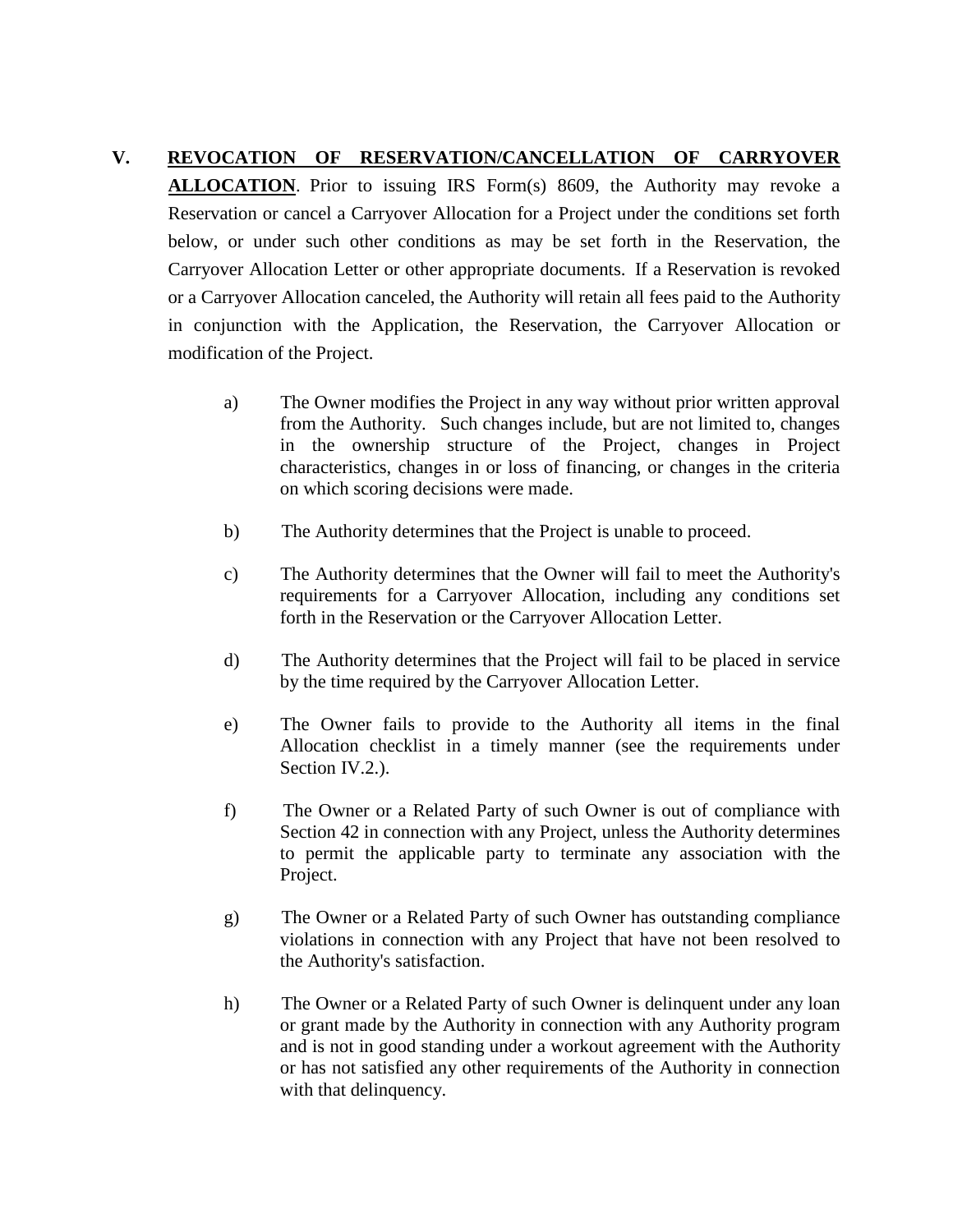- i) The Owner or a Related Party of such Owner has an outstanding expense owed to the Authority in connection with any Authority program.
- j) The Authority has good reason to believe that the Owner has materially misrepresented facts or has provided false information to the Authority in connection with the Project or in connection with any other Authority Program.
- k) The Owner is bankrupt or in a financial situation that jeopardizes the Project's completion and/or continued operation.
- l) The nonprofit participant in a Nonprofit Project withdraws or is removed, and is not replaced by another qualified nonprofit entity.

# **VI. COMPLIANCE MONITORING**

- 1. Compliance Monitoring Procedures. Section 42(m)(1)(B) requires that the Authority establish procedures for (i) monitoring Projects for noncompliance with the provisions of Section 42 and (ii) reporting to the IRS any noncompliance found by the Authority. The Authority's obligation to monitor Projects for compliance with the requirements of Section 42 does not make the Authority liable for an Owner's noncompliance nor does the Authority's failure to discover any noncompliance excuse such noncompliance. Furthermore, the Authority makes no representations or warranties in connection with any written or oral advice given by its staff to an Owner regarding compliance with Section 42 and the applicable Treasury regulations, rulings and issuances. The IRS is responsible for the proper interpretation and application of such rules. The Authority's monitoring activities include, but are not limited to, the following:
	- a. Review of the Owner's annual certification regarding compliance with Section 42 requirements;
	- b. Review of the Owner's tenant certification/recertification forms, accompanied by supporting documentation; and
	- c. Periodic review of the physical condition of the Project.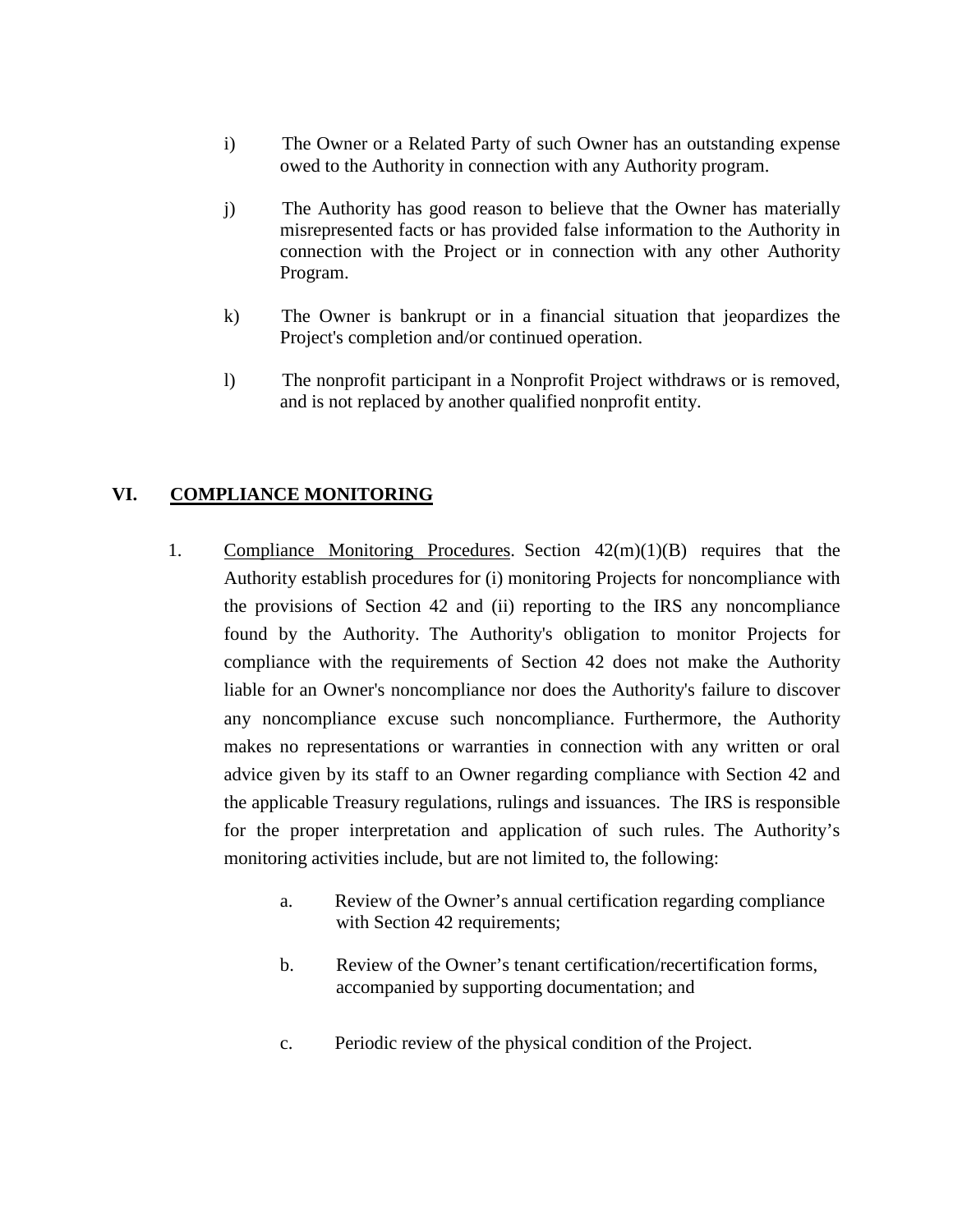The monitoring and reporting requirements referenced in this section apply to all Projects, regardless of the date of Allocation. In addition, the Authority's specific monitoring and reporting requirements are subject to change for a variety of reasons. Therefore, Owners are encouraged to contact the Authority regarding these issues when an Allocation is made.

- 2. Compliance Monitoring Fee. The Authority charges an annual compliance monitoring fee associated with compliance monitoring. This fee is in addition to the Application and/or Reservation fee. The current monitoring fees are listed in **Attachment 5** and are subject to change.
- 3. Compliance Reference Guide. The Authority's monitoring procedures and reporting requirements are set forth in greater detail in the "Low Income Housing Tax Credit Compliance Reference Guide," a copy of which is available upon request. Please direct requests to:

Technical Services Department Illinois Housing Development Authority 401 North Michigan Ave., Suite 700 Chicago, Illinois 60611 Fax 312/832-2187

4. Compliance with the Fair Housing Act. The Owners are advised that compliance with the general public use requirement for Tax Credit Projects requires compliance with the Fair Housing. An Owner's failure to comply the Fair Housing Act will constitute noncompliance with the general public use requirement, and the Authority will report such noncompliance to the Internal Revenue Service.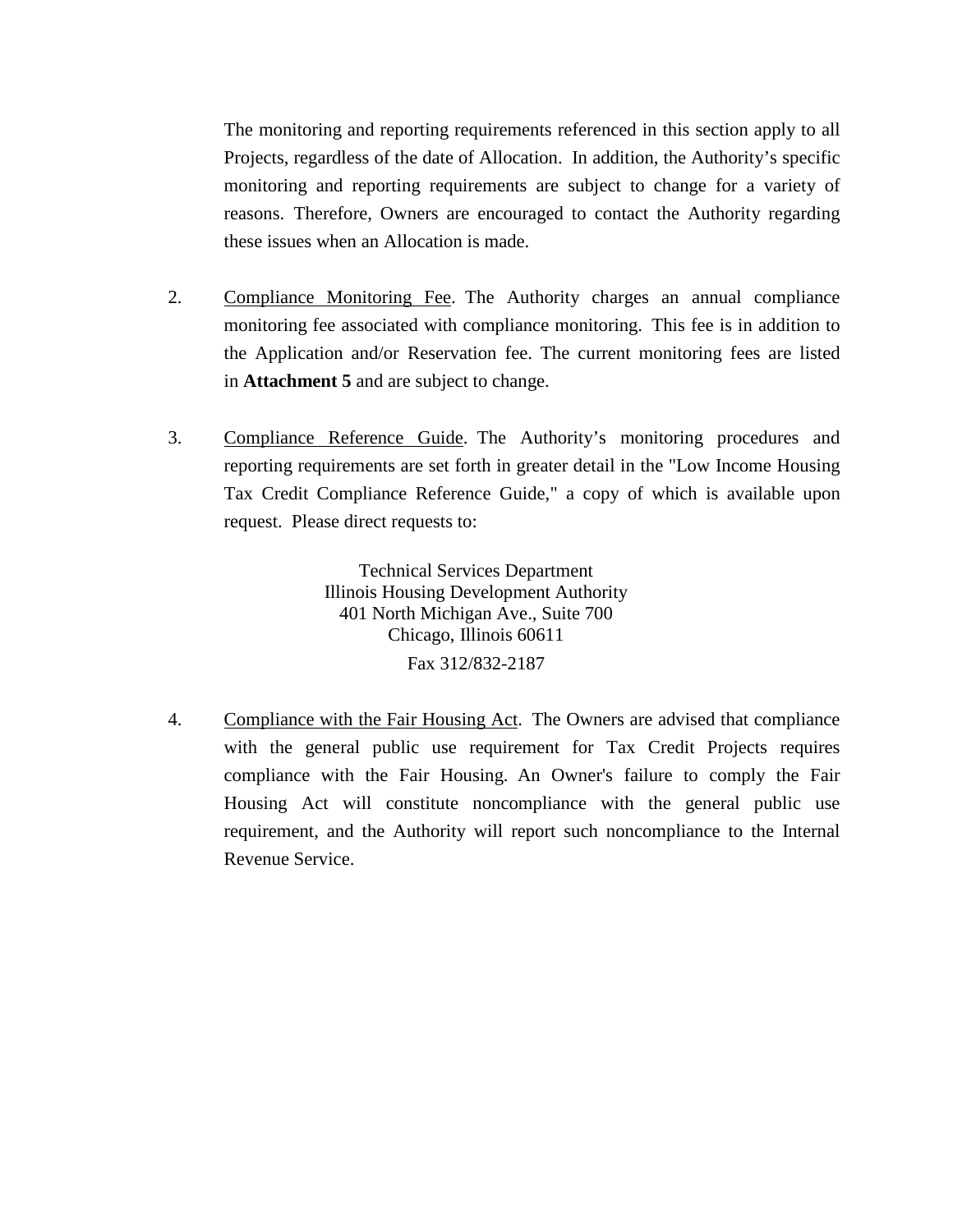# **VII. GENERAL PROVISIONS**

- 1. Code Changes Affecting This Plan. If, as a result of changes in the Code or otherwise, the IRS finds that any part of this Allocation Plan is not in compliance with Section 42, only that non-compliant part shall be considered as being out of compliance with Section 42.
- 2. Updates/Amendments to Attachments to the Allocation Plan. The Authority expressly reserves the right to amend and/or update the attachments to this Allocation Plan as necessary.
- 3. Amendments/Waivers to This Allocation Plan. The Authority's procedures under this Allocation Plan are subject to change without notice. Except as required by Section 42, the Board may amend this Allocation Plan at any time and may waive the application of any or all requirements of this Allocation Plan.
- 4. Compliance with Federal and State Laws. The Authority's review of an Application is solely for its own purposes and the Owner of a Project may not rely upon the Authority's review as evidence of such Project's compliance with federal or State law. The Authority's Allocation for a Project shall not constitute a representation or warranty that the Project complies with Section 42 or any other laws and regulations governing Tax Credits including, but not limited to, the Fair Housing Act. The Owner is responsible to ensure that the Project complies with such laws and regulations. If the IRS disallows the Tax Credits for a Project, those Tax Credits may revert to the Authority for Reservation for and Allocation to other Projects.
- 5. Employee Liability. No Member, officer, agent or employee of the Authority shall be personally liable concerning any matters arising out of or in connection with the review of an Application, a Reservation or an Allocation, or the monitoring of a Project for compliance with Section 42.
- 6. IRS Authority. The Authority on behalf of itself, its Members, officers, agents and employees disclaims any and all liability that may arise in connection with the Allocation for a Project and the disallowance or recapture of Tax Credits by the IRS.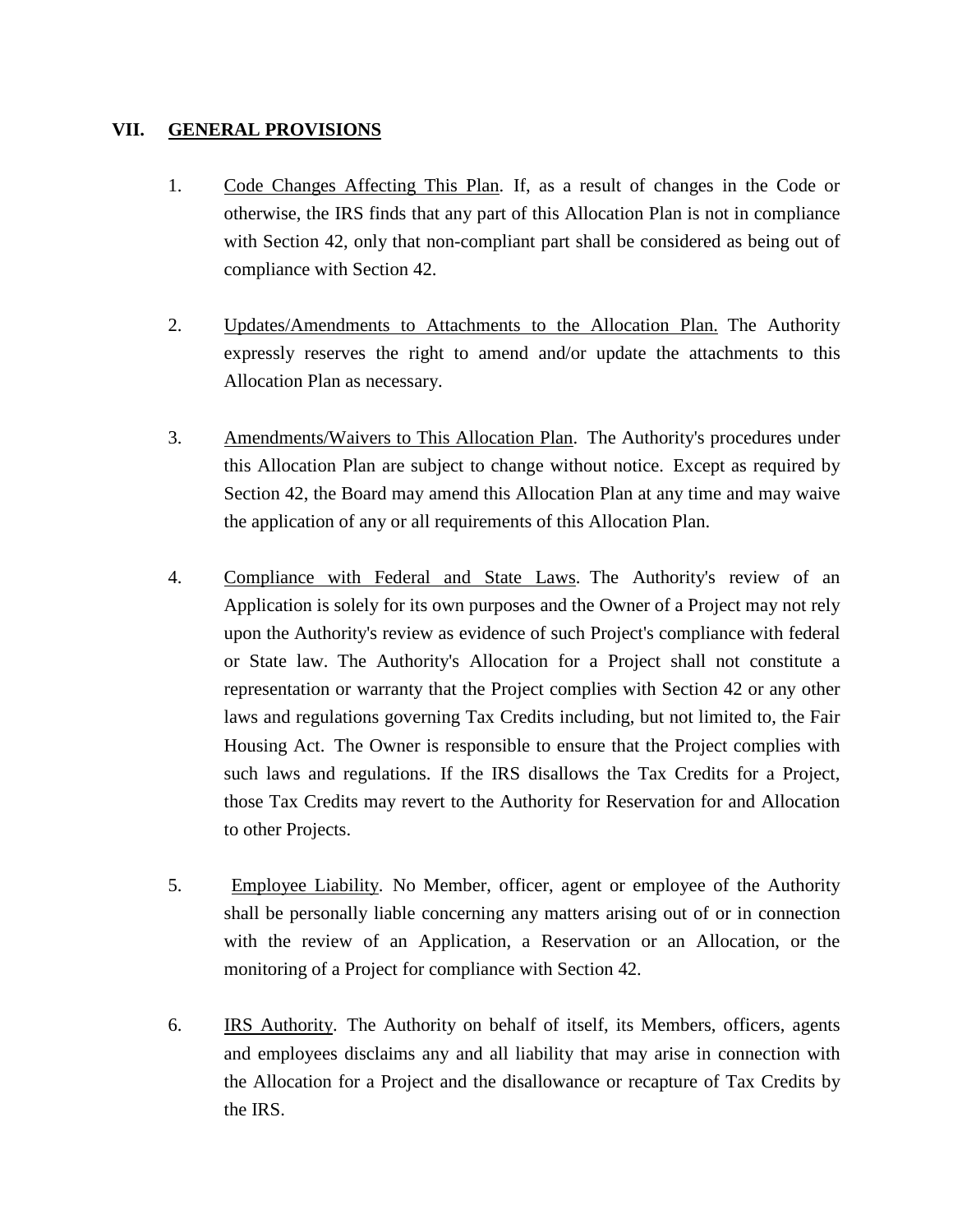- 7. Governor's Approval. This Allocation Plan shall go into effect when it has been approved by the Governor of the State.
- 8. Outside Legal Counsel. When the Authority deems it necessary to consult with outside legal counsel regarding **Project-specific issues**, such Project's Owner will be notified and will be responsible for payment for such legal services.
- 9. Notification to Owner. The Authority will send Reservation Letters and Carryover Allocation Letters by overnight courier. The Authority will send all other notices, demands, requests or communication by United States mail, postage prepaid, and will be deemed received three business days after proper deposit with the United States Postal Service.

# **THE REMAINDER OF THIS PAGE HAS BEEN INTENTIONALLY LEFT BLANK.**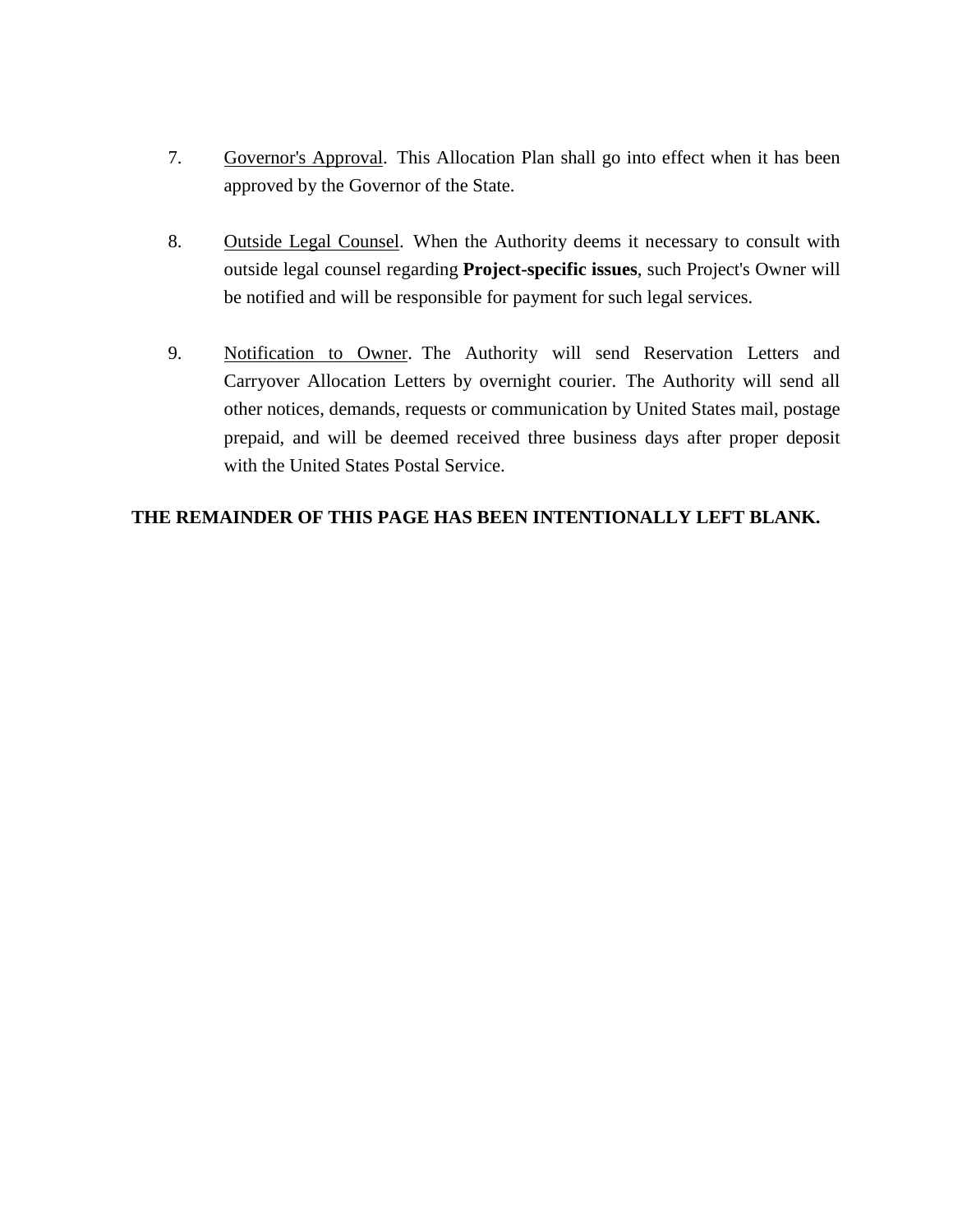# **\*\*\*This form is not to be utilized for Supportive Living Facilities or for the Elderly\*\*\***

# **ATTACHMENT 1 ILLINOIS HOUSING DEVELOPMENT AUTHORITY Site and Market Study Format For Properties 12 Units or Less, OR Acquisition/Rehab (with more than 80% occupancy) OR Supportive Housing Set-Aside Projects**

### I. PROPOSED DEVELOPMENT

A. Developer

Provide the name and address of developer or sponsor.

### B. General Description

Describe the proposed project in terms of project type (*e.g. moderate rehabilitation or new construction; congregate, elderly, family*) and Parking: Provide the number and type of parking spaces proposed. Evaluate the source of IHDA financing (*Low-Income Housing Tax Credit, Risk share, HOME, Affordable Housing Trust Fund*).

## C. General Location

Provide the name of city or community in which the site is located, street address (*if available*), nearest major intersection, distance from downtown Chicago (*if site is located in the Chicago metropolitan area*) or distance from downtown of closest major city (*if other than Chicago*).

## D. Description of Site Improvements

- 1. Buildings: Describe the number of buildings, stories and type (*highrise with elevator, walk-up, townhome, etc.*). Evaluate the appropriateness of the building design for the market and the intended tenant base.
- 2. Development Amenities: Describe the development amenities proposed for the property. Determine whether or not the amenities are appropriate and sufficient for the market and the intended tenant base.
- 3. Construction/Rehab: Describe the construction type of the buildings or in the case of Acquisition/Rehab projects list the rehabilitation to be performed (*e.g. brick, vinyl sided, concrete*). Note any problems the proposed construction type or façade, or the planned rehabilitation may have with market acceptance.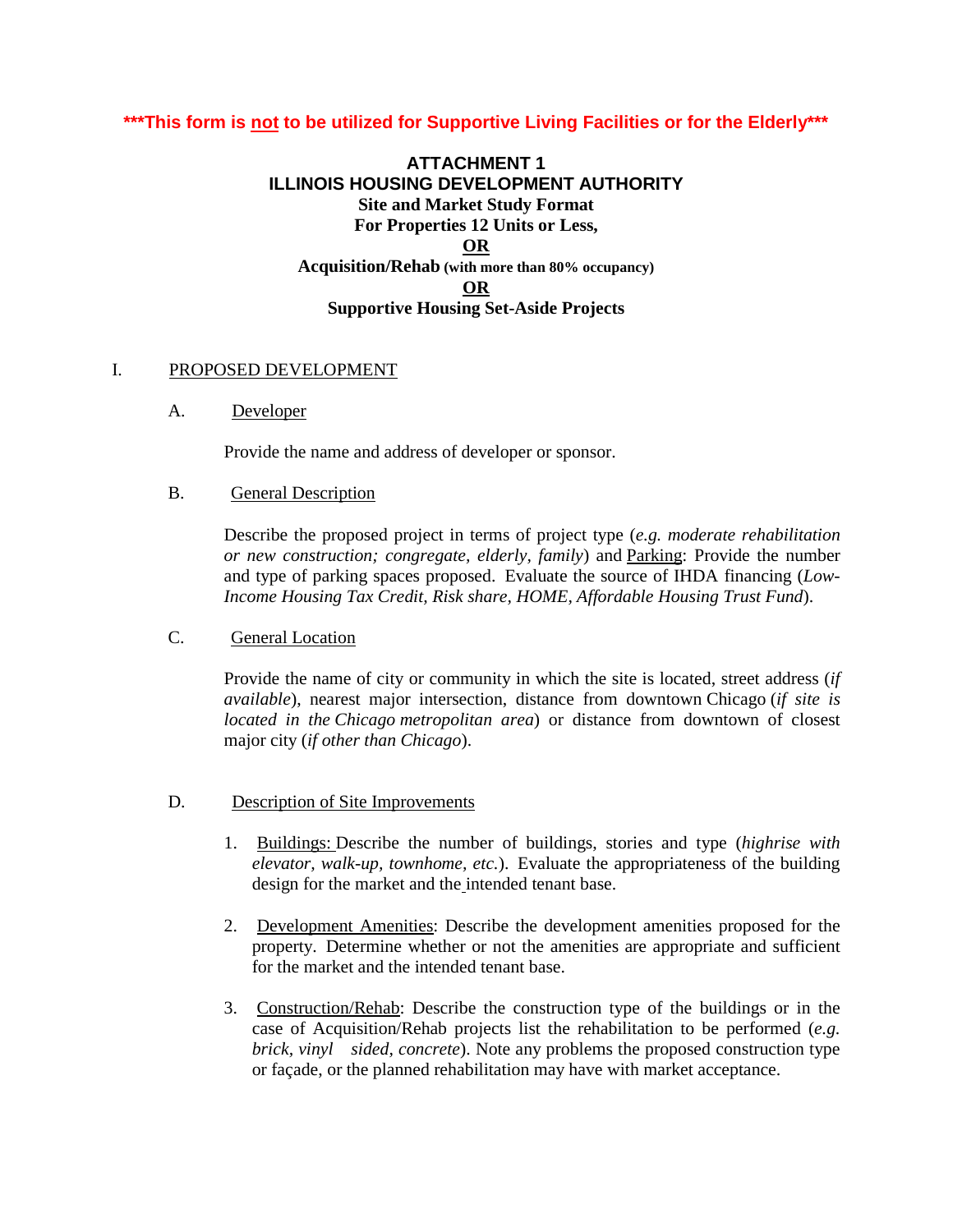#### E. Apartment Details

Describe the proposed project at the unit level including: unit types, number of units, square footage and proposed rents for both market rate and income restricted/affordable units. It should be noted if the proposed rents do or do not include tenant paid heating, cooling, cooking expenses. Describe the unit amenities. Evaluate the appropriateness of the proposed unit mix, unit size, rents and amenities for the market and the targeted tenant population.

F. Tenant Displacement (for Acquisition/Rehab projects only)

Evaluate the current tenant households to determine the extent to which any or all may be displaced due to the planned acquisition/rehab. Discuss your evaluation.

#### II. FIELD OBSERVATIONS

- A. Site (for Acquisition/Rehab projects only)
	- 1. Access to Site: Note the street(s) which will provide access to the site and evaluate the accessibility of the site in terms of local public transportation, parking and major thoroughfares.
	- 2. Site Marketability: Describe and evaluate the location of the site in terms of its visibility and marketability.

## B. Adjacent Land

- 1. Adjacent Land Use: Detail the use of land located directly north, south, west and east of the site. Possible environmental problems and objectionable adjacent land use should be noted.
- 2. Neighborhood Description: Describe the neighborhood in which the development will be located and evaluate the appropriateness of the proposed project within that setting.

## III. MARKET AREA CHARACTERISTICS:

#### A. Market Area

Define the primary and any secondary market area for the property. Include a description of how the market was determined (*ex. geographic boundaries, population surveys, etc.*).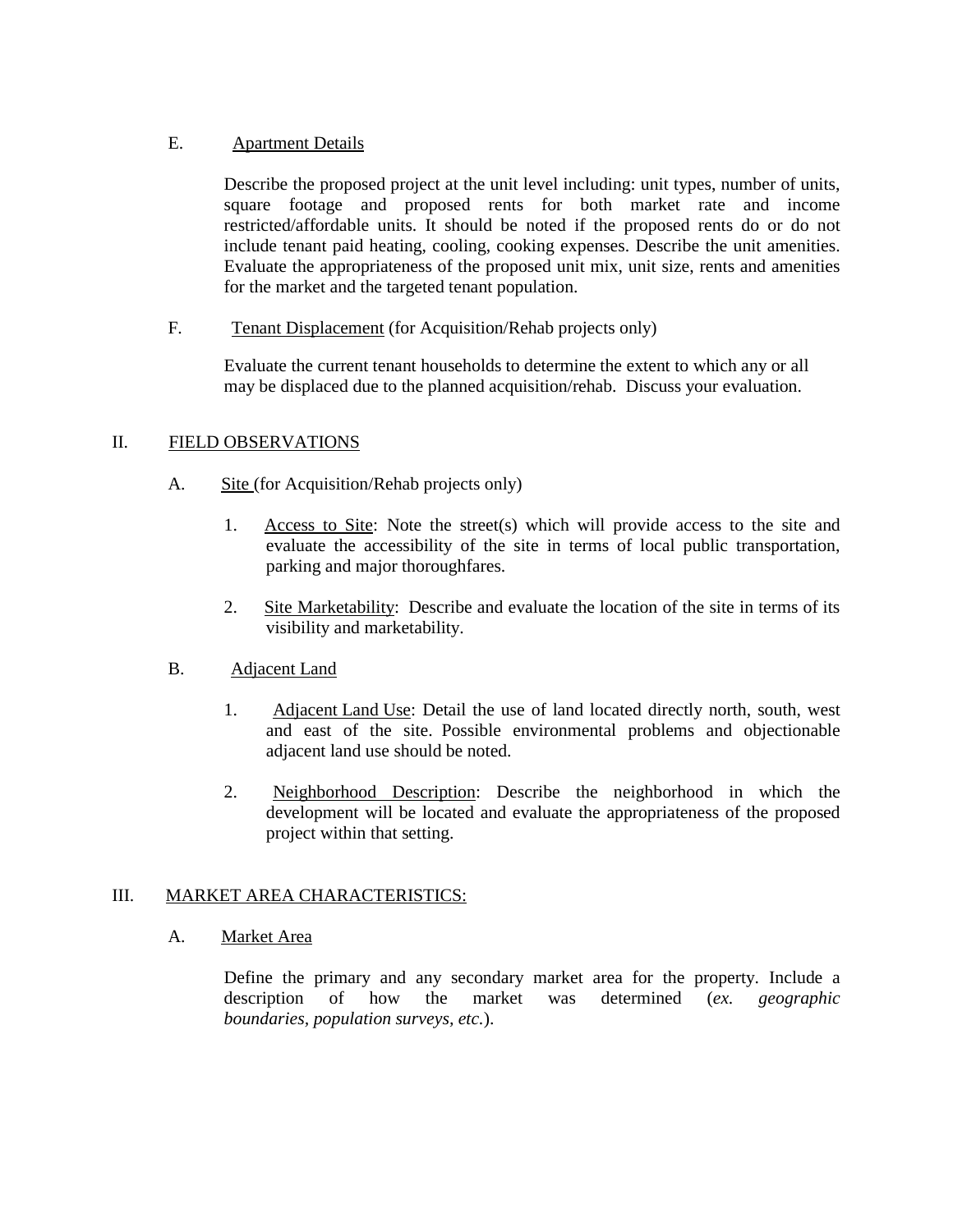#### B. Area Services

Describe and evaluate the availability of area services as related to the intended tenant base. Listed below are general categories that should be addressed. This list in not intended to be all-inclusive. Additional services may be applicable, while some of those listed may not.

Site and Market Studies performed for Tax Credit applications must address those Surrounding Site Amenities for which the developer expects to receive points, as listed under the Scoring Categories in the most current QAP. The discussion of each item must indicate the distance from the subject site (see requirements as outlined in the QAP).

- 1. Shopping and Related Services: Location and distance from the site of the nearest grocery, drugstore, convenience store, pharmacy and other essential services and retail shopping (*including neighborhood shopping malls and regional shopping centers*).
- 2. Transportation: Access and proximity to major roads and highways, bus service, transit centers, commuter rail stations and airport(s).
- 3. Educational Facilities: ( *For properties serving families with children*) Name, location and distance from the site to schools in the local school district. Availability of bus service provided by the school district. Number of students and percent of capacity filled for each school.
- 4. Recreation: A list (*including location and distance from the site*) of outdoor and indoor recreational facilities such as parks, forest preserves, golf courses and movie theaters in the area.
- 5. Health Care: Location and distance from the site to the nearest hospital(s).
- 6. Senior Services/Center: (*For properties intended to serve elderly tenants*) The location and distance from the site of the area's senior center. List the services available through the center or through various organizations in the area serving the senior population.
- C. Population/Demographic Characteristics (Not required of projects with 12 units or less)

Include the most current population/household data (*typically from the Census)* for both the defined primary and secondary market areas. Provide the percentage increase or decrease from the previous Census and any future projections.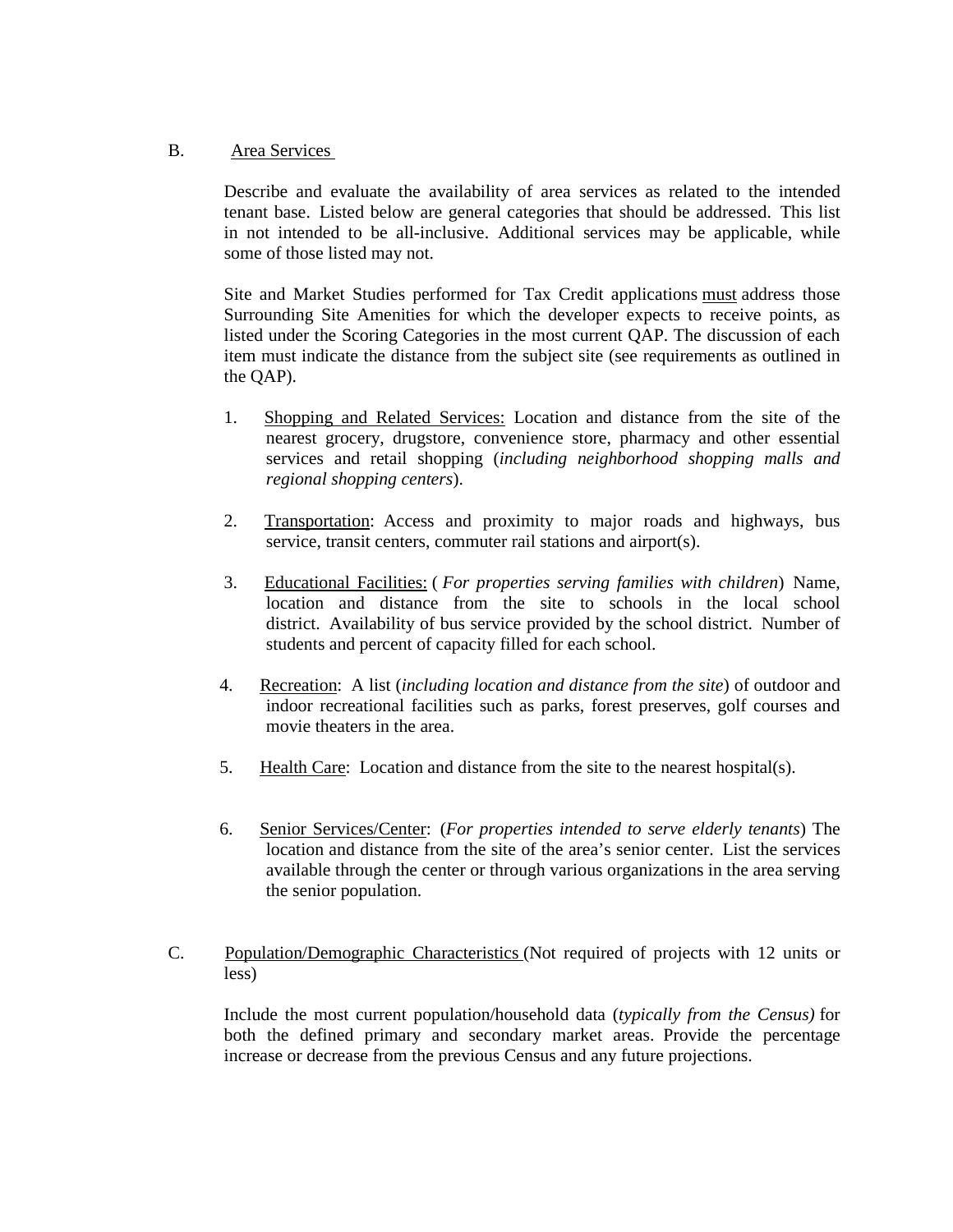The following data should be included in this demographic analysis: general population, number of households, and population and households by age (for elderly projects).

D. Employment

General employment base information is not required for this format. However, if the study is being prepared for a developer who is applying for Tax Credits, and who anticipates being awarded points for the "Live Near Work" category (see the most current QAP), the study must delineate the distance of the employers, identified by the developer, from the subject site. Acceptable distances are five-miles for non-rural areas and ten-miles for rural areas. (See the most current QAP for the list of nonrural areas).

In addition, the study must also document the existence and availability, or lack of, decent affordable rental housing within the primary market area. This documentation must be provided in Exhibits 1 and 2 found at the back of this format. In particular, the development condition, number of units and occupancy must be denoted on the Exhibits in order for us to make our evaluation. If this information is not provided, the developer will not receive points under the "Live Near Work" category.

#### IV. HOUSING MARKET CHARACTERISTICS

- A. Comparable Analysis
	- 1. Comparable Properties: Present a narrative description of each comparable in the rental market. Include information regarding the unit and development amenities offered, the condition of the property and occupancy information when available. A detailed summary of these developments in table format (*as shown in Attachment 1*) should also be included.
	- 2. Comparison of Market Area Rental Market: Provide a comparison summary of the proposed development and the competing market-area rental developments detailed above. The summary is to include rent, square footage and unit composition comparisons. If no comparable developments exist within the market area, the mean gross rent for the area and the census tract in which the site is located should be examined. A final statement of the proposed property's position in the rental market compared to the current rental market should be made. This statement should also indicate whether this position is acceptable and give reasons for the proposed developments acceptability.
	- 3. Proposed Project and Market Rate Property Data (For projects with deep subsidy only i.e. Section 8 or Section 515): Provide data pertaining to the proposed project's current contract rents by unit type. Additionally, provide both a narrative and table discussion of comparable market-rate properties in terms of location, development size, amenities, and current rent levels by unit type.

Obtain and provide historical market rate rental trends (preferably 5 years back) for all properties utilized above. Utilize this same data to estimate market rate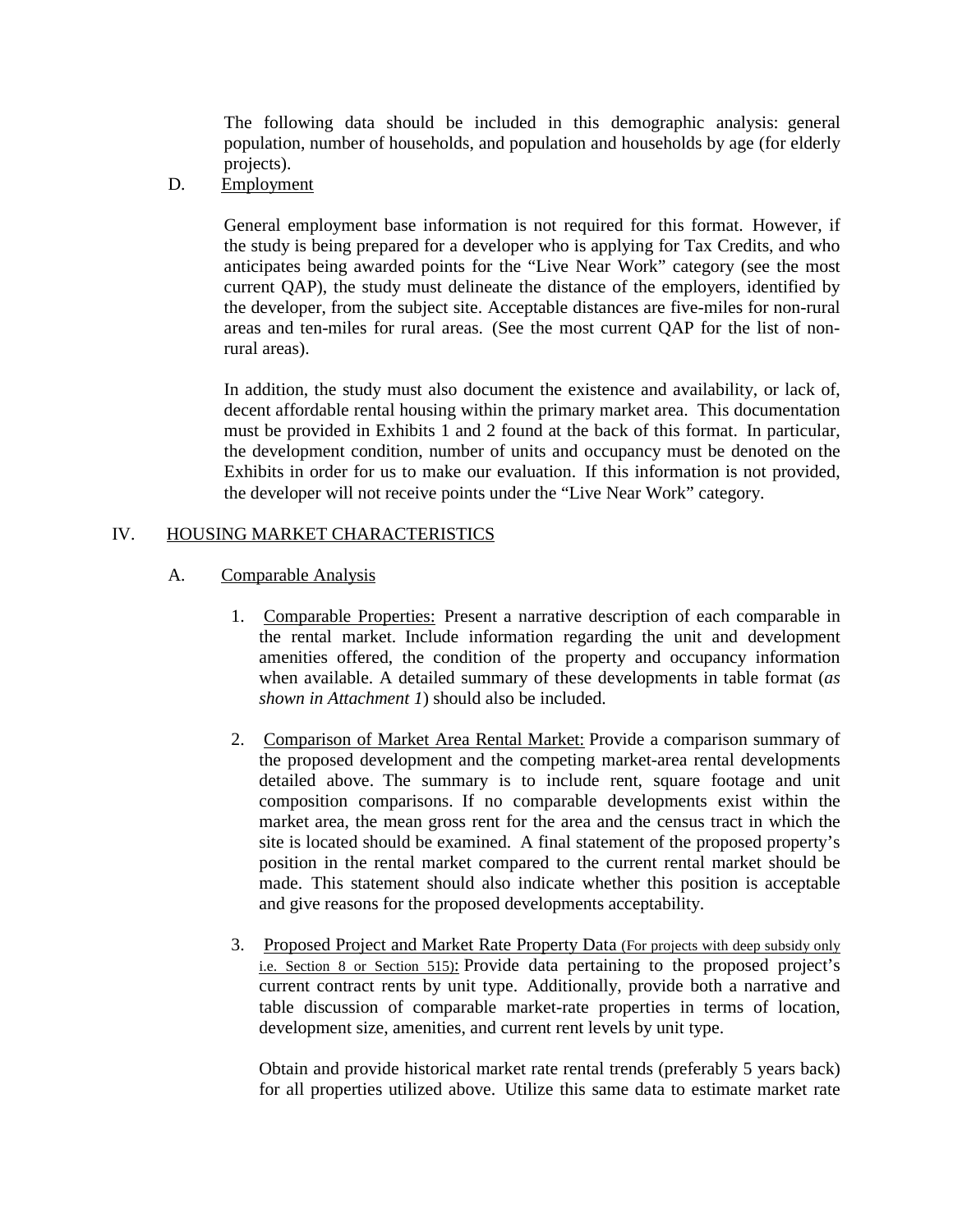rents in the area over a future five year period. Detail/explain this analysis in both a numeric and narrative format.

- 4. Other Affordable Properties: Provide a summary description of affordable housing in the primary market area. Include information on the condition of each property and the overall attitude in the market regarding these non-IHDA affordable housing options. Further detail on each property is provided in Exhibit 2.
- V. AFFORDABILITY/DEMAND (This section is not required for occupied projects with deep subsidies i.e. Section 8)
	- A. Affordable Rent Analysis

 Calculate what percentage of a household's monthly income will be required for rent, utilizing maximum income limits and proposed rents. Provide a range of affordability, based on annual income by calculating the minimum monthly income a household can make and still afford the proposed rent. Please indicate the percentage of household income used to determine the minimum annual income affordability. Note: historically the Authority has considered 35% of monthly household income for family households, 45% of monthly income for elderly households, and 30% of Permanent Supportive Housing Project households as a reasonable threshold for affordability. This data should be presented in table format, using the following example.

| l Person  | 2 Person  | 3 Person  | 4 Person  |
|-----------|-----------|-----------|-----------|
| Household | Household | Household | Household |

#### *Very Low Income Units*

 $(X\%$  median income)

1 BR Units

Maximum Income Limit for Household Size Proposed Monthly Rent Plus Utilities Rent as % of Maximum Monthly Income Minimum Income Needed for Affordability (Based on X % of Monthly Income)

#### 2 BR Units

Maximum Income Limit for Household Size Proposed Monthly Rent Plus Utilities Rent as % of Maximum Monthly Income Minimum Income Needed for Affordability (Based on X % of Monthly Income)

#### *Low Income Limits*

 $(X\%$  median income)

#### 1 BR Units

Maximum Income Limit for Household Size Proposed Monthly Rent Plus Utilities Rent as % of Maximum Monthly Income Minimum Income Needed for Affordability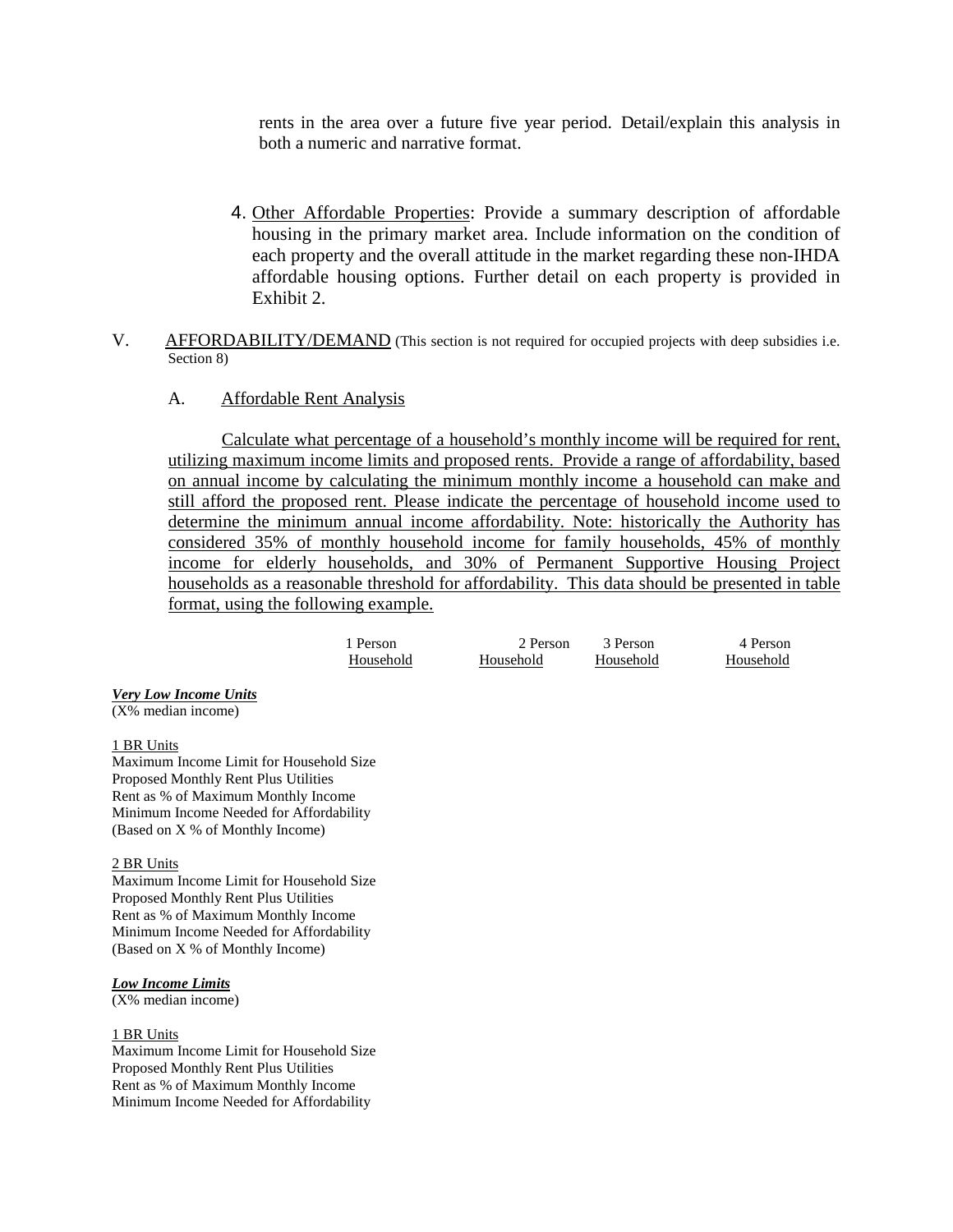(Based on X % of Monthly Income)

2 BR Units Maximum Income Limit for Household Size Proposed Monthly Rent Plus Utilities Rent as % of Maximum Monthly Income Minimum Income Needed for Affordability (Based on X % of Monthly Income)

> B. Housing Need (This section need only be performed for those projects that will serve a supportive housing population)

Discuss the demand/need for a project targeting supportive housing populations. This should include, but not be limited to, information garnered from area service providers, which assist the proposed project's target population(s).

#### VI. CONCLUSIONS AND RECOMMENDATIONS

#### A. Conclusions

Provide strengths and weakness of the proposed property in terms of the area's rental market and the income restricted population to be served. Assess the demand for housing based on the current absorption rates and vacancy figures of existing developments. In addition, provide an evaluation of how the proposed property is positioned in the marketplace taking into consideration unit mix, bedroom size, square footage and rents to the market average and to the most comparable existing development(s).

#### B. Recommendations

Based on the findings summarized in the conclusion, provide a recommendation regarding whether to accept the property as proposed, accept the property with changes or to decline the property. If a change is recommended, state the reason for the change and provide an alternative that would fit the market. If the recommendation is to decline a property, provide justification for this conclusion.

*(Generally, recommended changes involve a reconfiguration of the proposed amenities, unit mix, unit type, square footage or rents. Most recommendations to decline a property occur when the recommended changes are too numerous or the market conditions do not support the property).*

#### VII. APPENDIX

Include both a site map and a map of the primary and secondary market areas denoting the subject property and comps. Also include: color photographs of the site and comparable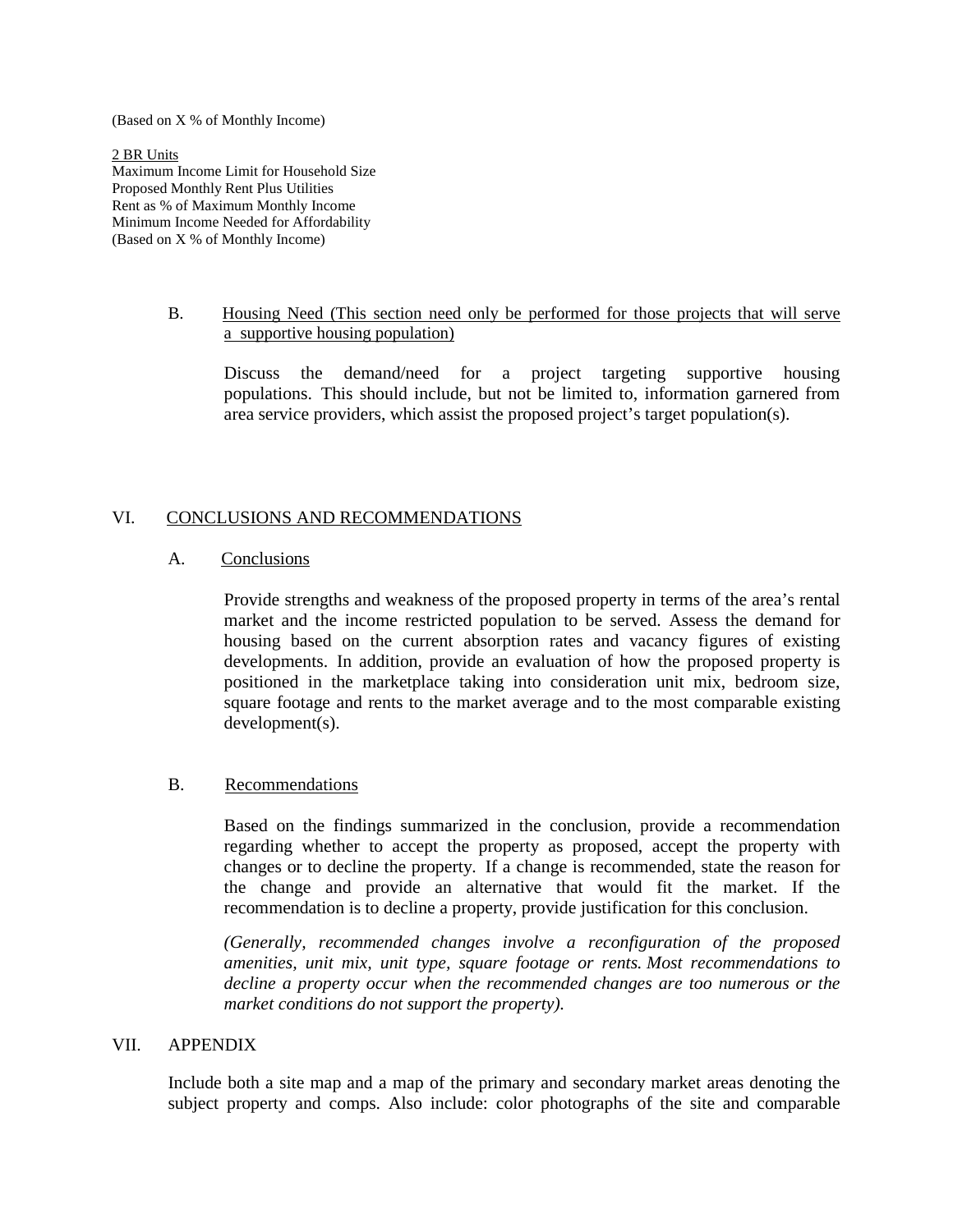developments; the market area comparable survey (*see Exhibit 1);* and other affordable housing list (*see Exhibit 2*).

#### **EXHIBIT 1**

## Comparable Properties

| <b>Development</b><br><b>Name/Addres</b><br>$\bf{s}$ |                 | Yea<br>r<br><b>Buil</b><br>t | <b>Tota</b><br>$\mathbf l$<br>Unit<br>S | Unit<br><b>Typ</b><br>$\mathbf e$ | Unit<br>${\bf S}$<br>By<br><b>Typ</b><br>e | <b>RentRang</b><br>e | Sq. Ft.Rang<br>e | Rent/Sq. Ft.Ran<br>ge |
|------------------------------------------------------|-----------------|------------------------------|-----------------------------------------|-----------------------------------|--------------------------------------------|----------------------|------------------|-----------------------|
| Main<br><b>Street Apts.</b>                          |                 | 1999                         | 99                                      | 1 BR                              | 33                                         | \$693                | 650              | \$1.06                |
| 123 Main Street<br>Your Town, IL                     |                 |                              |                                         | 2 BR<br>3 BR                      | 33<br>33                                   | \$836<br>\$970       | 857<br>1,026     | \$0.97<br>\$0.95      |
| Phone<br>Number:                                     | $123 -$<br>1234 |                              |                                         |                                   |                                            |                      |                  |                       |
| <b>Occupancy:</b>                                    | 100<br>$\%$     |                              |                                         |                                   |                                            |                      |                  |                       |
| <b>Utilities:</b>                                    | Incl.           |                              |                                         |                                   |                                            |                      |                  |                       |
| <b>Amenities:</b>                                    | Pool            |                              |                                         |                                   |                                            |                      |                  |                       |
| <b>Development</b><br><b>Condition:</b>              | Good<br>Cond    |                              |                                         |                                   |                                            |                      |                  |                       |
| Weighted<br>Average<br>Rent/Sq. Ft.:                 |                 |                              |                                         |                                   |                                            |                      |                  |                       |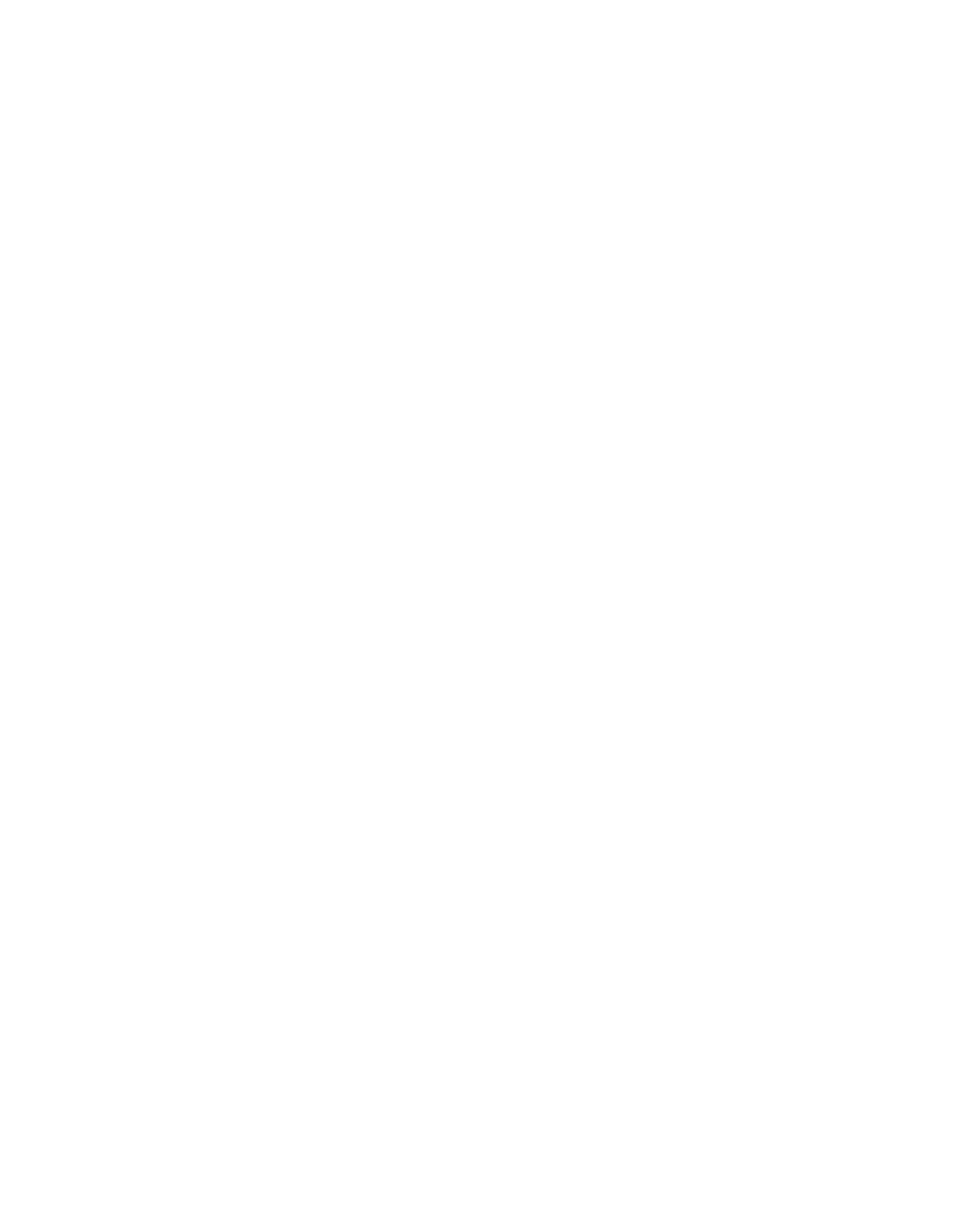# **EXHIBIT 2**

# Sample format for the Summary of Market Area Affordable Housing

| $\mathcal{L}$ ounty | Phone<br>Number | Tenant<br>Base | Bedroom<br>Types | Affordable<br>Housing<br>Program | Total<br>Number of<br>Units | Low<br>Income<br>Units | Development<br>Condition | Overall<br>Occupancy | Tenant<br>Demographics | Comr<br>from su |
|---------------------|-----------------|----------------|------------------|----------------------------------|-----------------------------|------------------------|--------------------------|----------------------|------------------------|-----------------|
| McLean              | $123 -$<br>1234 | Elderly        |                  | Section 8                        | 100                         | 100                    | Adequate                 | 100%                 | 50% of median          | none            |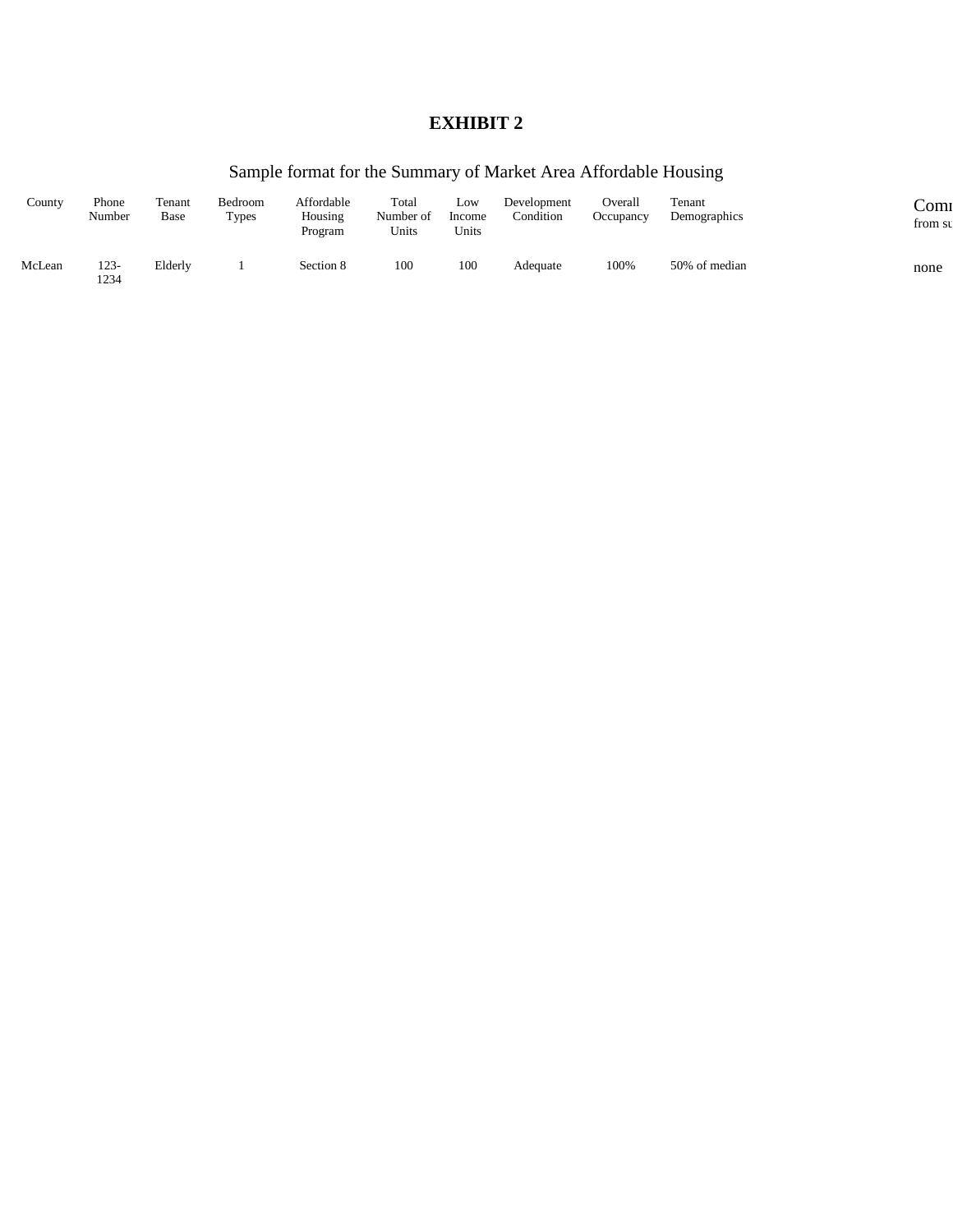## **\*\*\*\*This form is not to be utilized for Supportive Housing Set-Aside Projects\*\*\*\***

## **ATTACHMENT 2 ILLINOIS HOUSING DEVELOPMENT AUTHORITY Site and Market Study Format For Supportive Living Facilities for the Elderly**

#### I. PROPOSED DEVELOPMENT

#### A. Developer

Provide the name and address of developer or sponsor.

#### B. General Description

Describe the proposed project in terms of project type (*e.g. moderate rehabilitation or new construction*) and source of IHDA participation (*Low-Income Housing Tax Credit, Risk share, HOME, Affordable Housing Trust Fund*).

#### C. General Location

Provide the name of city or community in which the site is located, street address (*if available*), nearest major intersection, distance from downtown Chicago (*if site is located in the Chicago metropolitan area*) or distance from downtown of closest major city (*if other thanChicago*).

#### D. Site Description

Describe the site in terms of size (*square feet or number of acres*), topography and vegetation covering of site. Evaluate the proposed project's layout in relation to the site's physical attributes and the appropriateness of the site's location for the intended tenant base.

#### E. Description of Site Improvements

- 1. Buildings: Describe the number of buildings, stories and type (*highrise, midrise, etc.*). Evaluate the appropriateness of the building design for the intended tenant base.
- 2. Development Amenities: Describe the development's amenities. Determine whether or not these are appropriate and sufficient for the intended tenant base.development. Determine whether these services are appropriate and sufficient for the intended tenant base.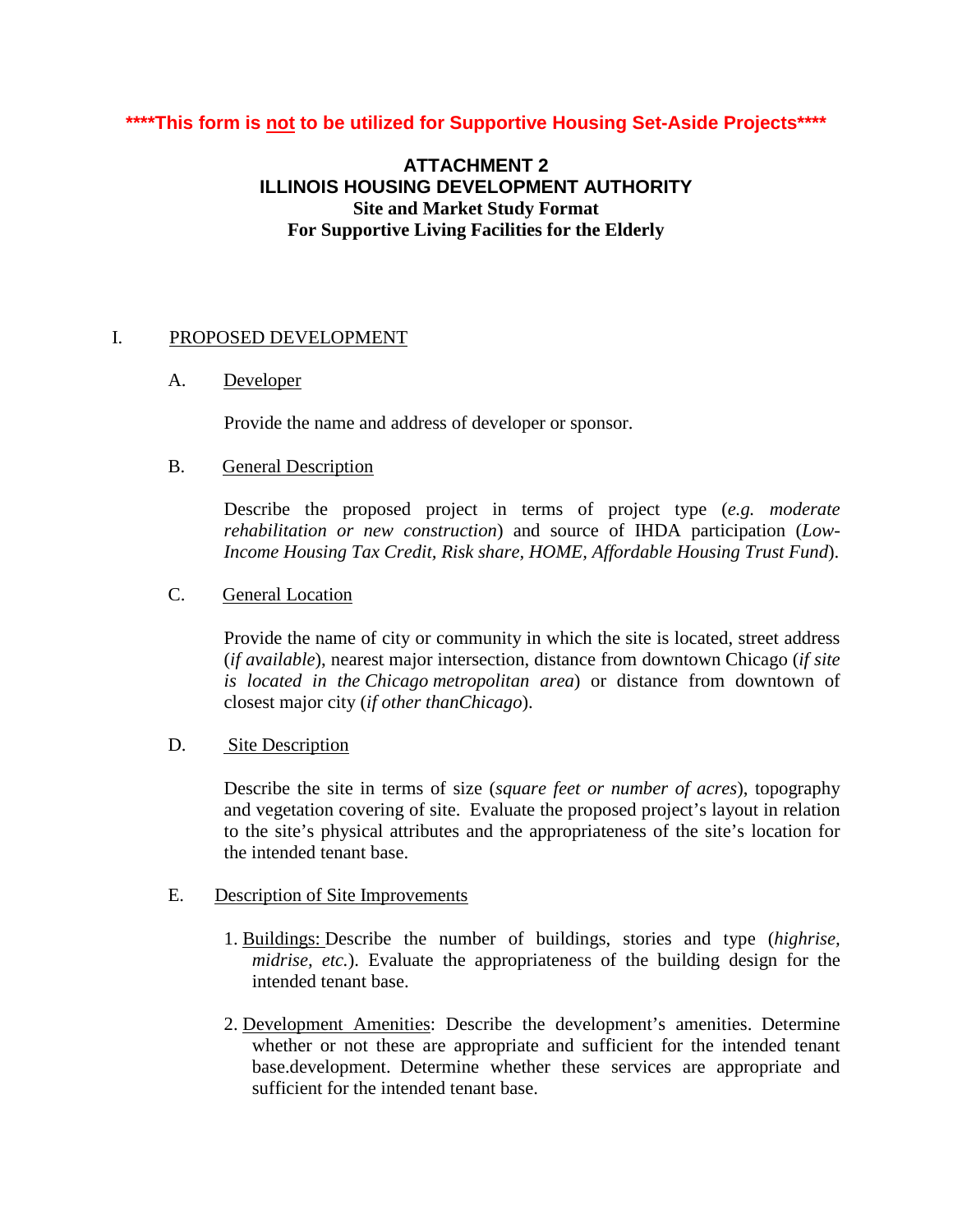3. Supportive Services: Describe the supportive services to be offered at the development. Determine whether these services are appropriate and sufficient for the intended tenant base.

#### F. Apartment Details

Describe the proposed project at the unit level including: unit types, number of units, square footage and proposed rents for both market rate and income restricted/affordable units.

#### II. FIELD OBSERVATIONS

- A. Site
	- 1. Access to Site: Note the street(s) which will provide access to the site and evaluate the accessibility of the site in terms of local public transportation, parking and major thoroughfares.
	- 2. Site Marketability: Describe and evaluate the location of the site in terms of its visibility and marketability.

#### III. MARKET AREA CHARACTERISTICS:

A. Market Area

Define the primary and any secondary market area for the property. Include a description of how the market was determined (*ex. geographic boundaries, population surveys, etc.*).

B. Area Services

Describe and evaluate the availability of area services as related to the intended tenant base. Listed below are general categories that should be addressed. This list is not intended to be all-inclusive. Additional services may be applicable, while some of those listed may not.

Site and Market Studies performed for Tax Credit applications must address those Surrounding Site Amenities for which the developer expects to receive points, as listed under the Scoring Categories in the most current QAP. The discussion of each item must indicate the distance from the subject site (see requirements as outlined in the QAP).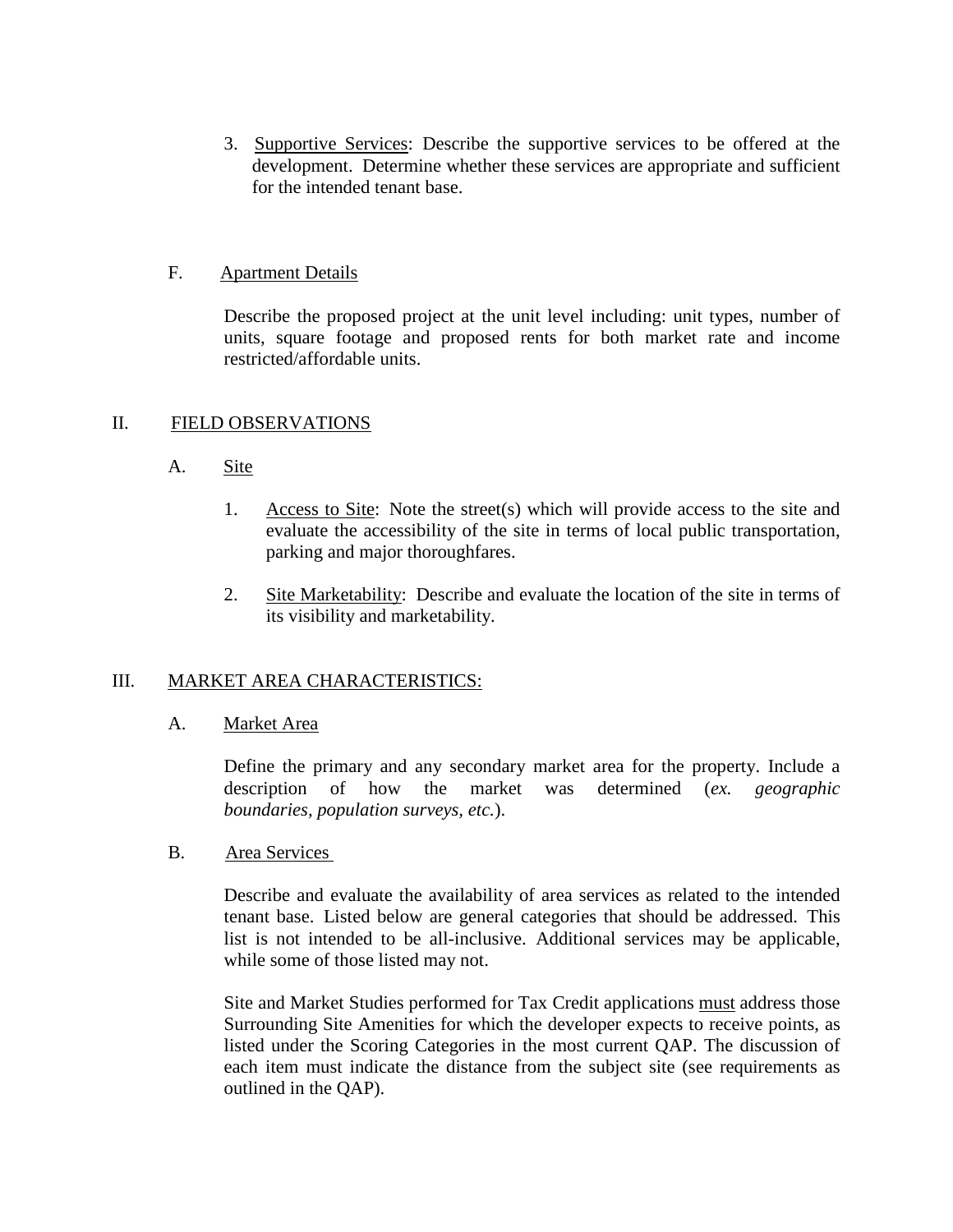- 1. Shopping and Related Services: Location and distance from the site of the nearest grocery, drugstore, convenience store, pharmacy and other essential services and retail shopping (*including neighborhood shopping malls and regional shopping centers*).
- 2. Transportation: Access and proximity to major roads and highways, bus service, transit centers, commuter rail stations and airport(s).
- 3. Senior Services/Center: (*For properties intended to serve elderly tenants*) The location and distance from the site of the area's senior center. List the services available through the center or through various organizations in the area serving the senior population.
- 4. Recreation: A list (*including location and distance from the site*) of outdoor and indoor recreational facilities such as parks, forest preserves, golf courses and movie theaters in the area.
- 5. Health Care: Location and distance from the site to the nearest hospital(s).

#### C. Population/Demographic Characteristics

Include the most current demographic data (*typically from the Census)* for both the defined primary and secondary market areas for the intended tenant base (*typically those 75 years old or older*). Provide the percentage increase or decrease from the previous Census and any future projections.

The following data should be included in this demographic analysis: general population, number of households, population and households over age 75, frailty estimates and distribution of households by income. Indicate the source of the demographic data.

## IV. HOUSING MARKET CHARACTERISTICS

- A. Comparable Analysis
	- 1. Comparable Properties: Present a narrative description of each supportive living facility in the market area. Include information regarding the unit and development amenities/services offered, the condition of the property and occupancy information when available. A detailed summary of these developments in table format should also be included.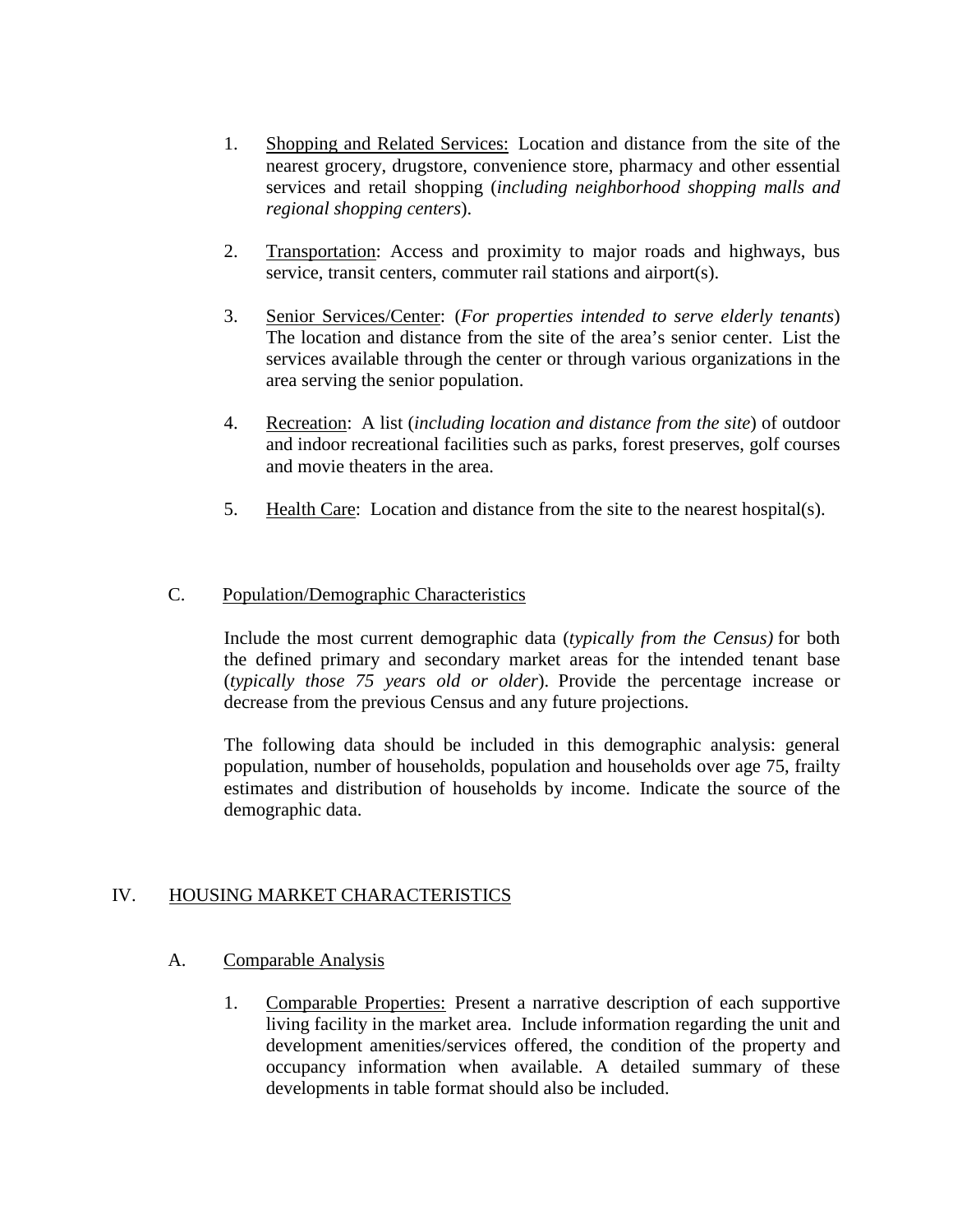2. Comparison of Market Area Rental Market: Provide a comparison summary of the proposed development and the competing market-area developments detailed above. The summary is to include rent, square footage and unit composition comparisons. If no comparable developments exist within the market area, the mean gross rent for the area should be examined. A final statement of the proposed property's position in the market compared to the current available options should be made. This statement should also indicate whether this position is acceptable and give reasons for the proposed developments acceptability.

#### V. POTENTIAL MARKET

#### A. Capture and Penetration Rate

Calculate the capture rate for each income strata (*market rate, 80%, 60%, 50%, etc.*) proposed. IHDA's methodology for calculating a capture rate is as follows: divide the number of the proposed units, within each income strata, by the total number of frail, income/age eligible households. The number of households should be based on those households at the minimum annual income as determined above, in Section A, up to the maximum income level for a given income strata. Also calculate an overall capture rate for the property based on the total number of proposed units. Indicate if the capture rates are at acceptable percentages and why. Note: historically the Authority has considered a 5% – 7% capture rate, utilizing IHDA's methodology, to be a reasonable maximum capture rate for a given income strata/property.

*In addition to presenting IHDA's capture rate analysis explained above, differing methodologies of capture rate analysis may be utilized and presented at this point; however, IHDA's methodology must be presented. Please thoroughly explain any other methodology used and any benchmark figures utilized.*

Provide an overall affordable unit penetration rate analysis of the market area. This is calculated by dividing the total number of affordable units (including the proposed and **all** other affordable properties) by the total number of income and/or age qualifying households. Please note: An acceptable overall penetration rate of affordable units in a market area should generally by under 25%.

#### B. Absorption Rate

Project the amount of time expected to achieve stabilized occupancy (95%) at the proposed development based on the average number of units leased per month at comparable supportive living properties. If this information is not available explain why the data was not available.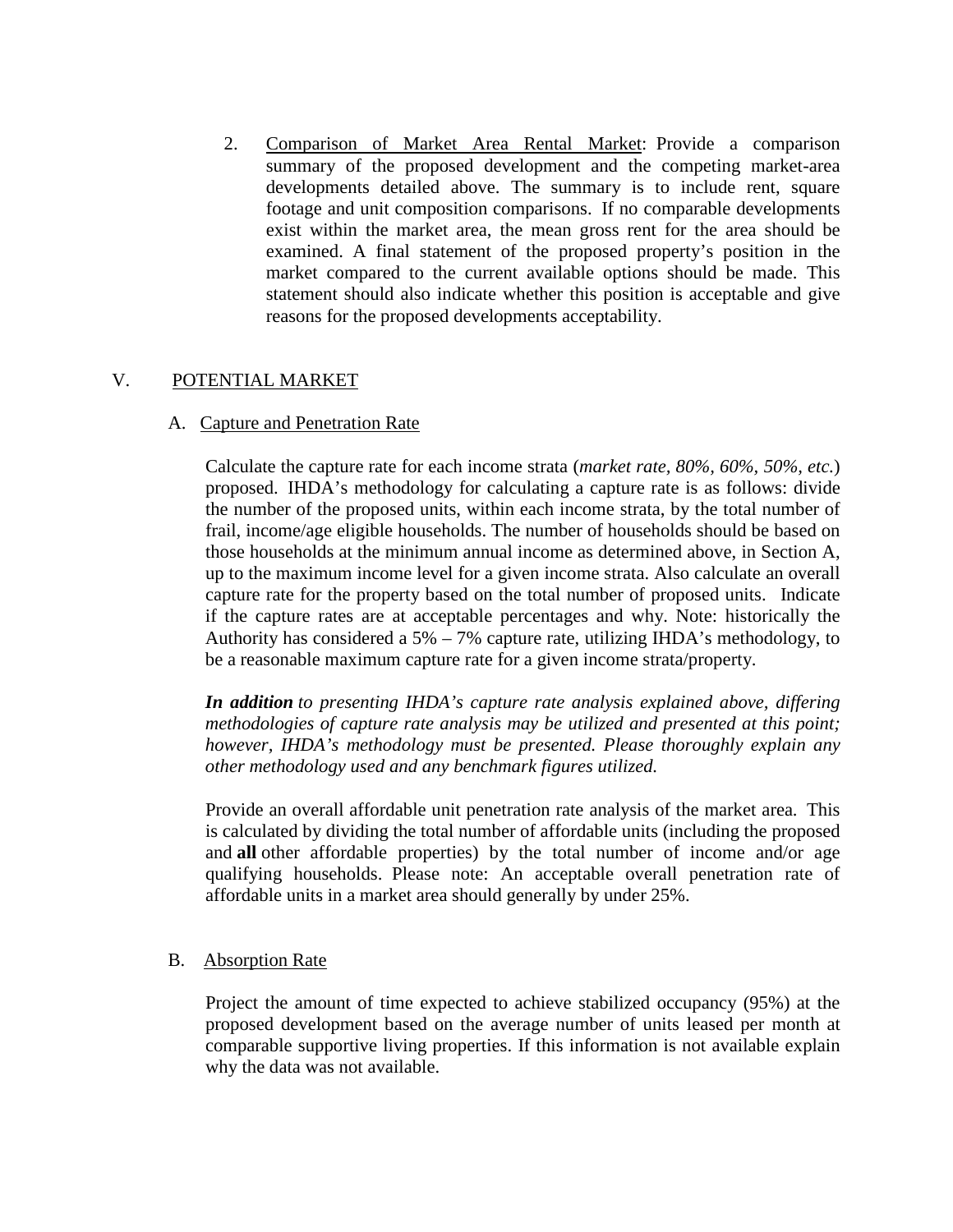## VI. IMPACT ON OTHER AFFORDABLE HOUSING AND MARKET RATE HOUSING

#### A. Impact on Other IHDA Independent Elderly or Supportive Living Properties

Evaluate the impact the proposed property will have on the occupancy of existing IHDA elderly or supportive living properties in the market area. Discuss whether or not the proposed property will significantly reduce the tenancy of established IHDA properties and provide attributing factors for your conclusion. **A list of all IHDA properties is available on 3 ½ inch floppy in EXCEL format. For a copy of the disk, email your request to [lsomers@ihda.org](mailto:lsomers@ihda.org) or call (312) 836-5374. Similar**  data is also available on the IHDA web page  $@www.ihda.org$ . To access this **information choose Forms and Downloads on the home page.**

## VII. CONCLUSIONS AND RECOMMENDATIONS

#### A. Conclusions

Provide strengths and weakness of the proposed property in terms of the area's market and the income restricted population to be served. Assess the demand for housing based on the current absorption rates and vacancy figures of existing developments. In addition, provide an evaluation of how the proposed property is positioned in the marketplace.

#### B. Recommendations

Based on the findings summarized in the conclusion, provide a recommendation regarding whether to accept the property as proposed, accept the property with changes or to decline the property. If a change is recommended, state the reason for the change and provide an alternative that would fit the market. If the recommendation is to decline a property, provide justification for this conclusion.

*(Generally, recommended changes involve a reconfiguration of the proposed amenities, unit mix, unit type, square footage or rents. Most recommendations to decline a property occur when the recommended changes are too numerous or the market conditions do not support the property).*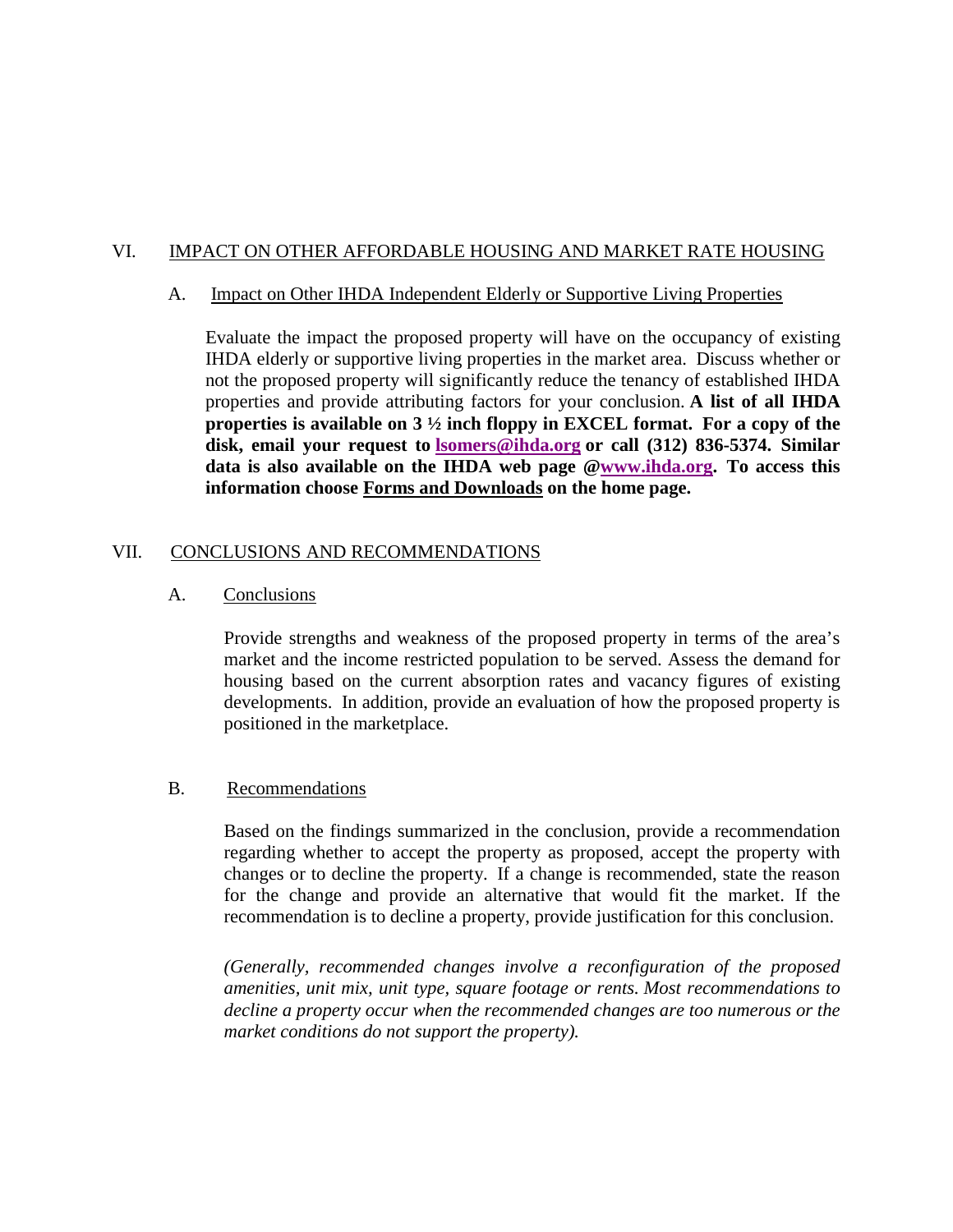#### VIII. APPENDIX

Include a map of the primary and secondary market areas denoting the subject property and comps, a site map, color photographs of the site and comparable developments, the market area comparable survey.

Comparable Properties

| <b>Developmen</b><br>t<br>Name/Addre          |                                         | Yea<br>r<br><b>Buil</b> | <b>Tota</b><br>l<br>Unit | Unit<br><b>Typ</b>          | Unit<br>${\bf S}$                      | <b>RentRan</b><br>ge | Sq. Ft.Ran<br>ge | Rent/Sq. Ft.Ran<br>ge |
|-----------------------------------------------|-----------------------------------------|-------------------------|--------------------------|-----------------------------|----------------------------------------|----------------------|------------------|-----------------------|
| $\mathbf{S}\mathbf{S}$                        |                                         | t                       | ${\bf S}$                | $\mathbf e$                 | <b>By</b><br><b>Typ</b><br>$\mathbf e$ |                      |                  |                       |
| Greenview<br>SLF.                             |                                         | 199<br>9                | 100                      | $\mathbf{1}$<br><b>BR</b>   | 95                                     | \$                   |                  |                       |
| 123<br>Main<br><b>Street</b><br>Your Town, IL |                                         |                         |                          | $\overline{2}$<br><b>BR</b> | 5                                      | \$                   |                  |                       |
| Phone<br>Number:                              | $123 -$<br>1234                         |                         |                          |                             |                                        |                      |                  |                       |
| <b>Occupancy:</b>                             | 100<br>$\%$                             |                         |                          |                             |                                        |                      |                  |                       |
| <b>Services:</b>                              | 3<br>Meal<br>${\bf S}$                  |                         |                          |                             |                                        |                      |                  |                       |
| <b>Developmen</b><br>t Condition:             | Goo<br>$\mathbf d$<br>Cond<br>$\bullet$ |                         |                          |                             |                                        |                      |                  |                       |
| Weighted<br><b>Average</b><br>Rent/Sq. Ft.:   |                                         |                         |                          |                             |                                        |                      |                  |                       |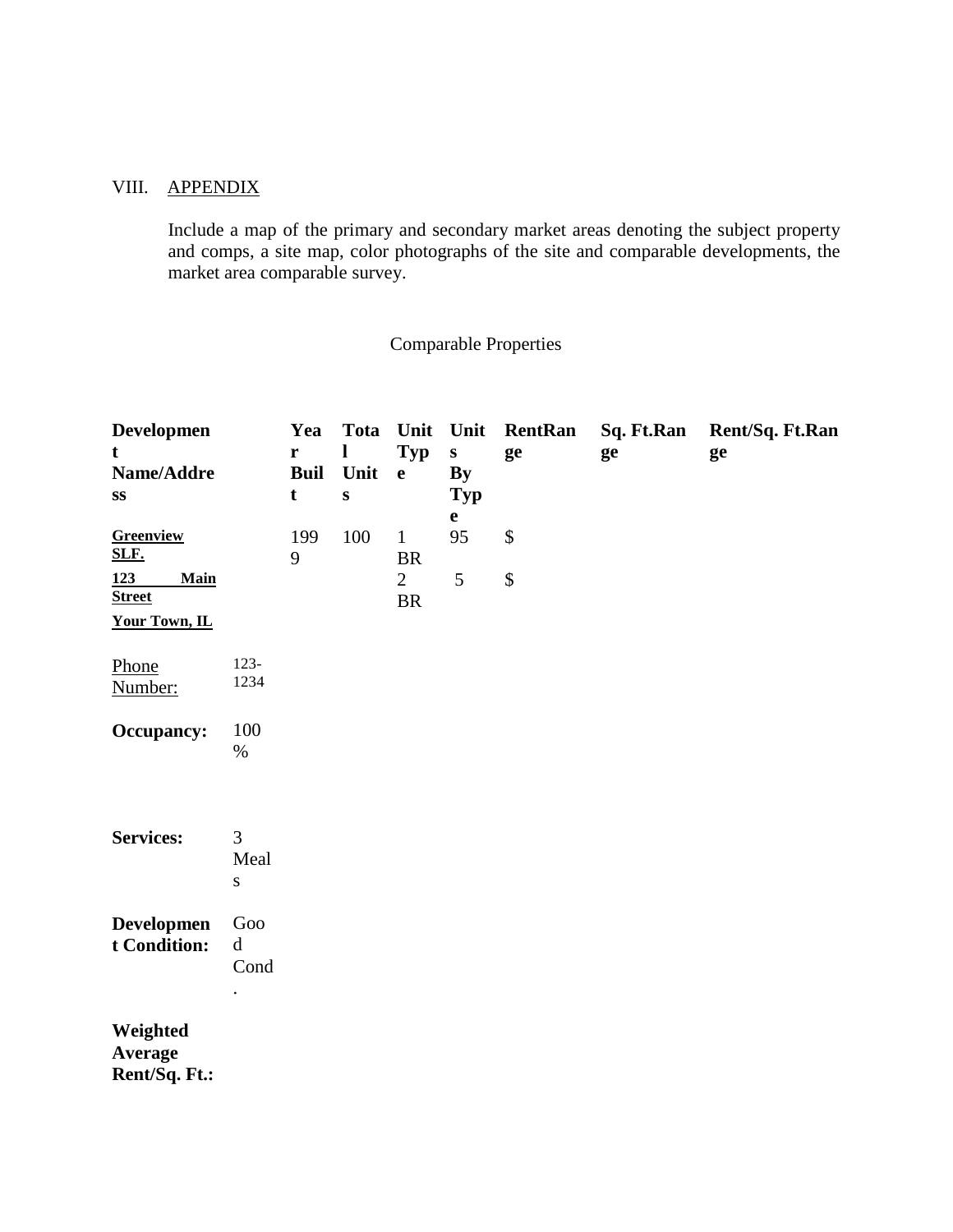## **ATTACHMENT 3 ILLINOIS HOUSING DEVELOPMENT AUTHORITY Site and Market Study Format**

#### I. PROPOSED DEVELOPMENT

#### A. Developer

Provide the name and address of developer or sponsor.

#### B. General Description

Describe the proposed project in terms of project type (*e.g. moderate rehabilitation or new construction; congregate, elderly, family*) and source of IHDA financing (*Low-Income Housing Tax Credit, Risk share, HOME, Affordable Housing Trust Fund*).

#### C. General Location

Provide the name of city or community in which the site is located, street address (*if available*), nearest major intersection, distance from downtown Chicago (*if site is located in the Chicago metropolitan area*) or distance from downtown of closest major city (*if other thanChicago*).

#### D. Site Description

Describe the site in terms of size (*square feet or number of acres*), topography and vegetation covering of site. Evaluate the proposed project's layout in relation to the site's physical attributes and the appropriateness of the site's location for the intended tenant base.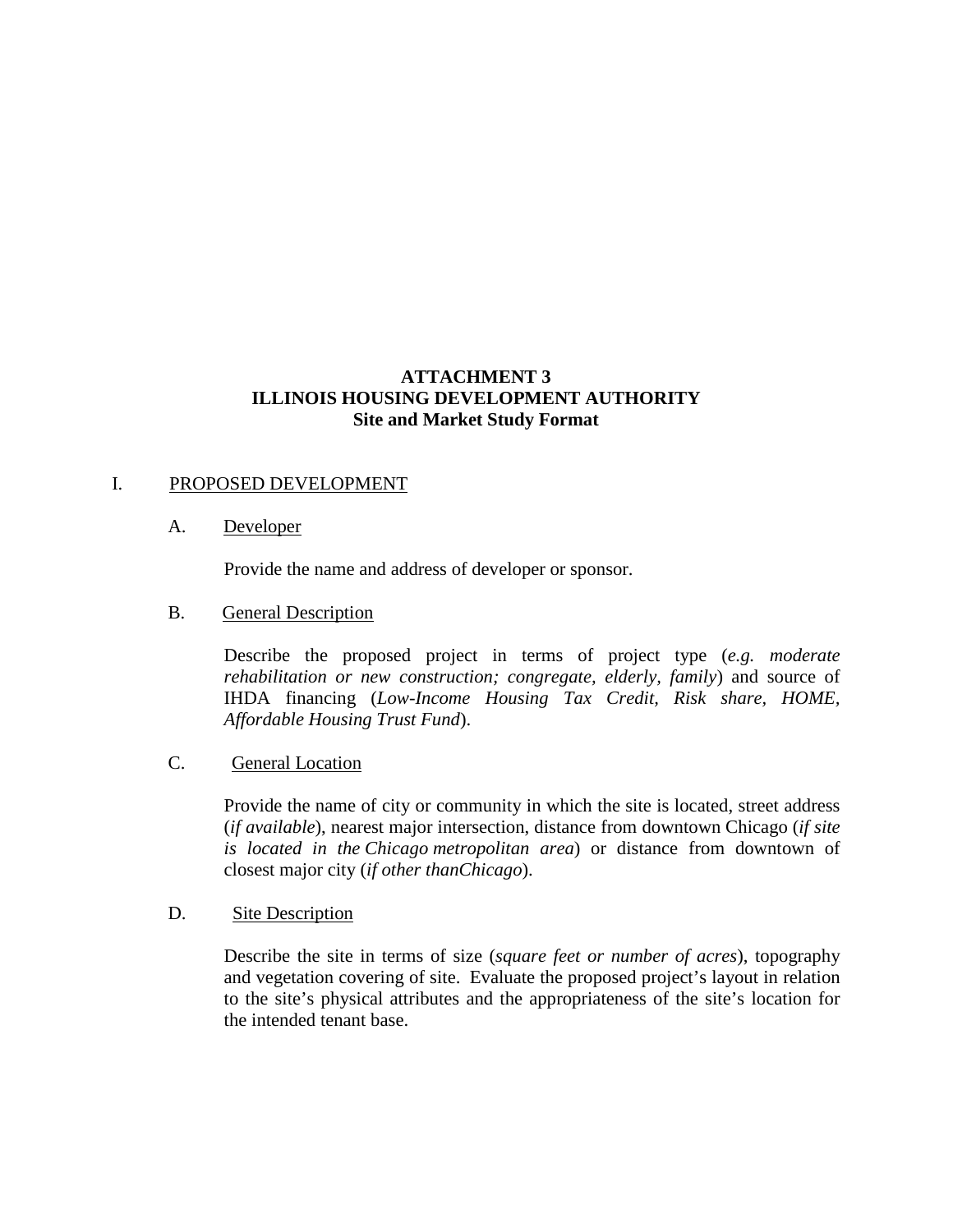#### E. Description of Site Improvements

- 1. Buildings: Describe the number of buildings, stories and type (*highrise with elevator, walk-up, townhome, etc.*). Evaluate the appropriateness of the building design for the market and the intended tenant base.
- 2. Development Amenities: Describe the development amenities proposed for the property. Determine whether or not the amenities are appropriate and sufficient for the market and the intended tenant base.
- 3. Construction: Describe the construction type of the buildings (*e.g. brick, vinyl sided, concrete*). Note any problems the proposed construction type or façade may have with market acceptance.
- 4. Parking: Provide the number and type of parking spaces proposed. Evaluate the parking-to-unit ratio and indicate whether the proposed parking will be sufficient for the property. If there is an additional fee to be charged to the tenants for parking, evaluate the charge in regards to the market.
- 5. Density: Provide the number of units per acre. Indicate whether the proposed density is appropriate for the market.
- 6. Zoning: Present zoning of the site and any applicable restrictions.
- 7. Other: Describe any other separate structures located at the development (*e.g. maintenance shed, separate clubhouse, etc.*).

# F. Apartment Details

Describe the proposed project at the unit level including: unit types, number of units, square footage and proposed rents for both market rate and income restricted/affordable units. It should be noted if the proposed rents do or do not include tenant paid heating, cooling, cooking expenses. Describe the unit amenities. Evaluate the appropriateness of the proposed unit mix, unit size, rents and amenities for the market and the targeted tenant population.

# II. FIELD OBSERVATIONS

- A. Site
	- 1. Access to Site: Note the street(s) which will provide access to the site and evaluate the accessibility of the site in terms of local public transportation, parking and major thoroughfares.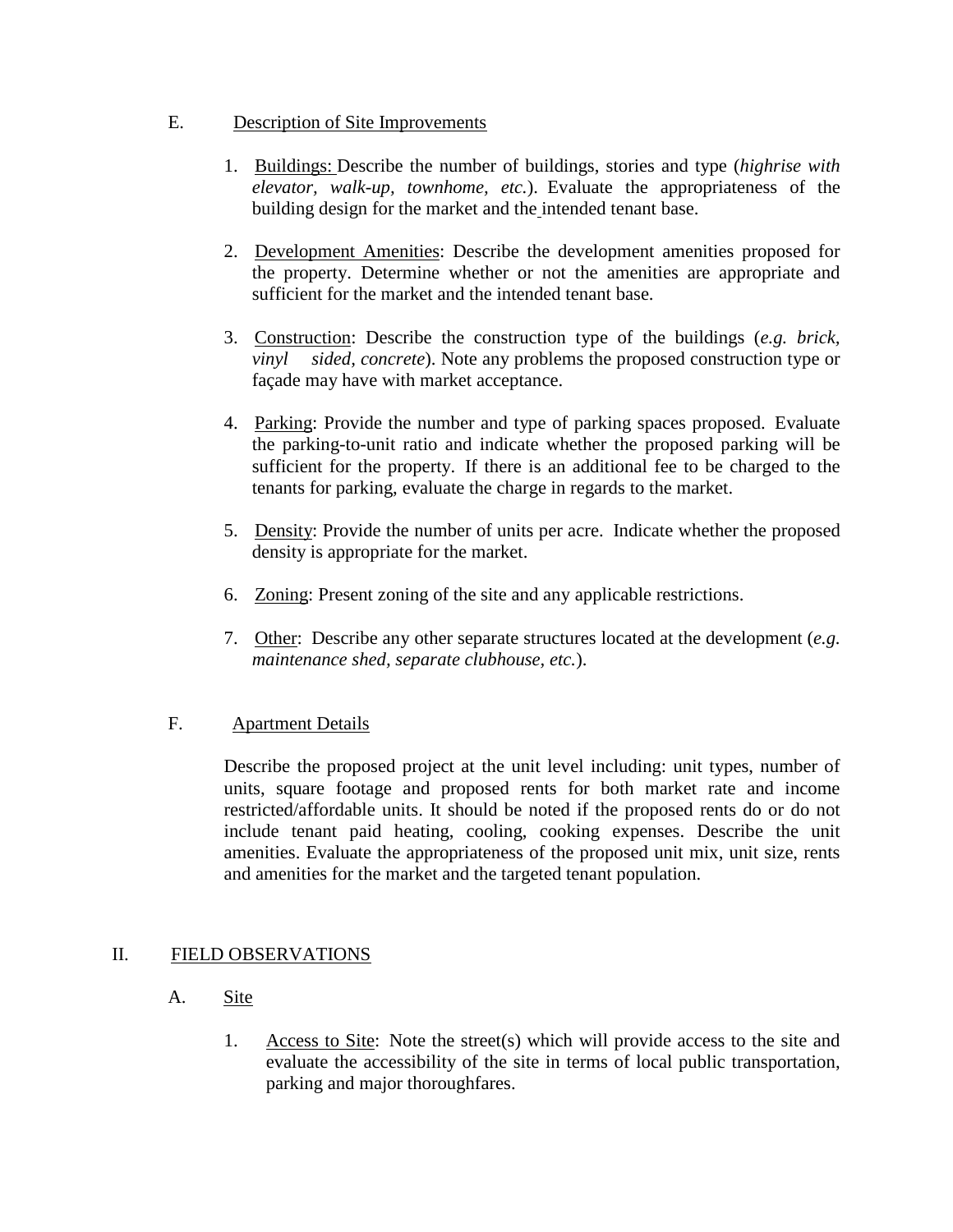- 2. Site Marketability: Describe and evaluate the location of the site in terms of its visibility and marketability.
- B. Adjacent Land
	- 3. Adjacent Land Use: Detail the use of land located directly north, south, west and east of the site. Possible environmental problems and objectionable adjacent land use should be noted.
	- 4. Neighborhood Description: Describe the neighborhood in which the development will be located and evaluate the appropriateness of the proposed project within that setting.

## III. MARKET AREA CHARACTERISTICS:

A. Market Area

Define the primary and any secondary market area for the property. Include a description of how the market was determined (*ex. geographic boundaries, population surveys, etc.*).

B. Area Services

Describe and evaluate the availability of area services as related to the intended tenant base. Listed below are general categories that should be addressed. This list in not intended to be all-inclusive. Additional services may be applicable, while some of those listed may not.

Site and Market Studies performed for Tax Credit applications must address the Surrounding Site Amenities for which the developer expects to receive points, as listed under the Scoring Categories in the most current QAP. The discussion of each item must indicate the distance from the subject site (see requirements as outlined in the QAP).

- 1. Shopping and Related Services: Location and distance from the site of the nearest grocery, drugstore, convenience store, pharmacy and other essential services and retail shopping (*including neighborhood shopping malls and regional shopping centers*).
- 2. Transportation: Access and proximity to major roads and highways, bus service, transit centers, commuter rail stations and airport(s).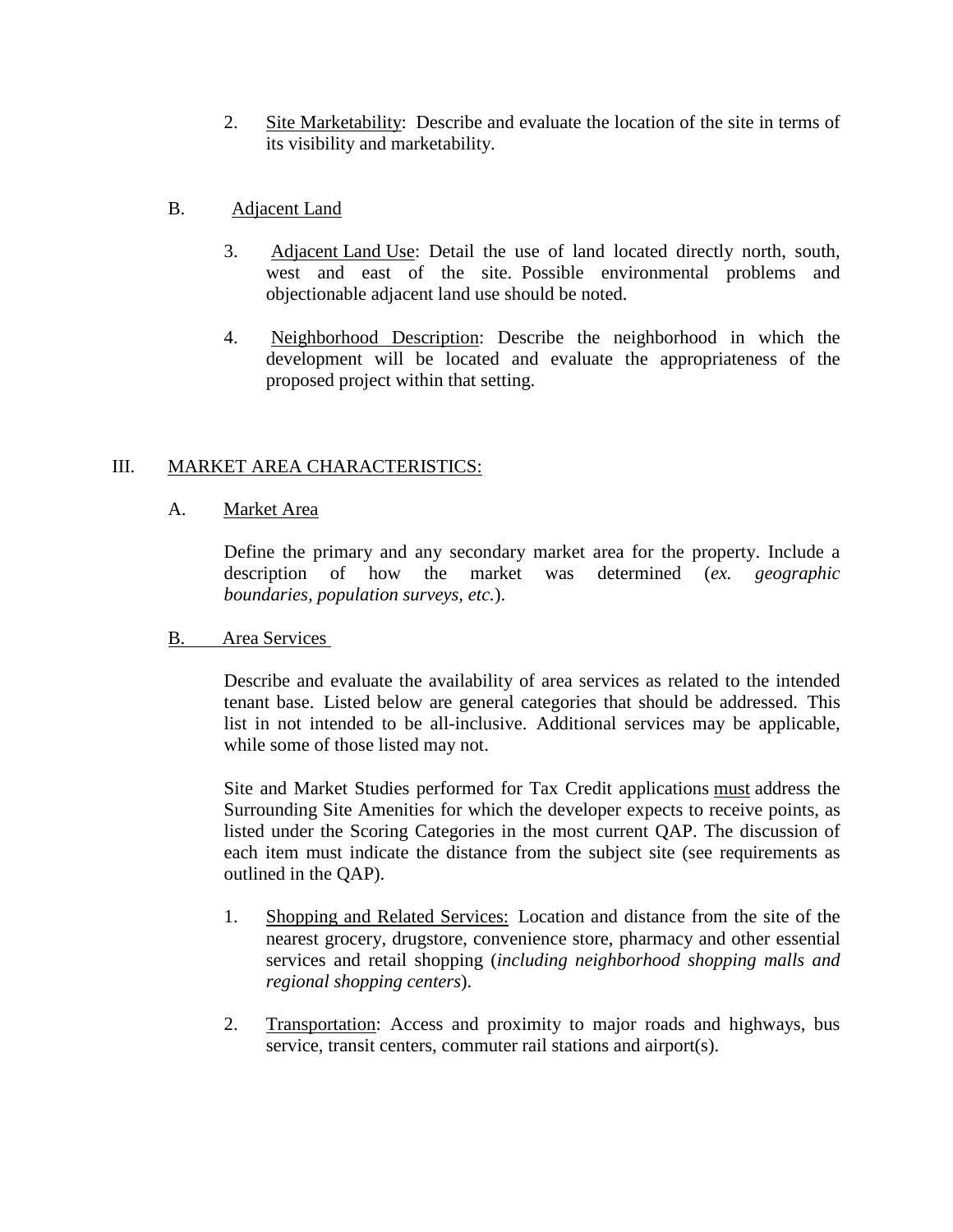- 3. Educational Facilities: ( *For properties serving families with children*) Name, location and distance from the site to schools in the local school district. Availability of bus service provided by the school district. Number of students and percent of capacity filled for each school
- 4. Recreation: A list (*including location and distance from the site*) of outdoor and indoor recreational facilities such as parks, forest preserves, golf courses and movie theaters in the area.
- 5. Health Care: Location and distance from the site to the nearest hospital(s).
- 6. Senior Services/Center: (*For properties intended to serve elderly tenants*) The location and distance from the site of the area's senior center. List the services available through the center or through various organizations in the area serving the senior population.

#### C. Population/Demographic Characteristics

Include the most current demographic data (*typically from the Census)* for both the defined primary and secondary market areas. Provide the percentage increase or decrease from the previous Census and any future projections.

The following data should be included in this demographic analysis: general population, number of households, population and households by age, households by size, and distribution of households by income. In addition the analysis should indicate the median age, median household size and median household income and show any trends. Indicate the source of demographic data.

#### D. Employment

Present information on the employment base and recent or predicted growth in the area. Note any local employment declines or losses of major area employers. Indicate the source of the above information.

If the study is being prepared for a developer who is applying for Tax Credits, and who anticipates being awarded points for the "Live Near Work" category (see the most current QAP), the study must delineate the distance of the employers, identified by the developer, from the subject site. Acceptable distances are fivemiles for non-rural areas, and ten-miles for rural areas. (See the most current QAP for the list of non-rural areas).

In addition, the study must also document the existence and availability, or lack of, decent affordable rental housing within the primary market area. This documentation must be provided in Exhibits 1 and 2 found at the back of this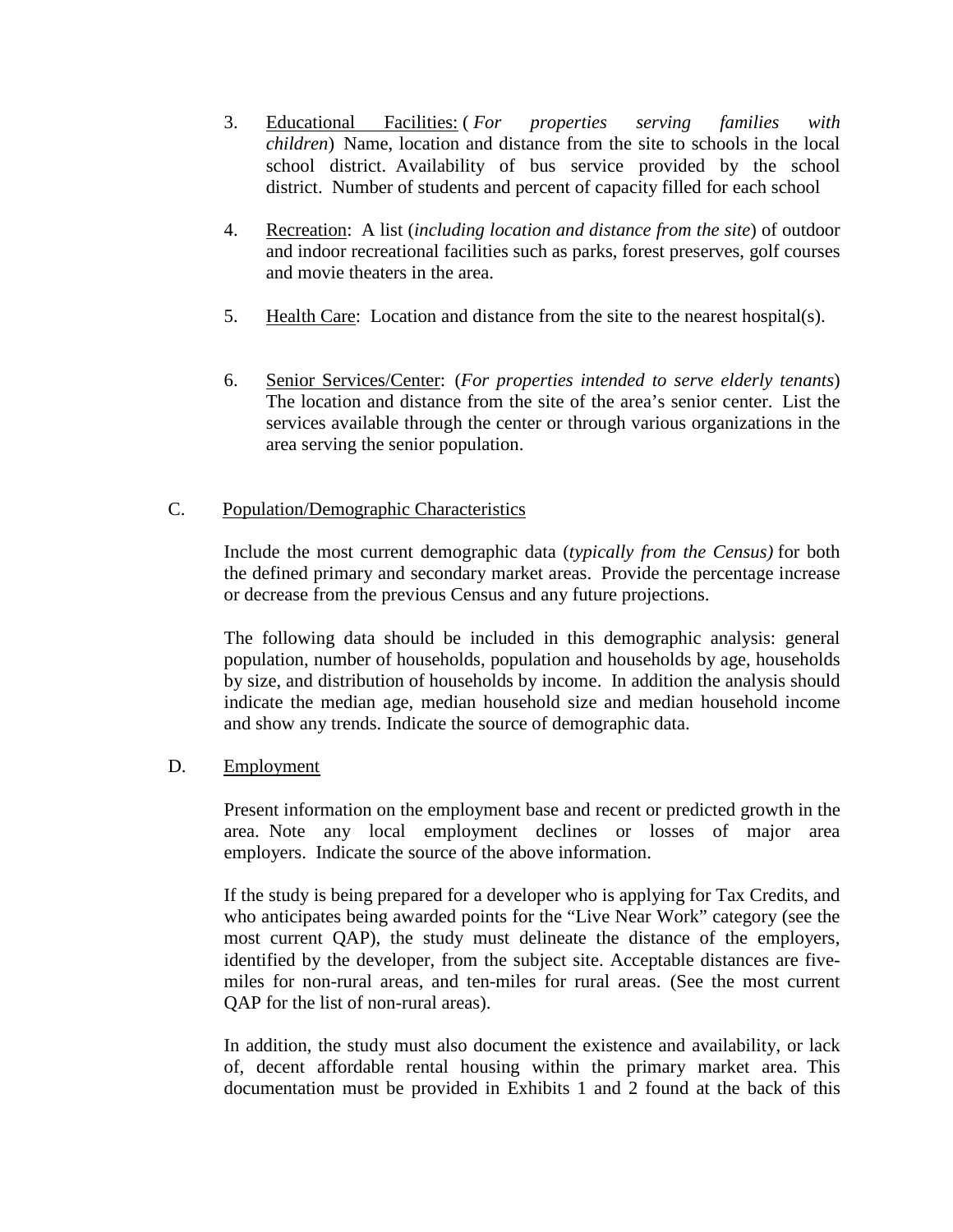format. In particular, the development condition, number of units and occupancy must be denoted on the Exhibits in order for us to make our evaluation. If this information is not provided, the developer will not receive points under the "Live Near Work" category.

#### IV. HOUSING MARKET CHARACTERISTICS

#### A. General Housing Characteristics

Provide the tenure (*owner vs. renter)* of the area housing stock. Include the age of the housing stock, the total number of year- round housing units, and the number and percent of occupied units. Indicate the source of this information.

Discuss the affordability of single-family housing alternatives for the targeted population in the primary market area.

#### B. Housing Activity

Indicate the number of building permits issued from 1996 to the present for both single family and multifamily units. Indicate the source of this data.

#### C. Consolidated Plan

Determine whether the municipality has a local Consolidated Plan. If so, explain how the proposed project addresses the priorities stated in the local Consolidated Plan. Provide sources for the information presented.

#### D. Comparable Analysis

- 1. Comparable Properties: Present a narrative description of each comparable in the rental market. Include information regarding the unit and development amenities offered, the condition of the property and occupancy information when available. A detailed summary of these developments in table format (*as shown in Exhibit 1*) should also be included.
- 2. Comparison of Market Area Rental Market: Provide a comparison summary of the proposed development and the competing market-area rental developments detailed above. The summary is to include rent, square footage and unit composition comparisons. If no comparable developments exist within the market area, the mean gross rent for the area and the census tract in which the site is located should be examined. A final statement of the proposed property's position in the rental market compared to the current rental market should be made. This statement should also indicate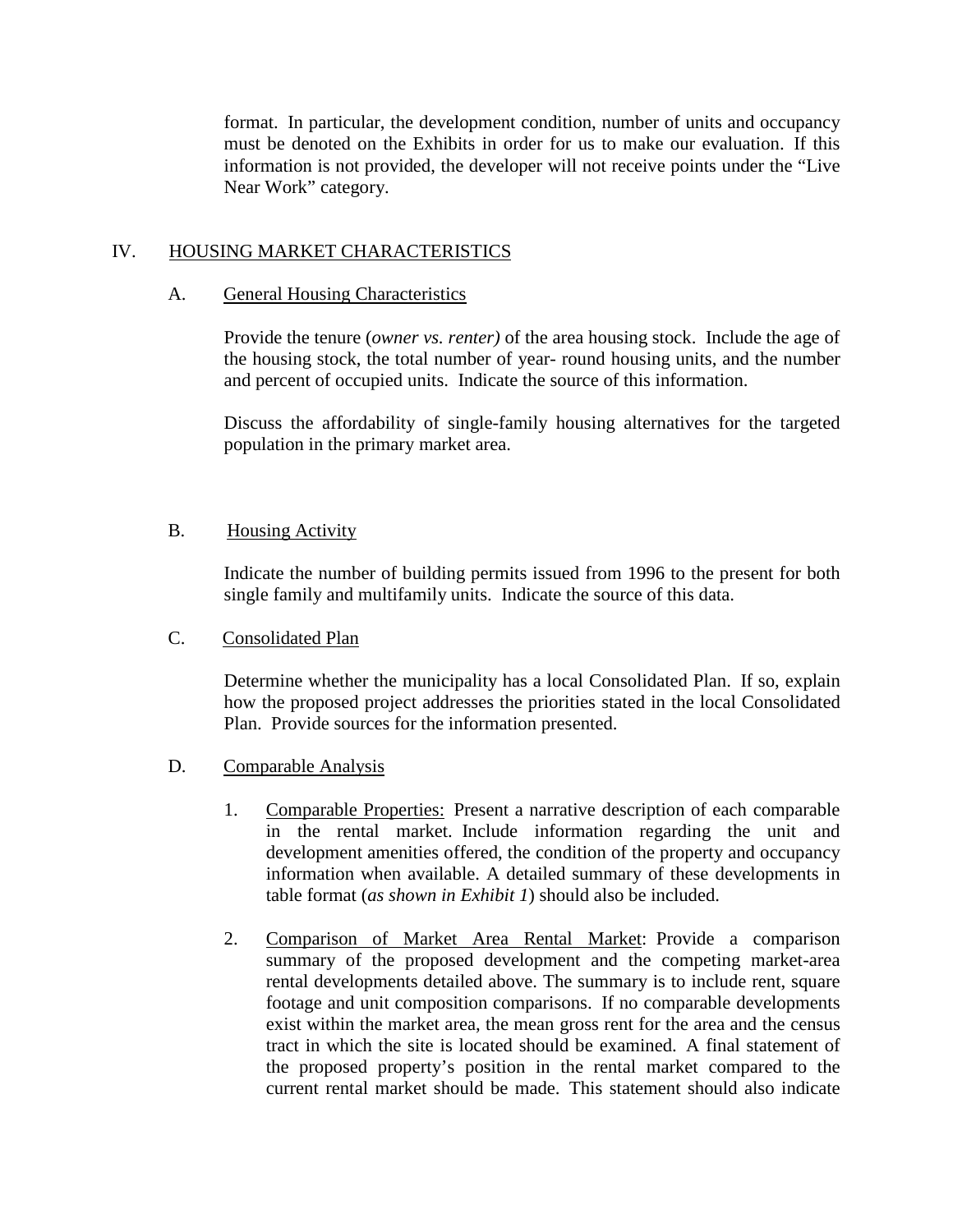whether this position is acceptable and give reasons for the proposed developments acceptability.

3. Project and Market Rate Property Data (Only complete this section for projects with deep subsidy only i.e. Section 8 or Section 515): Provide data pertaining to the proposed project's current contract rents by unit type. Additionally, provide both a narrative and table discussion of comparable market-rate properties in terms of location, development size, amenities, and current rent levels by unit type.

Obtain and provide historical market rate rental trends (preferably 5 years back) for all properties utilized above. Utilize this same data to estimate market rate rents in the area over a future five year period. Detail/explain this analysis in both a numeric and narrative format.

E. Other Affordable Housing Properties (*not listed as comps above)*

Provide a summary description of affordable housing in the primary market area. Include information on the condition of each property and the overall attitude in the market regarding these non-IHDA affordable housing options. Further detail on each property is provided in Exhibit 2.

# AFFORDABILITY/DEMAND

## A. Affordable Rent Analysis

Calculate what percentage of a household's monthly income will be required for rent, utilizing maximum income limits and proposed rents. Provide a range of affordability, based on annual income by calculating the minimum monthly income a household can make and still afford the proposed rent. Please indicate the percentage of household income used to determine the minimum annual income affordability. Note: historically the Authority has considered 35% of monthly household income for family households and 45% of monthly income for elderly households as a reasonable threshold for affordability. This data should be presented in table format, using the following example.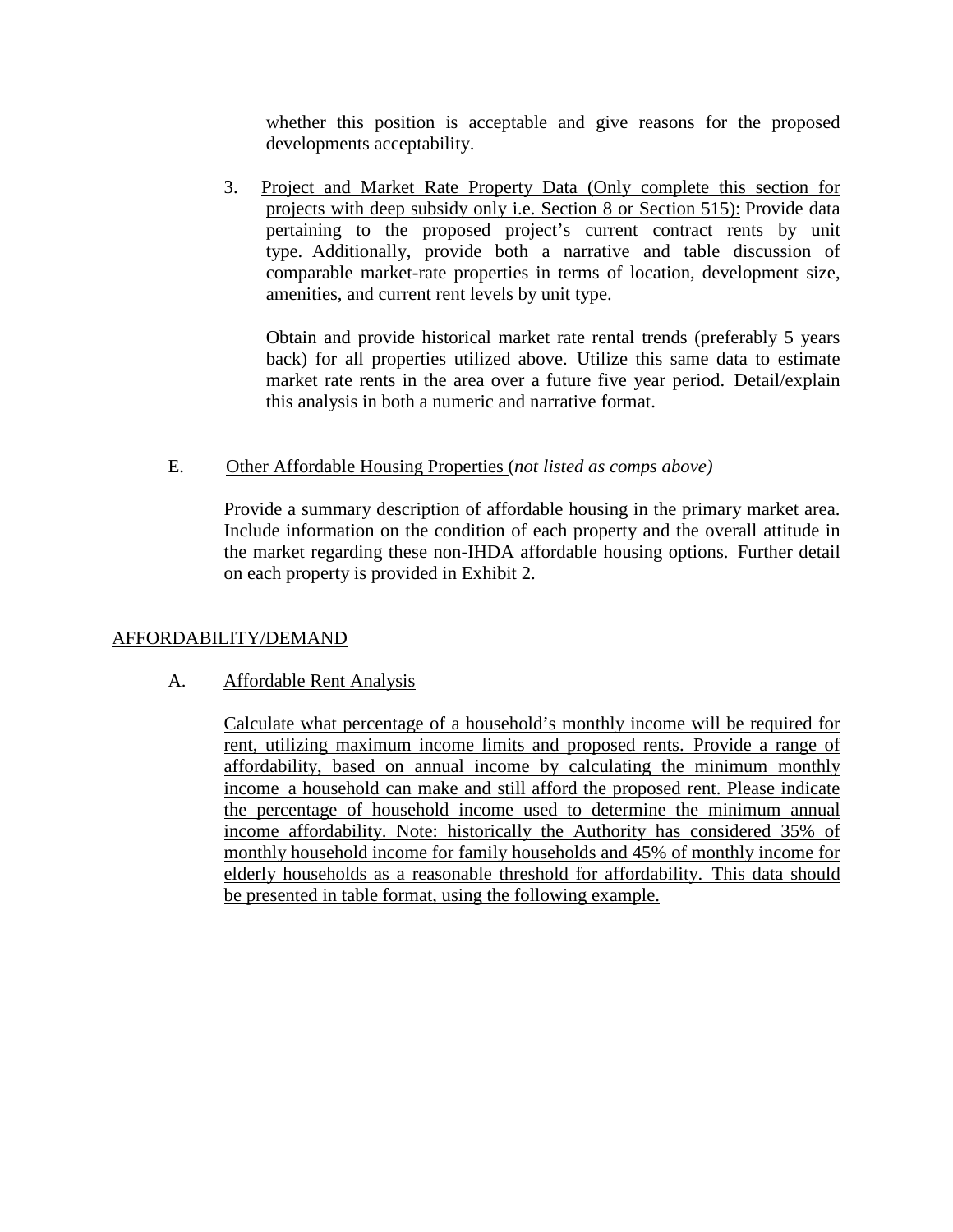1 Person 2 Person 3 Person 4

Person

Household Household Household Household

*Very Low Income Units*

(X% median income)

#### 1 BR Units

Maximum Income Limit for Household Size Proposed Monthly Rent Plus Utilities Rent as % of Maximum Monthly Income Minimum Income Needed for Affordability (Based on X % of Monthly Income)

#### 2 BR Units

Maximum Income Limit for Household Size Proposed Monthly Rent Plus Utilities Rent as % of Maximum Monthly Income Minimum Income Needed for Affordability (Based on X % of Monthly Income)

#### *Low Income Limits*

(X% median income)

#### 1 BR Units

Maximum Income Limit for Household Size Proposed Monthly Rent Plus Utilities Rent as % of Maximum Monthly Income Minimum Income Needed for Affordability (Based on X % of Monthly Income)

#### 2 BR Units

Maximum Income Limit for Household Size Proposed Monthly Rent Plus Utilities Rent as % of Maximum Monthly Income Minimum Income Needed for Affordability (Based on X % of Monthly Income)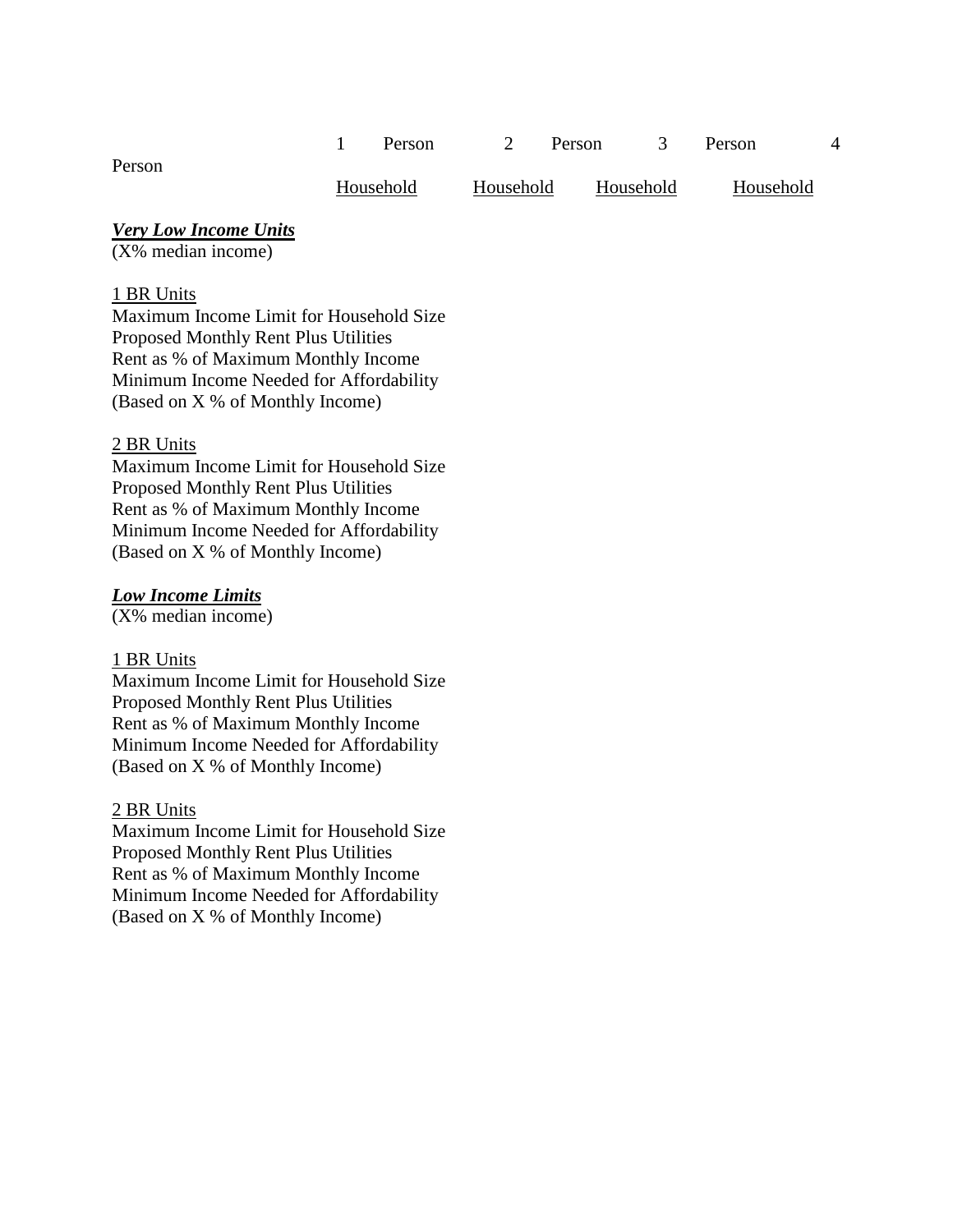#### B. Capture and Penetration Rate

Calculate the capture rate for each income strata (*market rate, 80%, 60%, 50%, etc.*) proposed. IHDA's methodology for calculating a capture rate is as follows: divide the number of the proposed units, within each income strata, by the total number of income/age eligible households. The number of households should be based on those households at the minimum annual income as determined above, in Section A, up to the maximum income level for a given income strata. Also calculate an overall capture rate for the property based on the total number of proposed units. Indicate if the capture rates are at acceptable percentages and why. Note: historically the Authority has considered a  $5\%$  – 7% capture rate, utilizing IHDA's methodology, to be a reasonable maximum capture rate for a given income strata/property.

## C. Absorption Rate

Project the amount of time expected to achieve stabilized occupancy (95%) at the proposed development based on the average number of units leased per month at comparable new construction or substantially rehabilitated properties. If this information is not available explain why the data was not available.

#### D. Housing Need

.

Determine the need for additional affordable housing units by analyzing, at a minimum, the following data:

- 1. Compare the number of other affordable housing units in the area to the number of income/age eligible households in the market area.
- 2. Discuss how vacancy rates, type of housing provided and quality of the affordable housing stock impact the existing supply of affordable housing.
- 3. Look at the cost of homeownership and estimate the number of renters versus homeowners within the income/age eligible household population.
- 4. Compare the household sizes of income/age eligible families to the unit sizes provided in the affordable housing stock and the proposed property.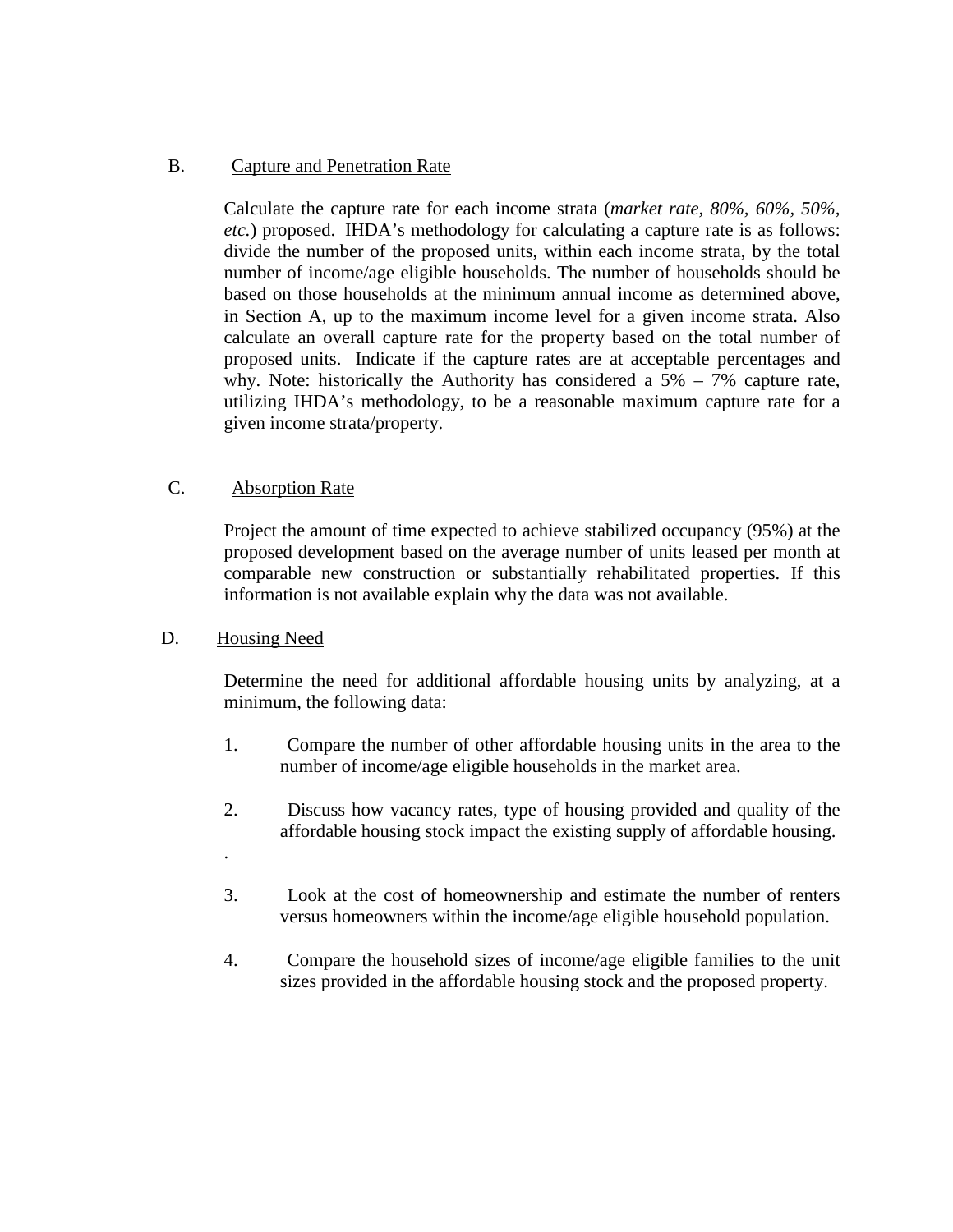#### VI. IMPACT ON OTHER AFFORDABLE HOUSING AND MARKET RATE HOUSING

#### A. Impact on Other IHDA Properties

Evaluate the impact the proposed property will have on the occupancy of existing IHDA properties in the market area. Discuss whether or not the proposed property will significantly reduce the tenancy of established IHDA properties and provide attributing factors for your conclusion. **A list of all IHDA properties is available on 3 ½ inch floppy in EXCEL format. For a copy of the disk, email your request to [lsomers@ihda.org](mailto:lsomers@ihda.org) or call (312) 836-5374. Similar data is also available on the IHDA web page @ [www.ihda.org.](http://www.ihda.org/) To access this information choose Forms and Downloads on the home page.**

#### B. Impact on Other Assisted/Affordable Housing (non-IHDA properties)

Evaluate the impact the proposed property will have on the occupancy of other affordable housing properties in the market area. Discuss whether or not the proposed property will significantly reduce the tenancy of established affordable housing properties and provide the attributing factors for your conclusion.

## C. Impact on Market Rate Housing

If the rents of the proposed property are comparable to market rate units, evaluate the impact the proposed property will have on the occupancy level of existing market rate properties in the area. Discuss whether or not the proposed property will significantly reduce the tenancy of established market rate properties and provide attributing factors for your conclusion.

#### VII. CONCLUSIONS AND RECOMMENDATIONS

#### A. Conclusions

.

Provide strengths and weakness of the proposed property in terms of the area's rental market and the income restricted population to be served. Assess the demand for housing based on the current absorption rates and vacancy figures of existing developments. In addition, provide an evaluation of how the proposed property is positioned in the marketplace taking into consideration unit mix, bedroom size, square footage and rents to the market average and to the most comparable existing development(s).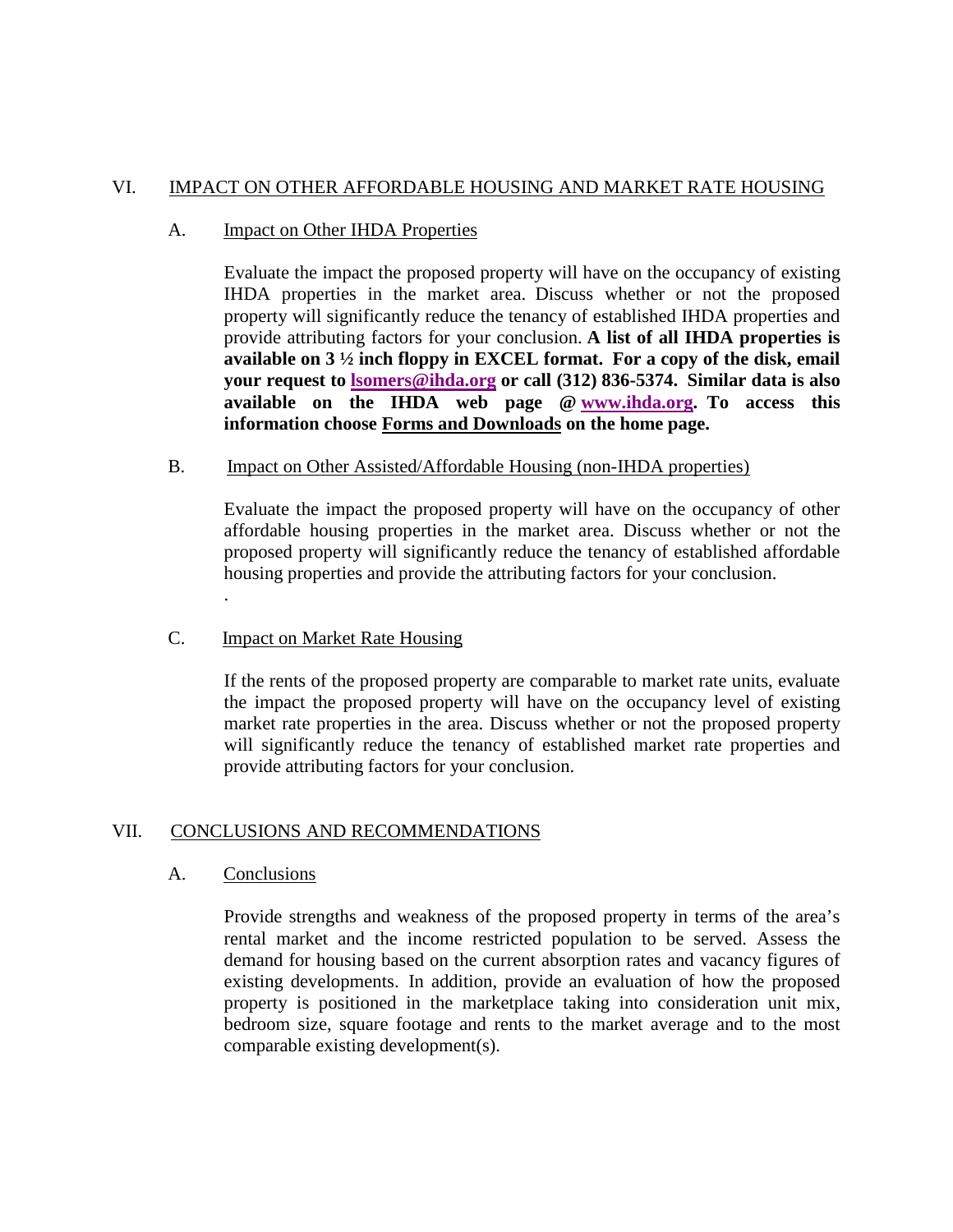#### B. Recommendations

Based on the findings summarized in the conclusion, provide a recommendation regarding whether to accept the property as proposed, accept the property with changes or to decline the property. If a change is recommended, state the reason for the change and provide an alternative that would fit the market. If the recommendation is to decline a property, provide justification for this conclusion.

*(Generally, recommended changes involve a reconfiguration of the proposed amenities, unit mix, unit type, square footage or rents. Most recommendations to decline a property occur when the recommended changes are too numerous or the market conditions do not support the property).*

## VIII. APPENDIX

Include a map of the primary and secondary market areas denoting the subject property and comps, a site map, color photographs of the site and comparable developments, the market area comparable survey (*see Exhibit 1)*, population and housing characteristics (*if not provided in the body of the study)*, building permit data (*if not provided in the body of the study)*, and the affordable housing data as described below (*illustrated in Exhibit 2)*.

#### A. Affordable Housing Table (*non-IHDA properties)*

Using the table format shown in Exhibit 2, provide data on affordable housing developments within the primary Market Area. This data is to include:

- The type of affordable housing public housing, HOME, Tax Credits, etc.
- Tenant type family, elderly, mixed (*family and elderly)*
- Development condition poor, adequate, good, excellent
- Tenant demographics general income levels, single parents, etc. (*information garnered from Management)*
- Other general characteristics total number of units, number of income restricted units, occupancy rate, etc.

## B. Affordable Housing Map

 Include in the Appendix, a separate map denoting the subject property and each of the affordable housing developments. This map should present as much detail as possible.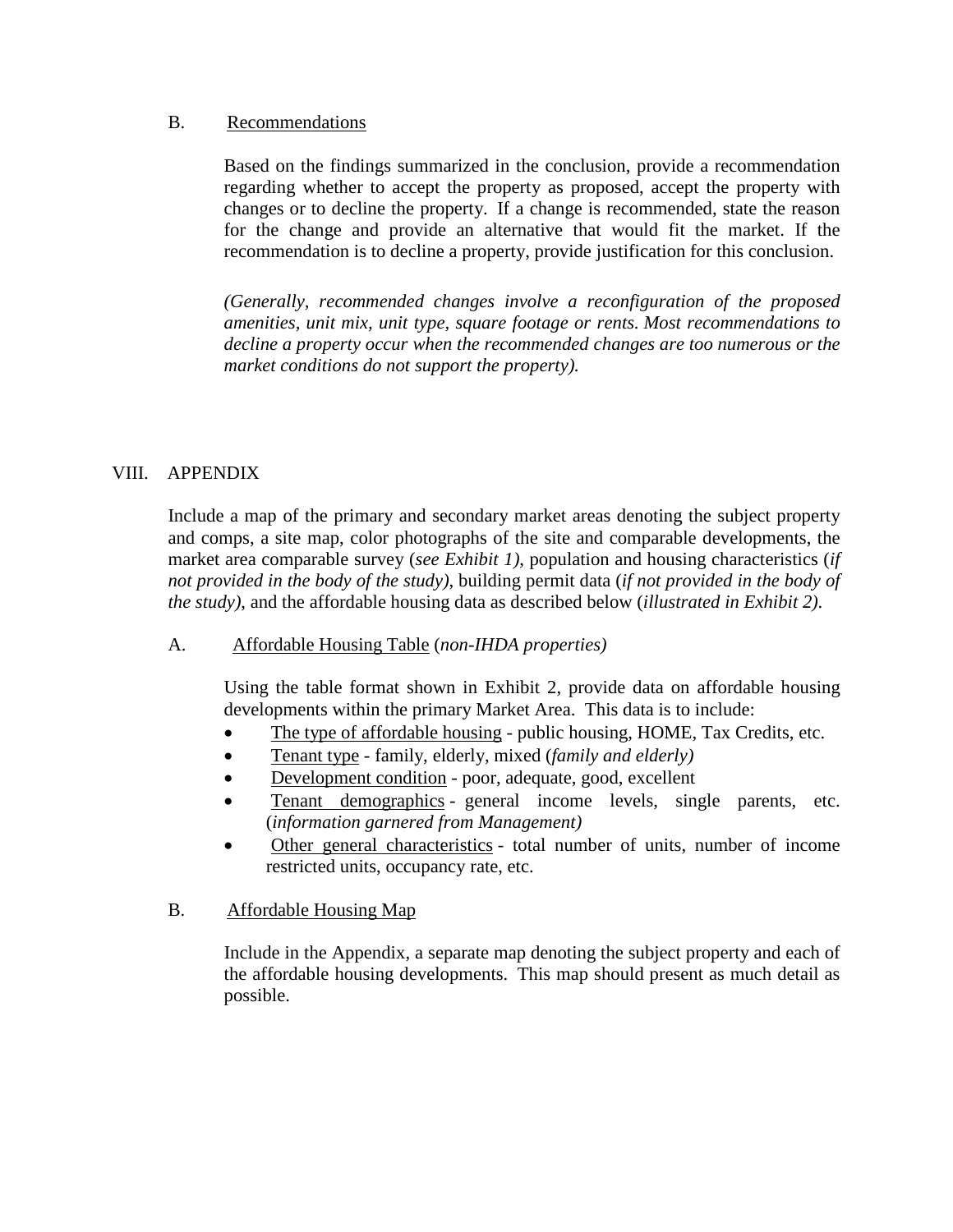# **EXHIBIT 1**

# Comparable Properties

| <b>Developmen</b><br>t<br>Name/Addre<br>SS  |                       | Yea<br>${\bf r}$<br><b>Buil</b><br>t | Tota<br>l<br>Unit<br>$\bf{s}$ | Unit<br><b>Typ</b><br>$\mathbf e$ | Unit<br>${\bf S}$<br><b>By</b><br><b>Typ</b><br>e | RentRan<br>ge | Sq. Ft.Ran<br>ge | Rent/Sq. Ft.Ran<br>ge |
|---------------------------------------------|-----------------------|--------------------------------------|-------------------------------|-----------------------------------|---------------------------------------------------|---------------|------------------|-----------------------|
| Main<br><b>Street Apts.</b>                 |                       | 199<br>9                             | 99                            | $\mathbf{1}$<br><b>BR</b>         | 33                                                | \$693         | 650              | \$1.06                |
| 123<br>Main<br><b>Street</b>                |                       |                                      |                               | $\overline{2}$<br><b>BR</b>       | 33                                                | \$836         | 857              | \$0.97                |
| Your Town, IL                               |                       |                                      |                               | 3<br><b>BR</b>                    | 33                                                | \$970         | 1,026            | \$0.95                |
| Phone<br>Number:                            | $123 -$<br>1234       |                                      |                               |                                   |                                                   |               |                  |                       |
| <b>Occupancy:</b>                           | 100<br>$\%$           |                                      |                               |                                   |                                                   |               |                  |                       |
| <b>Utilities:</b>                           | Incl.                 |                                      |                               |                                   |                                                   |               |                  |                       |
| <b>Amenities:</b>                           | Pool                  |                                      |                               |                                   |                                                   |               |                  |                       |
| <b>Developmen</b><br>t<br><b>Condition:</b> | Goo<br>d<br>Con<br>d. |                                      |                               |                                   |                                                   |               |                  |                       |
| Weighted<br><b>Average</b><br>Rent/Sq. Ft.: |                       |                                      |                               |                                   |                                                   |               |                  |                       |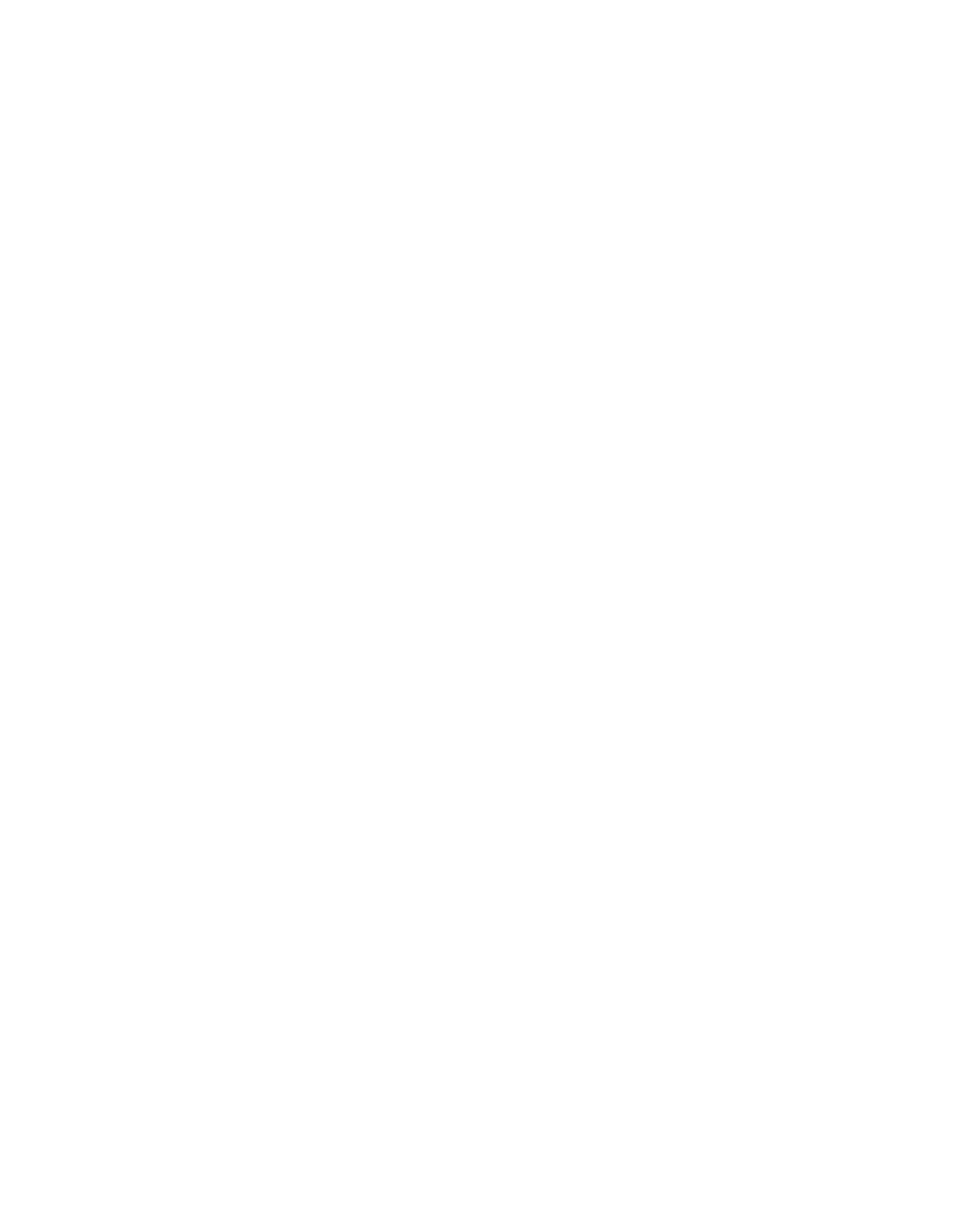# **EXHIBIT 2**

# Sample format for the Summary of Market Area Affordable Housing

| County | Phone<br>Number | Tenant<br>Base | Bedroom<br><b>Types</b> | Affordable<br>Housing<br>Program | Total<br>Number of<br>Units | LOW<br>Income<br>Units | Development<br>Condition | Overall<br>Occupancy | <b>Tenant Demographics</b> | .`omme<br>trom |
|--------|-----------------|----------------|-------------------------|----------------------------------|-----------------------------|------------------------|--------------------------|----------------------|----------------------------|----------------|
| McLean | $123 -$<br>1234 | Elderly        |                         | Section 8                        | 100                         | 100                    | Adequate                 | 100%                 | 50% of median              |                |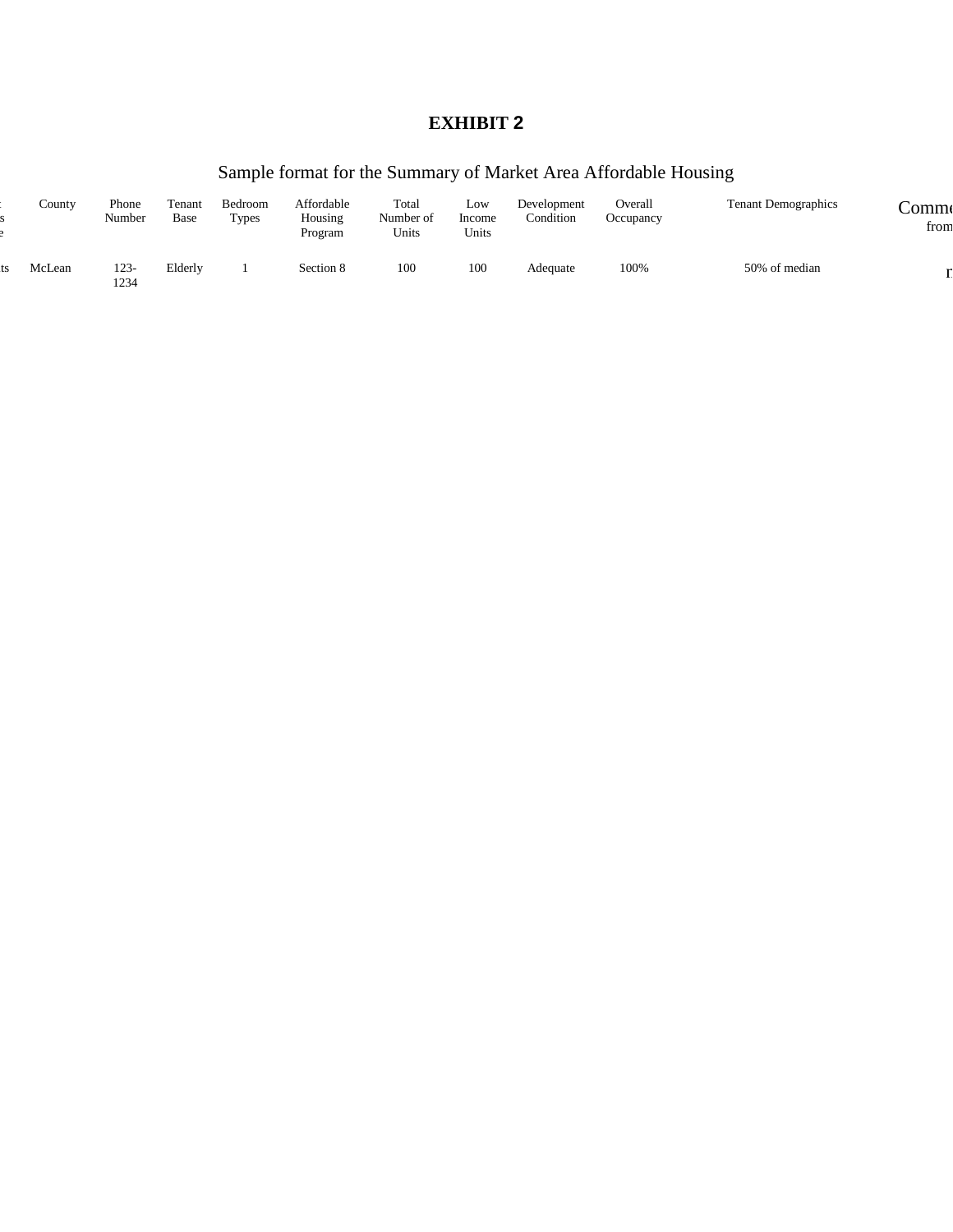ATTACHMENT 4

# **PHYSICAL NEEDS ASSESSMENT**

# **GUIDANCE TO THE PROPERTY EVALUATOR**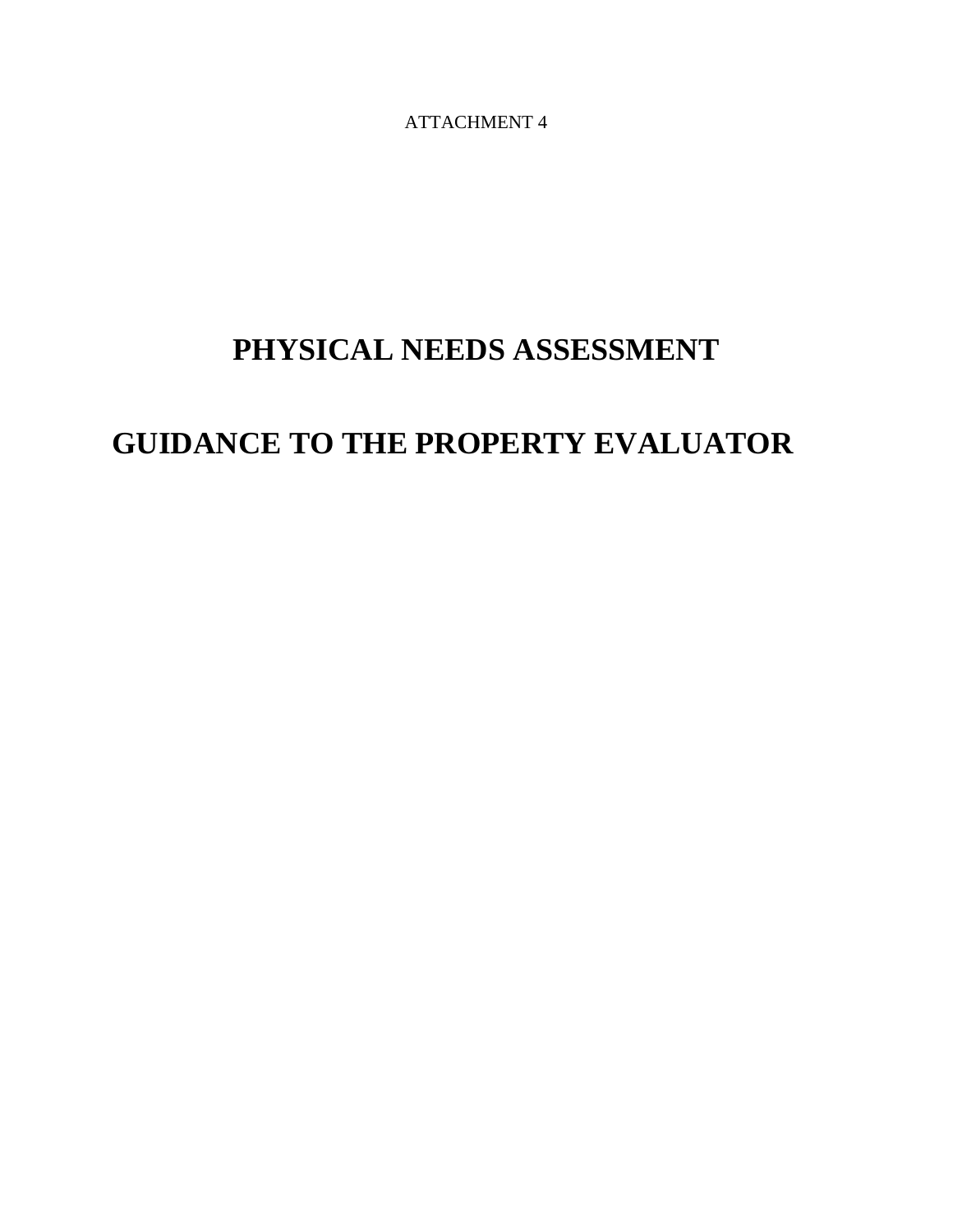# **SAMPLE REPORT MASTER 8-09-07**

#### **PROPERTY NEEDS ASSESSMENT**

#### **FOR**

**NAME OF PROJECT ADDRESS OF PROJECT CITY, ILLINOIS ZIP**

## **DATE:**

#### **PREPARED FOR**

**NAME OF CLIENT ADDRESS OF CLIENT CITY, STATE**

**PREPARED BY:**

**NAME ADDRESS**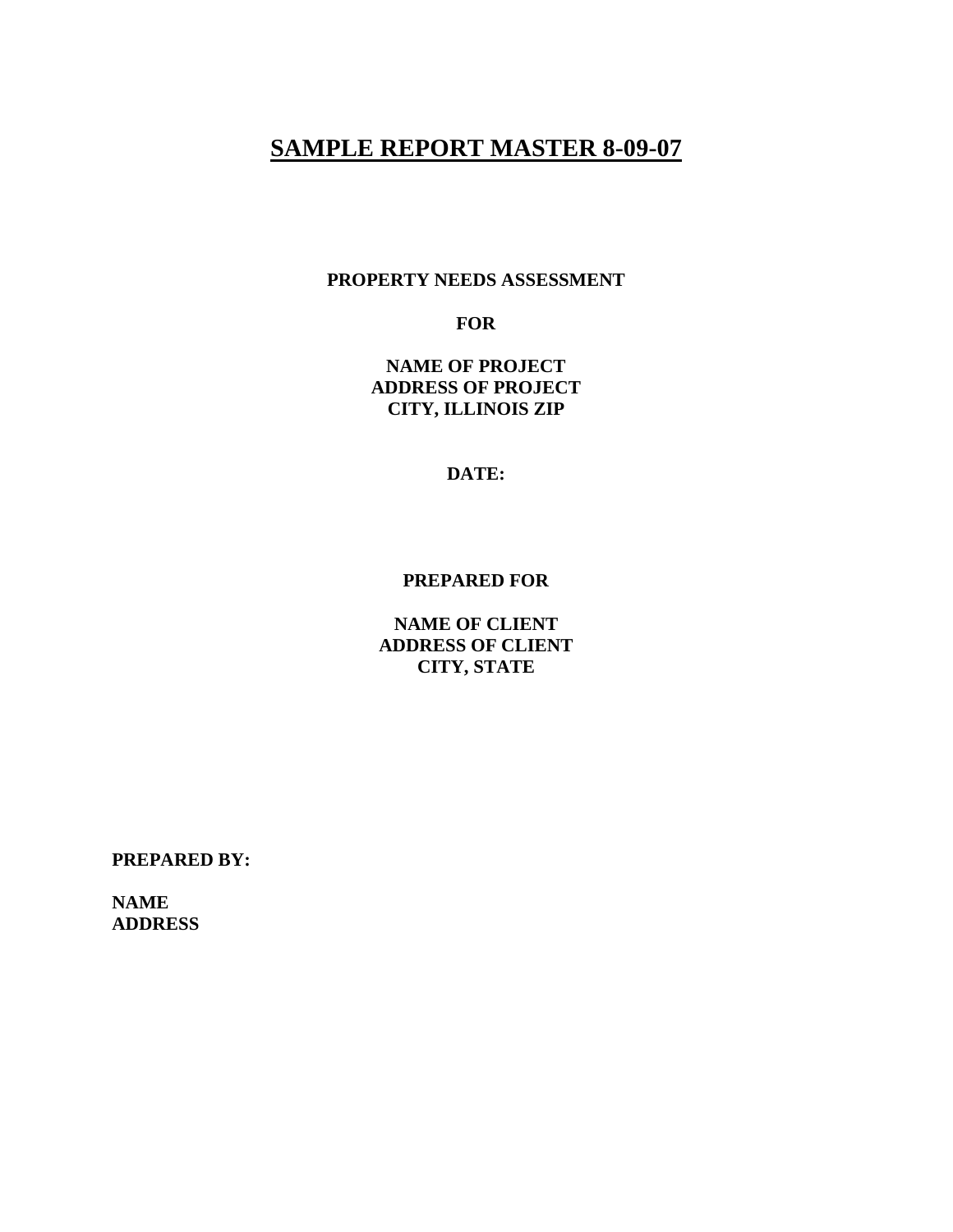**TATE, ZIP**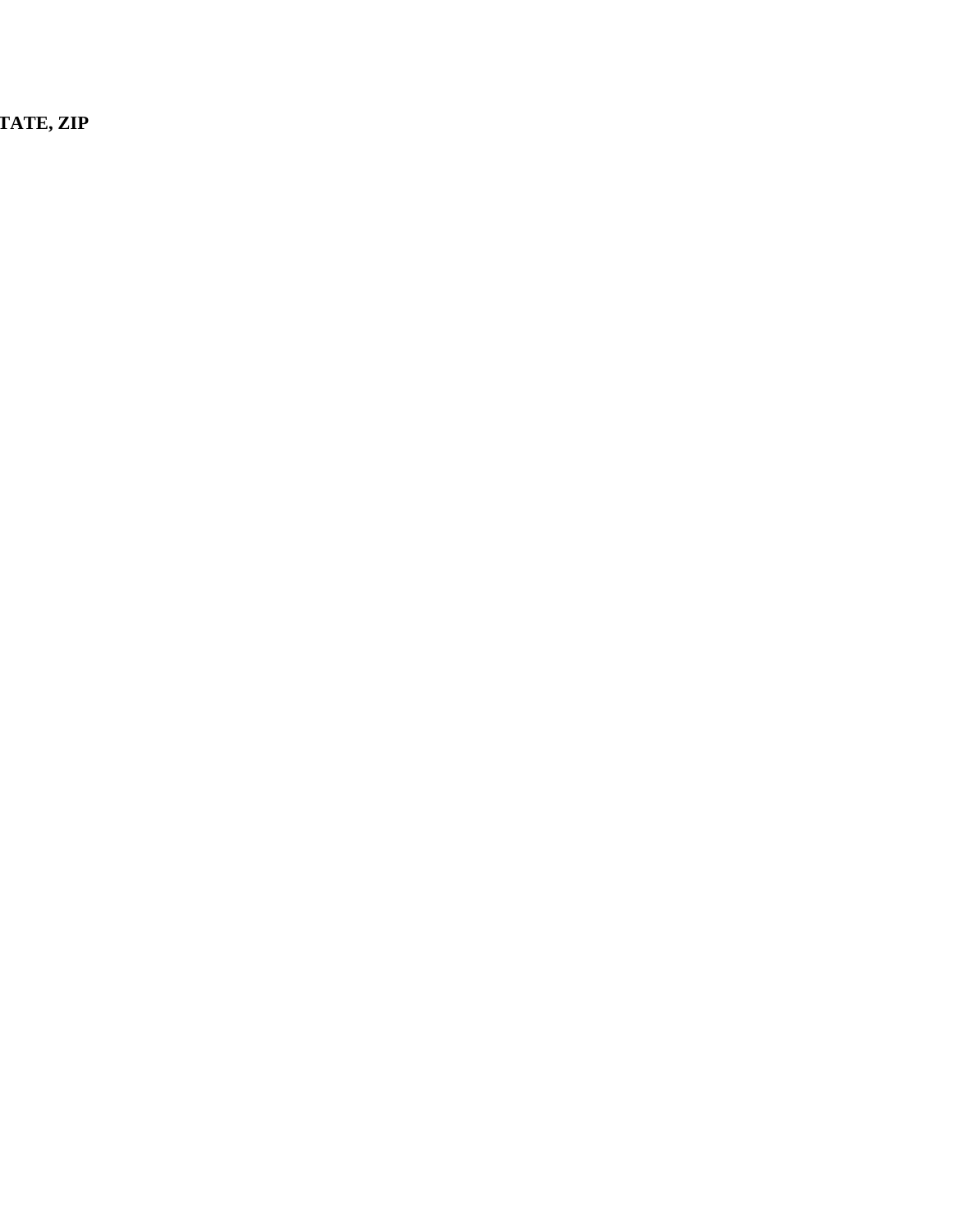B.

Client Name Address

> Property Needs Assessment PROPERTY NAME STREET NUMBER & NAME CITY, STATE ZIP

Dear Mr. or Ms. ……..:

We are pleased to provide the results of the Property Needs Assessment of the PROPERTY NAME in ANY CITY, STATE. This assessment was authorized on Date.

We appreciate the opportunity to provide engineering services to name of client. If you have any questions concerning this report, or if we can assist you in any other manner, please call our office.

Sincerely,

.

(Your Name)

Date:

.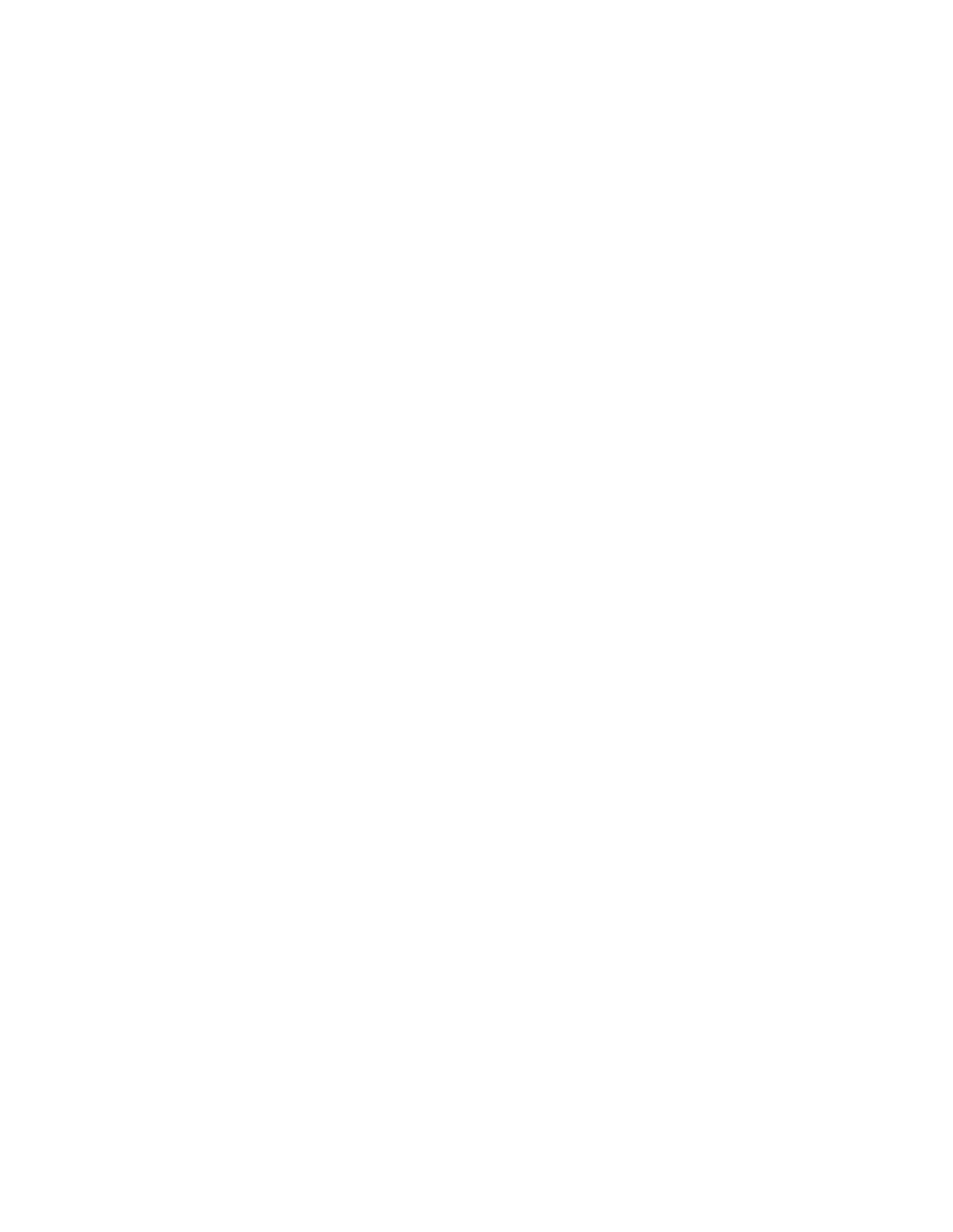## **TABLE OF CONTENTS**

| 1.0 |                                                                                      |  |
|-----|--------------------------------------------------------------------------------------|--|
| 2.0 |                                                                                      |  |
| 3.0 | 2.01<br>2.02<br>2.03<br>2.04<br>2.05                                                 |  |
|     | 3.01<br>3.02<br>3.03<br>3.04                                                         |  |
| 4.0 |                                                                                      |  |
|     | 4.01<br>4.02<br>4.03<br>4.04<br>4.05<br>4.06<br>4.07<br>4.08<br>4.09<br>4.10<br>4.11 |  |
| 5.0 |                                                                                      |  |
| 6.0 |                                                                                      |  |

**APPENDIX A - EXHIBITS APPENDIX B - PHOTOGRAPHS**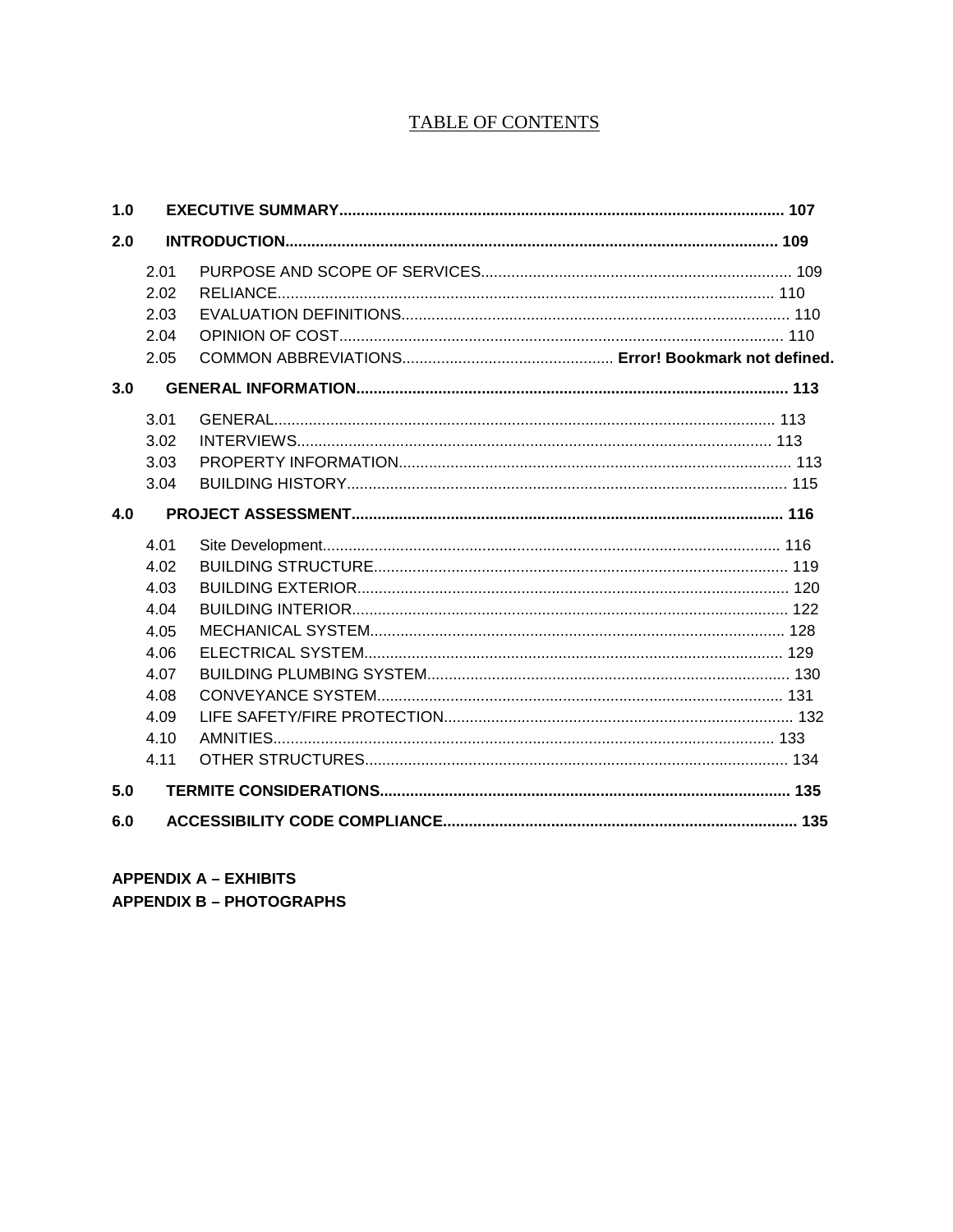# **1.0 EXECUTIVE SUMMARY**

| <b>Property Name:</b>            | Savoy Apartments                          |                      |                 |
|----------------------------------|-------------------------------------------|----------------------|-----------------|
| <b>Location:</b>                 | 123 Main Street, Tri-City, Illinois 60198 |                      |                 |
| <b>Date of Assessment</b>        | March 20, 2003                            |                      |                 |
| <b>Site Information</b>          | 6.5 Acres                                 |                      |                 |
| <b>Buildings and Amenities:</b>  | <b>Apartment Buildings</b>                |                      | Five, 3-stories |
|                                  | Club house/ rental office.                |                      | One, 1-story    |
|                                  | Swimming pool                             |                      | One, Heated     |
|                                  | Maintenance Building                      |                      | One, 1-story    |
|                                  | Garages                                   |                      | N/A             |
|                                  | Carports                                  |                      | N/A             |
|                                  | Other                                     |                      | N/A             |
| <b>Number of Apartments:</b>     | Leased:                                   | 95                   |                 |
|                                  | Vacant:                                   | 5<br>100             |                 |
|                                  | Total:                                    |                      |                 |
| <b>Number of Parking Spaces:</b> | Standard:<br>Disabled:                    | 98<br>$\overline{2}$ |                 |
|                                  | Total:                                    | 100                  |                 |
| <b>Number of Parking Spaces</b>  | Standard:                                 | 96                   |                 |
| <b>Required:</b>                 | Disabled:                                 | 4                    |                 |
|                                  | Total:                                    | 100                  |                 |
| <b>Construction Date:</b>        | 1991                                      |                      |                 |
| <b>First Occupancy Date:</b>     | 1992                                      |                      |                 |

Generally, the building appears to be in fair to good physical condition. Both the exterior and interior appear to be well maintained. Based on the site observations, there are recommended capital expenditures that should be accomplished during the evaluation period.

The following table presents recommended expenditures categorized as Critical Repair (All deficiencies of health and safety, violation of Section 8 housing quality standards, FHA's regulatory agreement standards that require immediate remediation, and building and fire code violations). Immediate Repair and Replacement Items (All items of significant deferred and other maintenance items that will need to be addressed within 12 months of closing including accessibility requirements), Long Term Physical Needs (All items that require repair and replacement over the evaluation period)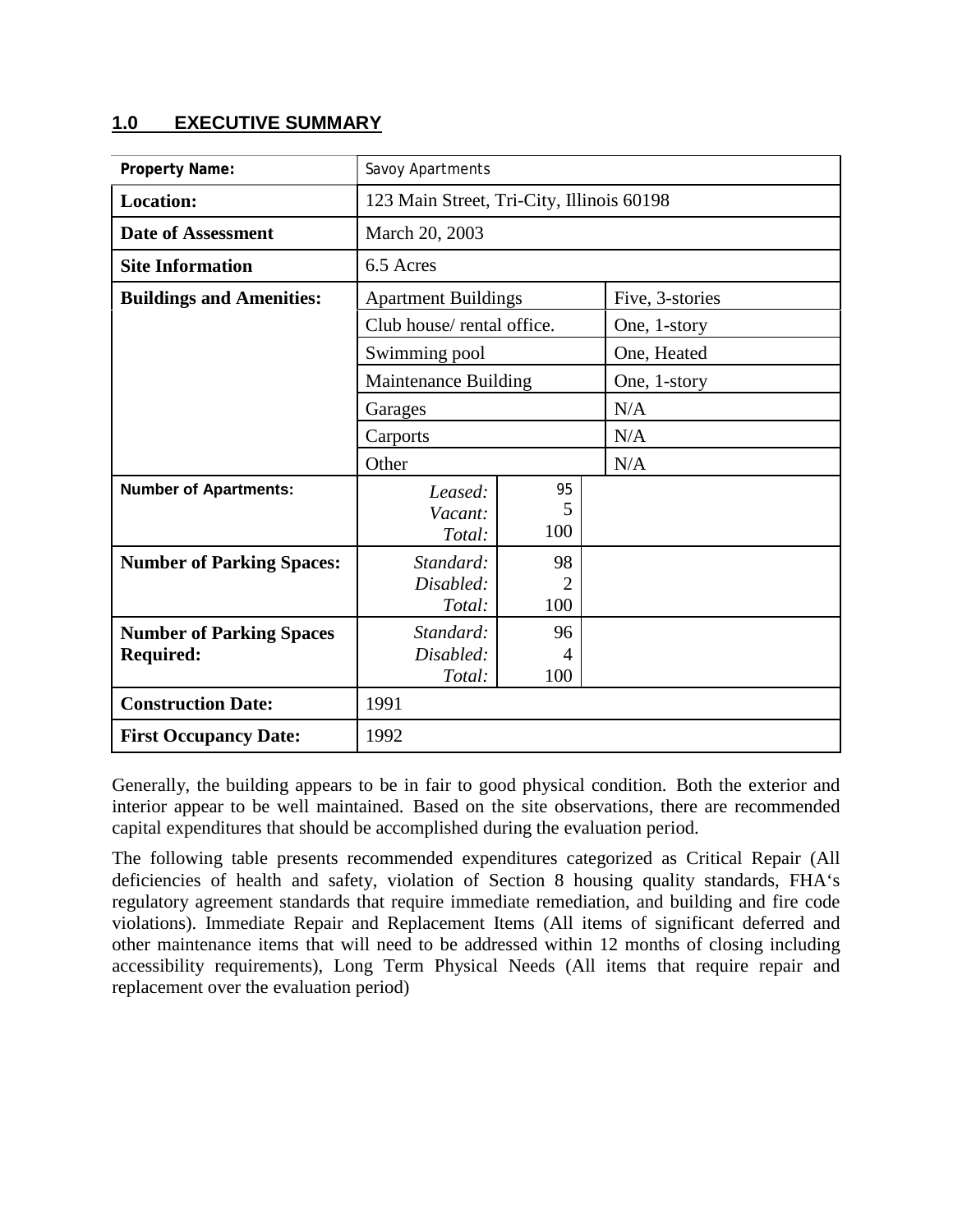| <b>Capital Expenditures - 10-year Term Period</b><br><b>PROPERTY NAME - ANY CITY, Illinois</b>                                      |             |                           |                   |               |                                |                           |  |  |  |  |
|-------------------------------------------------------------------------------------------------------------------------------------|-------------|---------------------------|-------------------|---------------|--------------------------------|---------------------------|--|--|--|--|
| <b>Item</b>                                                                                                                         |             | <b>Property Condition</b> |                   | Critical      | <b>Immediate</b>               | Long                      |  |  |  |  |
|                                                                                                                                     | <b>POOR</b> | <b>FAIR</b>               | <b>GOOD</b>       | Repair        | Repair &<br><b>Replacement</b> | <b>Term</b>               |  |  |  |  |
| <b>4.01 Site Development</b>                                                                                                        |             |                           |                   | \$            | \$                             | $\boldsymbol{\$}$         |  |  |  |  |
| <b>4.02 Building Structure</b>                                                                                                      |             |                           |                   | \$            | \$                             | $\mathsf{\$}$             |  |  |  |  |
| <b>4.03 Building Structure</b>                                                                                                      |             |                           |                   | $\mathsf{\$}$ | \$                             | $\boldsymbol{\mathsf{S}}$ |  |  |  |  |
| <b>4.04 Building Interior</b>                                                                                                       |             |                           |                   | $\mathbb{S}$  | \$                             | $\boldsymbol{\mathsf{S}}$ |  |  |  |  |
| <b>4.05 Mechanical Systems</b>                                                                                                      |             |                           |                   | \$            | \$                             | \$                        |  |  |  |  |
| <b>4.06 Electrical Systems</b>                                                                                                      |             |                           |                   | \$            | \$                             | $\boldsymbol{\mathsf{S}}$ |  |  |  |  |
| <b>4.07 BuildingPlumbing</b><br><b>Systems</b>                                                                                      |             |                           |                   | \$            | \$                             | $\mathbb{S}$              |  |  |  |  |
| <b>4.08 Conveyance Systems</b>                                                                                                      |             |                           |                   | $\mathcal{S}$ | \$                             | $\sqrt{\ }$               |  |  |  |  |
| <b>4.09 Life Safety/Fire</b><br><b>Protection</b>                                                                                   |             |                           |                   | \$            | $\mathbf{\hat{S}}$             | $\mathbb{S}$              |  |  |  |  |
| <b>4.10 Amenities</b>                                                                                                               |             |                           |                   | $\mathcal{S}$ | $\mathbf{\hat{S}}$             | $\sqrt{\ }$               |  |  |  |  |
| <b>4.11 Other Structures</b>                                                                                                        |             |                           |                   | $\mathbb{S}$  | $\mathbf{\hat{S}}$             | $\boldsymbol{\mathsf{S}}$ |  |  |  |  |
|                                                                                                                                     |             |                           | <b>Sub Totals</b> | \$            | \$                             | \$                        |  |  |  |  |
| <b>TOTAL FACILITY CAPITAL EXPENDITURES (Accessibility compliance</b><br>costs and environmental remediation costs are not included) |             | \$                        |                   |               |                                |                           |  |  |  |  |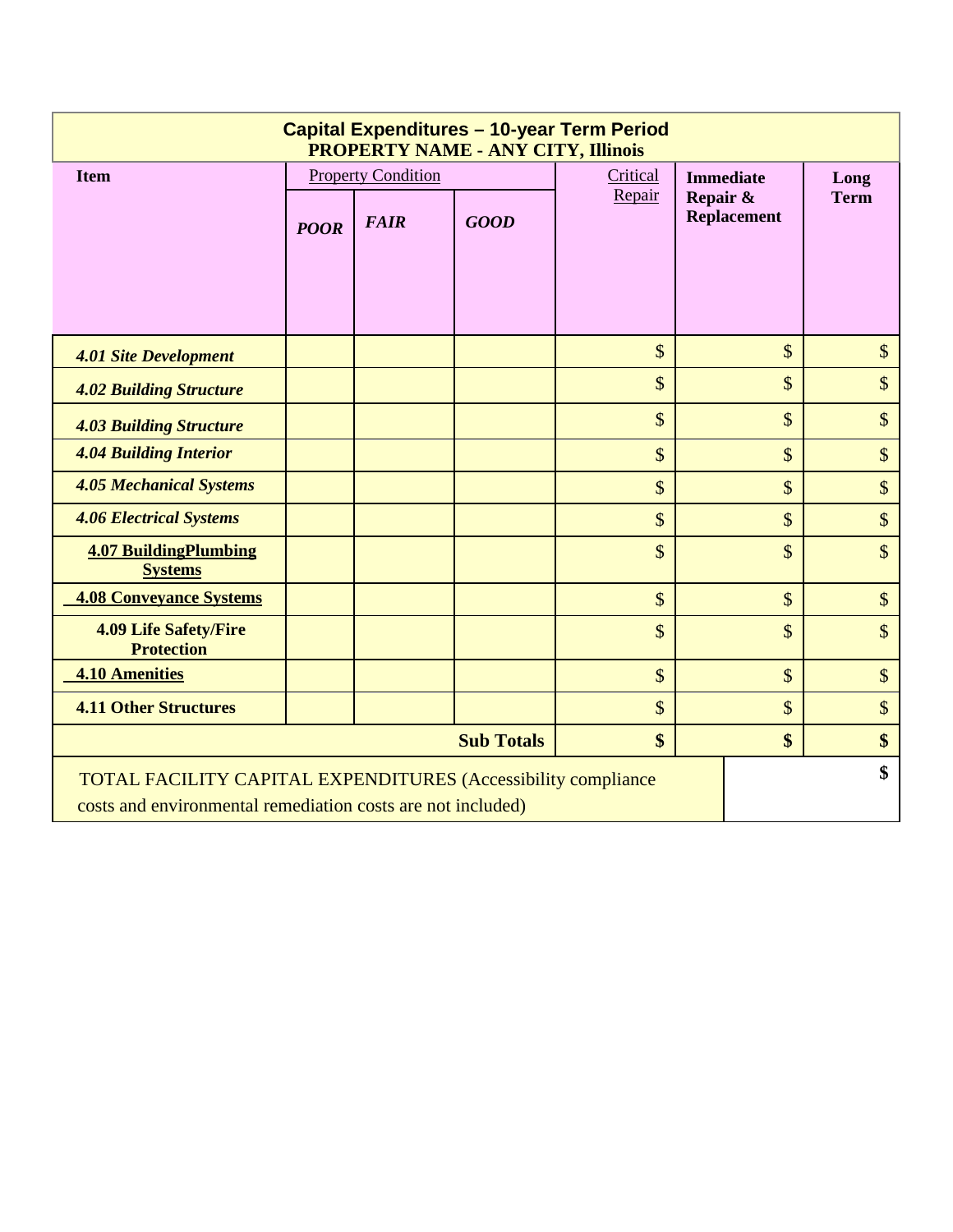#### **2.0 INTRODUCTION**

#### **2.01 PURPOSE AND SCOPE OF SERVICES**

RAH & Associates conducted a walk-through observation of the Savoy Apartments, located at 123 main Street, in Tri city, Illinois on March 15, 2003. This assessment was authorized on March 5, 2007, and performed in general accordance with the proposal dated March 2, 2007.

The purpose of this Property Condition Report is to observe and document readily visible materials and building system defects, which might significantly affect the value of the property, and determine if conditions exist which may have a significant impact on the continued operation of the facility during the evaluation period. **This assessment shall not be used by the developer as his scope of work. It should be viewed as an addendum to the scope of work prepared by the developer's design architect.**

The assessment included a site visit, interviews with property management personnel; inquiries to the local building department, zoning department and fire department; a review of readily available construction documents (drawings and specifications) provided by the property owner; and visual observations of the following systems components: site development, building exterior and interior, building structure, mechanical, electrical and plumbing systems; conveyance systems, life safety/fire protection, and general accessibility compliance.

This report is intended to provide a general overview of the building systems and their overall condition. It has been performed using that degree of skill and care normally exercised by reputable consultants performing similar work. The activities of this assessment included observations of visible and readily accessible areas. The observations were performed without removing or damaging components of the existing building systems. Consequently, certain assumptions have been made regarding conditions and operating performance. Comprehensive studies to identify, document, and evaluate every existing defect or deficiency, were not conducted. In some cases, additional studies may be warranted to fully evaluate concerns noted. In addition, system checks or testing of the equipment in the operating mode is beyond the scope of this assessment.

The observations, findings, and conclusions within this report are based on our professional judgment and information obtained during the course of this assessment. The opinions and recommendations presented herein are based on our observations, evaluation of the information provided, and interviews with personnel familiar with the property and should not be considered design solutions. No calculations have been performed to determine the adequacy of the facility's original design. It is possible that defects and/or deficiencies exist that were not readily accessible or visible. Problems may develop with time, which were not evident at the time of this assessment. The opinions and recommendations in this report should not be construed in anyway to constitute a warranty or guarantee regarding the current or future performance of any system identified.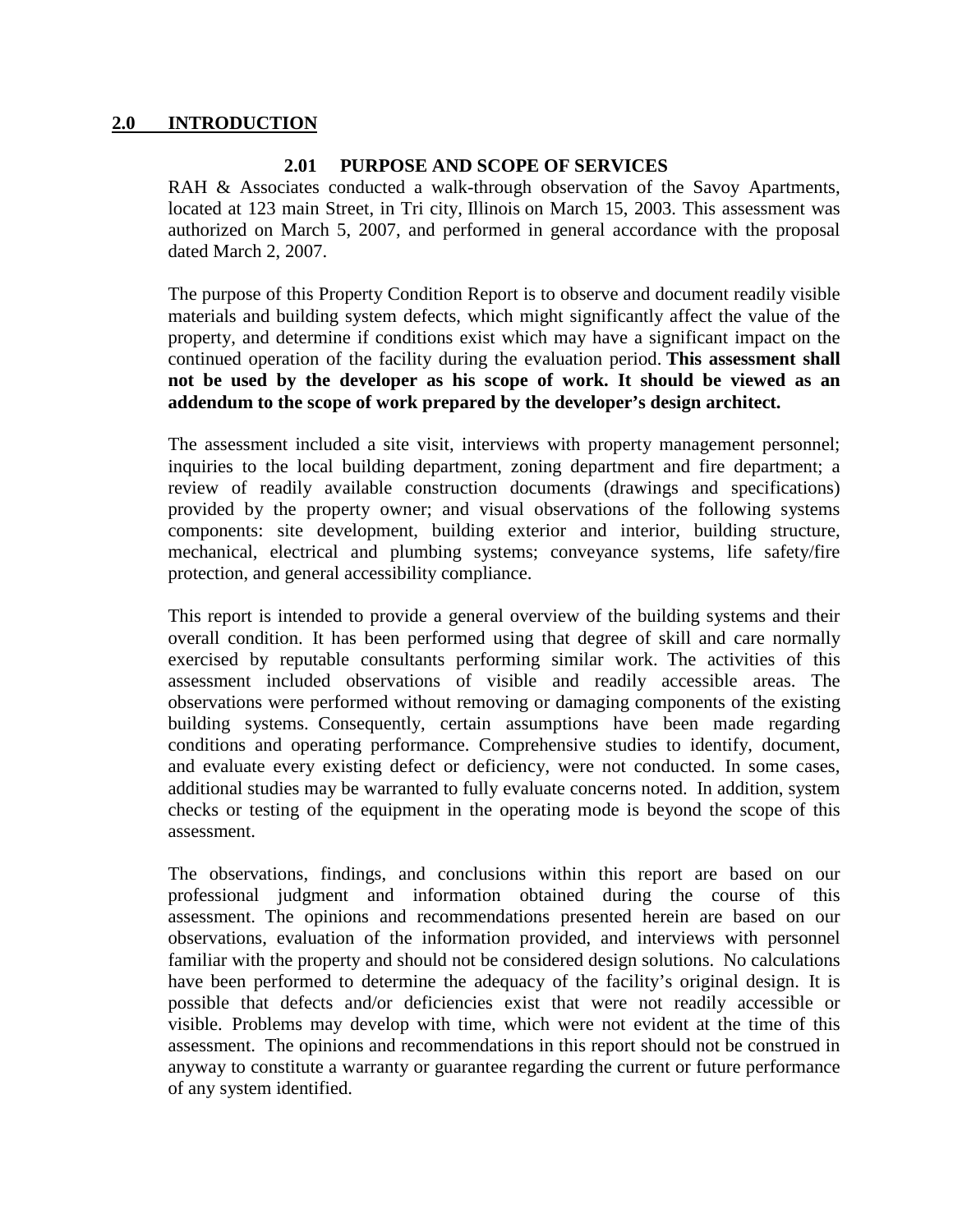- The representations regarding the status of accessibility requirements is based on visual observation and some physical measuring and, thus, are intended to be a good faith effort to assist the Client by noting nonconforming conditions along with estimates of costs to correct and are not to be considered to be based on a detailed study.
- This Report does not confirm the presence or absence of asbestos, PCB's, lead base paints or toxic soils on this property.
- The preparer of this report shall at all times be an independent observer and cannot be connected in any other fashion to the project such as the design architect or construction observer.

#### **2.02 RELIANCE**

This report was prepared for the use of **Ace Development Company** and the Illinois Housing Development Authority, 401 North Michigan Avenue, Suite 900, Chicago, IL, its successors and/or assigns. This report is expressly and exclusively for the sole use and benefit of the client and the Illinois Housing Development Authority and is not for the use or benefit of, nor may any other person or entity rely upon this report without the advanced written consent of RAH & Associates.

#### **2.03 EVALUATION DEFINITIONS**

- *Good***:** Average to above-average condition for the building system or material assessed, with consideration of its age, design and geographical location. Generally, other than normal maintenance, no work is recommended or required.
- *Fair*: Average condition for the building system evaluated. Some work is required or recommended, primarily due to the normal aging and wear of the building system, to return to a good condition.
- *Poor***:** Below average condition for the building system evaluated. Significant work anticipated returning the building system or material to an acceptable condition.

#### **2.04 OPINION OF COST**

The opinion of costs presented is for the repair/replacement of readily visible materials and building system defects that might significantly affect the value of the property during the evaluation period. These opinions are based on approximate quantities and values. They do not constitute a warranty that all items, which may require repair or replacement, are included.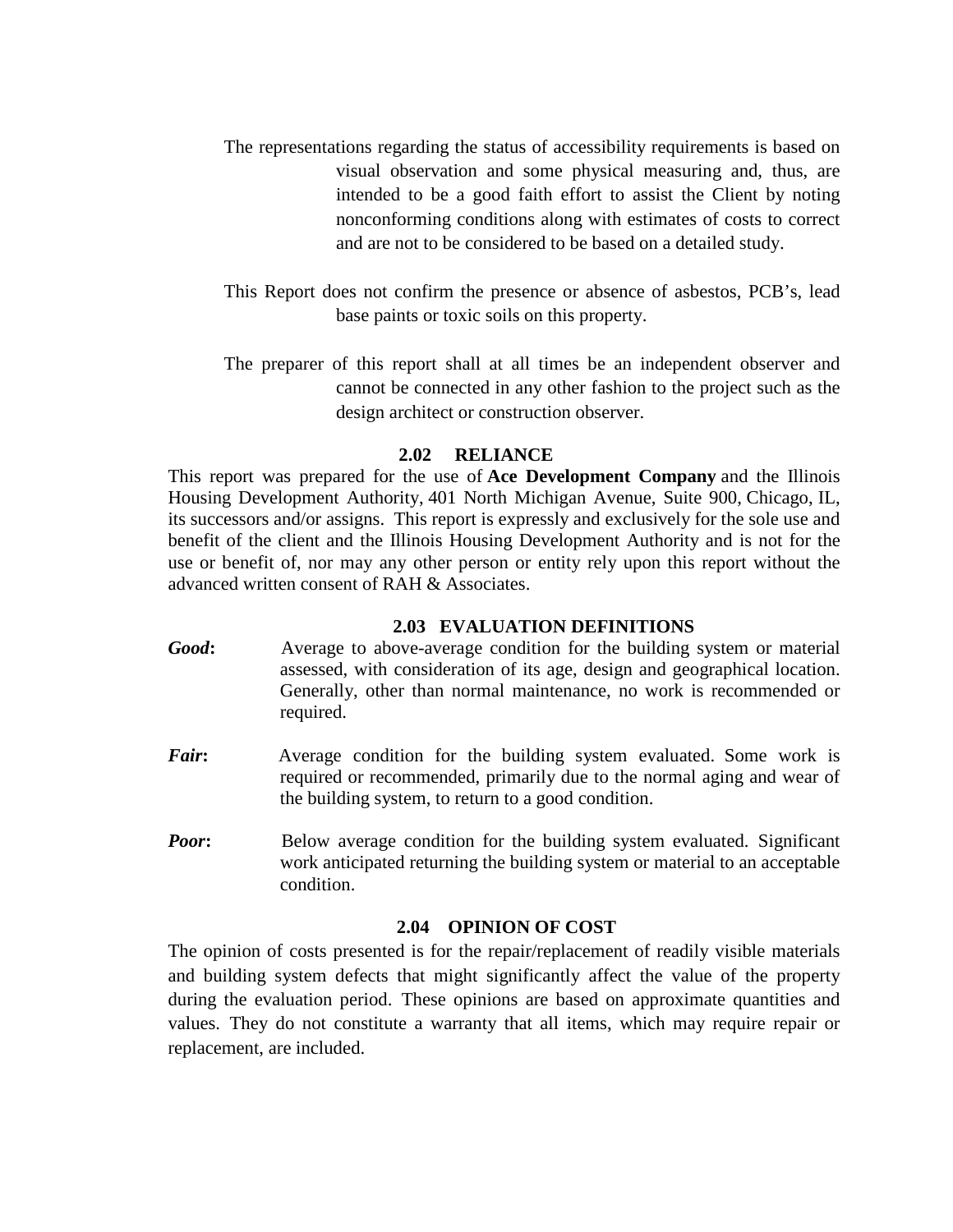Estimated cost opinions presented in this report are from a combination of sources. The primary sources are from Means Repair and Remodeling Cost Data and Means Facilities Maintenance and Repair Cost Data; past invoices or bid documents provided by site management; as well as the report preparer's experience with costs for similar projects and city cost indexes.

Replacement and Repair Cost estimates are based on approximate quantities. Information furnished by site personnel or the property management, if presented, is assumed by this report preparer to be reliable. A detailed inventory of quantities for cost estimating is not a part of the scope of this Report.

Actual costs may vary depending on such matters as type and design of remedy; quality of materials and installation; manufacturer of the equipment or system selected; field conditions; whether a physical deficiency is repaired or replaced in whole; phasing of the work; quality of the contractor(s); project management exercised; and the availability of time to thoroughly solicit competitive pricing. In view of these limitations, the costs presented herein should be considered "order of magnitude" and used for budgeting purposes only. Detailed design and contractor bidding is recommended to determine actual cost.

These opinions should not be interpreted a design solution, construction bid, an offer to perform the work, or the entire scope of work to be performed. All costs are stated in present value. The recommendations and opinions of cost provided herein are based on the understanding that the facility will continue operating in its present occupancy classification and general quality level unless otherwise stated.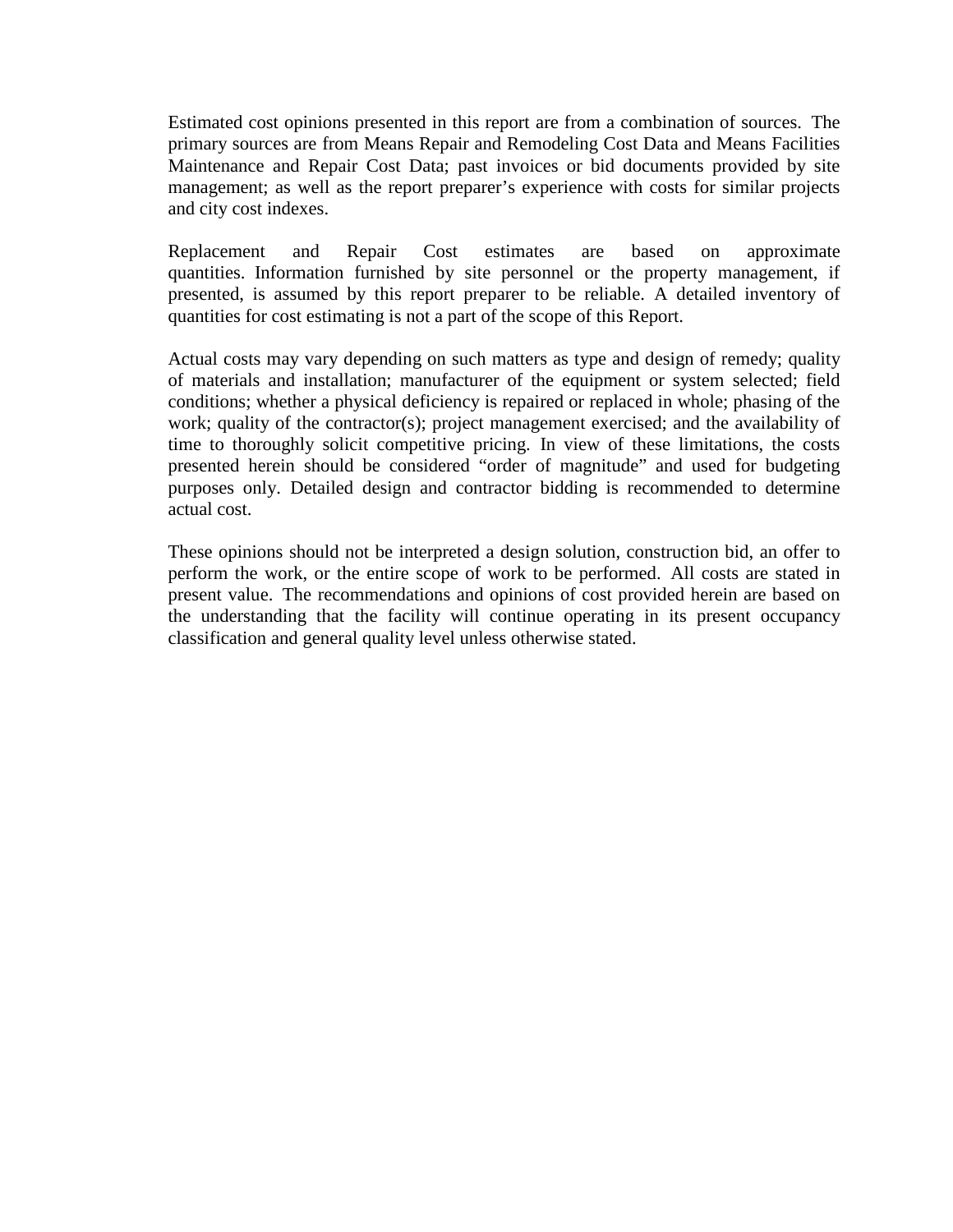### **2.05 COMMON ABBREVIATIONS**

| ALEC:              | <b>Aluminized Emulsion Coating</b><br>(Roofing) | HP:         | Horsepower                                       |
|--------------------|-------------------------------------------------|-------------|--------------------------------------------------|
| A/V:               | <b>Audio Visual Device</b>                      |             | HVAC: Heating, Ventilation & Air<br>Conditioning |
| BLDG:              | <b>Building</b>                                 | IN:         | <b>Inches</b>                                    |
| <b>BOCA:</b>       | Building Officials & Code<br>Administrators     | KVA:        | Kilo-volt amp                                    |
|                    | International, Inc.                             | LF:         | <b>Linear Feet</b>                               |
| <b>BUR:</b>        | <b>Built-Up Roof</b>                            | <b>MEP:</b> | Mechanical, Electrical and<br>Plumbing           |
| CF:                | <b>Cubic Feet</b>                               | MP:         | <b>Manual Pull Station</b>                       |
| CIP:               | <b>Cast Iron Pipe</b>                           | $NRA$ :     | Net Rentable Area                                |
| $\mathbf{CMP:}$    | <b>Corrugated Metal Pipe</b>                    | NO:         | Number                                           |
| CMU:               | <b>Concrete Masonry Units</b>                   | PB:         | Polybutylene                                     |
| CY:                | Cubic Yard                                      | PVC:        | Poly Vinyl Chloride                              |
| DX:                | Direct Expansion                                | RCP:        | <b>Reinforced Concrete Pipe</b>                  |
| <b>EIFS:</b>       | <b>Exterior Insulating Finish System</b>        | SBC:        | <b>Standard Building Code</b>                    |
| <b>EMT:</b>        | <b>Electrical Metallic Tubing</b><br>(Conduit)  | SD:         | <b>Smoke Detector</b>                            |
| <b>EPDM:</b>       | <b>Ethylene Propylene Diene</b><br>Monomer      | SF:         | <b>Square Feet</b>                               |
| $\boldsymbol{F}$ : | Fahrenheit                                      | SY:         | Square Yard                                      |
| FT:                | Feet                                            | UBC:        | <b>Uniform Building Code</b>                     |
| GBA:               | Gross Building Area                             | VAT:        | <b>Vinyl Asbestos Tile</b>                       |
| HC:                | Handicap                                        | VAV:        | Variable Air Volume                              |
| HID:               | <b>High-Intensity Discharge</b><br>(Lighting)   | VWC:        | Vinyl Wall Covering                              |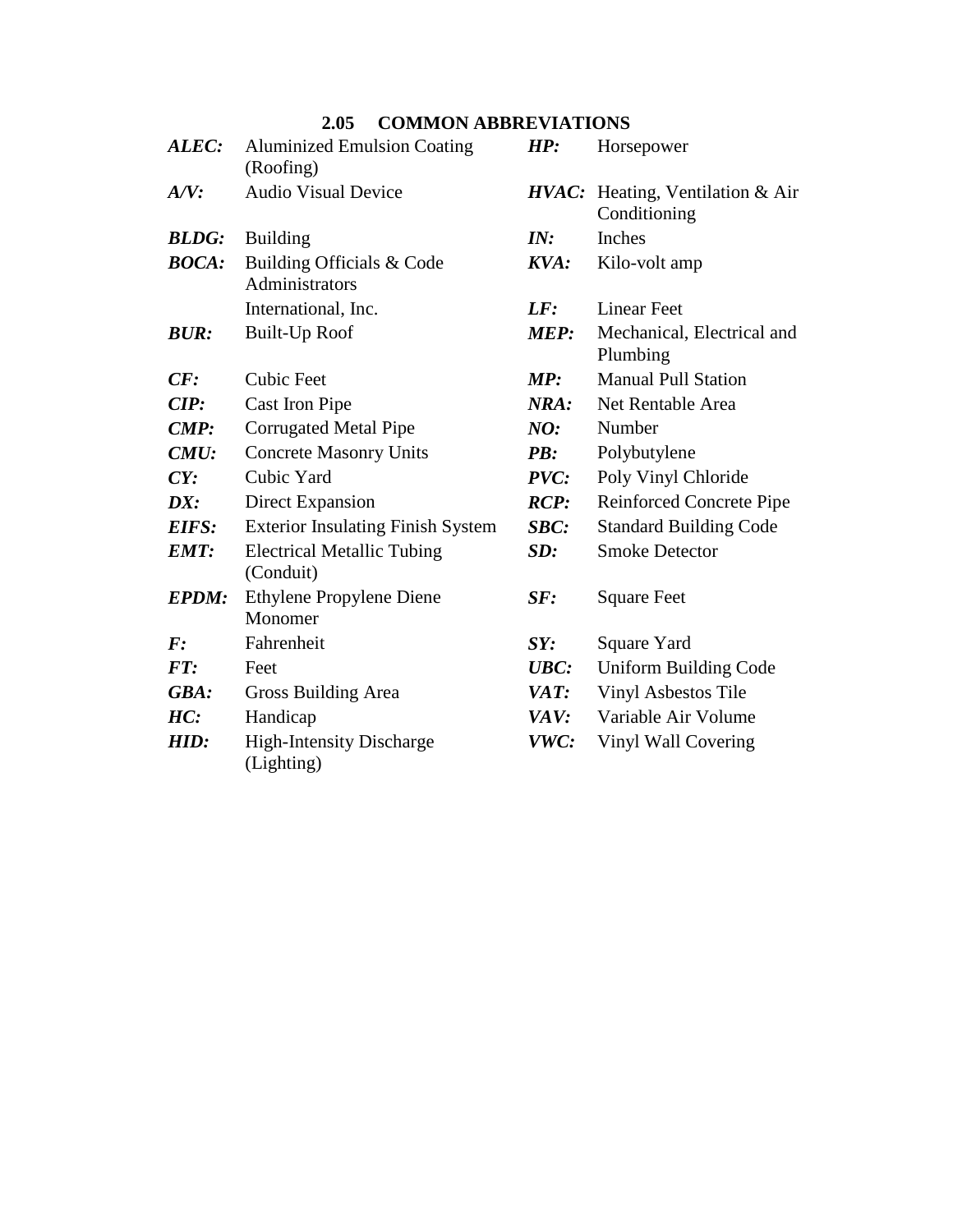#### **3.0 GENERAL INFORMATION**

#### **3.01 GENERAL**

The Savoy Apartments is a 3-story, multi-tenant, apartment complex consisting of five, 3-story buildings, each containing 15, one-bedroom units and 15, two-bedroom units for grand total of 150-units. There is a one, 1-story clubhouse/rental office building and a one, 1-story maintenance building. Parking consists of asphalt-pavement. The architectural treatments of the buildings include face brick exterior walls, with a combination of a concrete-tile pitched roof shingles surrounding a low-sloped elastomeric rubber membrane roof area. The facility appears to be in generally good to fair overall condition for its age, use, and design.

#### **3.02 INTERVIEWS**

| <b>Name</b>          | <b>Title</b>                            | <b>Phone Number</b> |
|----------------------|-----------------------------------------|---------------------|
| Laura Smith          | <b>On-site Property Manager</b>         | 309-674-8927        |
| <b>Proctor Jones</b> | Maintenance Supervisor                  | 309-674-8927        |
| <b>Ralph Pulley</b>  | Building & Zoning Department<br>Officer | 309-674-9200        |
| Captain Robert Lee   | <b>Fire Prevention Bureau</b>           | 309-674-7290        |
|                      |                                         |                     |

The following individuals were interviewed:

#### **3.03 PROPERTY INFORMATION**

The site visit portion of this property condition assessment was performed on March 20, 2003, by RAH & Associates. The weather at the time of our observation was clear with temperatures near 60 degrees° Fahrenheit.

| <b>Property Name and Address:</b> |                         |                                                   |  |  |
|-----------------------------------|-------------------------|---------------------------------------------------|--|--|
|                                   | <b>Savoy Apartments</b> |                                                   |  |  |
|                                   | 123 Main Street         |                                                   |  |  |
|                                   | Tri-City, Illinois      |                                                   |  |  |
| <b>Site Information:</b>          |                         |                                                   |  |  |
| <b>Surrounding Area:</b>          |                         | <i>North:</i> Commercial/Multi-family Residential |  |  |
|                                   |                         | South: Single/Multi-family Residential            |  |  |
|                                   | East:                   | Commercial/Multi-family Residential               |  |  |
|                                   | West:                   | Commercial/Multi-family Residential               |  |  |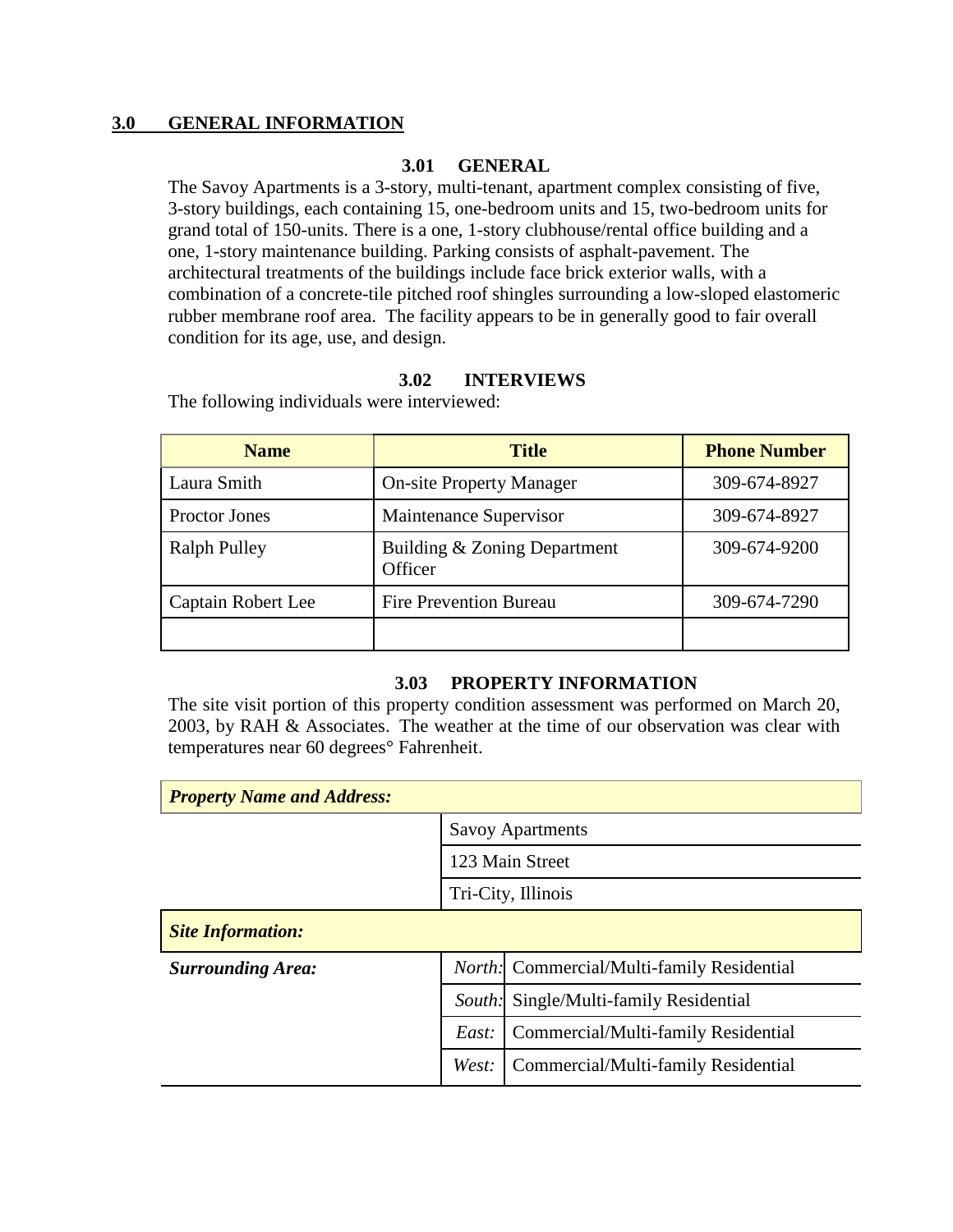| <b>Land Area:</b>                                                   | 6.5 Acres                                                                                                                                                                                                                                                                                                                                                                                              |  |                                            |              |
|---------------------------------------------------------------------|--------------------------------------------------------------------------------------------------------------------------------------------------------------------------------------------------------------------------------------------------------------------------------------------------------------------------------------------------------------------------------------------------------|--|--------------------------------------------|--------------|
|                                                                     |                                                                                                                                                                                                                                                                                                                                                                                                        |  |                                            |              |
| <b>Number of Entry Drives:</b>                                      | $\overline{2}$                                                                                                                                                                                                                                                                                                                                                                                         |  |                                            |              |
| <b>Parking Spaces:</b>                                              |                                                                                                                                                                                                                                                                                                                                                                                                        |  |                                            |              |
| <b>Standard</b>                                                     | 98                                                                                                                                                                                                                                                                                                                                                                                                     |  |                                            |              |
| Handicap                                                            | $\overline{2}$                                                                                                                                                                                                                                                                                                                                                                                         |  |                                            |              |
| <b>Garage Parking</b>                                               | N/A                                                                                                                                                                                                                                                                                                                                                                                                    |  |                                            |              |
| <b>Total</b>                                                        | 100                                                                                                                                                                                                                                                                                                                                                                                                    |  |                                            |              |
| Required                                                            | Per current Zoning 150                                                                                                                                                                                                                                                                                                                                                                                 |  |                                            |              |
| <b>Building Classification Information:</b>                         |                                                                                                                                                                                                                                                                                                                                                                                                        |  |                                            |              |
| <b>Building Code:</b>                                               | Original<br>Construction:                                                                                                                                                                                                                                                                                                                                                                              |  | <b>BOCA - 1984</b>                         |              |
|                                                                     | Present:                                                                                                                                                                                                                                                                                                                                                                                               |  | <b>International Building Code</b><br>2000 |              |
|                                                                     | Code Violations:                                                                                                                                                                                                                                                                                                                                                                                       |  | None                                       |              |
| Zoning:                                                             | $R-5$                                                                                                                                                                                                                                                                                                                                                                                                  |  |                                            |              |
| <b>Compliance with current Zoning</b><br>Ordinance:                 | Legal nonconforming use. The R-5 Zoning parking<br>and density regulations have changed. The Zoning<br>Officer reported that if 50% or less of the buildings<br>were destroyed by a disaster, the property could be<br>rebuilt to original configuration. If more than 50% of<br>the buildings are destroyed then the rebuilding of the<br>property would have to comply with the newest<br>ordinance. |  |                                            |              |
| <b>Total Building Area: (SF)</b>                                    | 81,000 SF                                                                                                                                                                                                                                                                                                                                                                                              |  |                                            |              |
| <b>Building Coverage:</b>                                           | Approximately 29 percent                                                                                                                                                                                                                                                                                                                                                                               |  |                                            |              |
| <b>Number of Apartments</b>                                         | <b>Leased</b>                                                                                                                                                                                                                                                                                                                                                                                          |  | Vacant                                     | <b>Total</b> |
|                                                                     | 95                                                                                                                                                                                                                                                                                                                                                                                                     |  | 5                                          | 100          |
| <b>Financial Assisted Programs</b><br>(Section 8, 236 Housing, etc) | 50 - 236 Housing Units and 25 - Section 8 Units                                                                                                                                                                                                                                                                                                                                                        |  |                                            |              |
| <b>Geographic Information:</b>                                      |                                                                                                                                                                                                                                                                                                                                                                                                        |  |                                            |              |
| <b>Seismic Zone:</b>                                                | Zone 2B: Moderate probability of damaging ground<br>motion (UBC 1997)                                                                                                                                                                                                                                                                                                                                  |  |                                            |              |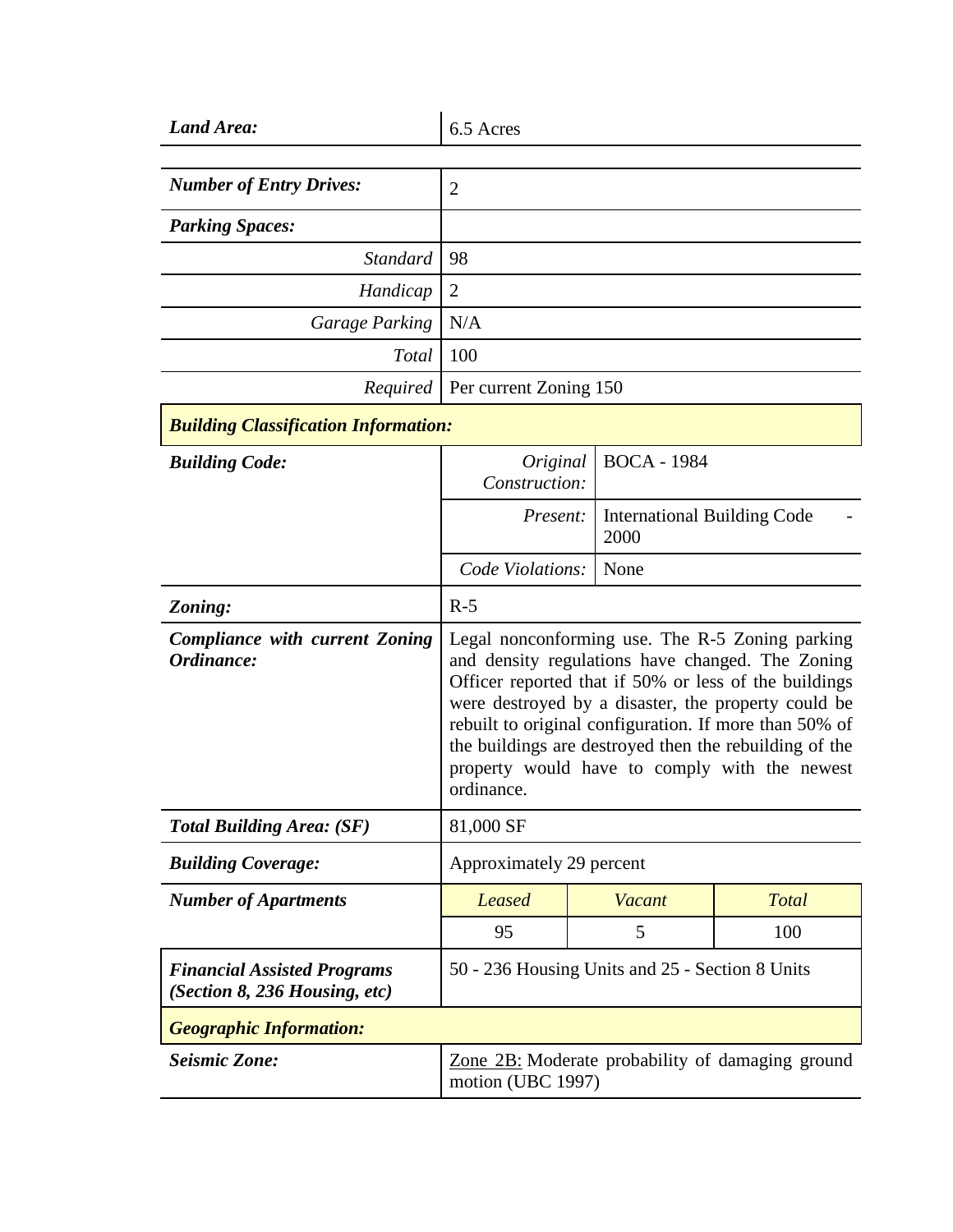| <b>Proximity to Flood Plain:</b>    |                                         | Zone B: Area between the 100-year and 500-year<br>flood plain (per FEMA, Panel 1600020011E, August<br>2, 1996)                                                                                                      |      |  |
|-------------------------------------|-----------------------------------------|---------------------------------------------------------------------------------------------------------------------------------------------------------------------------------------------------------------------|------|--|
|                                     | <b>Utility Suppliers:</b>               |                                                                                                                                                                                                                     |      |  |
|                                     | Electric:                               | Illinois Power Company                                                                                                                                                                                              |      |  |
|                                     | Water:                                  | City of Tri-City                                                                                                                                                                                                    |      |  |
|                                     | <b>Storm Sewer</b>                      | City of Tri-City                                                                                                                                                                                                    |      |  |
|                                     | <b>Sanitary Sewer:</b>                  | City of Tri-City                                                                                                                                                                                                    |      |  |
| Gas:                                |                                         | <b>NICOR</b>                                                                                                                                                                                                        |      |  |
|                                     | Telephone:                              | <b>SBC</b>                                                                                                                                                                                                          |      |  |
|                                     | 3.04                                    | <b>BUILDING HISTORY</b>                                                                                                                                                                                             |      |  |
|                                     | <b>Date of Completion:</b>              | 1992                                                                                                                                                                                                                |      |  |
| Date(s) of Major Improvements:      |                                         | 1996, 1999, $& 2002$ Seal coated and re-striped the<br>parking lot.<br>2000<br>Up-graded fire<br>alarm<br>system<br>to<br>meet<br>accessibility standards.<br>2001 Replaced all appliances $\&$ replaced 50% of the |      |  |
|                                     | roofs                                   |                                                                                                                                                                                                                     |      |  |
|                                     | <b>Status of Occupancy Certificate:</b> | On file with the City                                                                                                                                                                                               |      |  |
|                                     | Current Owner(s):                       | Tri-City Development, LLC                                                                                                                                                                                           |      |  |
|                                     | <b>Architects:</b>                      | Unknown                                                                                                                                                                                                             |      |  |
|                                     | <b>Structural Engineers:</b>            | Unknown                                                                                                                                                                                                             |      |  |
|                                     | <b>Mechanical/Electrical Engineers:</b> | Unknown                                                                                                                                                                                                             |      |  |
|                                     | <b>Civil Engineers</b>                  | Unknown                                                                                                                                                                                                             |      |  |
| <b>Building Documents Reviewed:</b> |                                         | Drawing(s)                                                                                                                                                                                                          | Date |  |
|                                     | <b>Architectural Drawings</b>           | Not available                                                                                                                                                                                                       |      |  |
|                                     | <b>MEP Drawings</b>                     | Not available                                                                                                                                                                                                       |      |  |
|                                     | <b>Civil Engineering Drawings</b>       | Not available                                                                                                                                                                                                       |      |  |
|                                     | <b>Fire protection Drawings</b>         | Not available                                                                                                                                                                                                       |      |  |
|                                     | <b>A/E</b> Specifications:              | Not available                                                                                                                                                                                                       |      |  |
|                                     | <b>Geotechnical Soils Report:</b>       | Not available                                                                                                                                                                                                       |      |  |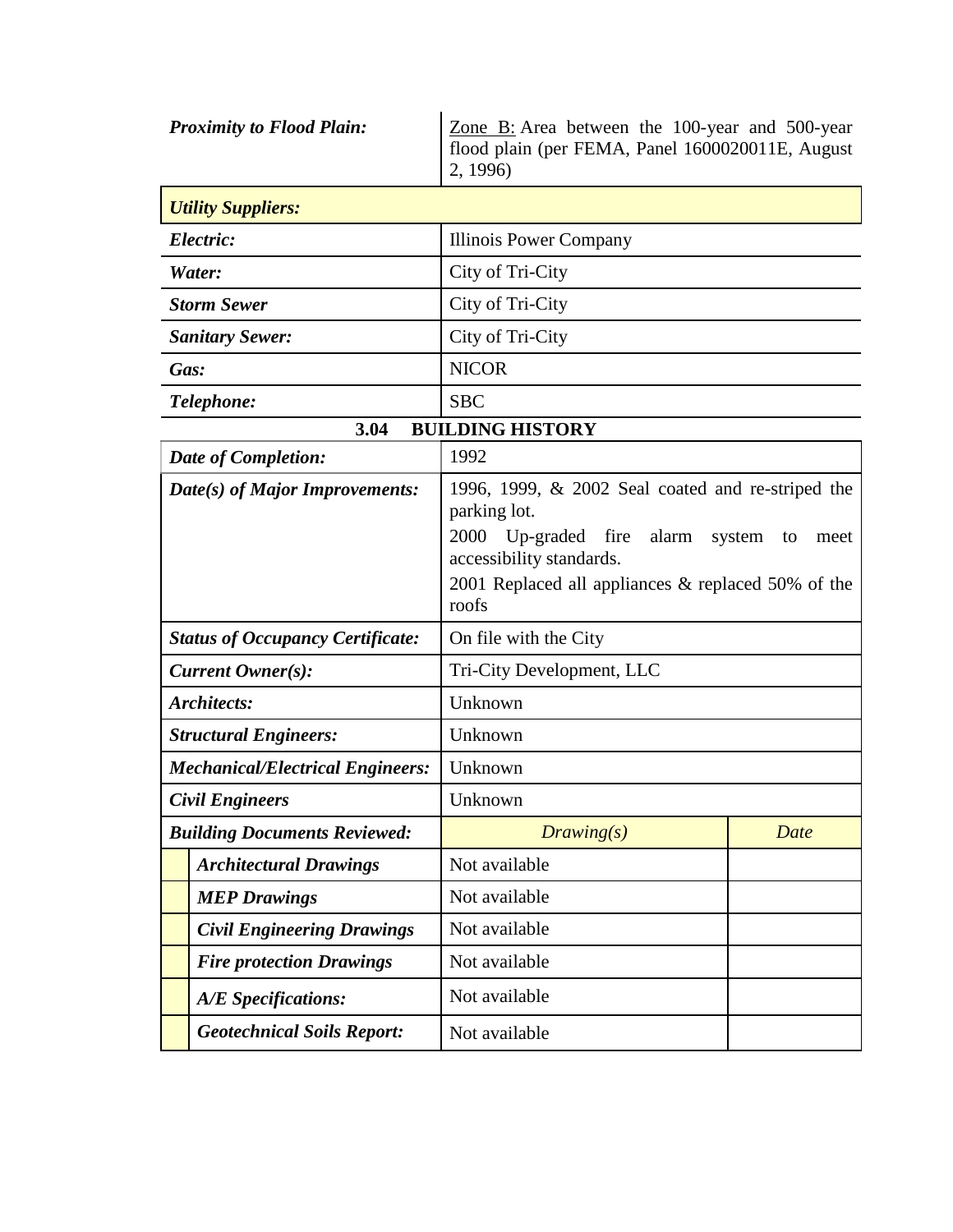# **4.0 PROJECT ASSESSMENT**

| 401.1 Signage:                                                                                                                                                                                                                                         |                                                                                                                                                                                                                                                                                                                                                                                                                                                                                                                                                                      |
|--------------------------------------------------------------------------------------------------------------------------------------------------------------------------------------------------------------------------------------------------------|----------------------------------------------------------------------------------------------------------------------------------------------------------------------------------------------------------------------------------------------------------------------------------------------------------------------------------------------------------------------------------------------------------------------------------------------------------------------------------------------------------------------------------------------------------------------|
| Description:                                                                                                                                                                                                                                           | <b>Observation/Comments:</b>                                                                                                                                                                                                                                                                                                                                                                                                                                                                                                                                         |
| A monument sign at the main entrance<br>provides property identification signage. The<br>sign is suspended between two brick piers<br>and is constructed of wood with painted<br>raised letters.<br>Numbers mounted on the face of building            | The site signage appeared to be generally in<br>good condition anticipated to require only<br>routine<br>maintenance over the<br>evaluation<br>period.                                                                                                                                                                                                                                                                                                                                                                                                               |
| identifies each building.                                                                                                                                                                                                                              |                                                                                                                                                                                                                                                                                                                                                                                                                                                                                                                                                                      |
| 401.2 Pavement:                                                                                                                                                                                                                                        |                                                                                                                                                                                                                                                                                                                                                                                                                                                                                                                                                                      |
| Description:                                                                                                                                                                                                                                           | <b>Observation/Comments:</b>                                                                                                                                                                                                                                                                                                                                                                                                                                                                                                                                         |
| The roadways and parking lot pavement<br>consist of asphaltic concrete. The drawings<br>indicate pavement specifications to be $2-\frac{1}{2}$<br>inch asphalt over 8 inch compacted (3/4 inch)<br>minus) gravel, compacted to 95% maximum<br>density. | The pavement is approximately 17-years<br>old and appeared in good to fair condition,<br>with some cracking observed, primarily<br>along the roadway. The property manager<br>reported that no seal coating has been<br>applied in recent years. It is recommended<br>that crack-sealing, as well as bituminous<br>seal coating and re-applications of pavement<br>markings be completed. Short Term<br>Additional bituminous seal coating and re-<br>applications of pavement marking will also<br>required<br>evaluation<br>the<br>be<br>over<br>period. Long Term |
| 4.01.3Curbs:                                                                                                                                                                                                                                           |                                                                                                                                                                                                                                                                                                                                                                                                                                                                                                                                                                      |
| Description:                                                                                                                                                                                                                                           | Observation/Comments:                                                                                                                                                                                                                                                                                                                                                                                                                                                                                                                                                |
| The curbs consist of cast-in-place concrete.                                                                                                                                                                                                           | The curbs appear to be in generally good<br>condition, requiring only routine maintenance<br>over the evaluation period.                                                                                                                                                                                                                                                                                                                                                                                                                                             |
| 4.01.4 Sidewalks:                                                                                                                                                                                                                                      |                                                                                                                                                                                                                                                                                                                                                                                                                                                                                                                                                                      |
| Description:                                                                                                                                                                                                                                           | <i>Observation/Comments:</i>                                                                                                                                                                                                                                                                                                                                                                                                                                                                                                                                         |
| The sidewalks from the parking areas to the<br>building entries and along the pedestrian<br>paths<br>constructed<br>cast-in-place<br>of<br>are                                                                                                         | The sidewalks appear to be in generally good<br>with<br>significant<br>condition,<br>no<br>cracking<br>observed, requiring only routine maintenance.                                                                                                                                                                                                                                                                                                                                                                                                                 |

# **4.01 Site Development**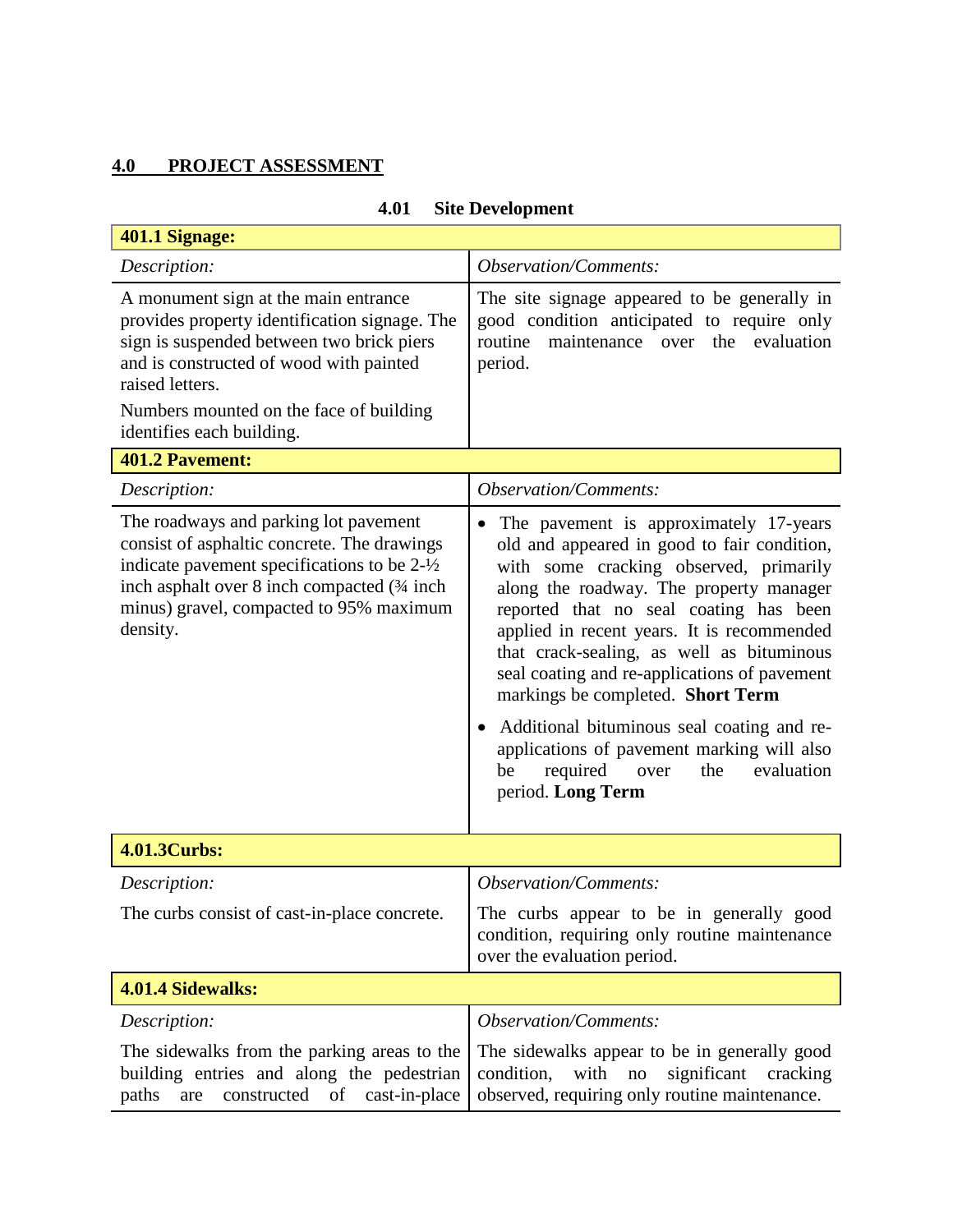| concrete.                                                                                                                                                                                                                                                                                                                                                                                                             |                                                                                                                                                                                                                                                                                                                                                                                                                                                                                                                                      |
|-----------------------------------------------------------------------------------------------------------------------------------------------------------------------------------------------------------------------------------------------------------------------------------------------------------------------------------------------------------------------------------------------------------------------|--------------------------------------------------------------------------------------------------------------------------------------------------------------------------------------------------------------------------------------------------------------------------------------------------------------------------------------------------------------------------------------------------------------------------------------------------------------------------------------------------------------------------------------|
| <b>4.01.5 Retaining Walls:</b>                                                                                                                                                                                                                                                                                                                                                                                        |                                                                                                                                                                                                                                                                                                                                                                                                                                                                                                                                      |
| Description:                                                                                                                                                                                                                                                                                                                                                                                                          | <b>Observation/Comments:</b>                                                                                                                                                                                                                                                                                                                                                                                                                                                                                                         |
|                                                                                                                                                                                                                                                                                                                                                                                                                       | Not applicable for this site.                                                                                                                                                                                                                                                                                                                                                                                                                                                                                                        |
| <b>4.01.6 Fencing:</b>                                                                                                                                                                                                                                                                                                                                                                                                |                                                                                                                                                                                                                                                                                                                                                                                                                                                                                                                                      |
| Description:                                                                                                                                                                                                                                                                                                                                                                                                          | <b>Observation/Comments:</b>                                                                                                                                                                                                                                                                                                                                                                                                                                                                                                         |
| There is a 6-foot high ornamental iron fence<br>spanning between masonry piers along the<br>north and west side of the property.<br>There is a 4-foot high ornamental iron fence<br>and gate surrounding the swimming pool.                                                                                                                                                                                           | The fence and masonry piers appear to be in<br>good condition. Painting will be required<br>over the evaluation period. The cost for this<br>item is minimal and considered to be part of<br>routine maintenance.<br>The swimming pool fence and gate appear<br>$\bullet$<br>to be in good condition. Painting will be<br>required over the evaluation period. The<br>cost for this item is minimal and considered<br>to be part of routine maintenance.                                                                             |
| 4.01.7 Dumpster Areas:                                                                                                                                                                                                                                                                                                                                                                                                |                                                                                                                                                                                                                                                                                                                                                                                                                                                                                                                                      |
| Description:                                                                                                                                                                                                                                                                                                                                                                                                          | <b>Observation/Comments:</b>                                                                                                                                                                                                                                                                                                                                                                                                                                                                                                         |
| The dumpsters are located in 4 areas and sit<br>on a concrete pad within a wood board fence<br>enclosure with a metal gate.                                                                                                                                                                                                                                                                                           | The refuse contractor owns the dumpsters.<br>$\bullet$<br>The wood enclosures appear to be in fair<br>Replacement<br>condition.<br>should<br>be<br>anticipated over the evaluation period. Long<br>Term                                                                                                                                                                                                                                                                                                                              |
| 4.01.8 Site Lighting                                                                                                                                                                                                                                                                                                                                                                                                  |                                                                                                                                                                                                                                                                                                                                                                                                                                                                                                                                      |
| Description:<br>Pole-mounted HID fixtures located along the<br>driving lanes and in the parking area provide<br>site lighting. Building mounted HID fixtures<br>are spaced along the perimeter walls of the<br>mounted<br>building.<br>Wall<br>incandescent<br>fixtures are mounted at the entrance doors to<br>each building and along side the sliding<br>doors to the patios and balconies.<br>4.01.9 Landscaping: | <b>Observation/Comments:</b><br>Lighting<br>observed<br>night,<br>was not<br>at<br>however, based on the amount of fixtures<br>provided and their location, the lighting<br>appeared to be adequate.<br>The exterior site lighting appears to be in<br>generally good condition requiring only<br>routine maintenance over the evaluation<br>period<br>The building lighting HID and incandescent<br>lighting appears to be in generally good<br>condition<br>only<br>requiring<br>routine<br>maintenance over the evaluation period |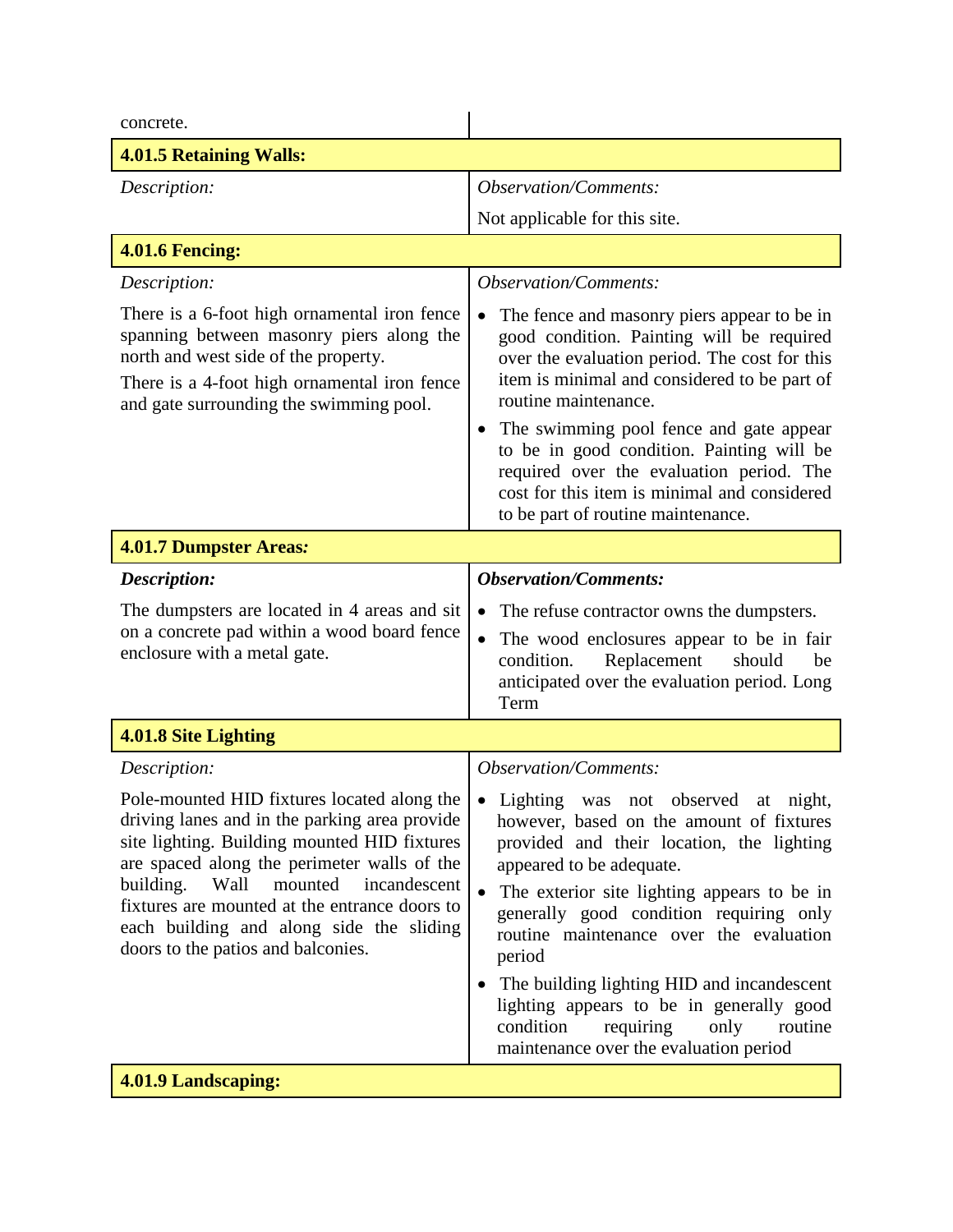| Description:                                                                                                                                                                                                                                                                                               | <b>Observation/Comments:</b>                                                                                                                                                                                                                                                                                                                                                                 |
|------------------------------------------------------------------------------------------------------------------------------------------------------------------------------------------------------------------------------------------------------------------------------------------------------------|----------------------------------------------------------------------------------------------------------------------------------------------------------------------------------------------------------------------------------------------------------------------------------------------------------------------------------------------------------------------------------------------|
| The landscaping consists of mature trees,<br>shrubs, and lawns. The lawn and planting<br>areas have an underground irrigation system.                                                                                                                                                                      | The landscaping appears to be in good<br>$\bullet$<br>condition. Plantings that have died due to<br>dye-off<br>will<br>requirement<br>winter<br>replacement. The cost for this item is<br>minimal and is considered to be part of<br>routine maintenance.<br>The irrigation system was reported to be in<br>good condition requiring only routine<br>maintenance over the evaluation period. |
| 4.01.10 Site Drainage:                                                                                                                                                                                                                                                                                     |                                                                                                                                                                                                                                                                                                                                                                                              |
| Description:                                                                                                                                                                                                                                                                                               | <b>Observation/Comments:</b>                                                                                                                                                                                                                                                                                                                                                                 |
| Site storm water from lawns and paved areas<br>appears to drain overland into catch basins<br>located in the parking lots and lawn areas.<br>These catch basins flow via underground<br>piping into an on-site storm water retention<br>area located on the north side of the property.                    | The drainage system appears to be adequate<br>and is reported to be in good condition<br>requiring only routine maintenance over the<br>evaluation period.                                                                                                                                                                                                                                   |
| 4.01.11 Sanitary Sewer:                                                                                                                                                                                                                                                                                    |                                                                                                                                                                                                                                                                                                                                                                                              |
| Description:                                                                                                                                                                                                                                                                                               | <b>Observation/Comments:</b>                                                                                                                                                                                                                                                                                                                                                                 |
| The site sanitary sewer discharges into a<br>municipal sewer main located in Main Street.<br>The civil engineering drawings indicate that<br>the piping material is reinforced concrete.<br>The sanitary sewer service to each building<br>is 4-inch vitrified clay entering the front of<br>the building. | Due to hidden conditions the site sanitary<br>sewer system could not be viewed. The<br>Maintenance Supervisor reported that the<br>system appears to be in good condition and no<br>major problems have been experienced.                                                                                                                                                                    |
| 4.01.12 Lift Stations:                                                                                                                                                                                                                                                                                     |                                                                                                                                                                                                                                                                                                                                                                                              |
| Description:                                                                                                                                                                                                                                                                                               | <b>Observation/Comments:</b>                                                                                                                                                                                                                                                                                                                                                                 |
|                                                                                                                                                                                                                                                                                                            | Not applicable to this project.                                                                                                                                                                                                                                                                                                                                                              |
| 4.01.13 Domestic Water:                                                                                                                                                                                                                                                                                    |                                                                                                                                                                                                                                                                                                                                                                                              |
| Description:                                                                                                                                                                                                                                                                                               | <b>Observation/Comments:</b>                                                                                                                                                                                                                                                                                                                                                                 |
| The 8-inch municipal water main located<br>inMain Street supplies the on-site water<br>lines. The property's water distribution<br>system consists of 6-inch ductile iron pipe<br>located in the main roadways on the<br>property. The system is looped.<br>The water service to each building consists    | Due to hidden conditions the site domestic<br>water system could not be viewed. The<br>Maintenance Supervisor reported that the<br>system appears to be in good condition and<br>no major problems have been experienced.                                                                                                                                                                    |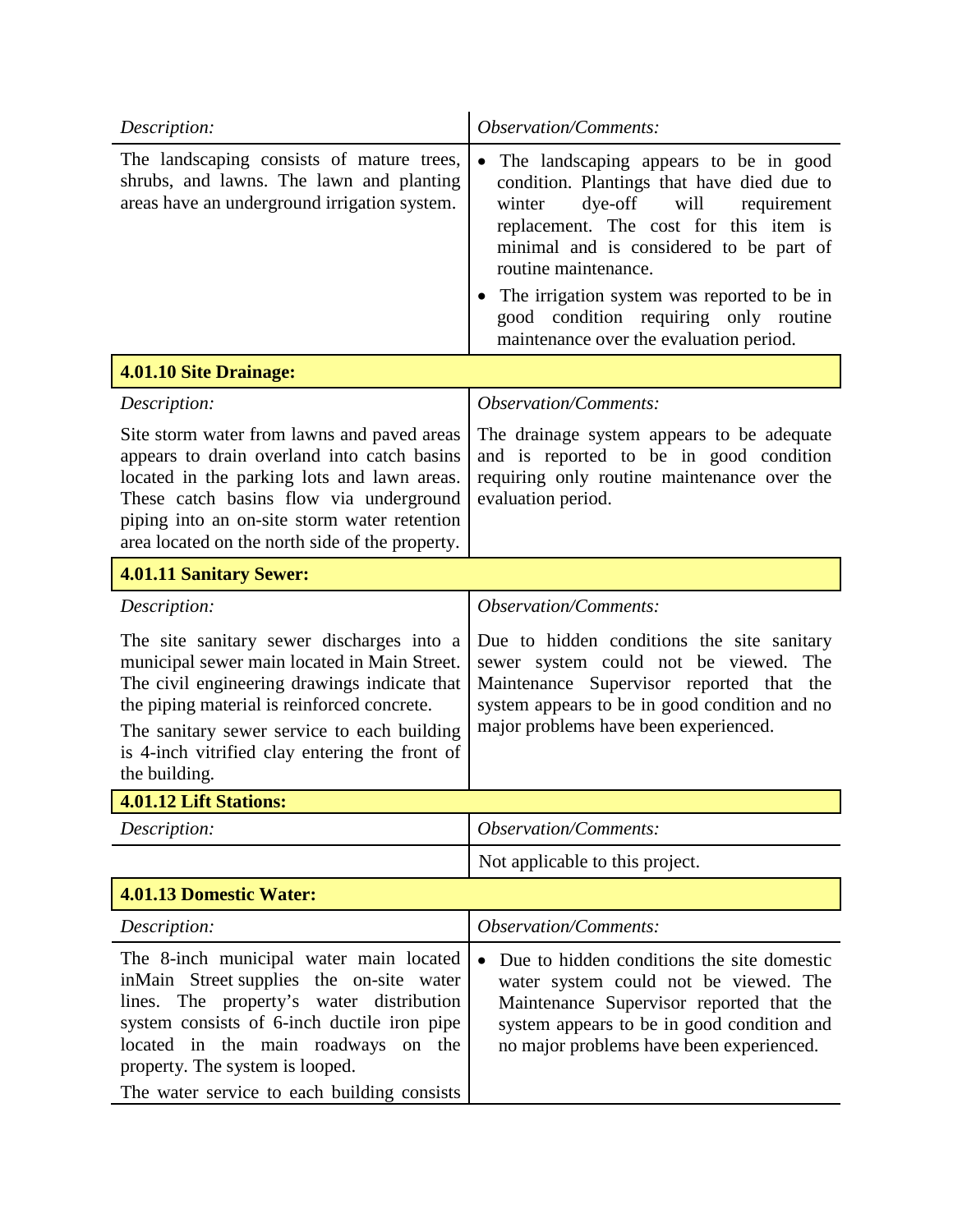of 1.5-inch copper entering the building in the front

The water meters are located in a concrete vault adjacent to each building.

#### **4.02 BUILDING STRUCTURE**

#### **4.02.1 Geotechnical:**

| Description: | <i>Observation/Comments:</i>                             |
|--------------|----------------------------------------------------------|
|              | Geotechnical information was not provided for<br>review. |

#### **4.02.2 Foundation:**

| Description:                                                                                                                                                                                                | Observation/Comments:                                                                                                                                                                                                                                                          |
|-------------------------------------------------------------------------------------------------------------------------------------------------------------------------------------------------------------|--------------------------------------------------------------------------------------------------------------------------------------------------------------------------------------------------------------------------------------------------------------------------------|
| concrete spread footings around the exterior other instability of the system was observed.<br>walls, and individual cast-in-place reinforced<br>concrete pads at exterior and interior column<br>locations. | The foundation system is indicated on the Due to hidden conditions, the footings could<br>drawings to consist of cast-in-place concrete   not be evaluated. The foundation walls were<br>perimeter stem wall bearing on reinforced open for limited evaluation. No cracking or |

#### **4.02.3 Slab:** *Description: Observation/Comments:* The first floor typically consists of a fourinch poured-in-place, reinforced concrete slab bearing on two-inch leveling sand over 6-mill vapor barrier and six-inch compacted gravel. Observed floors appeared to be level and stable. No significant sign of deflection or movement was observed. **4.02.4 Superstructure***:*

| Description:                                                                                                                                                                                                                                   | <i><b>Observation/Comments:</b></i>                                                                                                    |  |
|------------------------------------------------------------------------------------------------------------------------------------------------------------------------------------------------------------------------------------------------|----------------------------------------------------------------------------------------------------------------------------------------|--|
| The exterior walls consist of load-bearing<br>wood stud framing with interior steel<br>columns and wood floor trusses supporting<br>the upper floor. The roof framing consists of<br>manufactured wood trusses and<br><b>OSB</b><br>sheathing. | The superstructure appeared to be in generally<br>good condition. No evidence of structural<br>instability was observed.               |  |
| <b>4.02.5 Floor Framing:</b>                                                                                                                                                                                                                   |                                                                                                                                        |  |
| Description:                                                                                                                                                                                                                                   | Observation/Comments:                                                                                                                  |  |
| with<br>The<br>floor is constructed<br>upper                                                                                                                                                                                                   | Sign of deflection and movement in the floors<br>manufactured wood truss joists supporting were not observed indicating that the floor |  |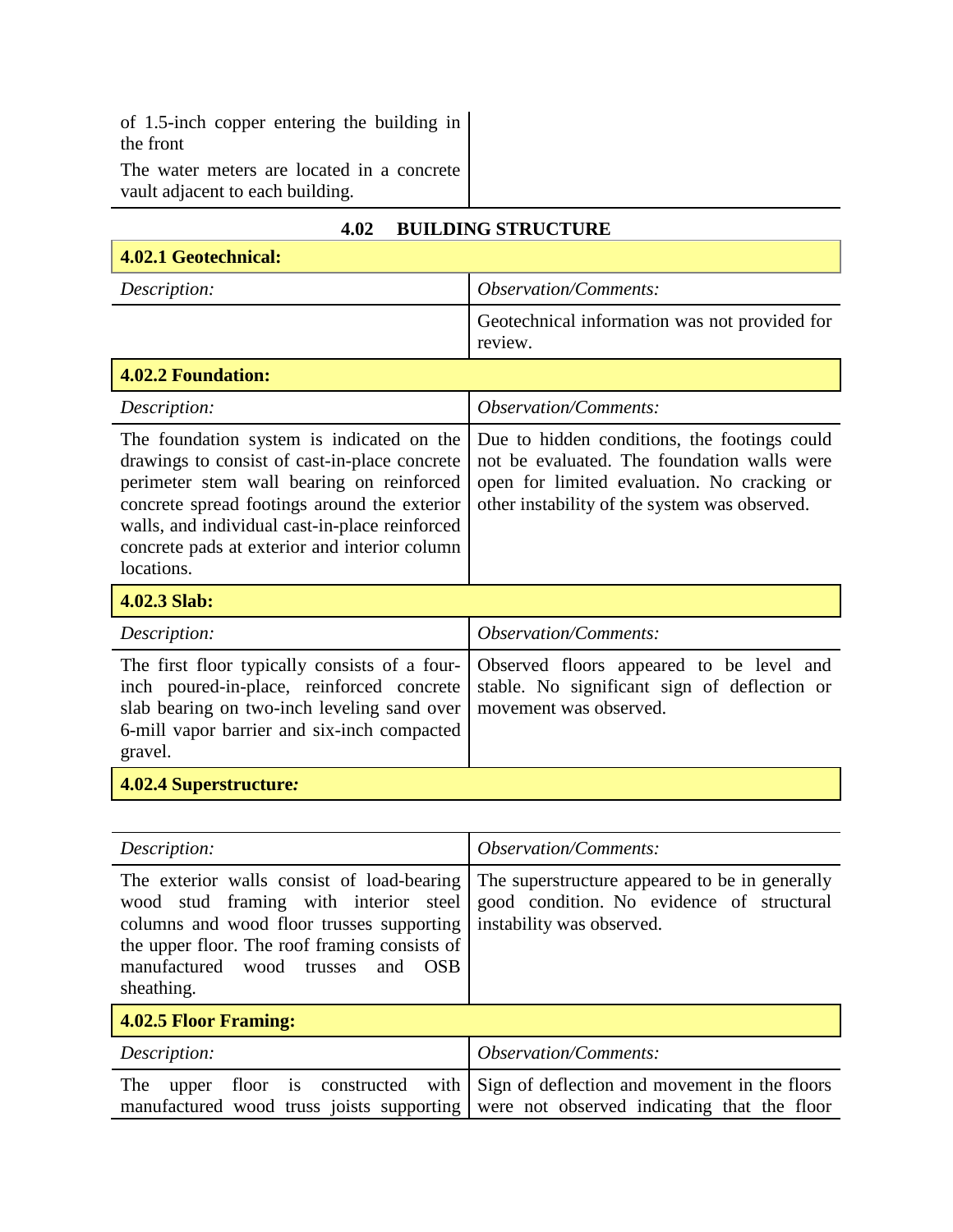the plywood floor deck and lightweight concrete floor fill. framing was stable.

| <b>4.02.6 Roof Framing:</b>                                                                                                                                                                          |                                                                                                                                                                                                             |
|------------------------------------------------------------------------------------------------------------------------------------------------------------------------------------------------------|-------------------------------------------------------------------------------------------------------------------------------------------------------------------------------------------------------------|
| Description:                                                                                                                                                                                         | <i>Observation/Comments:</i>                                                                                                                                                                                |
| The roof is constructed with manufactured<br>wood truss spaced at approximately 24-<br>center-to-center<br>supporting<br>inches<br>the<br>plywood floor deck and lightweight concrete<br>floor fill. | Sign of deflection and movement in the roof<br>$\bullet$<br>framing were not observed indicating that<br>the roof framing was stable.<br>Fire retardant plywood sheathing was not<br>$\bullet$<br>observed. |

| 4.03 | <b>BUILDING EXTERIOR</b> |
|------|--------------------------|
|------|--------------------------|

| 4.03.1 Wall Assembly/Finish:                                                                                                                                                                                                                                                |                                                                                                                                                                                                                                                                                          |  |  |
|-----------------------------------------------------------------------------------------------------------------------------------------------------------------------------------------------------------------------------------------------------------------------------|------------------------------------------------------------------------------------------------------------------------------------------------------------------------------------------------------------------------------------------------------------------------------------------|--|--|
| Description:                                                                                                                                                                                                                                                                | <i>Observation/Comments:</i>                                                                                                                                                                                                                                                             |  |  |
| The exterior walls are constructed of brick<br>veneer over CDX plywood sheathing and 2<br>x 4 wood stud framing with R-11 fiberglass<br>batt insulation.<br>T-1-11 spandrel panels are located above<br>and below the bedroom windows on all four<br>sides of the building. | The exterior brick walls appeared to be in<br>good condition. No evidence of spalling,<br>cracking, or efflorescence was observed.<br>The T-1-11 wood siding is in fair condition.<br>Replacement of damaged areas and painting<br>will be required within the first year. Short<br>Term |  |  |

| 4.03.2 Windows; Glass/Glazing:                                                                                                                                                           |  |  |
|------------------------------------------------------------------------------------------------------------------------------------------------------------------------------------------|--|--|
| <b>Observation/Comments:</b>                                                                                                                                                             |  |  |
| The windows appear to be in fair to poor<br>$\bullet$<br>condition. Thirty widows require immediate<br>replacement required. Critical Repair.                                            |  |  |
| The double pane glass appeared to be in<br>$\bullet$<br>generally good condition. The seals in<br>fourteen units appear to be broken requiring<br>immediate replacement. Critical Repair |  |  |
| <b>4.03.3 Exterior Doors:</b>                                                                                                                                                            |  |  |
| <i><b>Observation/Comments:</b></i>                                                                                                                                                      |  |  |
| The exterior main entrance doors appeared to<br>$\bullet$<br>be in generally good condition.<br>The exterior insulated metal service doors                                               |  |  |
| glazed sliding units, set in anodized                                                                                                                                                    |  |  |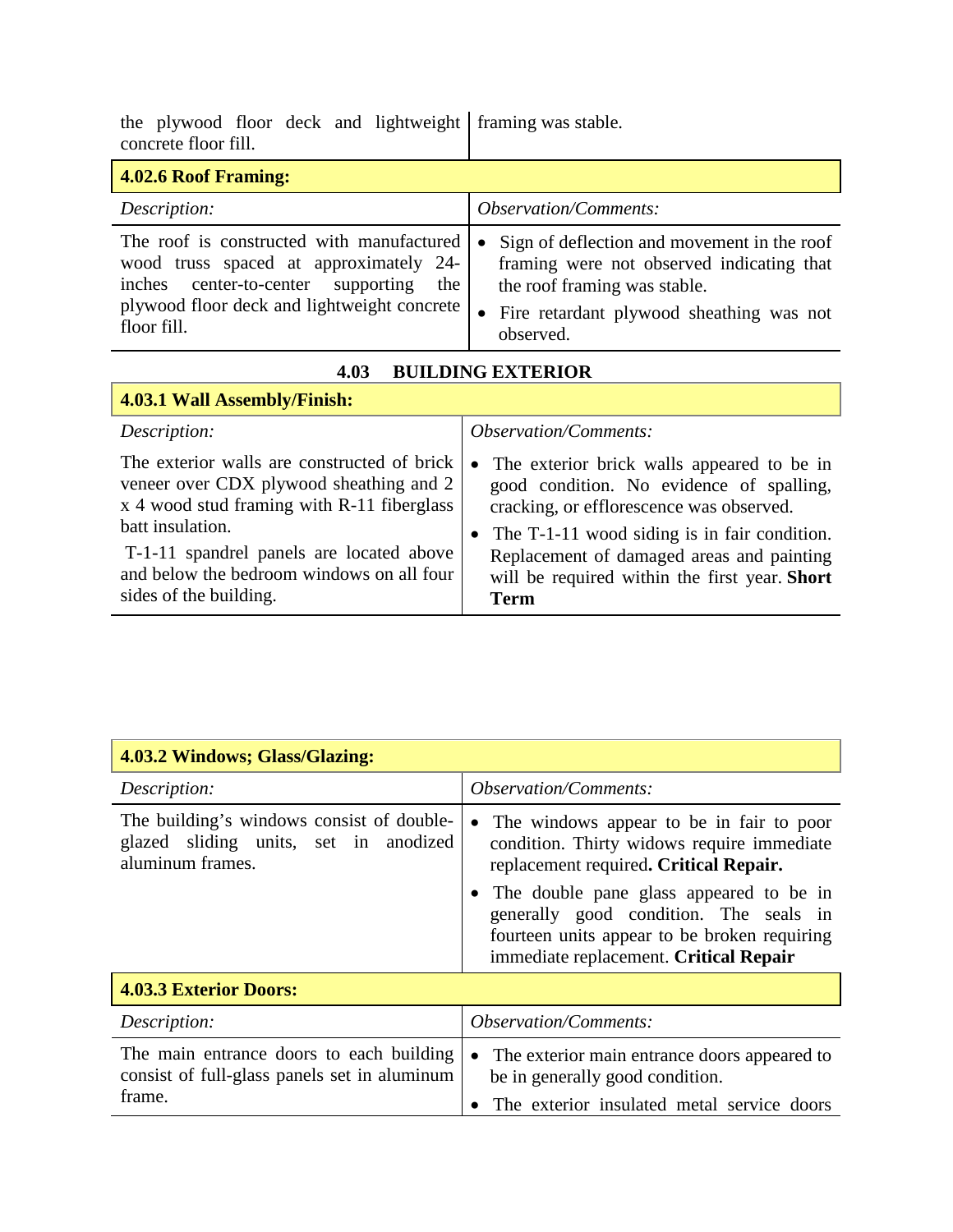The rear exterior doors are insulated metal doors with a 10-inch x 10-inch vision panel. The exterior service doors are insulated metal doors

appear to be in good condition. Scraping and painting will be required over the evaluation period. The cost for this item is minimal and is considered to be part of routine maintenance.

٦

| <b>4.03.4 Sealant:</b>                                                                                          |                                                                                                                                                  |  |  |
|-----------------------------------------------------------------------------------------------------------------|--------------------------------------------------------------------------------------------------------------------------------------------------|--|--|
| Description:                                                                                                    | <i>Observation/Comments:</i>                                                                                                                     |  |  |
| Elastomeric type sealant material is applied<br>around areas around windows, doors, and<br>expansion joints.    | Observed sealant appears to be dried-out and in<br>condition<br>requiring<br>immediate<br>poor<br>replacement. Critical Repair                   |  |  |
| <b>4.03.5 Exterior Stairs:</b>                                                                                  |                                                                                                                                                  |  |  |
| Description:                                                                                                    | <b>Observation/Comments:</b>                                                                                                                     |  |  |
| The exterior stairs are constructed of<br>concrete fill metal pans with steel stringers<br>and metal handrails. | The exterior stairs appear to be in good<br>condition. Scraping and painting will be<br>required over the evaluation period. Long<br><b>Term</b> |  |  |

| <b>4.03.6 Roofing:</b>                                                                                                                                                                                             |                                                                                                                                                                                                                                                                                                                                                                          |  |  |
|--------------------------------------------------------------------------------------------------------------------------------------------------------------------------------------------------------------------|--------------------------------------------------------------------------------------------------------------------------------------------------------------------------------------------------------------------------------------------------------------------------------------------------------------------------------------------------------------------------|--|--|
| Description:                                                                                                                                                                                                       | <i><b>Observation/Comments:</b></i>                                                                                                                                                                                                                                                                                                                                      |  |  |
| The building has a pitched roofing system<br>consisting of asphalt shingles over roofing<br>felts. The roof drainage consists of metal<br>downspouts<br>empting<br>gutters<br>and<br>on<br>concrete splash blocks. | The asphalt shingle roofing is 7-years old<br>and appears to be in good condition Based on<br>its EUL of 15 to 20 years, roof replacement<br>is not anticipated over the evaluation period.<br>A roof warranty was not available.<br>The roof drainage appears to be adequate<br>and in good condition requiring only routine<br>maintenance over the evaluation period. |  |  |
| 4.03.7 Skylights:                                                                                                                                                                                                  |                                                                                                                                                                                                                                                                                                                                                                          |  |  |
| Description:                                                                                                                                                                                                       | <i><b>Observation/Comments:</b></i>                                                                                                                                                                                                                                                                                                                                      |  |  |
|                                                                                                                                                                                                                    | Not applicable for this project.                                                                                                                                                                                                                                                                                                                                         |  |  |
| 4.03.8 Patios & Balconies:                                                                                                                                                                                         |                                                                                                                                                                                                                                                                                                                                                                          |  |  |
| Description:                                                                                                                                                                                                       | <b>Observation/Comments:</b>                                                                                                                                                                                                                                                                                                                                             |  |  |

|                                             | The ground-level patios are cast-in-place $\bullet$ The ground-level patio slabs appear to be in |
|---------------------------------------------|--------------------------------------------------------------------------------------------------|
| reinforced concrete slabs-on-grade.         | good condition with limited signs of                                                             |
|                                             | movement and minor cracking. Repairs are                                                         |
| The upper level balcony framing consists of | minor and considered to be<br>routine                                                            |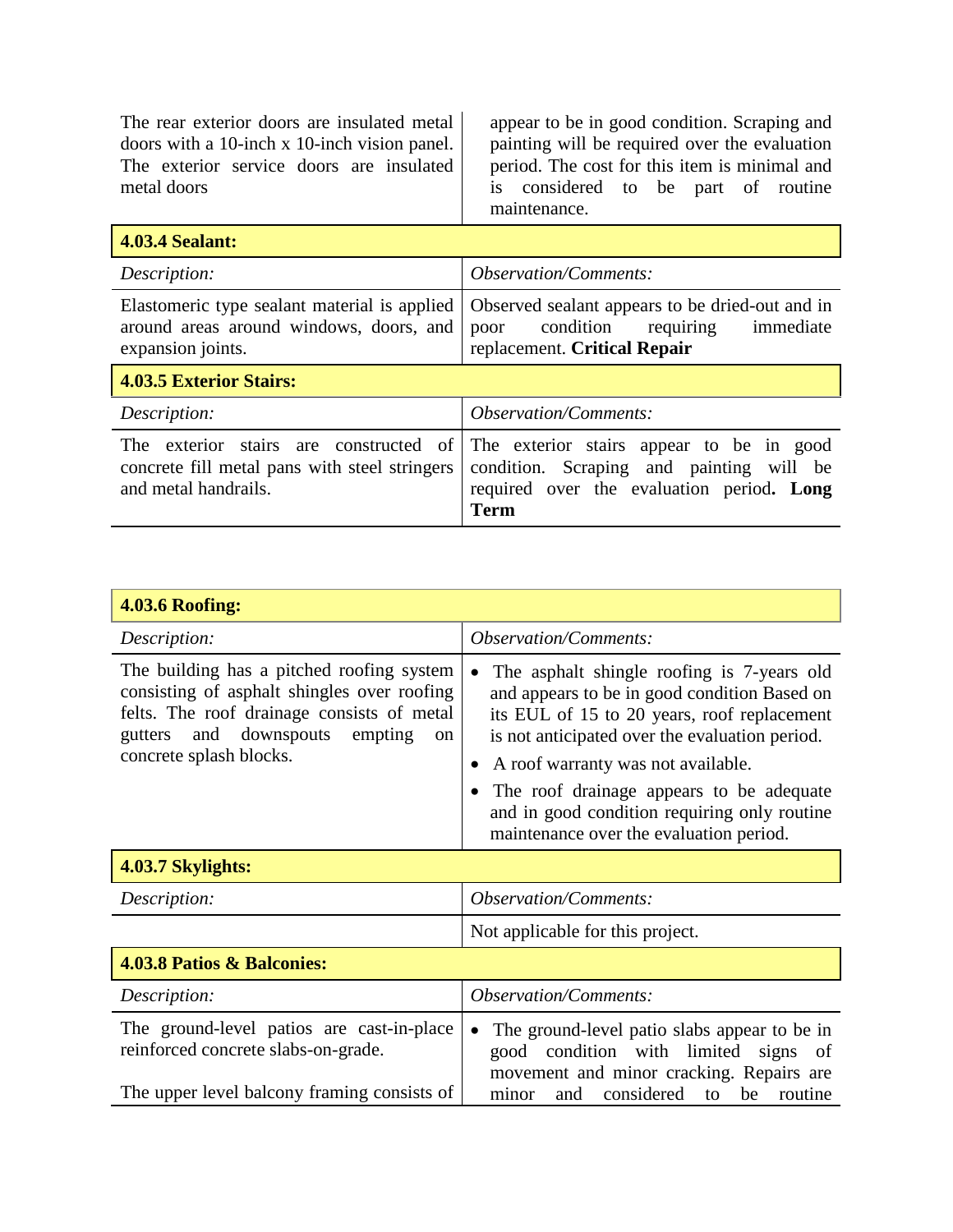pressure-treated wood joists cantilevered off of the building framing. The balcony decks are 2-inch x 6-inch pressure-treated wood open slat boards.

The balcony guardrails are metal.

maintenance.

• The upper level balconies appeared to be in good condition. Painting will be required over the evaluation period. **Long Term**

#### **4.04 BUILDING INTERIOR**

#### **4.04.1 Dwelling Units:**

To establish a representative sample and gain a clear understanding of the overall property condition, Approximately ten percent of the apartment units were observed in order n. The property has a total of 100 units.

| <b>Unit Type</b>                                      |                            |                                       | <b>Total</b>                    |
|-------------------------------------------------------|----------------------------|---------------------------------------|---------------------------------|
| One-bedroom, one-bath                                 |                            |                                       | 25                              |
|                                                       | Two-bedroom, one-bath      |                                       | 50                              |
|                                                       | Two-bedroom, two-baths     |                                       | $\theta$                        |
|                                                       | Three-bedroom, two-baths   |                                       | 25                              |
|                                                       |                            | Three-bedroom, two and one-half-baths | $\overline{0}$                  |
|                                                       | Total number of units      |                                       | 100                             |
| The following apartments were observed while on-site: |                            |                                       |                                 |
|                                                       | <b>Unit Number</b>         | Unit Type                             | <b>Status</b>                   |
|                                                       | 123                        | One-bedroom, one-bath                 | Vacant                          |
|                                                       | 156                        | Two-bedroom, one-bath                 | Occupied                        |
|                                                       | 289                        | Two-bedroom, two-bath                 | Occupied                        |
| 345<br>Three-bedroom, two-bath                        |                            |                                       | Occupied                        |
| 456<br>Three-bedroom, two-bath                        |                            |                                       | Vacant - Handicapped Accessible |
| <b>4.04.2 Common Area Interior Finishes:</b>          |                            |                                       |                                 |
|                                                       | <b>Common Area Stairs:</b> |                                       |                                 |
|                                                       | Description:               |                                       | <b>Observation/Comments:</b>    |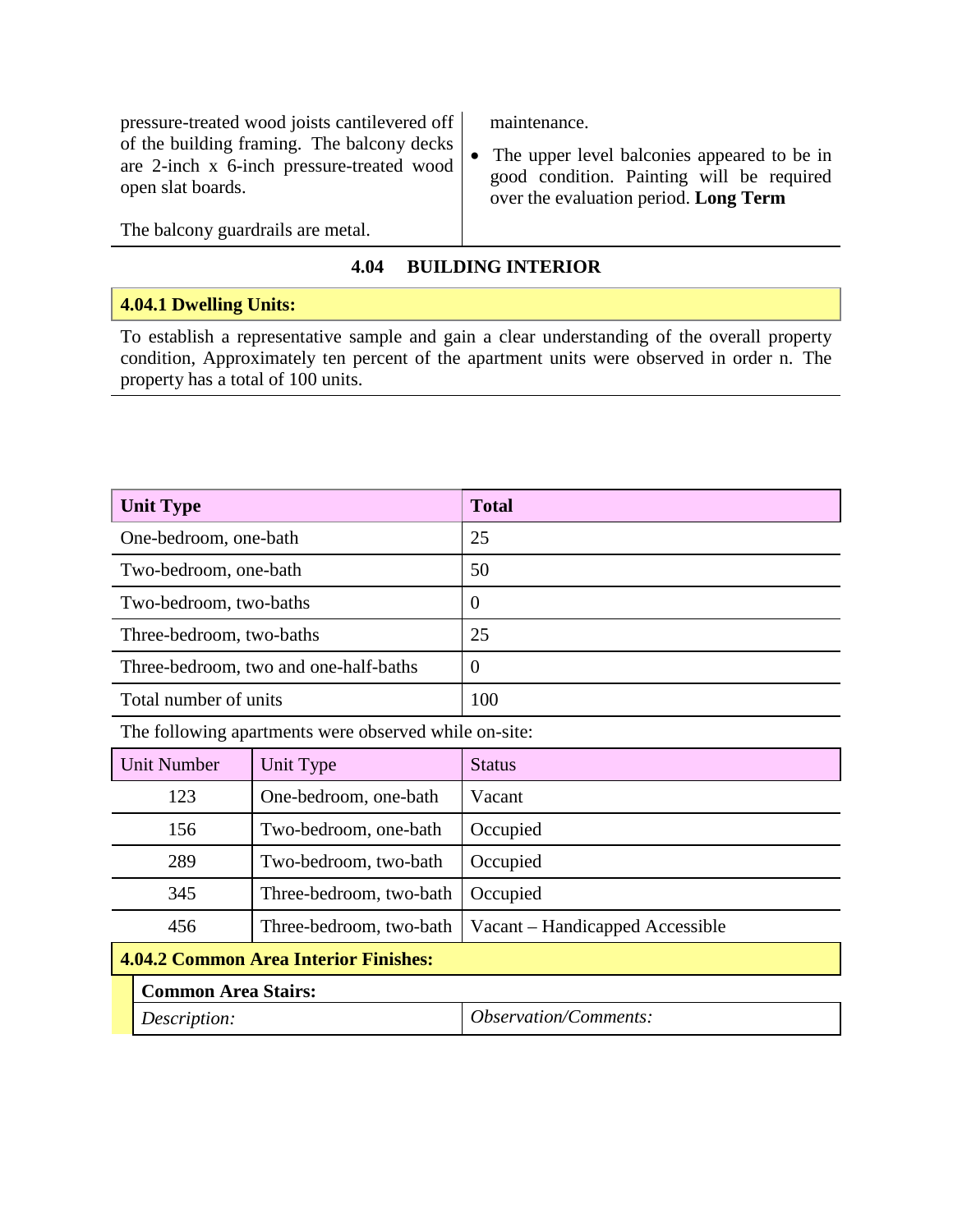| The Interior stairs consist of closed<br>risers, wood tread units with carpet<br>finish.<br>The handrails are constructed of<br>ornamental iron with wood top rails. | • The interior stairs appear to be in generally<br>good condition and are anticipated to require<br>only routine maintenance over the evaluation<br>period.                                                |
|----------------------------------------------------------------------------------------------------------------------------------------------------------------------|------------------------------------------------------------------------------------------------------------------------------------------------------------------------------------------------------------|
|                                                                                                                                                                      | The interior stair carpet is three years old and<br>appears to be in fair condition. The EUL of<br>the carpet indicates that replacement will be<br>anticipated during the evaluation<br>period. Long Term |

| <b>Common Area Doors:</b>                                                                                                      |                                 |                                                                                                                                                        |  |
|--------------------------------------------------------------------------------------------------------------------------------|---------------------------------|--------------------------------------------------------------------------------------------------------------------------------------------------------|--|
| Description:                                                                                                                   |                                 | <b>Observation/Comments:</b>                                                                                                                           |  |
| The Interior<br>doors<br>and<br>common area<br>apartment entrance doors are typically<br>solid-core doors set in metal frames. |                                 | The common area doors appear to be in good<br>if<br>condition. Replacement,<br>required,<br><i>is</i><br>considered to be part of routine maintenance. |  |
| <b>Corridors:</b>                                                                                                              |                                 |                                                                                                                                                        |  |
| Floor:                                                                                                                         | Carpet                          | The carpeting is 9-years old and appears to be in<br>condition<br>requiring<br>immediate<br>poor<br>replacement. Critical Need                         |  |
| Walls:                                                                                                                         | Painted Drywall                 | The walls appear to be in poor condition.<br>Immediate<br>repair<br>and<br>painting<br><i>is</i><br>required.Critical Need                             |  |
| Ceiling:                                                                                                                       | Painted drywall                 | The walls appear to be in poor condition.<br>Immediate<br>repair<br>and<br>painting<br>is<br>required.Critical Need                                    |  |
| <b>Clubhouse/Rental Office</b>                                                                                                 |                                 |                                                                                                                                                        |  |
| <b>Foyer</b>                                                                                                                   |                                 |                                                                                                                                                        |  |
| Floor:                                                                                                                         | Ceramic tile                    | The ceramic tile original and appears to be in good<br>condition requiring only routine maintenance over<br>the evaluation period.                     |  |
| Walls:                                                                                                                         | Painted drywall                 | The walls appear to be in good condition. Painting<br>is recommended over the evaluation period. Long<br><b>Term</b>                                   |  |
| Ceiling:                                                                                                                       | 2X4 suspended<br>ceiling panels | The ceiling is original and appears to be in good<br>condition requiring only routine maintenance over<br>the evaluation period.                       |  |
| <b>Clubroom</b>                                                                                                                |                                 |                                                                                                                                                        |  |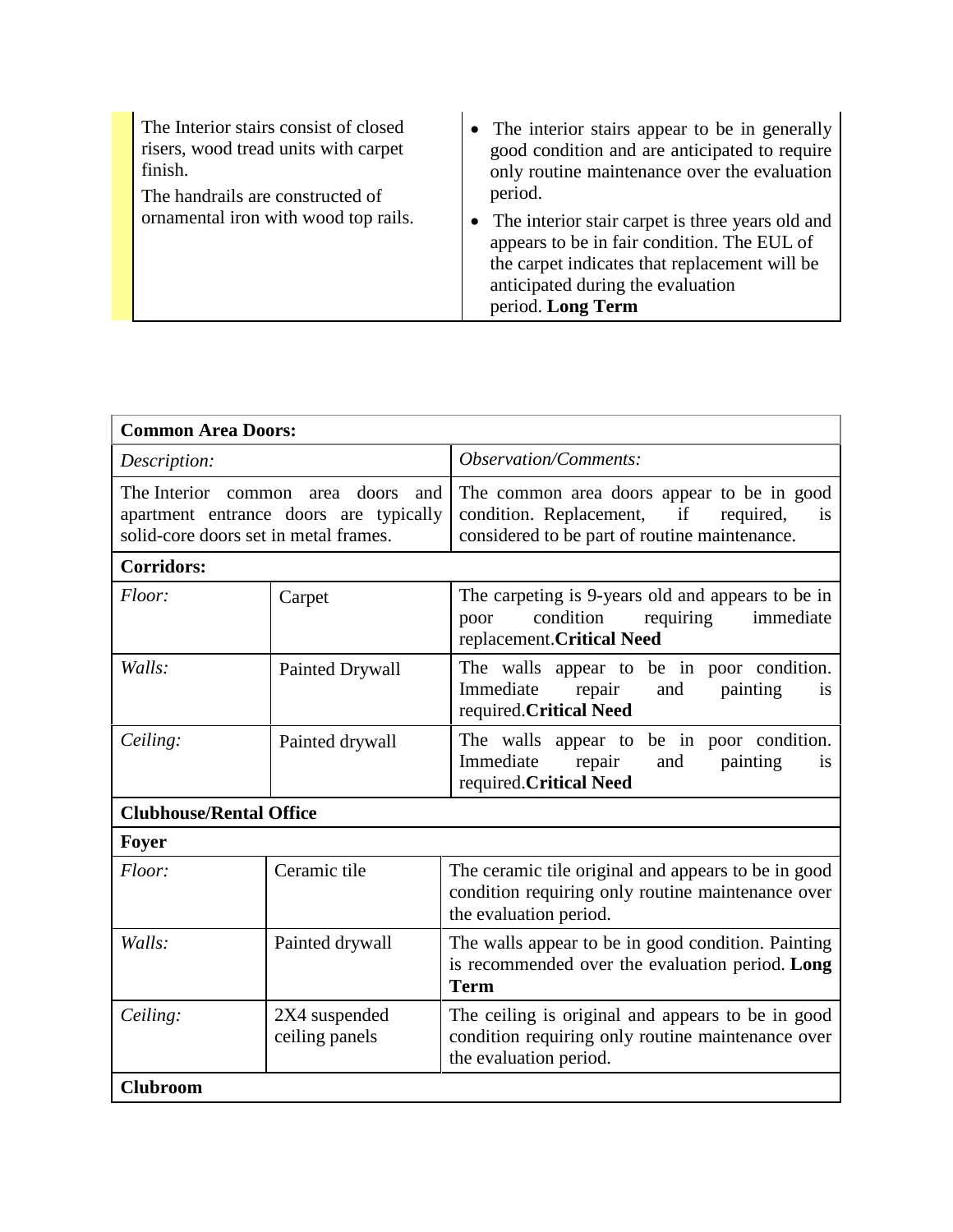| Floor:   | Carpet          | The carpeting is 5-years old and appears to be in<br>fair condition requiring replacement over the<br>evaluation period. Long Term |
|----------|-----------------|------------------------------------------------------------------------------------------------------------------------------------|
| Walls:   | Painted drywall | The walls appear to be in good condition. Painting<br>is recommended over the evaluation period. Long<br>Term                      |
| Ceiling: | Painted drywall | The ceiling appears to be in good condition.<br>Painting is recommended over the evaluation<br>period. Long Term                   |

| <b>Rental Office</b> |                                  |                                                                                                                                                                                                                                                    |
|----------------------|----------------------------------|----------------------------------------------------------------------------------------------------------------------------------------------------------------------------------------------------------------------------------------------------|
| Floor:               | Carpet                           | The carpeting is 5-years old and appears to be in<br>fair condition requiring replacement over the<br>evaluation period. Long Term                                                                                                                 |
| Walls:               | Painted drywall/Wall<br>covering | The walls appear to be in good condition.<br>Painting is recommended over the evaluation<br>period. Long Term<br>The walls that are covered with wall covering<br>appear to be in poor condition requiring<br>immediate replacement. Critical need |
| Ceiling:             | 2X4 suspended<br>ceiling panels  | The ceiling is original and appears to be in good<br>condition requiring only routine maintenance<br>over the evaluation period.                                                                                                                   |
| <b>Health Club</b>   |                                  |                                                                                                                                                                                                                                                    |
| Floor:               | Carpet                           | The carpeting is 5-years old and appears to be in<br>fair condition requiring replacement over the<br>evaluation period. Long Term                                                                                                                 |
| Walls:               | Painted drywall                  | The walls appear to be in good condition. Painting<br>is recommended over the evaluation period. Long<br><b>Term</b>                                                                                                                               |
| Ceiling:             | 2X4 suspended<br>ceiling panels  | The ceiling is original and appears to be in good<br>condition requiring only routine maintenance over<br>the evaluation period.                                                                                                                   |
| <b>Washrooms</b>     |                                  |                                                                                                                                                                                                                                                    |
| Floor:               | Vinyl tile                       | The flooring is original and appears to be in good<br>condition requiring only routine maintenance over<br>the evaluation period.                                                                                                                  |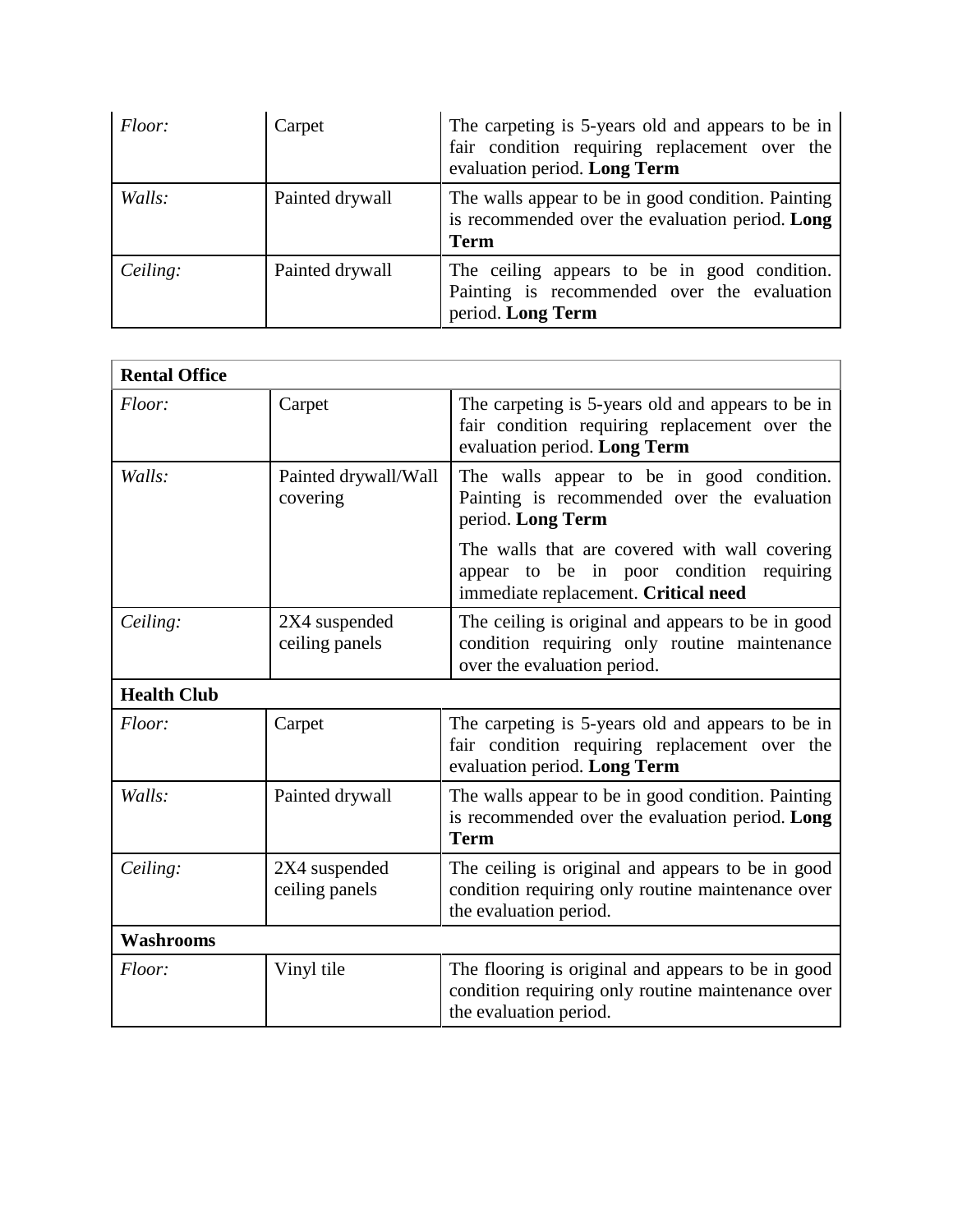| Walls:   | Ceramic tile/Painted<br>drywall | The ceramic tile is original and appears to be in<br>good requiring only routine maintenance over the<br>evaluation period.<br>The drywall walls appear to be in good condition.<br>Painting is recommended over the evaluation<br>period. Long Term |
|----------|---------------------------------|------------------------------------------------------------------------------------------------------------------------------------------------------------------------------------------------------------------------------------------------------|
| Ceiling: | Painted drywall                 | The ceiling appears to be in good condition.<br>Painting is recommended over the evaluation<br>period. Long Term                                                                                                                                     |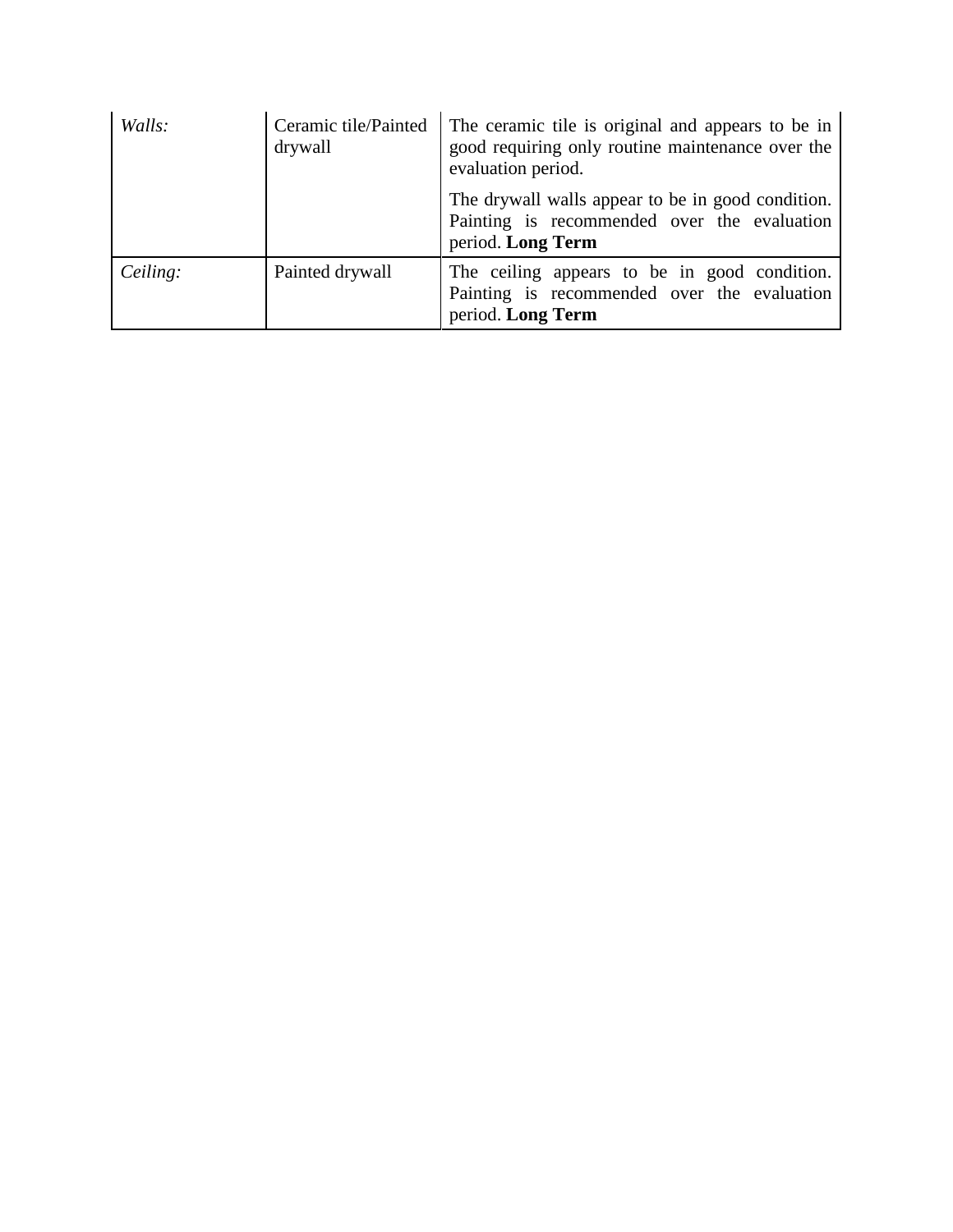| <b>Kitchen</b>                            |                                             |                                                                                                                                                    |  |  |
|-------------------------------------------|---------------------------------------------|----------------------------------------------------------------------------------------------------------------------------------------------------|--|--|
| Floor:                                    | Quarry tile                                 | The flooring is original and appears to be in good<br>condition requiring only routine maintenance<br>over the evaluation period.                  |  |  |
| Walls:                                    | Washable wall<br>covering                   | The walls appear to be in good condition<br>requiring only routine maintenance over the<br>evaluation period                                       |  |  |
| Ceiling:                                  | 2X4 suspended<br>washable ceiling<br>panels | The ceiling is original and appears to be in good<br>condition requiring only routine maintenance<br>over the evaluation period.                   |  |  |
| Laundry                                   |                                             |                                                                                                                                                    |  |  |
| Floor:                                    | Vinyl tile                                  | The flooring is original and appears to be in good<br>condition requiring only routine maintenance over<br>the evaluation period.                  |  |  |
| Walls:                                    | Painted drywall                             | The walls appear to be in good condition requiring<br>only routine maintenance over the evaluation<br>period                                       |  |  |
| Ceiling:                                  | 2X4 suspended<br>ceiling panels             | The ceiling is original and appears to be in good<br>condition requiring only routine maintenance over<br>the evaluation period.                   |  |  |
| <b>Pool Equipment Room</b>                |                                             |                                                                                                                                                    |  |  |
| Floor:                                    | <b>Exposed concrete</b>                     | The flooring is original and appears to be in good<br>condition requiring only routine maintenance over<br>the evaluation period.                  |  |  |
| Walls:                                    | Drywall                                     | The walls appear to be in good condition requiring<br>only routine maintenance over the evaluation<br>period                                       |  |  |
| Ceiling:                                  | Drywall                                     | The ceiling is original and appears to be in good<br>condition requiring only routine maintenance over<br>the evaluation period.                   |  |  |
| <b>4.04.3 Apartment Building Finishes</b> |                                             |                                                                                                                                                    |  |  |
| Description:                              |                                             | <b>Observation/Comment</b>                                                                                                                         |  |  |
| <b>Living Room/Dining Room</b>            |                                             |                                                                                                                                                    |  |  |
| Floor:                                    | Carpet                                      | The EUL of the carpet indicates that replacement<br>will be anticipated during the evaluation period.<br>Critical Need, Immediate Need & Long term |  |  |
| Walls:                                    | Painted drywall                             | The walls and ceiling appear to be in good                                                                                                         |  |  |
| Ceiling:                                  | Painted drywall                             | condition. Painting is done at tenant turnover and<br>is considered part of routine maintenance.                                                   |  |  |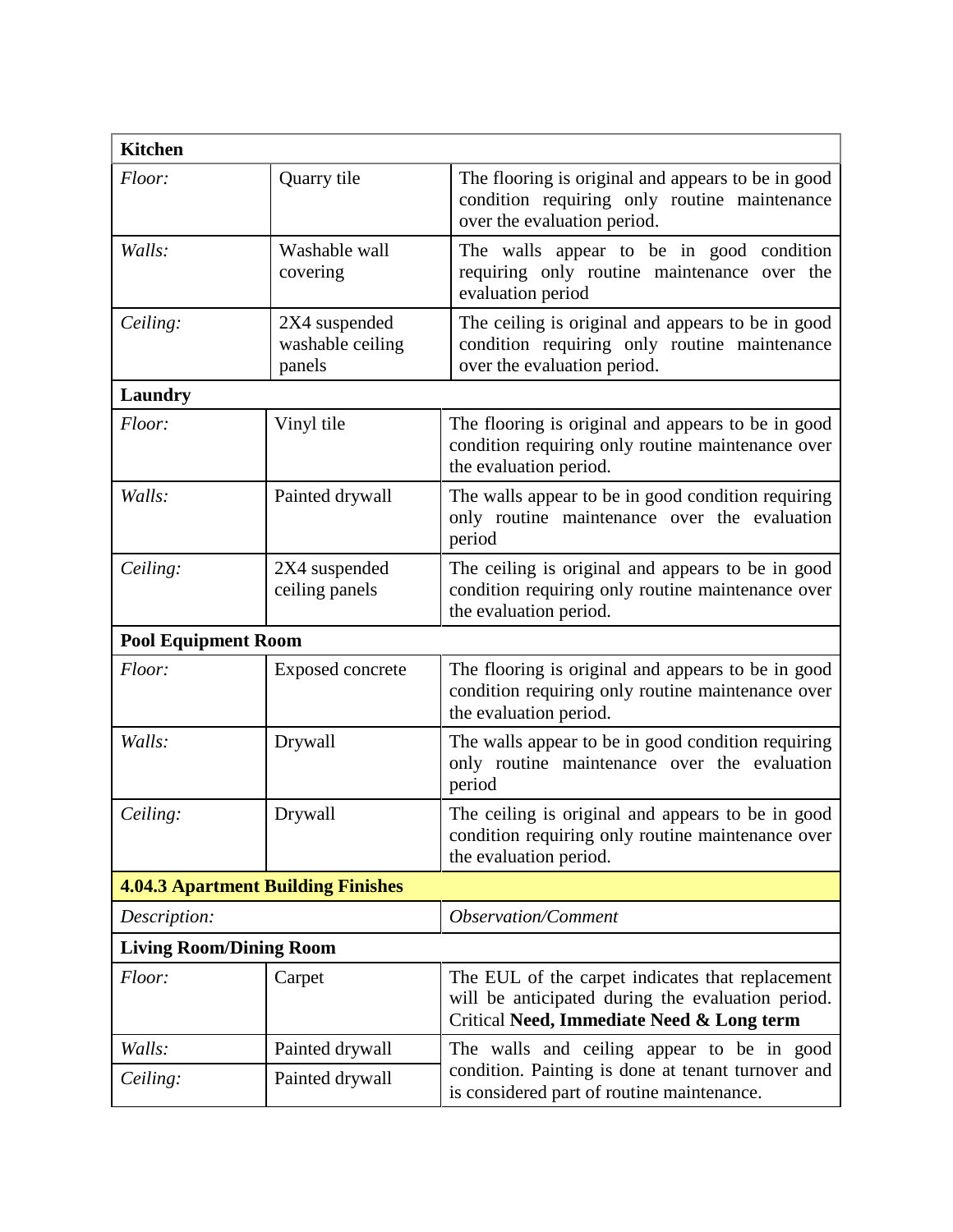| <b>Kitchen</b>  |                          |                                                                                                                                                                                  |
|-----------------|--------------------------|----------------------------------------------------------------------------------------------------------------------------------------------------------------------------------|
| Floor:          | Vinyl tile               | The EUL of the vinyl tile indicates<br>that<br>replacement will be anticipated<br>during<br>the<br>evaluation period. Long Term.                                                 |
| Walls:          | Painted drywall          | The walls and ceiling appear to be in good                                                                                                                                       |
| Ceiling:        | Painted drywall          | condition. Painting is done at tenant turnover and<br>is considered part of routine maintenance.                                                                                 |
| Cabinets:       | Wood                     | The cabinets are original and appear to be in good<br>fair condition requiring some replacement<br>to<br>during the evaluation period. Critical Need &<br><b>Immediate Need.</b> |
| Countertop      | <b>Laminated Plastic</b> | The countertops are original and appear to be in<br>good to fair condition requiring some replacement<br>during the evaluation period. Critical Need &<br><b>Immediate Need.</b> |
| <b>Bathroom</b> |                          |                                                                                                                                                                                  |
| Floor:          | Vinyl Tile               | The EUL of the vinyl tile indicates<br>that<br>replacement will be anticipated during<br>the<br>evaluation period. Long Term.                                                    |
| Walls:          | Painted drywall          | The walls and ceiling appear to be in good                                                                                                                                       |
| Ceiling:        | Painted drywall          | condition. Painting is done at tenant turnover and<br>is considered part of routine maintenance.                                                                                 |
| Tub/Shower:     | Ceramic tile             | The tub surrounds appear to be in fair condition<br>requiring some replacement, Critical need &<br>Immediate Need.                                                               |
| Vanity:         | Wood                     | The cabinets are original and appear to be in good<br>to fair condition requiring some replacement<br>during the evaluation period. Critical Need $\&$<br><b>Immediate Need.</b> |

| <b>Bedroom</b> |                      |                                                                                                                                                               |
|----------------|----------------------|---------------------------------------------------------------------------------------------------------------------------------------------------------------|
|                | <i>Floor:</i> Carpet | The EUL of the carpet indicates that replacement<br>will be anticipated during the evaluation period.<br><b>Critical Need, Immediate Need &amp; Long term</b> |

| <i>Walls:</i> Painted drywall   | The walls and ceiling appear to be in good                                                       |
|---------------------------------|--------------------------------------------------------------------------------------------------|
| <i>Ceiling:</i> Painted drywall | condition. Painting is done at tenant turnover and<br>is considered part of routine maintenance. |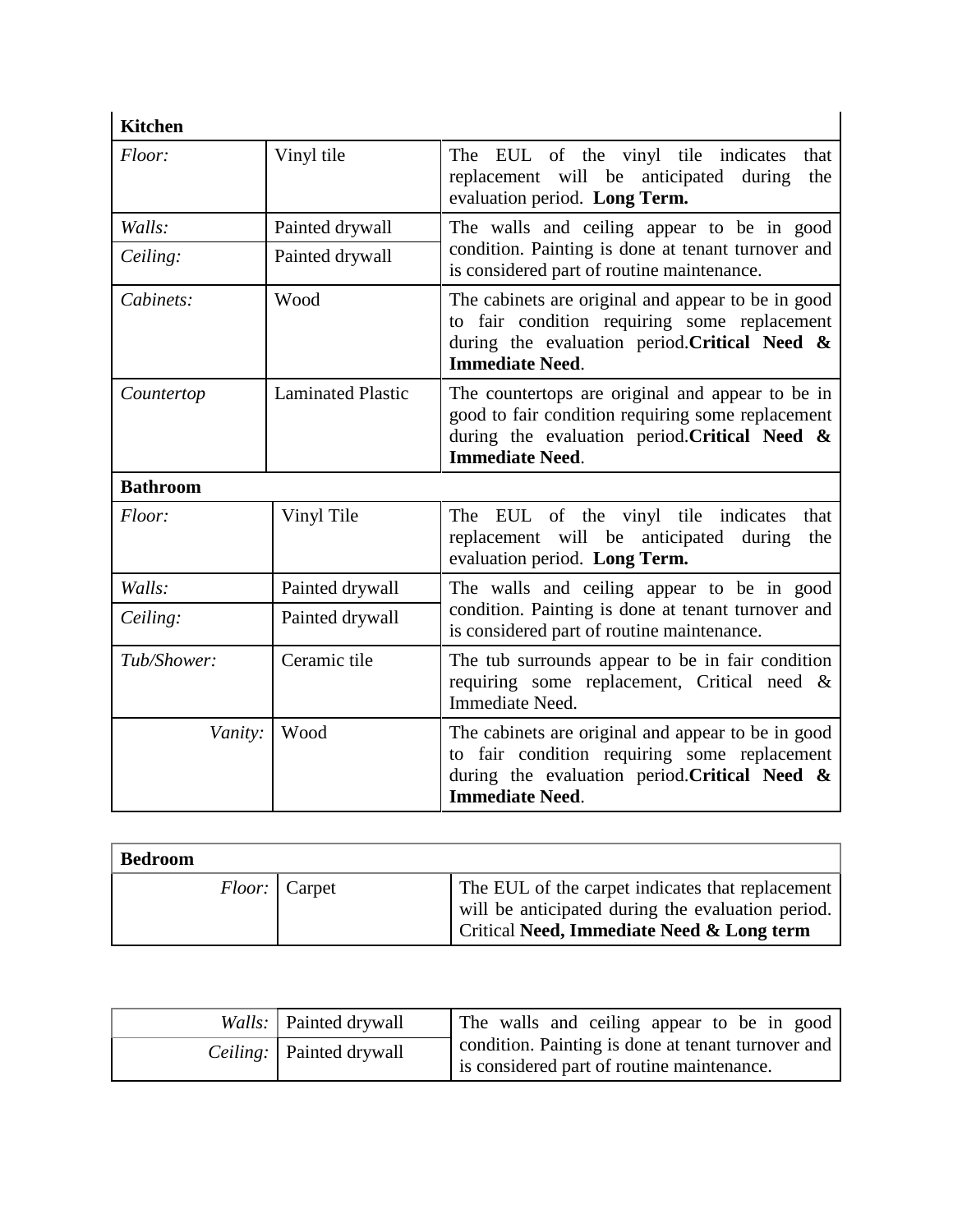| <b>Utility Room</b>  |                 |                                       |                                                                                                                                                                    |                                                                                                                                             |
|----------------------|-----------------|---------------------------------------|--------------------------------------------------------------------------------------------------------------------------------------------------------------------|---------------------------------------------------------------------------------------------------------------------------------------------|
| Floor:               |                 | Vinyl tile                            |                                                                                                                                                                    | The flooring appears to be in good condition<br>requiring only routine maintenance over the<br>evaluation period.                           |
| Walls:               |                 | Painted drywall                       |                                                                                                                                                                    | The walls and ceiling appear to be in good                                                                                                  |
| Ceiling:             | Painted drywall |                                       |                                                                                                                                                                    | condition. Painting is done at tenant turnover and<br>is considered part of routine maintenance.                                            |
| 4.04.4 Appliances:   |                 |                                       |                                                                                                                                                                    |                                                                                                                                             |
| Description:         |                 |                                       | <b>Observation/Comment</b>                                                                                                                                         |                                                                                                                                             |
| Appliance            | AgeRange        | Number of<br>Replacements<br>Required |                                                                                                                                                                    | The appliances are generally original but some<br>replacement has occurred. They appear to be in<br>generally good condition. The remaining |
| Refrigerator:        | 1 to 18         | 23                                    | useful life indicates that replacement of some<br>of these units will be anticipated during the<br>evaluation period. Critical Need, Immediate<br>Need & Long Term |                                                                                                                                             |
| Appliance            | AgeRange        | Number of<br>Replacements<br>Required | good<br>generally                                                                                                                                                  | The appliances are generally original but some<br>replacement has occurred. They appear to be in<br>condition. The<br>remaining             |
| Refrigerator:        | 1 to 18         | 23                                    |                                                                                                                                                                    | useful life indicates that replacement of some<br>of these units will be anticipated during the                                             |
| Range:               | 2 to 20         | 35                                    |                                                                                                                                                                    | evaluation period. Critical Need, Immediate                                                                                                 |
| Hood:                | 2 to 20         | 35                                    | Need & Long Term                                                                                                                                                   |                                                                                                                                             |
| Dishwasher:          | 1 to 15         | 26                                    |                                                                                                                                                                    |                                                                                                                                             |
| Microwave:           | N/A             |                                       |                                                                                                                                                                    |                                                                                                                                             |
|                      |                 |                                       |                                                                                                                                                                    |                                                                                                                                             |
| <b>4.04.5 Doors:</b> |                 |                                       |                                                                                                                                                                    |                                                                                                                                             |

| Description:                                                                                                                                                                               | <i>Observation/Comments:</i>                                                                                                                                                                                                                                                                                                                                |
|--------------------------------------------------------------------------------------------------------------------------------------------------------------------------------------------|-------------------------------------------------------------------------------------------------------------------------------------------------------------------------------------------------------------------------------------------------------------------------------------------------------------------------------------------------------------|
| The apartment entrance doors are typically<br>solid-core doors set in metal frames.<br>The interior doors within the apartments are.<br>typically hollow-core doors set in wood<br>frames. | The common area doors and the apartment<br>$\bullet$<br>entrance doors appear to be in good<br>condition. Replacement, if required, is<br>considered to be part of routine maintenance.<br>• The hollow-core doors within the apartment<br>appear to be in good condition. Replacement,<br>if required, is considered to be part of routine<br>maintenance. |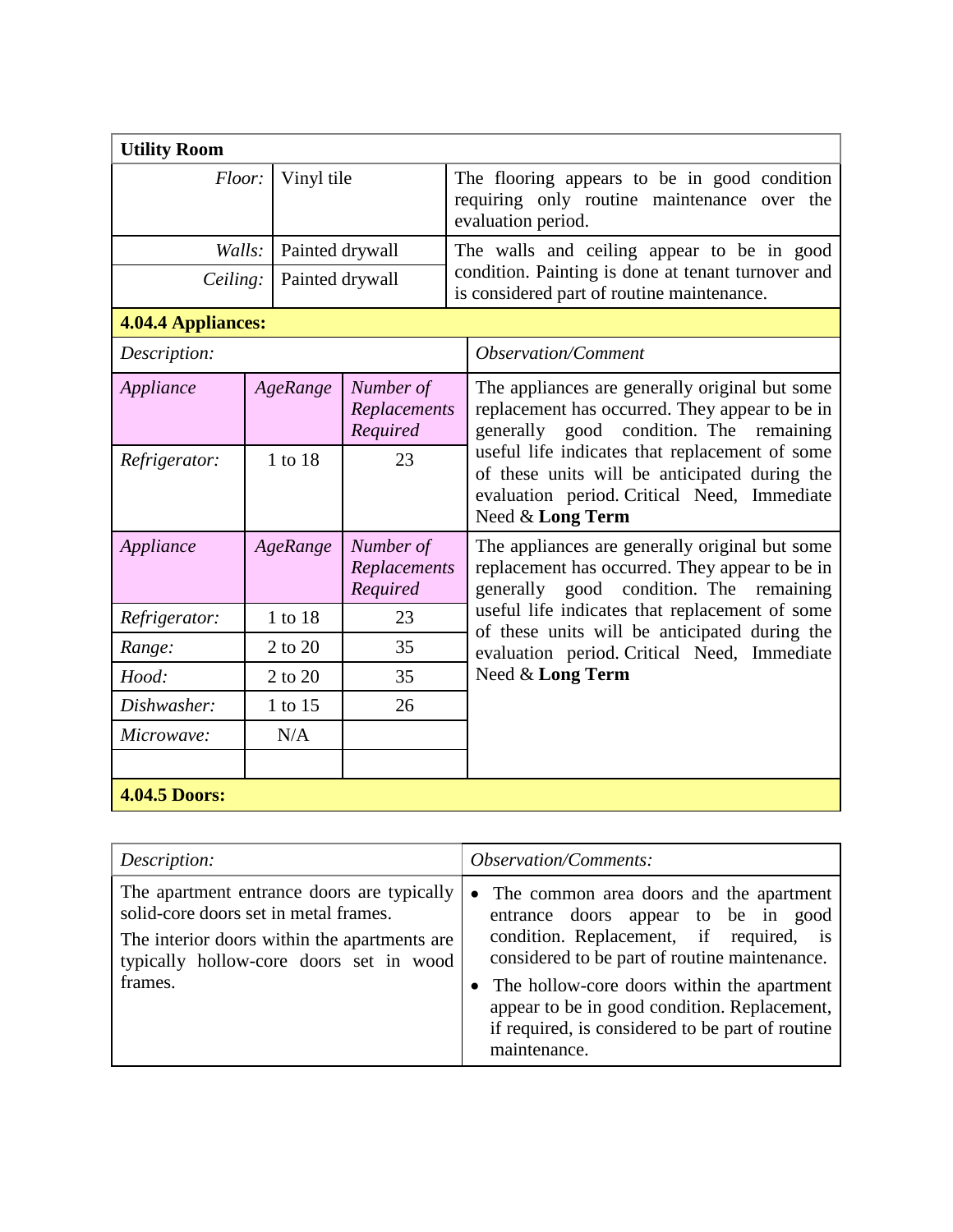| <b>4.04.6 Interior Stairs:</b>                                                                                                                                                   |                                                                                                                                                                                                                                                                                                                                                                                                                |  |
|----------------------------------------------------------------------------------------------------------------------------------------------------------------------------------|----------------------------------------------------------------------------------------------------------------------------------------------------------------------------------------------------------------------------------------------------------------------------------------------------------------------------------------------------------------------------------------------------------------|--|
| Description:                                                                                                                                                                     | <i><b>Observation/Comments:</b></i>                                                                                                                                                                                                                                                                                                                                                                            |  |
| The common area interior stairs consist of<br>closed risers, wood tread units with carpet<br>finish.<br>The handrails are constructed of ornamental<br>iron with wood top rails. | The common area interior stairs appear to be<br>$\bullet$<br>in generally good condition and are<br>anticipated to require only routine<br>maintenance over the evaluation period.<br>• The common area interior stair carpet is<br>three years old and appears to be in fair<br>condition. The EUL of the carpet indicates<br>that replacement will be anticipated during<br>the evaluation period. Long Term |  |

# **4.04.7 Corridors:**

| Description:                                                                                                      | Observation/Comments:                                                                                                                                                                                                                                                                                                                                                                                                           |
|-------------------------------------------------------------------------------------------------------------------|---------------------------------------------------------------------------------------------------------------------------------------------------------------------------------------------------------------------------------------------------------------------------------------------------------------------------------------------------------------------------------------------------------------------------------|
| finish<br>Interior common<br>corridor<br>The<br>consists of carpet floors, painted drywall<br>walls and ceilings. | • The interior common corridor carpet is three<br>years old and appears to be in fair condition.<br>The EUL of common area corridor carpet<br>indicates that replacement of the common<br>corridor and stair<br>carpet<br>will<br>be<br>required.Long Term<br>• The interior corridor and stairway walls and<br>ceilings appear to be in fair condition and<br>will require painting during the evaluation<br>period. Long Term |

#### **4.05 MECHANICAL SYSTEM**

# **4.05.1 Heating/Cooling:**

| Description:                                                                                                                                                                                                                                                                                                                                                                        | <i><b>Observation/Comments:</b></i>                                                                                                                                                                                                                                                                                                                                                                                                                                                                                                                         |
|-------------------------------------------------------------------------------------------------------------------------------------------------------------------------------------------------------------------------------------------------------------------------------------------------------------------------------------------------------------------------------------|-------------------------------------------------------------------------------------------------------------------------------------------------------------------------------------------------------------------------------------------------------------------------------------------------------------------------------------------------------------------------------------------------------------------------------------------------------------------------------------------------------------------------------------------------------------|
| Heating and cooling for the typical<br>apartment is provided individual, gas-fired,<br>furnaces with split air-conditioning. The<br>furnace is located in the utility closet along<br>with the water heater. The condensing unit<br>is located on a concrete pad on the exterior<br>of the building. The cooling capacity of the<br>units ranges from 1 Ton to $2\frac{1}{2}$ Tons. | The furnaces are reported to be original and<br>٠<br>in operating condition. The EUL for these<br>approximately<br>is<br>15-years.<br>units<br>Replacement of these units<br>will be<br>anticipated over the evaluation period. Long<br><b>Term</b><br>The condensing units are reported to range in<br>age from 1-year to 12-years. Approximately<br>20% of the units are less than 5-years old.<br>The EUL for these units is approximately 15-<br>years. Replacement of 80% units will be<br>anticipated over the evaluation period. Long<br><b>Term</b> |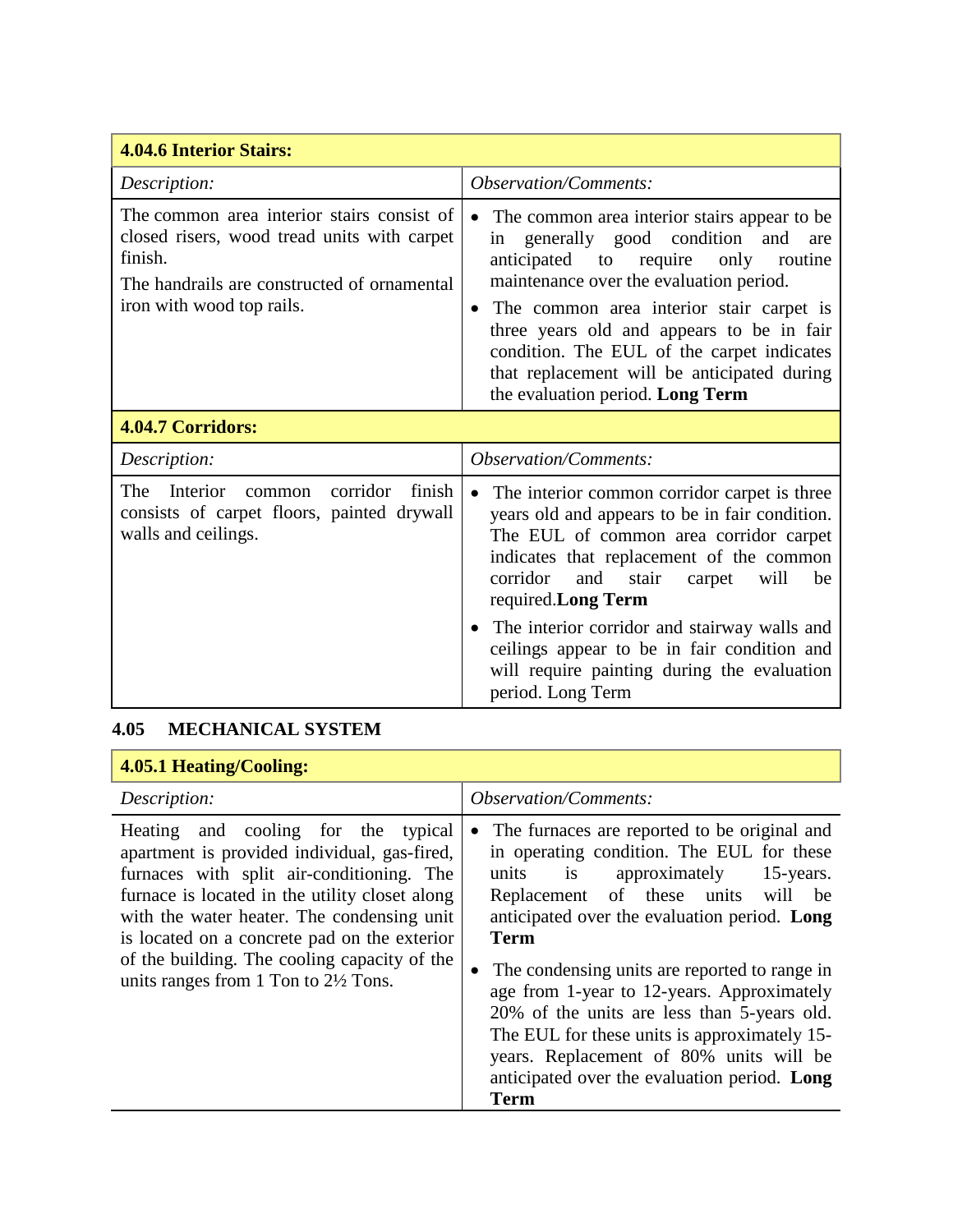| 4.05.2 Ductwork:                                                                                                                                                                                                             |                                                                                                                                                                                                                                                                                                                                                                                                                                      |  |
|------------------------------------------------------------------------------------------------------------------------------------------------------------------------------------------------------------------------------|--------------------------------------------------------------------------------------------------------------------------------------------------------------------------------------------------------------------------------------------------------------------------------------------------------------------------------------------------------------------------------------------------------------------------------------|--|
| Description:                                                                                                                                                                                                                 | <b>Observation/Comments:</b>                                                                                                                                                                                                                                                                                                                                                                                                         |  |
| Supply air distribution is provided through<br>sheet metal ductwork. Return air is through<br>a wall grille at the base of the utility<br>closet. Electric wall-mounted thermostats<br>control the temperature in each unit. | Observation of the ductwork was limited to<br>$\bullet$<br>the furnace closet. It was reported by the<br>Maintenance Supervisor that the ductwork is<br>in good condition and no problems have been<br>experienced with the system<br>wall-mounted thermostats<br>Electric<br>were<br>be<br>reported<br>good<br>condition.<br>to<br>in<br>Replacement is anticipated on an as needed<br>basis. The cost for this item is minimal and |  |
| 4.05.3 Ventilation:                                                                                                                                                                                                          | considered to be part of routine maintenance.                                                                                                                                                                                                                                                                                                                                                                                        |  |
|                                                                                                                                                                                                                              | <b>Observation/Comments:</b>                                                                                                                                                                                                                                                                                                                                                                                                         |  |
| Description:                                                                                                                                                                                                                 |                                                                                                                                                                                                                                                                                                                                                                                                                                      |  |
| Powered exhaust fans that discharges<br>typically through the roof exhaust the<br>bathrooms.<br>Air from the typical kitchen is exhausted to<br>the exterior by ductwork from the range                                      | The bathroom exhaust system appears to be<br>operational and in good condition. Fan<br>replacement is done on an as needed basis<br>and is considered to be part of routine<br>maintenance                                                                                                                                                                                                                                           |  |
| hood.                                                                                                                                                                                                                        | The kitchen exhaust system appears to be<br>$\bullet$<br>operational and in good condition. Fan<br>replacement is done on an as needed basis<br>and is considered to be part of routine<br>maintenance.                                                                                                                                                                                                                              |  |
| <b>4.05.4 Energy Management:</b>                                                                                                                                                                                             |                                                                                                                                                                                                                                                                                                                                                                                                                                      |  |
| Description:                                                                                                                                                                                                                 | <b>Observation/Comments:</b>                                                                                                                                                                                                                                                                                                                                                                                                         |  |
|                                                                                                                                                                                                                              | Not applicable to this project.                                                                                                                                                                                                                                                                                                                                                                                                      |  |

# **4.06 ELECTRICAL SYSTEM**

| 4.06.1 Distribution:                                                                                                                                                                                                                                                                                                                                                                                                  |                                                                                                                                                                                                                                                                                                                                                                |  |
|-----------------------------------------------------------------------------------------------------------------------------------------------------------------------------------------------------------------------------------------------------------------------------------------------------------------------------------------------------------------------------------------------------------------------|----------------------------------------------------------------------------------------------------------------------------------------------------------------------------------------------------------------------------------------------------------------------------------------------------------------------------------------------------------------|--|
| Description:                                                                                                                                                                                                                                                                                                                                                                                                          | <i><b>Observation/Comments:</b></i>                                                                                                                                                                                                                                                                                                                            |  |
| The electric service to the building is run<br>underground from a pad-mounted utility<br>company transformer located on the exterior<br>of the building. The electrical service is<br>rated at 600 Amps, 120/208 volt, three-<br>phase, four-wire. The electric service to<br>each apartment circuit breaker panel is rated<br>at 100 amps. Branch distribution wiring was<br>observed to be copper in metal raceway. | The electric service to the building and to<br>$\bullet$<br>each apartment appears to be adequate.<br>The main distribution panels, meter banks,<br>and circuit breaker panels appear to be in<br>good condition requiring only routine<br>maintenance.<br>• The copper wiring was reported to be in<br>good condition and no major problems have<br>occurred. |  |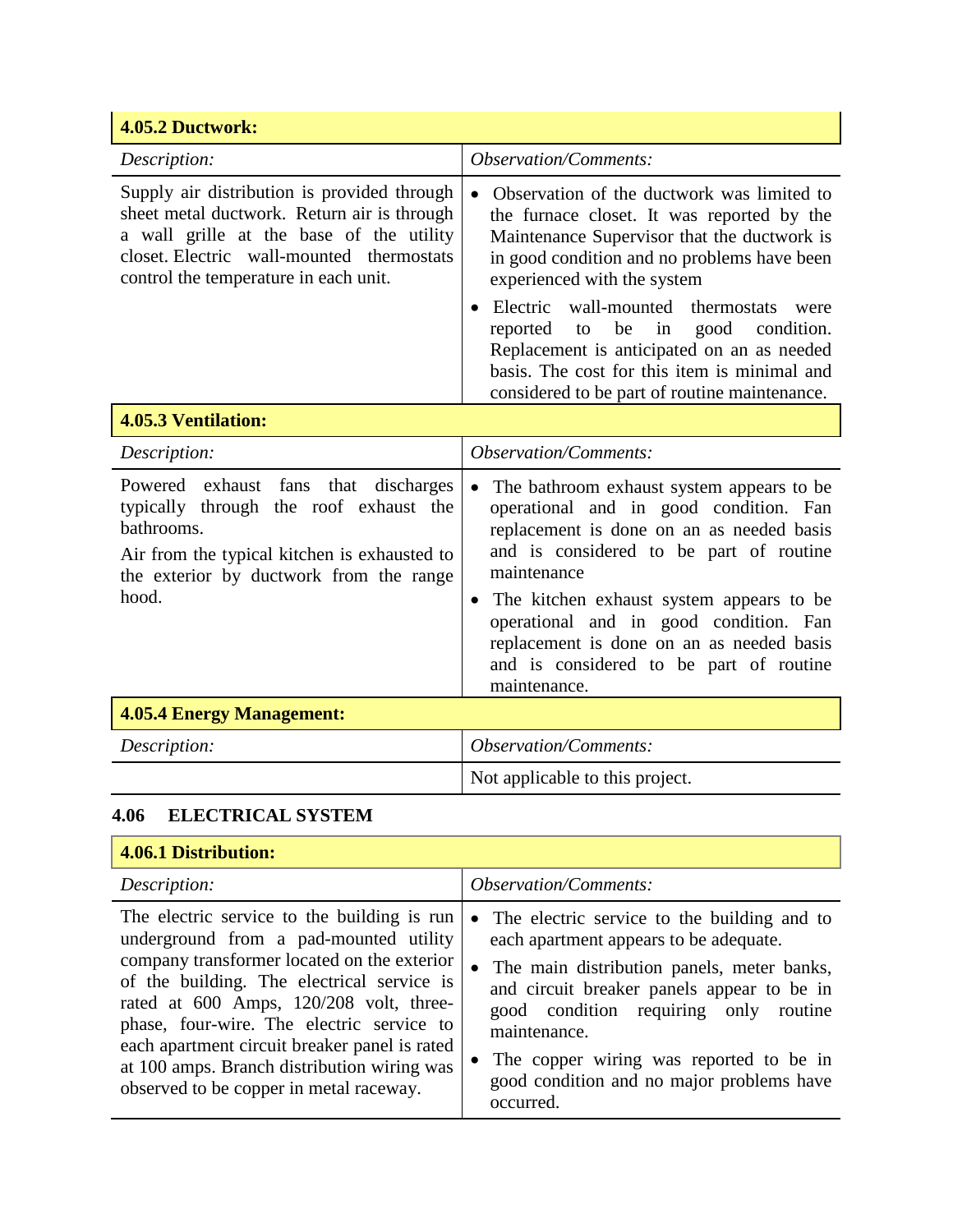The main distribution panel with the electric meters and disconnect switches, are located on the exterior wall of the building. Each apartment is metered separately.

#### **4.06.2 Transformer:**

| Description:                             | <i>Observation/Comments:</i>                                                       |
|------------------------------------------|------------------------------------------------------------------------------------|
| There are four pad mounted at this site. | The pad-mounted transformer is owned and<br>maintained by the local power company. |

# **4.06.3 Emergency Generator:**

*Description: Observation/Comments:* Not applicable for this property.

| <b>4.06.4 Lighting:</b>                                                                                           |                                                                                                                                                                                   |
|-------------------------------------------------------------------------------------------------------------------|-----------------------------------------------------------------------------------------------------------------------------------------------------------------------------------|
| Description:                                                                                                      | Observation/Comments:                                                                                                                                                             |
| residential grade fixtures commonly used is considered part of routine maintenance.<br>for this type of building. | Interior lighting in the apartments and the The lighting appears to be in good condition.<br>common areas are standard incandescent Replacement is done on an as needed basis and |

### **4.07 BUILDING PLUMBING SYSTEM**

| <b>4.07.1 Sanitary System:</b>                                                                                                                                                                                                                                                                                             |                                                                                                                                                                                                                                                                                                                               |
|----------------------------------------------------------------------------------------------------------------------------------------------------------------------------------------------------------------------------------------------------------------------------------------------------------------------------|-------------------------------------------------------------------------------------------------------------------------------------------------------------------------------------------------------------------------------------------------------------------------------------------------------------------------------|
| Description:                                                                                                                                                                                                                                                                                                               | <b>Observation/Comments:</b>                                                                                                                                                                                                                                                                                                  |
| The soil, waste, and vent system within the<br>building is reported to be cast iron.                                                                                                                                                                                                                                       | The Maintenance Supervisor reported that the<br>system is in good operating<br>plumbing<br>condition. Minor problems such as clogged<br>drains are anticipated over the evaluation period<br>and are considered part of routine maintenance.                                                                                  |
| 4.07.2 Water Supply:                                                                                                                                                                                                                                                                                                       |                                                                                                                                                                                                                                                                                                                               |
| Description:                                                                                                                                                                                                                                                                                                               | <b>Observation/Comments:</b>                                                                                                                                                                                                                                                                                                  |
| The domestic water service to the building<br>is observed to be $1-1/2$ -inch copper entering<br>the building on the ground floor. The water<br>piping within the building is observed to be<br>copper.<br>The water meter for each building is located<br>in an exterior concrete vault located<br>adjacent the building. | The building's water distribution systems<br>appears to be well maintained and in<br>generally good condition. The Maintenance<br>Supervisor reported no major problems.<br>Minor problems with the system. Minor<br>problems, such as the repair of leaking<br>faucets, are considered to be part of routine<br>maintenance. |
|                                                                                                                                                                                                                                                                                                                            | The Maintenance Supervisor reported that<br>the water pressure and quantity appears to be<br>adequate.                                                                                                                                                                                                                        |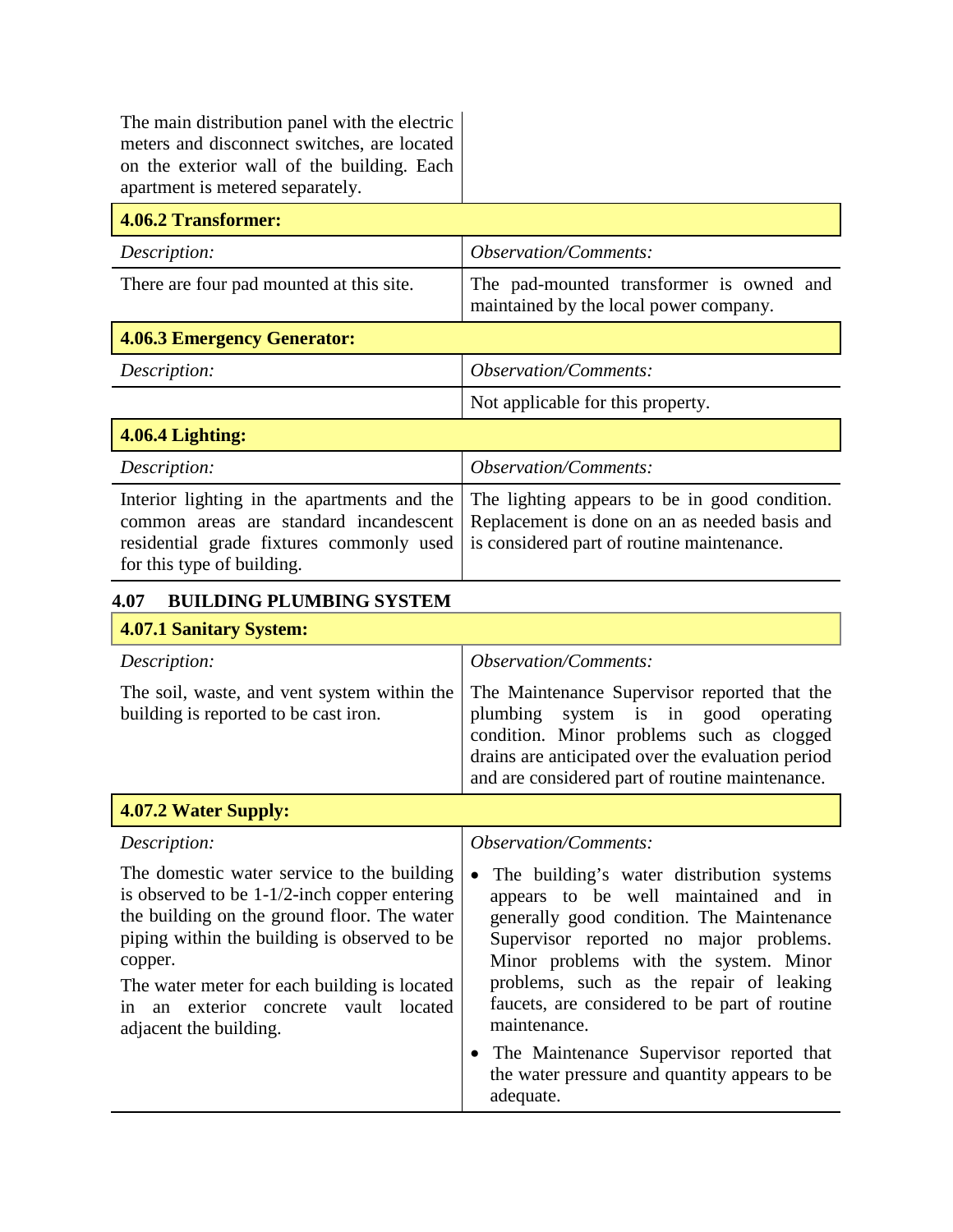| 3.07.3 Water Heaters:                                                                                                                                                                                                                                                                          |                                                                                                                                                                                                                                                                                                                                                                                              |
|------------------------------------------------------------------------------------------------------------------------------------------------------------------------------------------------------------------------------------------------------------------------------------------------|----------------------------------------------------------------------------------------------------------------------------------------------------------------------------------------------------------------------------------------------------------------------------------------------------------------------------------------------------------------------------------------------|
| Description:                                                                                                                                                                                                                                                                                   | <b>Observation/Comments:</b>                                                                                                                                                                                                                                                                                                                                                                 |
| A 40-gallon gas-fired water heater located<br>in the utility closet in each apartment<br>supplies the hot water needs for that<br>apartment<br>There is an 80-gallon, gas-fired, water<br>heater located in the closet of the laundry<br>that supplies the hot water needs for the<br>laundry. | Sixty percent of the 40-gallon water heaters<br>$\bullet$<br>were reported to be original and in good<br>working condition. However, based on their<br>EUL of 15 years, replacement of these units<br>will be anticipated during the evaluation<br>period.Long Term<br>The 80-gallon water heater located in the<br>laundry is 2-years old and appears to be in<br>good operating condition. |
| <b>4.07.4 Fixtures:</b>                                                                                                                                                                                                                                                                        |                                                                                                                                                                                                                                                                                                                                                                                              |
| Description:                                                                                                                                                                                                                                                                                   | <b>Observation/Comments:</b>                                                                                                                                                                                                                                                                                                                                                                 |
| The plumbing fixtures are standard type for<br>this type of application.                                                                                                                                                                                                                       | The plumbing fixtures are reported to be in<br>good condition. Replacement is done on an as<br>needed basis and considered to be part of<br>routine maintenance.                                                                                                                                                                                                                             |
| 4.07.5 Natural Gas:                                                                                                                                                                                                                                                                            |                                                                                                                                                                                                                                                                                                                                                                                              |
| Description:                                                                                                                                                                                                                                                                                   | <b>Observation/Comments:</b>                                                                                                                                                                                                                                                                                                                                                                 |
| The building's gas service is a steel pipe<br>entering<br>service<br>the<br>front<br>of<br>the<br>building. The gas<br>within<br>piping<br>the<br>building is reported to be steel. The gas<br>meter is located on the exterior wall of the<br>building.                                       | The gas pressure and quantity was reported to<br>be adequate.                                                                                                                                                                                                                                                                                                                                |
| <b>CONVEYANCE SYSTEM</b><br>4.08                                                                                                                                                                                                                                                               |                                                                                                                                                                                                                                                                                                                                                                                              |
| 4.08.1 Elevators:                                                                                                                                                                                                                                                                              |                                                                                                                                                                                                                                                                                                                                                                                              |
| Description:                                                                                                                                                                                                                                                                                   | <b>Observation/Comments:</b>                                                                                                                                                                                                                                                                                                                                                                 |
| The property has two hydraulic passenger<br>elevator, providing access to all floors of the<br>building. The elevator was manufactured by<br>Dover Elevator Company and is serviced by<br>ABC Elevator Company. The elevator has a<br>rated capacity of 2,500 pounds.                          | The<br>$\bullet$<br>elevator<br>is<br>the<br>original<br>installation. ADAup-grades were completed<br>in May of 1996. The elevator was last<br>serviced in August 2001.<br>The<br>number<br>of<br>$\bullet$<br>elevators<br>and<br>the<br>responsiveness<br>reported to provide<br>was                                                                                                       |

The elevator machinery is located in a room under the stairs.

The cab finish consists of a vinyl tile floor, plastic laminate wall panel walls, and incandescent recessed lighting in a drywall • The elevator service contractor reported that the machine unit for both elevators are original and appear to be in good condition. • The cab finish is 5 years old and appears to

adequate service for the building.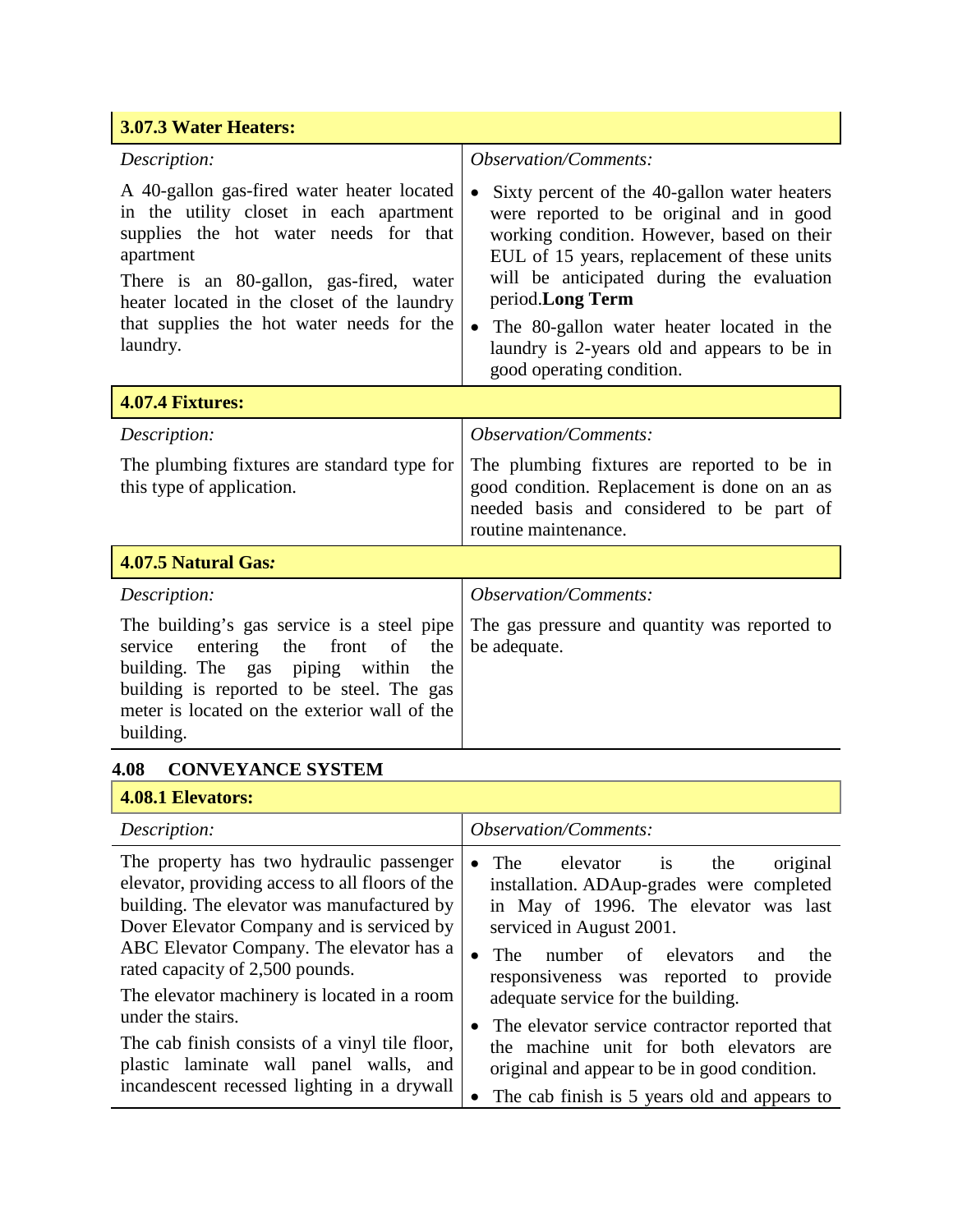| ceiling. | be in good condition. Cab refinishing should |
|----------|----------------------------------------------|
|          | be anticipated within the next 7-years. Long |
|          | <b>Term</b>                                  |

#### **4.09 LIFE SAFETY/FIRE PROTECTION**

| <b>4.09.1 Sprinklers/Siamese/Standpipes:</b>                                                                                                                                                                                                                                                                                                                                                                                                                                                            |                                                                                                                                                                                                                                                                                                                                                                                                                                                                                                                |
|---------------------------------------------------------------------------------------------------------------------------------------------------------------------------------------------------------------------------------------------------------------------------------------------------------------------------------------------------------------------------------------------------------------------------------------------------------------------------------------------------------|----------------------------------------------------------------------------------------------------------------------------------------------------------------------------------------------------------------------------------------------------------------------------------------------------------------------------------------------------------------------------------------------------------------------------------------------------------------------------------------------------------------|
| Description:                                                                                                                                                                                                                                                                                                                                                                                                                                                                                            | <i><b>Observation/Comments:</b></i>                                                                                                                                                                                                                                                                                                                                                                                                                                                                            |
| The sprinkler system consists of a wet-pipe<br>sprinkler system and a wet standpipe with<br>fire department hose valves and connections<br>on the floor landings in each stair tower.<br>There is a Siamese connection on the<br>exterior of the building, and<br>The firewater service enters the building in<br>the fire protection equipment room on the<br>first floor along with the domestic water<br>main.<br>There is a fire pump rated at XXX gpm and<br>a back flow preventer for the system. | sprinkler system is serviced<br>The<br>and<br>$\bullet$<br>inspected periodically by the sprinkler<br>service contractor. The last inspection<br>September 2001. The inspection reports<br>indicate that the system appears to be<br>functional and in good condition.<br>The fire pump and backflow preventer are<br>tested and inspected at the time the sprinkler<br>system is inspected and the records indicate<br>that the fire pump and the backflow preventer<br>are functional and in good condition. |
| <b>4.09.2 Fire Hydrants:</b>                                                                                                                                                                                                                                                                                                                                                                                                                                                                            |                                                                                                                                                                                                                                                                                                                                                                                                                                                                                                                |

| Description:                                                                                                                                                                             | <i><b>Observation/Comments:</b></i>                                                                                                                                                                                                                                                |  |
|------------------------------------------------------------------------------------------------------------------------------------------------------------------------------------------|------------------------------------------------------------------------------------------------------------------------------------------------------------------------------------------------------------------------------------------------------------------------------------|--|
| On-site fire hydrants located along the<br>roadways and on islands in the various<br>parking lots.                                                                                       | The fire hydrants are serviced annually by the<br>local fire department.                                                                                                                                                                                                           |  |
| 4.09.3 Emergency & Exit Lighting:                                                                                                                                                        |                                                                                                                                                                                                                                                                                    |  |
| Description:                                                                                                                                                                             | <b>Observation/Comments:</b>                                                                                                                                                                                                                                                       |  |
| The building is equipped with battery-pack<br>emergency lights along the corridors and in<br>the stairways.<br>Battery back-up exit lights are located<br>above all required exit doors. | The exit lights and emergency lights appear to<br>be in good condition. The EUL indicates that<br>replacement should be anticipated over the<br>evaluation period. The cost for fixture and<br>battery replacement is minimal and considered<br>to be part of routine maintenance. |  |
| 4.09.4 Fire Alarm System:                                                                                                                                                                |                                                                                                                                                                                                                                                                                    |  |
| Description:                                                                                                                                                                             | <b>Observation/Comments:</b>                                                                                                                                                                                                                                                       |  |
| The typical building is equipped with a fire.<br>alarm consisting of a control panel located<br>in the sprinkler equipment, room pull<br>and horns with strobes located<br>stations      | A fire alarm service contractor inspects<br>services the fire alarm system periodically.<br>The system was last inspected and tested in<br>August 2001 and the no deficiencies were                                                                                                |  |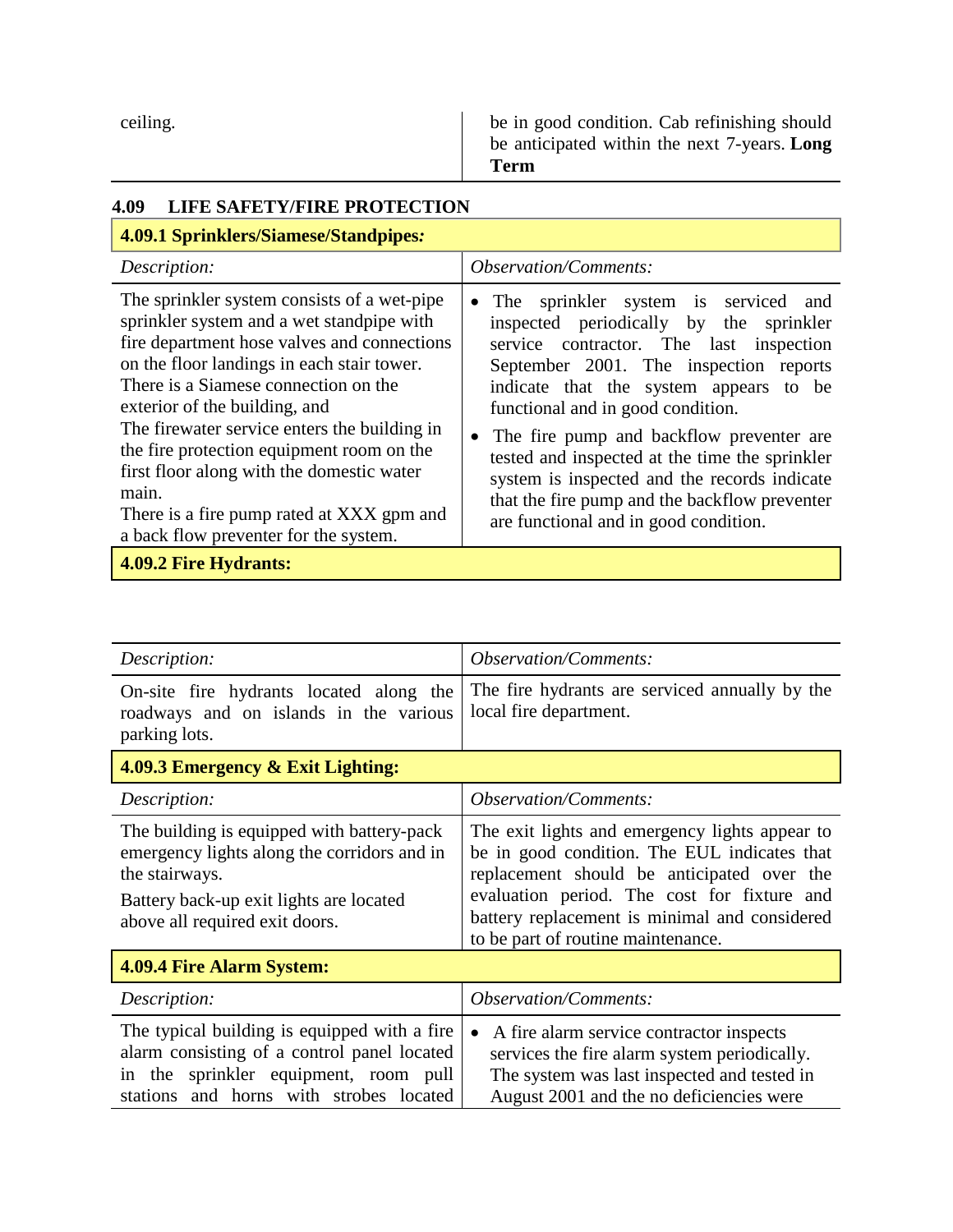| along the path of exit travel, one enunciator<br>panel located in the main lobby, and smoke<br>detectors located in the common areas | cited. The results were forwarded to the local<br>fire department. The system appears to be<br>functional and in good condition requiring<br>only routine maintenance over the evaluation<br>period. |
|--------------------------------------------------------------------------------------------------------------------------------------|------------------------------------------------------------------------------------------------------------------------------------------------------------------------------------------------------|
|                                                                                                                                      | ADT monitors the fire alarm system and<br>$\bullet$<br>notifies the local fire department in the event<br>of an incident.                                                                            |
| <b>4.09.5 Smoke detectors:</b>                                                                                                       |                                                                                                                                                                                                      |
|                                                                                                                                      |                                                                                                                                                                                                      |
| Description:                                                                                                                         | <b>Observation/Comments:</b>                                                                                                                                                                         |
| Smoke detectors were observed in each<br>apartment and in the common areas.                                                          | The apartment smoke detectors located in the<br>$\bullet$<br>apartments are wired into the apartment's<br>electrical panel and sounds the alarm in the<br>apartment only.                            |

| 409.6 Fire Extinguishers:                                                             |                                                                                                                                      |
|---------------------------------------------------------------------------------------|--------------------------------------------------------------------------------------------------------------------------------------|
| Description:                                                                          | <i><b>Observation/Comments:</b></i>                                                                                                  |
| Type ABC fire extinguishers are located in<br>various areas within the tenant spaces. | A fire extinguisher contractor services the fire<br>extinguishers. The tag indicates that they were<br>last serviced in August 2001. |
| <b>4.09.7 Smoke Evacuation:</b>                                                       |                                                                                                                                      |
| Description:                                                                          | <b>Observation/Comments:</b>                                                                                                         |
|                                                                                       | Not applicable to this site.                                                                                                         |

### **4.10 AMENITIES**

| <b>4.10.1 Swimming Pool:</b>                                                                                                                                                                                                                                                         |                                                                                                                                                                                                                                                                                                                                          |
|--------------------------------------------------------------------------------------------------------------------------------------------------------------------------------------------------------------------------------------------------------------------------------------|------------------------------------------------------------------------------------------------------------------------------------------------------------------------------------------------------------------------------------------------------------------------------------------------------------------------------------------|
| Description:                                                                                                                                                                                                                                                                         | Observation/Comments:                                                                                                                                                                                                                                                                                                                    |
| The property has one in-ground outdoor<br>poor swimming pool adjacent to the<br>clubhouse/rental office. The swimming<br>pool is constructed of concrete with ceramic<br>tile at the water line. It has a concrete<br>coping and a concrete walking surface<br>surrounding the pool. | The swimming pool appeared to be in good<br>$\bullet$<br>condition, anticipated to require only routine<br>maintenance such as preparing and painting<br>the pool interior surface. Relining should not<br>be expected over the evaluation period.<br>The concrete walking surface surrounding<br>appears to be in good condition. Minor |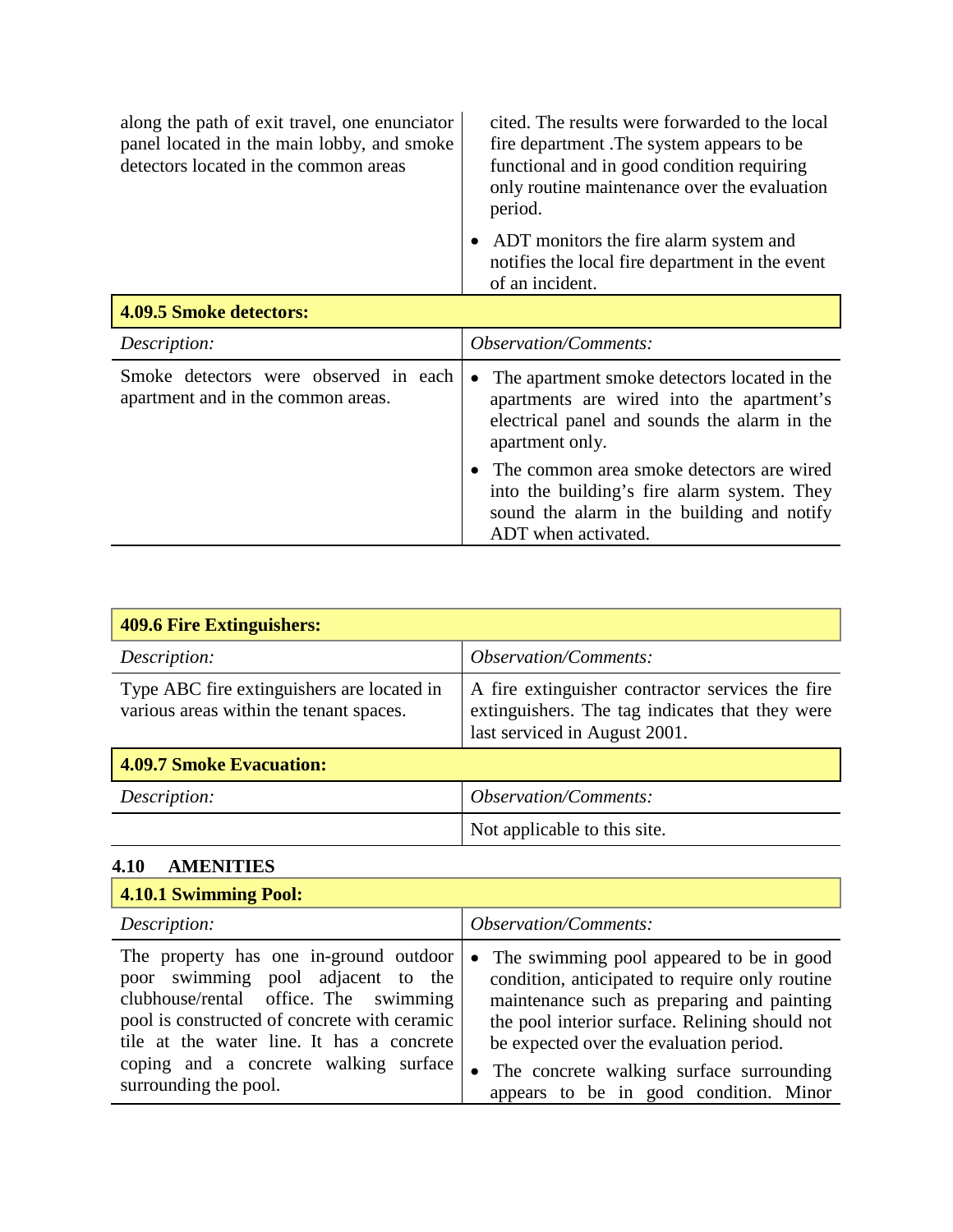| cracking was observed. Repairs are minor<br>and considered to be part of routine<br>maintenance. |
|--------------------------------------------------------------------------------------------------|
|--------------------------------------------------------------------------------------------------|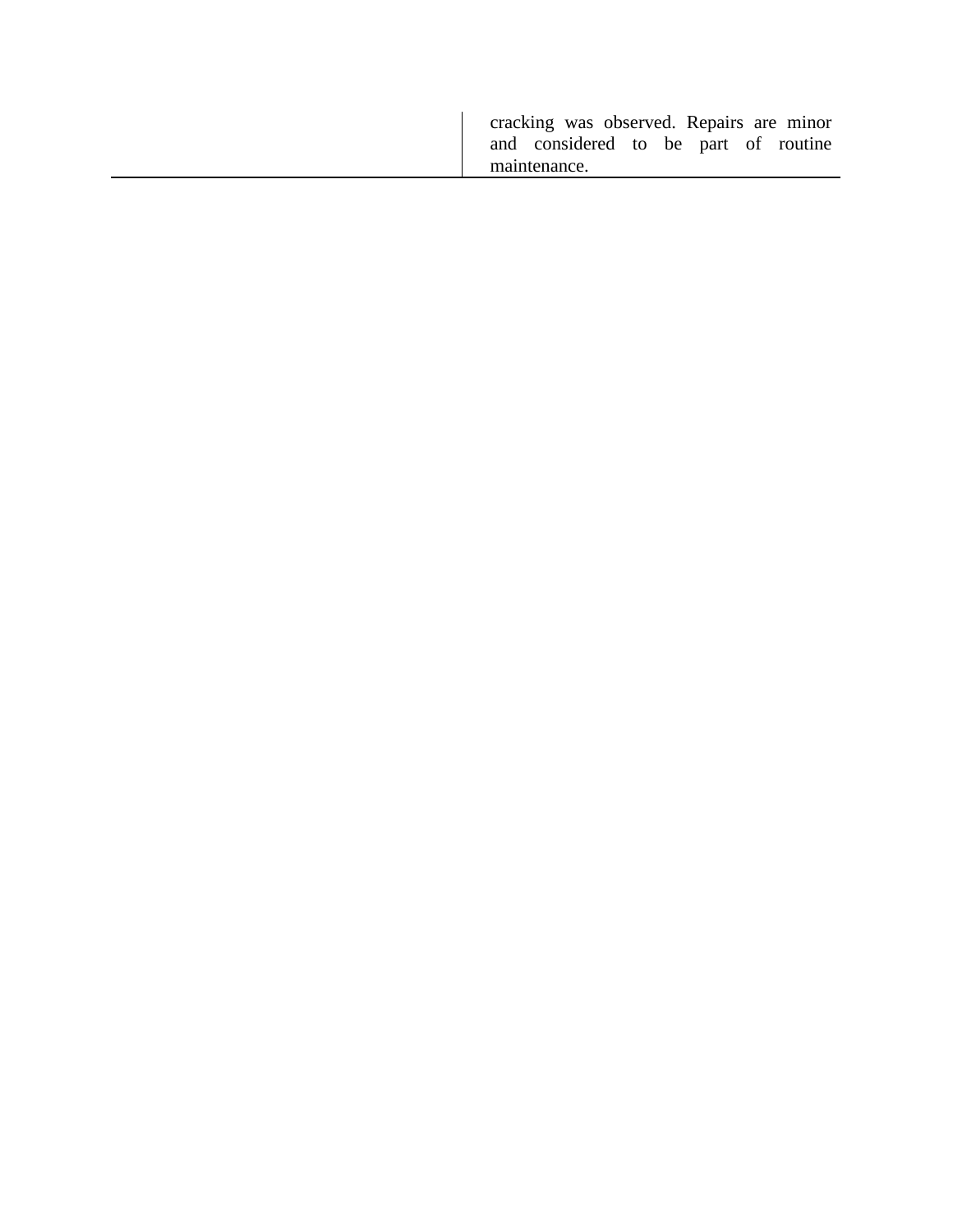| <b>4.10.2 Swimming Pool Equipment:</b>                                                                                                                                                                                                                                                                                                              |                                                                                                                                                                                                                                                                                                                 |  |
|-----------------------------------------------------------------------------------------------------------------------------------------------------------------------------------------------------------------------------------------------------------------------------------------------------------------------------------------------------|-----------------------------------------------------------------------------------------------------------------------------------------------------------------------------------------------------------------------------------------------------------------------------------------------------------------|--|
| Description:                                                                                                                                                                                                                                                                                                                                        | <b>Observation/Comments:</b>                                                                                                                                                                                                                                                                                    |  |
| The swimming pool equipment is located in<br>the clubhouse building adjacent to the<br>pool. The equipment consists of water<br>filters and circulating pumps. The pool<br>water is heated. The pool water heater is<br>gas-fired and located in the same room as<br>the balance of the pool equipment.                                             | The pool equipment appeared to be in good<br>to fair condition. According to its EUL, the<br>pool equipment will need to be replaced<br>during the evaluation period.<br>The water is new and appears to be in good<br>condition anticipated to require only routine<br>maintenance over the evaluation period. |  |
| 4.10.3 Children's Play Area:                                                                                                                                                                                                                                                                                                                        |                                                                                                                                                                                                                                                                                                                 |  |
| Description:                                                                                                                                                                                                                                                                                                                                        | <b>Observation/Comments:</b>                                                                                                                                                                                                                                                                                    |  |
| There is a children's play area located in the<br>northeast corner of the property. The<br>equipment consists wood climbing<br>apparatus, one slide, three swings, and a<br>sand box.                                                                                                                                                               | The play equipment is reported to be 3-years<br>old and appears to be well maintained and in<br>condition<br>requiring<br>only<br>good<br>routine<br>maintenance over the evaluation period.                                                                                                                    |  |
| <b>OTHER STRUCTURES</b><br>4.11                                                                                                                                                                                                                                                                                                                     |                                                                                                                                                                                                                                                                                                                 |  |
| <b>4.11.1 Clubhouse/Rental Office:</b>                                                                                                                                                                                                                                                                                                              |                                                                                                                                                                                                                                                                                                                 |  |
| Description:                                                                                                                                                                                                                                                                                                                                        | <b>Observation/Comments:</b>                                                                                                                                                                                                                                                                                    |  |
| The clubhouse building, which houses the<br>rental office, public restrooms with showers<br>and lockers, health club, pool equipment,<br>club room and kitchen, is constructed of<br>materials<br>similar<br>the<br>to<br>apartment<br>Section<br><b>Building</b><br>buildings. See<br>7.0,<br>Architectural and Structural Systems for<br>details. | The clubhouse appears to be in good condition.<br>Interior floor and wall finish replacement will<br>be required over the evaluation period as well<br>as exterior wall finish. The cost of this work is<br>included in the common area carpet and wall<br>finish replacement costs.                            |  |
| 4.11.2 Carports:                                                                                                                                                                                                                                                                                                                                    |                                                                                                                                                                                                                                                                                                                 |  |
| Description:                                                                                                                                                                                                                                                                                                                                        | <b>Observation/Comments:</b>                                                                                                                                                                                                                                                                                    |  |
|                                                                                                                                                                                                                                                                                                                                                     | There are no carports at this site,                                                                                                                                                                                                                                                                             |  |
| <b>4.11.3 Garages:</b>                                                                                                                                                                                                                                                                                                                              |                                                                                                                                                                                                                                                                                                                 |  |
| Description:                                                                                                                                                                                                                                                                                                                                        | <b>Observation/Comments:</b>                                                                                                                                                                                                                                                                                    |  |
| The 20 single-car garages are constructed<br>with vinyl siding attached to 2-inch x 4-inch<br>wood stud walls. The roofs are constructed<br>manufactured wood<br>with<br>trusses<br>and<br>covered asphalt shingles attached and OSB<br>sheathing. There is one, 8-foot x 7-foot<br>vinyl overhead door with an electronic                          | The garages are original and appear to be in<br>$\bullet$<br>fair condition. Sections of damaged siding<br>were observed requiring replacement. Short<br>term<br>The roofs are reported to be 3-years old and<br>appear to be in good condition requiring only                                                  |  |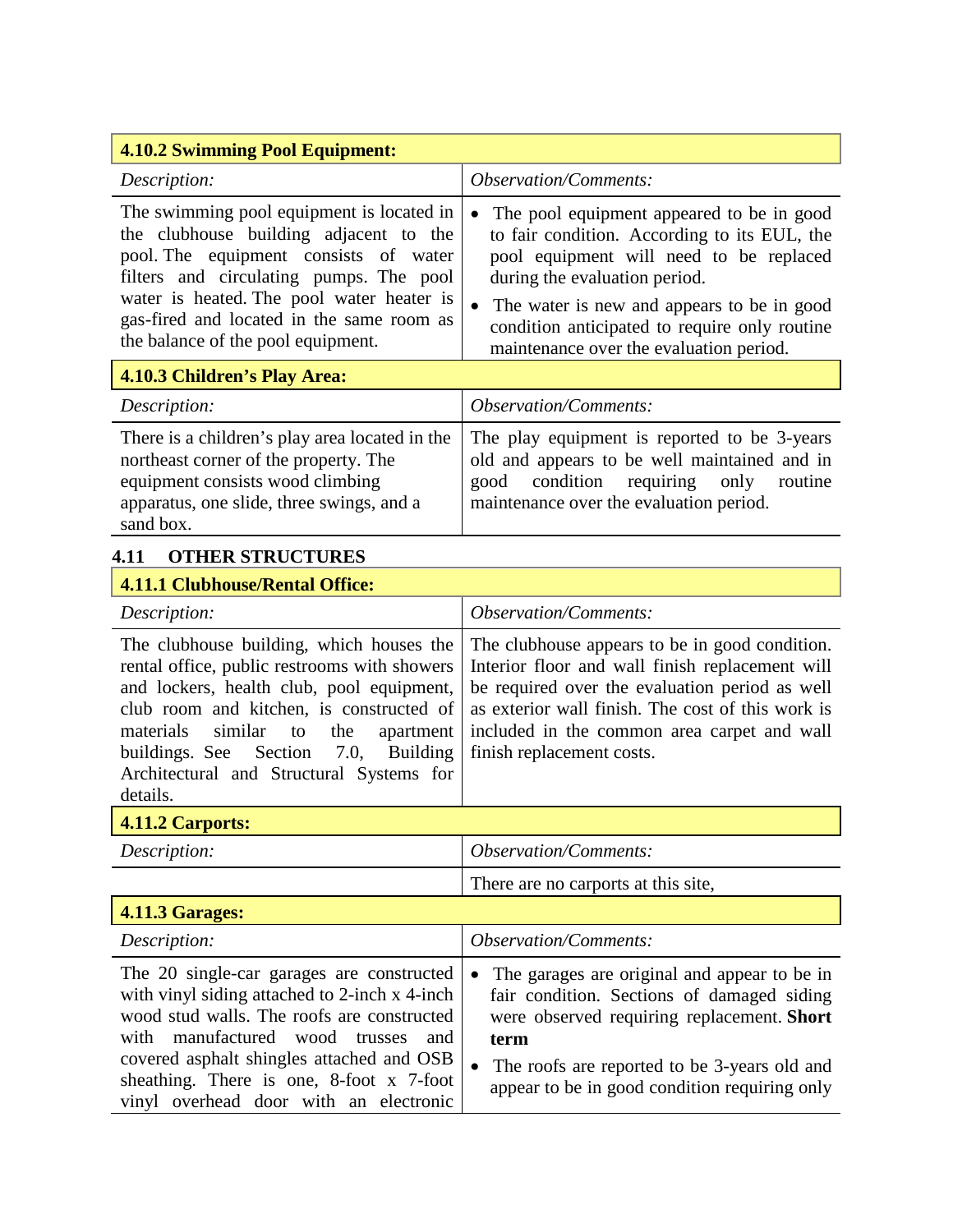| opener. There is one incandescent overhead | routine maintenance over the evaluation                                                                                                                                                                                                          |
|--------------------------------------------|--------------------------------------------------------------------------------------------------------------------------------------------------------------------------------------------------------------------------------------------------|
| light fixture in the unit.                 | period.                                                                                                                                                                                                                                          |
|                                            | • The overhead doors appear to be original and<br>in fair condition. Three have been replaced<br>within the last three years. It should be<br>anticipated that the balance would require<br>replacement over the evaluation<br>period. Long Term |

#### **5.0 TERMITE CONSIDERATIONS**

To the best knowledge of the property manager, termite activity has not been reported at the property; however, no inspections have been performed. The foundation walls of the building are constructed with materials not conducive to termite infiltration. However, exterior walls are constructed of materials that may be conductive to termite infiltration. The facility is located in a region where termites are known to exist. Consequently, the risk of termite activity is considered moderate to high; therefore, a termite inspection is recommended

#### **6.0 ACCESSIBILITY CODE COMPLIANCE**

One or more of the following accessibility codes may be applicable to the development:

#### **THE ILLINOIS ACCESSIBILITY CODE**

The purpose of this Illinois Accessibility Code (IAC or Code) is to implement the Environmental Barriers Act (EBA) [410 ILCS 25] as amended to date, and to replace the former version of the Code (71 Ill. Adm. Code 400) effective May 1, 1988. This Code is intended to ensure that the built environment, including all spaces and elements of all applicable buildings and facilities in the State of Illinois are so designed, constructed, and/or altered to assure the safety and welfare of all members of society and to be readily accessible to, and usable by, environmentally limited persons.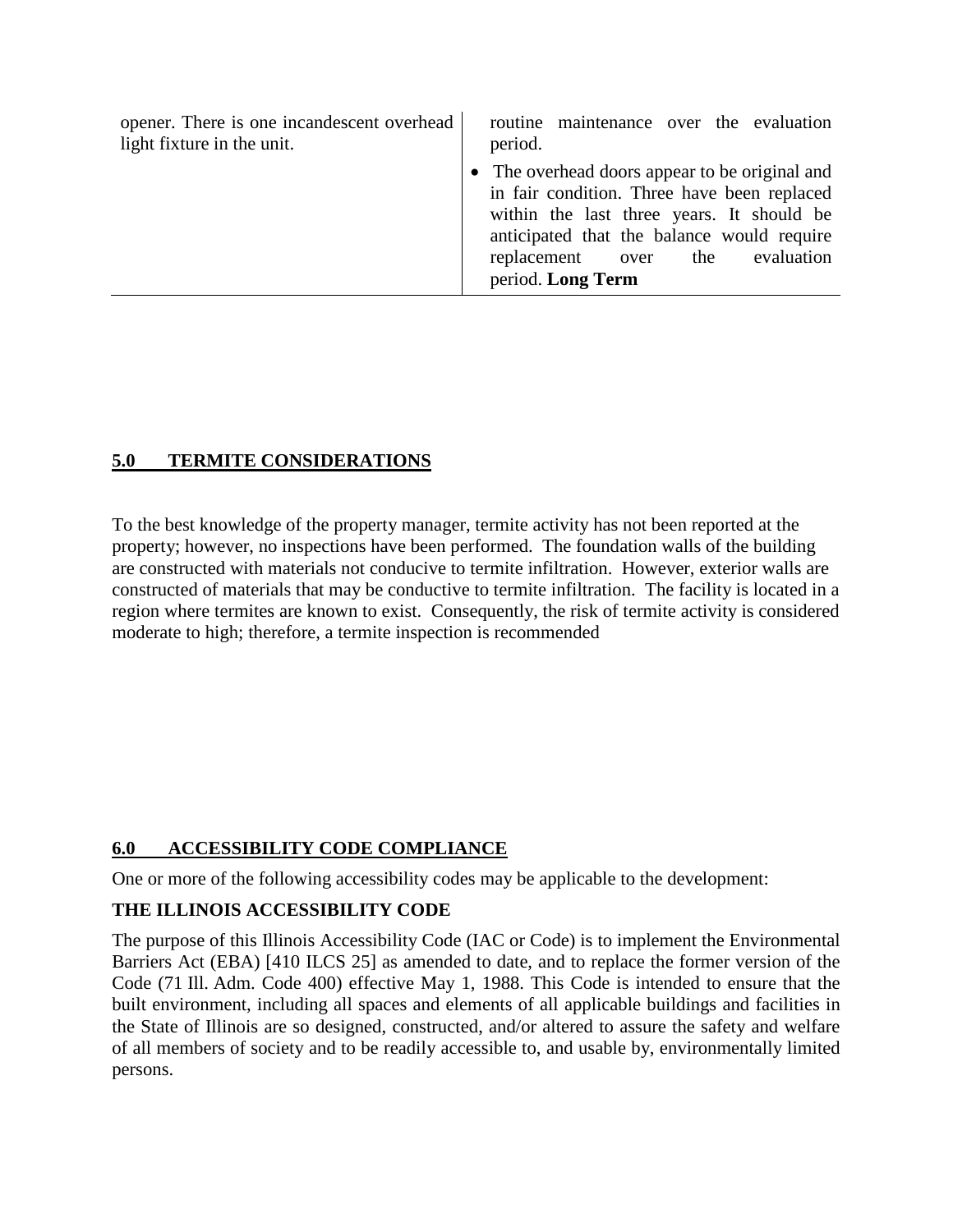This Code is also intended to resolve areas of difference between the federal accessibility standards, Americans with Disabilities Act Accessibility Guidelines (ADAAG), which are applicable to buildings and facilities covered by the Americans with Disabilities Act (ADA), and the Illinoisaccessibility standards, IAC, which are applicable to buildings and facilities in the State of Illinois covered by the EBA. The drafters of this Code compared and adopted the stricter of State or federal accessible design standards.

This Code, together with the Environmental Barriers Act (EBA) and the standards incorporated by reference identified in Section 400.120, has the force of a building code and as such is law in the State of Illinois.

#### **Applicability**

Buildings and facilities covered: This Code applies to all **"public facilities"** and

"Multi-story housing units" as defined and governed by the EBA and located, in whole or in part, within the legal geographic boundaries of the State of Illinois, unless specifically exempted herein. **It also applies to all buildings financed whole or in part or guaranteed by a governmental unit such as the Illinois Housing Development Authority.**

- The fact that a building or facility governed by the EBA is also a facility financed by federal funds is no bar to the application of this Code.
- This Code is applicable when work involving new construction, alterations, additions, historic preservation, restoration, or reconstruction in whole or in part begins after the effective date of this Code. The Code becomes enforceable with the signing of a construction contract, issuance of an official authorization or permit for construction, or the start of construction, whichever occurs first.

This report generally defines the non-compliant elements and physical barriers observed and the estimated costs for modification to provide compliance. This review is not considered to be a full accessibility survey, nor does it likely cover all aspects of non-compliance.

#### **Definitions:**

"**Alteration**": Any modification or renovation that affects or could affect the usability of the building or facility or part of the building or facility. Alteration includes, but is not limited to, remodeling, renovation, rehabilitation, reconstruction, historic preservation, historic reconstruction, historic restoration (as separately required in Section 400.610), changes or rearrangement of the structural parts or elements, extraordinary repairs (as defined herein), changes to or replacement of plumbing fixtures or controls, changes or rearrangement in the plan configuration of walls and full-height partitions, and changes or improvements to parking lots (as separately required in Section 400.510 (e) 10) (C)). **The following work is not considered to be an alteration unless it affects the usability of the building or facility: normal maintenance, re-roofing, interior or exteriorredecoration, changes to mechanical and electrical systems, replacement of plumbing, piping or valves, asbestos removal, or installation of fire sprinkler systems. (Section 3, EBA).**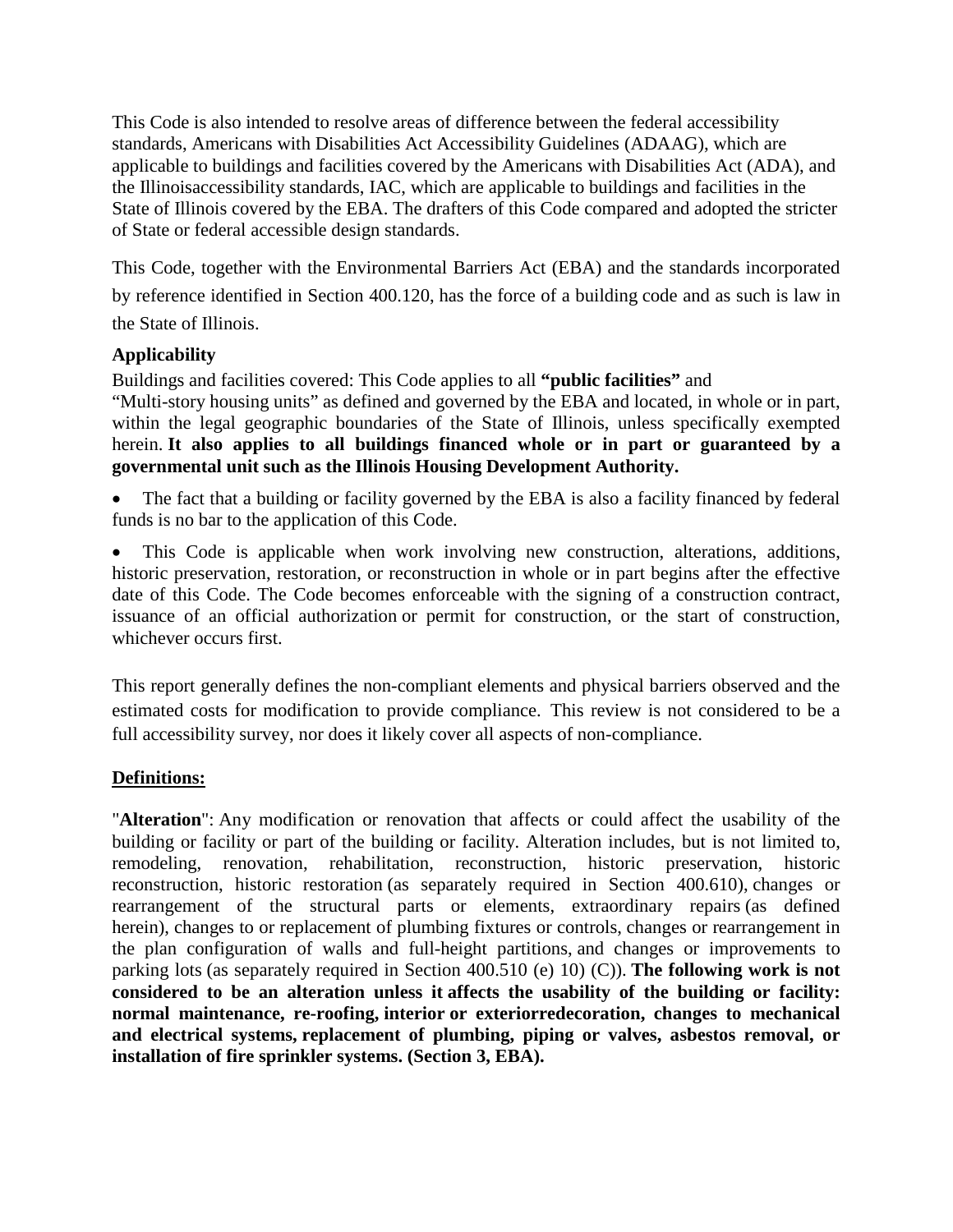"**Public Facility**": **A***ny building, structure, or site improvement which is: owned by or on behalf of a governmental unit; leased, rented or used, in whole or in part, by a governmental unit, or financed, in whole or in part, by a grant or a loan made or guaranteed by a governmental unit; or any building, structure, or site improvement used or held out for use or intended for use by the public or by employees for one or more of, but not limited to, the following: the purpose of gathering, recreation, transient lodging, education, employment, institutional care, or the purchase, rental, sale or acquisition of any goods, personal property or services; places of public display or collection; social service establishments; and stations used for specified public transportation*. (Section 3, EBA).

**"Technically Infeasible":** With respect to an alteration of a building or a facility, a change that has little likelihood of being accomplished because existing structural conditions would require removing or altering a load-bearing member, which is an essential part of the structural frame; or because other existing physical or site constraints prohibit modification or addition of elements, spaces or features which are in full and strict compliance with the minimum requirements for new construction and which are necessary to provide accessibility. (ADAAG 4.1.6)

#### **Alteration Work**

**Section 400.510a)** of the Illinois Accessibility Code requires Alterations (as defined in Section 400.210(b)(11)) to existing public facilities to which the Environmental Barriers Act and this Code apply shall be accessible as provided in this Section.

The preparer of this report shall use the developers scope of work and the contractor's or architect's detailed cost estimate to determine which of the following applications apply in determining the level of accessibility required. See the example below.

**Example:** The **Contractor's Sworn Statement** indicates that total cost of the construction work will be \$1,500.000.00. The work **not** considered as alternation work as defined in the Code, such as roofing, new carpeting, and painting and decorating, totals \$100,000.00. The alternation cost is \$1,500,000.00 - \$100,000.00 = \$1,400,000.00. The reproduction cost of the project is determined to be \$5,000,000.00 (\$130.00/SF)

The percentage is  $$1,400,000.00 \div $5,000,000.00 = 28\%$ .

**If the alteration costs more than 15% but less than 50% of the reproduction cost of the public facility, and more than \$100,000, the following shall comply with the applicable requirements for new construction** (see Sections 400.310 and 400.320):

**A) the element or space being altered;**

**B) an entrance and a means of egress intended for use by the general public;**

**C) all spaces and elements necessary to provide horizontal and vertical accessible routes between an accessible entrance and means of egress and the element or space being altered.** VERTICAL ACESS EXCEPTION: **However, privately owned**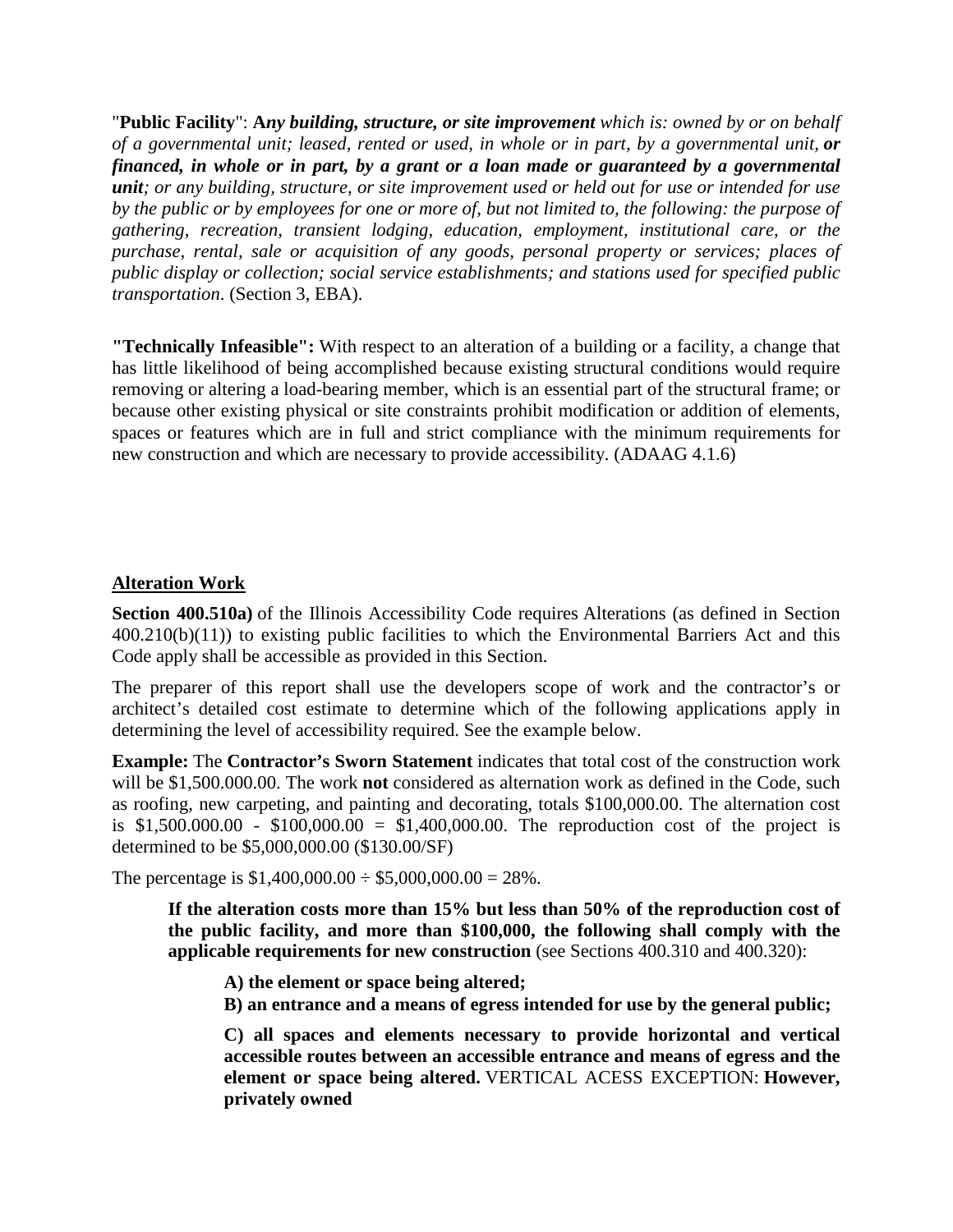**public facilities are not required to provide vertical access in a building with two levels of occupiable space where the cost of providing such vertical access is more than 20% of the reproduction cost of the public facility;**

**D) at least one accessible toilet room for each sex or a unisex toilet, when permitted, if toilets are provided or required** (see subsection (e)(1) of this Section);

**E) accessible parking spaces, where parking is provided; and**

**F) an accessible route from public sidewalks or from the accessible parking spaces, if provided, to an accessible entrance.** (Section 5, EBA).

**Section 400.510 b)** of the Illinois Accessibility Code, **Scope** is as follows:

#### **All Public Facilities - Alteration Costs 15% or Less:**

If the alteration costs 15% or less of the reproduction cost of the public facility, the element or space being altered shall comply with the applicable requirements for new construction (Section 5, EBA) (see Sections 400.310 and 400.320). (See also subsection (b)(6) of this Section for treatment of alterations to Specific categories of public facilities.)

#### **All Public Facilities Other Than State-Owned - Alteration Costs 15% to 50% and less than \$100,000:**

If the alteration costs more than 15% but less than 50% of the reproduction cost of the public facility, and less than \$100,000, the following shall comply with the applicable requirements for new construction (see Sections 400.310 and 400.320):

A) the element or space being altered; and

B) an entrance and a means of egress intended for use by the general public. (Section 5, EBA).

#### **All Public Facilities Other Than State-Owned - Alteration Costs 15% to 50% and More than \$100,000:**

If the alteration costs more than 15% but less than 50% of the reproduction cost of the public facility, and more than \$100,000, the following shall comply with the applicable requirements for new construction (see Sections 400.310 and 400.320):

A) the element or space being altered;

B) an entrance and a means of egress intended for use by the general public;

C) all spaces and elements necessary to provide horizontal and vertical accessible routes between an accessible entrance and means of egress and the element or space being altered. VERTICAL ACESS EXCEPTION: However, privately owned

public facilities are not required to provide vertical access in a building with two levels of occupiable space where the cost of providing such vertical access is more than 20% of the reproduction cost of the public facility;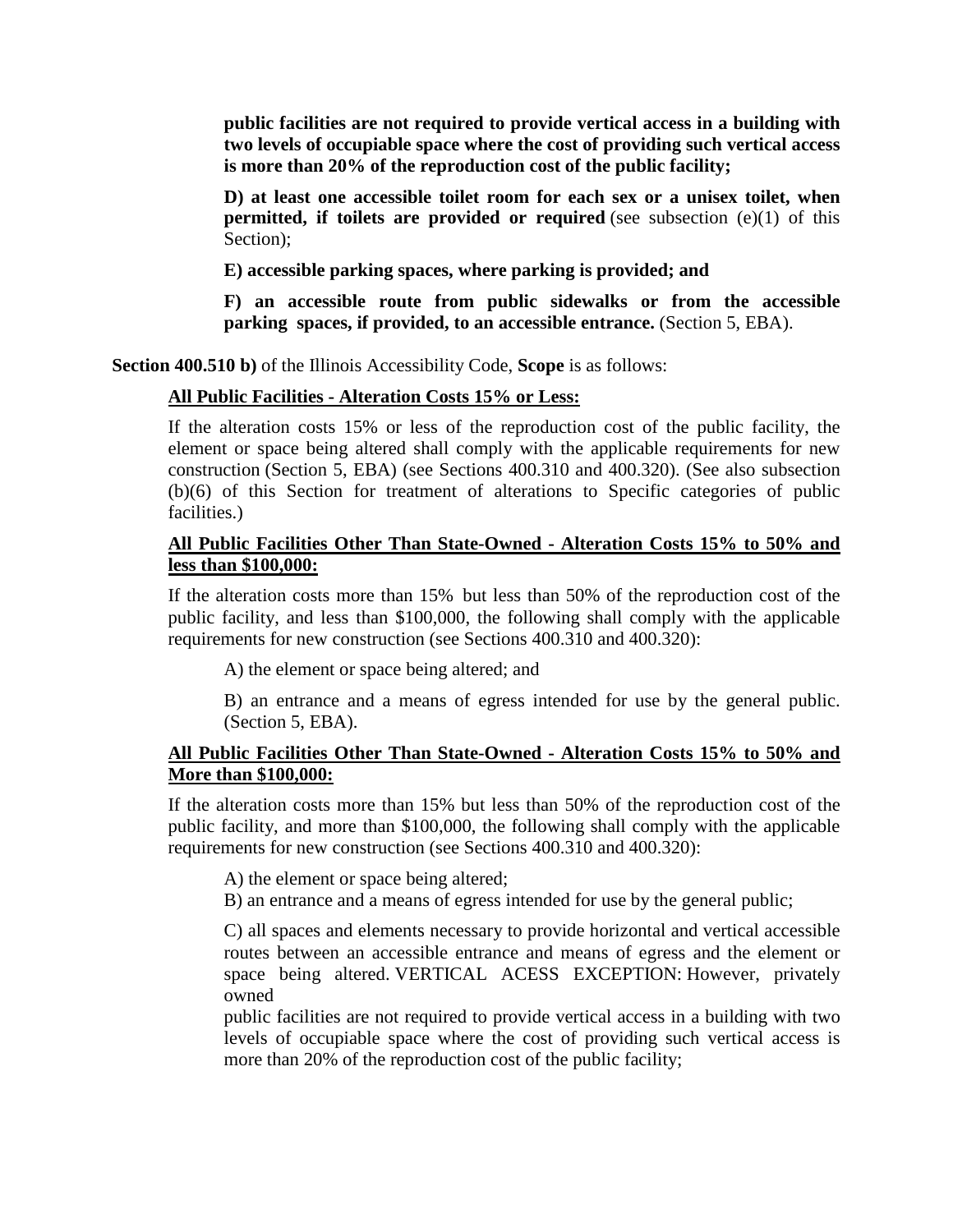D) at least one accessible toilet room for each sex or a unisex toilet, when permitted, if toilets are provided or required (see subsection (e)(1) of this Section);

E) accessible parking spaces, where parking is provided; and

F) an accessible route from public sidewalks or from the accessible parking spaces, if provided, to an accessible entrance. (Section 5, EBA).

#### **All Public Facilities - Alteration Costs 50% or More:**

If the alteration costs 50% or more of the reproduction cost of the public facility, the entire public facility shall comply with the applicable requirements for new construction (see Sections 400.310 and 400.320).

#### **Alterations to Specific Categories of Public Facilities:**

For religious entities, private clubs, and owner-occupied transient lodging facilities of five units, compliance with the standards adopted by the Capital Development Board is not mandatory if the alteration costs 15% or less of the reproduction cost of the public facility. However, if the cost of the alteration exceeds \$100,000, the element or space being altered must comply with the applicable requirements for new construction (Section 5, EBA) (see Sections 400.310 and 400.320). If the alteration costs more than 15% of the reproduction cost, subsections  $(b)(3)$ ,  $(4)$  and  $(5)$  above, as applicable, govern.

#### **Section 400.510d of the Illinois Accessibility Code: Housing**

1) Scope: Alterations to housing that is owned, financed or guaranteed by a governmental unit is subject to the applicable requirements of subsection (b) of this Section. Privately financed alterations to housing are not covered by the Environmental Barriers Act or this Code. NOTE: All housing, including new construction and some alterations may be subject to federal law. See Fair Housing Amendments Act, 42 U.S.C. 3601 et seq.

**Section 400.520d of the Illinois Accessibility Codes, Exemptions to the Alterations Requirements:** *Parts of buildings which it would be technically infeasible to make conform to the strict requirements of the Code for new construction, with the approval of the administrative authority.*

#### **Conclusion:**

Every Rehab loan will require a certain degree of accessibility. The level of accessibility work required will depend on the total cost of the alteration construction minus items not considered as alternation work, divided by the replacement cost of the project. The resulting percentage will determine the accessibility work required by the Illinois Accessibility Code that must be included in the alteration project.

A full Accessibility Compliance Survey, which is beyond the scope of this report, may reveal further aspects of the facility, which are not in compliance with other accessibility requirements.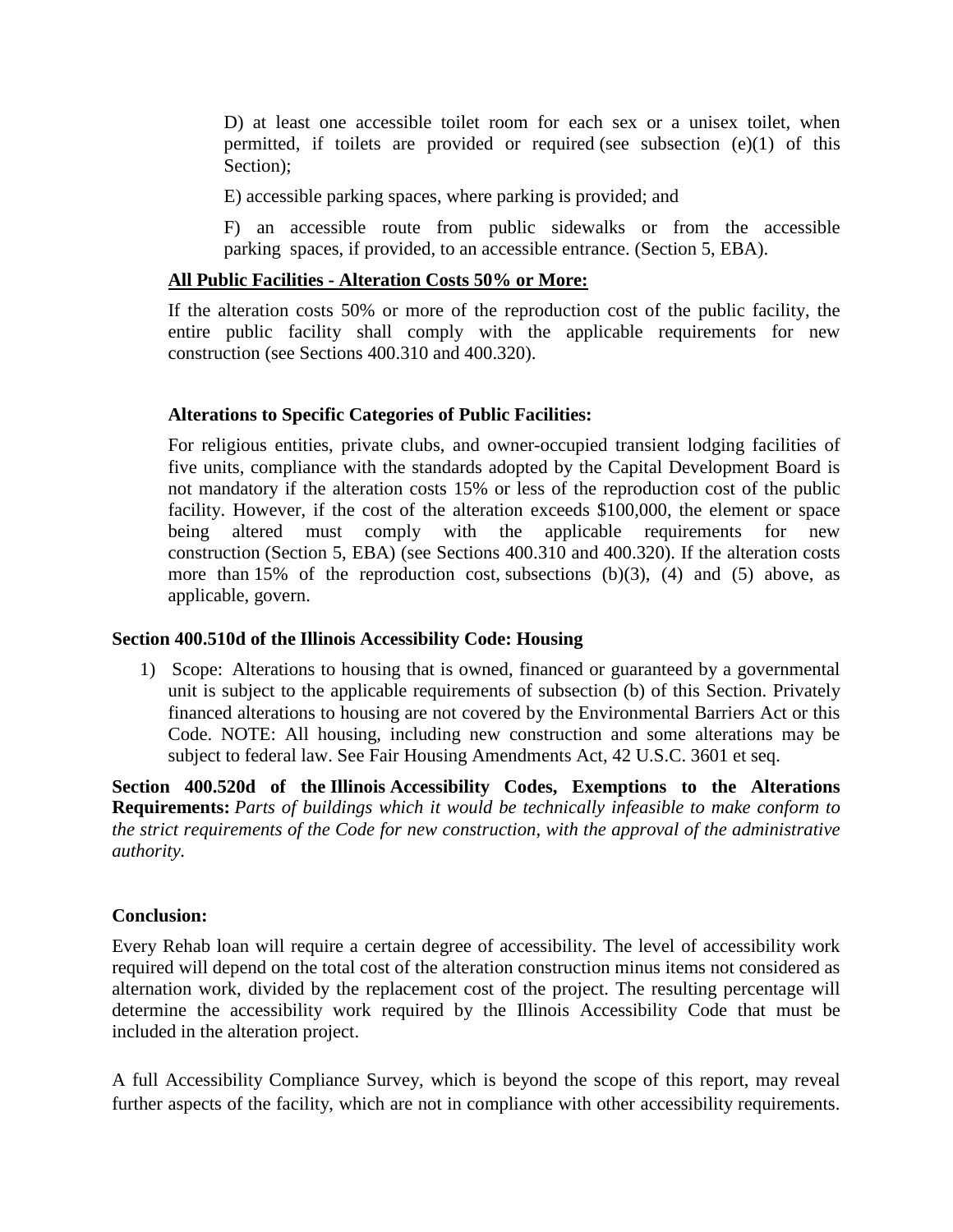Since compliance may have legal consequences, we recommend that the developer consult with his architect to insure that all accessibility requirements have been met.

#### **SECTION 504 OF THE REHABILITATION ACT (1973)**

**Under Section 504 of the Rehabilitation Act of 1973 as amended, no otherwise qualified individual with a disability may be discriminated against in any program or activity receiving federal financial assistance. The purpose of Section 504 is to eliminate discriminatory behavior toward people with disabilities and to provide physical accessibility, thus ensuring that people with disabilities will have the same opportunities in federally funded programs as do people without disabilities. Program accessibility may be achieved by modifying an existing facility, or by moving the program to an accessible location, or by making other accommodations, including construction of new buildings. HUD's final regulation for Section 504 may be found at 24 CFR Part 8. Rehabilitation**

**Substantial alterations -** Section 504 requires that if alterations are undertaken to a housing project that has 15 or more units, and the rehabilitation costs will be 75 percent or more of the replacement cost of the completed facility, then such developments are considered to have undergone "substantial alterations" (24 CFR 8.23 (a)). For substantial alterations of multifamily rental housing, the accessibility requirements contained in 24 CFR 8.22 must be followed -- a minimum of 5 percent of the dwelling units in the project (but not less than one unit) must be accessible to individuals with mobility impairments, and an additional 2 percent, at a minimum (but not less than one unit), must be accessible to individuals with sensory impairments.

**Other alterations --** When **other alterations** that do not meet the regulatory definition of substantial alterations are undertaken in multifamily rental housing projects of any size, these alterations must, to the maximum extent feasible, make the dwelling units accessible to and usable by individuals with disabilities, until a minimum of 5 percent of the dwelling units (but not less than one unit) are accessible to people with mobility impairments, unless HUD prescribes a higher number pursuant to 24 CFR 8.23(b)(2). If alterations of single elements or spaces of a dwelling unit, when considered together, amount to an alteration of a dwelling unit, then the entire dwelling unit shall be made accessible. For this category of rehabilitation the additional 2 percent of the dwelling units requirement for individuals with sensory impairments does not apply. Alterations to common spaces must, to the maximum extent feasible, make those areas accessible. A recipient is not required to make a dwelling unit, common area, facility or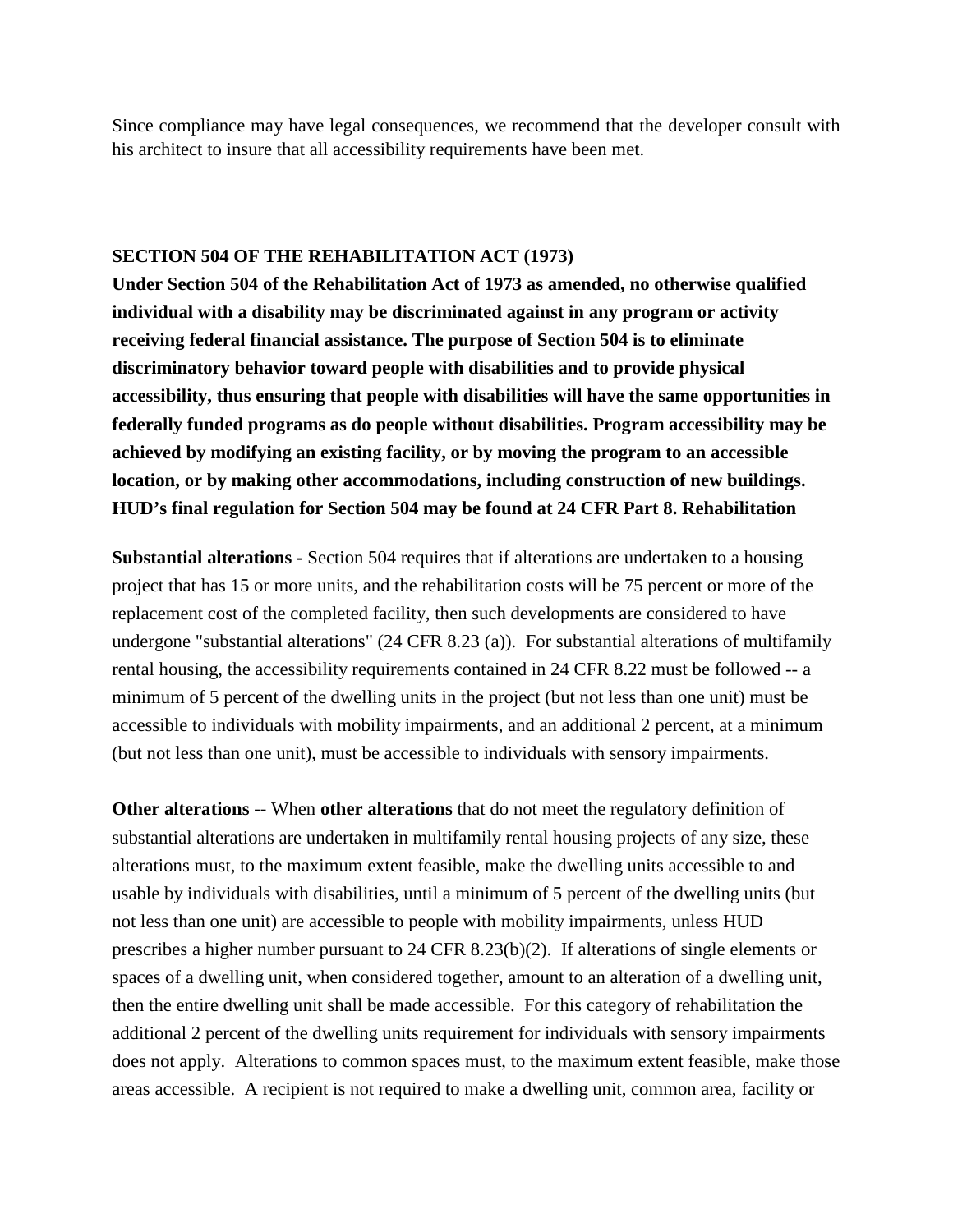element accessible, if doing so would impose undue financial and administrative burdens on the operation of the multifamily housing project (24 CFR 8.23(b)). Therefore, with regards to covered alterations, recipients are only required to provide access up to the point of being an undue financial and administrative burden.

#### **Accessibility Standards**

Dwelling units designed and constructed in accordance with the Uniform Federal Accessibility Standards (UFAS) will be deemed to comply with the Section 504 regulation. For copies of UFAS, contact the HUD Distribution Center at 1-800-767-7468; hearing or speech-impaired persons may access this number via TTY by calling the Federal Information Relay Service at 1- 800-877-8339. Accessible units must be, to the maximum extent feasible, distributed throughout the projects and sites, and must be available in a sufficient range of sizes and amenities so as not to limit choice.

Generally, the UFAS is the design standard for providing physical accessibility, although other standards that provides equivalent or greater accessibility may be used.

#### **THE AMERICANS WITH DISABILITIES ACT (1990)**

This act is a broad civil rights law guaranteeing equal opportunity for individuals with disabilities in employment, public accommodations, transportation, state and local government services, and telecommunications.

Title II of the ADA applies to all programs, services, and activities provided or made available by public entities. With respect to housing, this includes, for example, public housing and housing provided for state colleges and universities.

Title III of the Act covers all private establishments and facilities considered "public accommodations," such as restaurants, hotels, retail establishments, doctors' offices, theaters, the rental office and related toilets, and access to and through the project from the point of arrival in a multi-family development. People with disabilities must have equal opportunity in these establishments, both in terms of physical access and in the enjoyment of services.

Note: For Capital Expenditure Analysis for IHDA Projects only see Supplemental Document 6. For Systems & Conditions Table see Supplemental Document 7.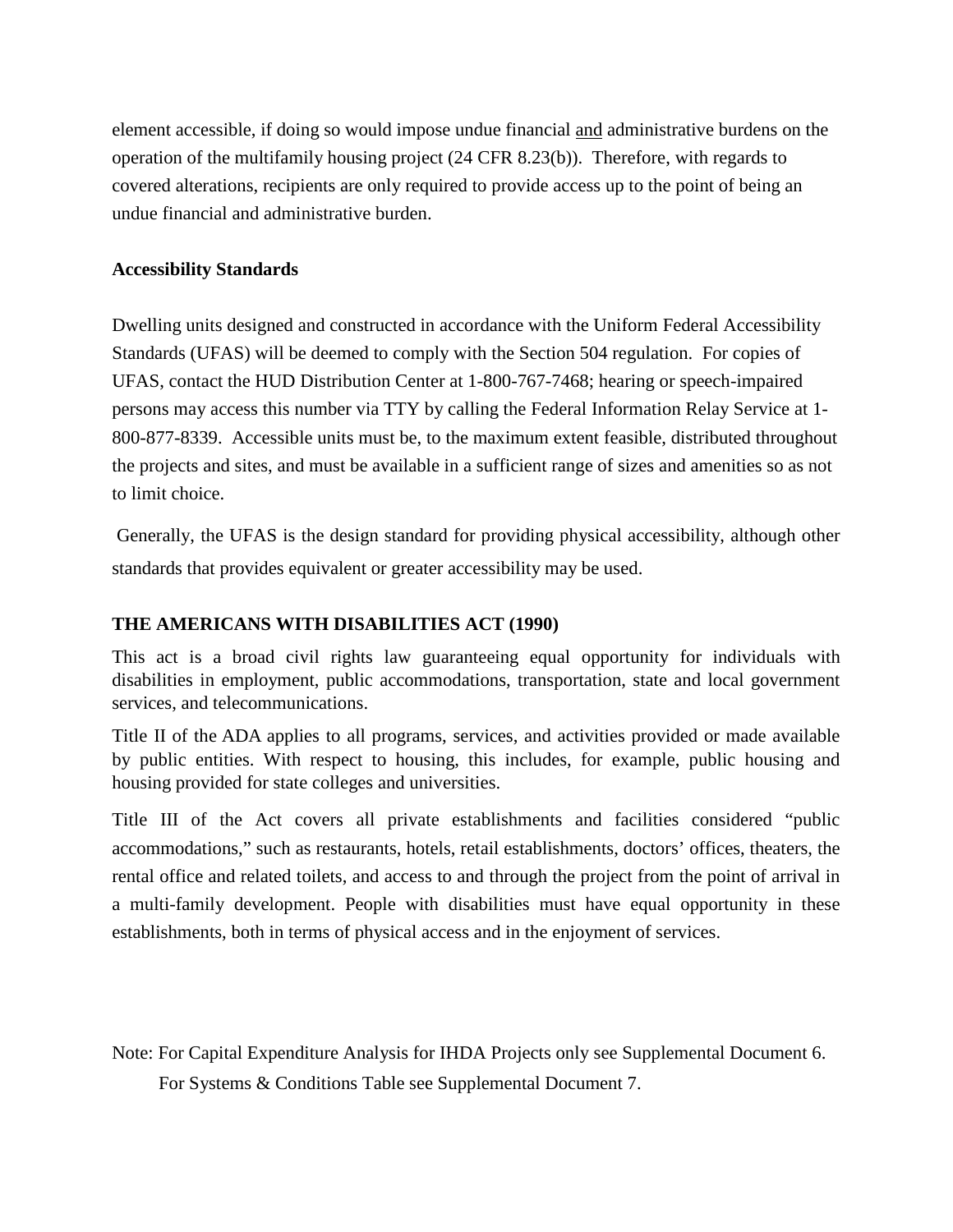## **THE REMAINDER OF THIS PAGE HAS BEEN INTENTIONALLY LEFT BLANK.**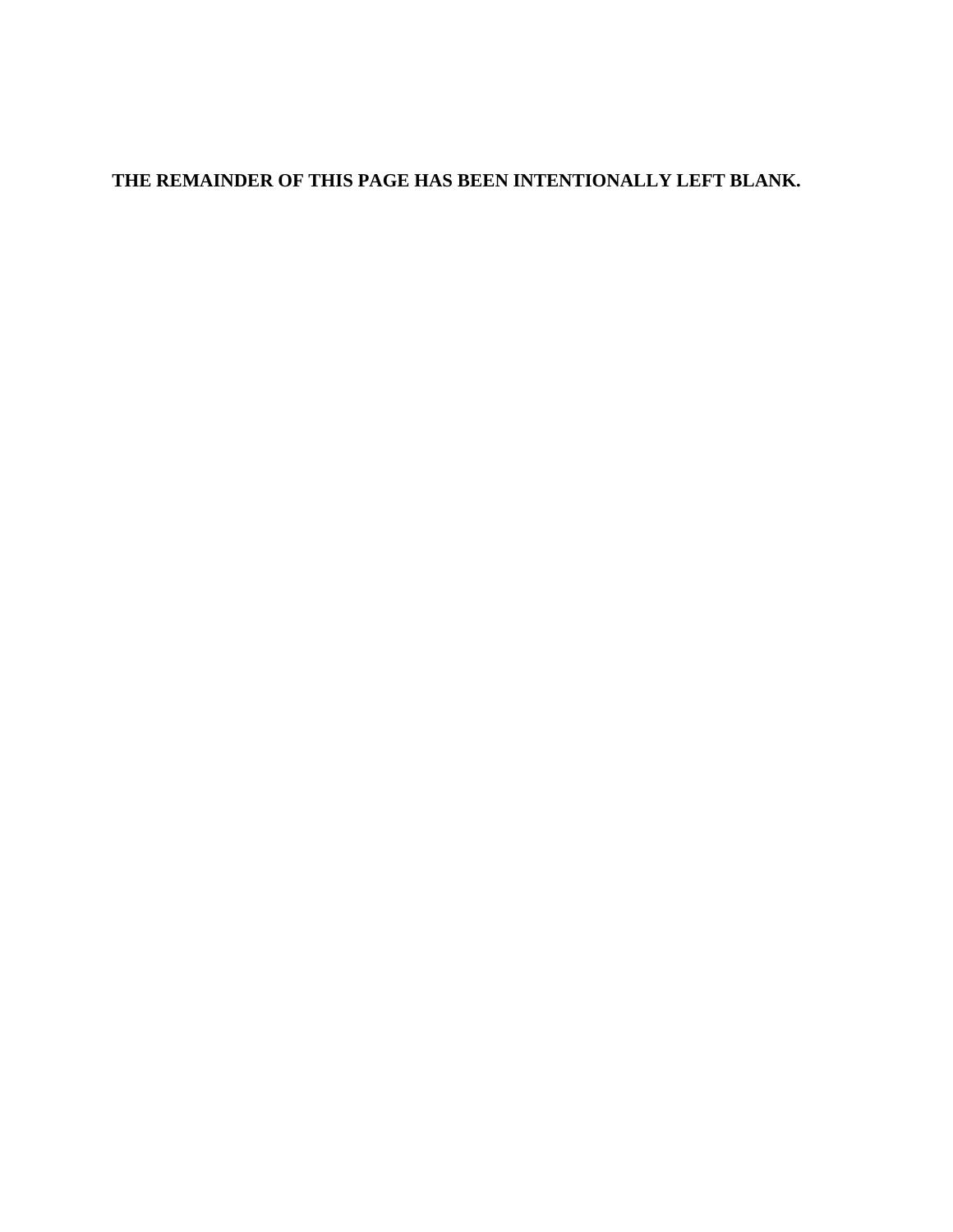$\overline{\phantom{a}}$ 

#### ATTACHMENT 5 **2008 & 2009 SCHEDULE OF FEES**\*

| 1.              | <b>Application Fee</b>                | \$500 for Projects with 25 or fewer units.<br>\$1,100 for Projects with more than 25 units.<br>\$1,100 for Projects with tax-exempt financing.<br>\$500 for Projects competing under the Nonprofit Set-<br>Aside, regardless of the size of the Project.<br>An additional fee is required for resubmitting an                                                                                                                                                                                                                                                                                                                                                                                               |
|-----------------|---------------------------------------|-------------------------------------------------------------------------------------------------------------------------------------------------------------------------------------------------------------------------------------------------------------------------------------------------------------------------------------------------------------------------------------------------------------------------------------------------------------------------------------------------------------------------------------------------------------------------------------------------------------------------------------------------------------------------------------------------------------|
| 2.              | Reservation Fee/<br>Determination Fee | application denied in the first round in the second round.<br>6.5% of annual Tax Credit amount stated in the<br>Reservation Letter for Projects competing under the<br>Authority Housing Credit Ceiling.<br>6.5% of the annual Tax Credit amount identified in the<br>Determination Letter for Projects financed with tax-<br>exempt bonds.<br>Minimum: \$500 One-Time                                                                                                                                                                                                                                                                                                                                      |
| 3.              | Modification Fee**                    | \$500 for changes in the ownership structure or changes in<br>the name of the ownership entity; or for requests for<br>extensions for meeting special conditions set forth in the<br><b>Reservation Letter.</b><br>\$1,000 for changes to the characteristics of the Project,<br>such as unit type, distribution, or targeting, or for<br>changes to scoring criteria.<br>$$1,500$ for issuance of amended IRS Form(s) 8609 due<br>to an error in the submission of final Allocation<br>documentation.<br>\$1,500 for an amended Carryover Allocation resulting<br>from a change in building identification numbers or<br>other modification which requires the preparation of an<br>amended IRS Form 8610. |
| 4.              | <b>Inspection</b> Fee                 | \$1,500 for site visits to review green development<br>components and enhanced accessibility for which the<br>project received points.                                                                                                                                                                                                                                                                                                                                                                                                                                                                                                                                                                      |
| 45 <sub>1</sub> | Monitoring Fee                        | # Low-Income Units in Project Annual Fee<br>$1 - 10$<br>\$75<br>$11 - 19$<br>\$150<br>20 or more<br>\$25 per unit                                                                                                                                                                                                                                                                                                                                                                                                                                                                                                                                                                                           |
| $\frac{56}{5}$  | Subsidy Layering Fee                  | \$1,000                                                                                                                                                                                                                                                                                                                                                                                                                                                                                                                                                                                                                                                                                                     |

All fees must be sent directly to the Illinois Housing Development Authority's lockbox at IHDA, P.O. Box 93397, Chicago IL 60673. A copy of the check must be sent directly to the Authority.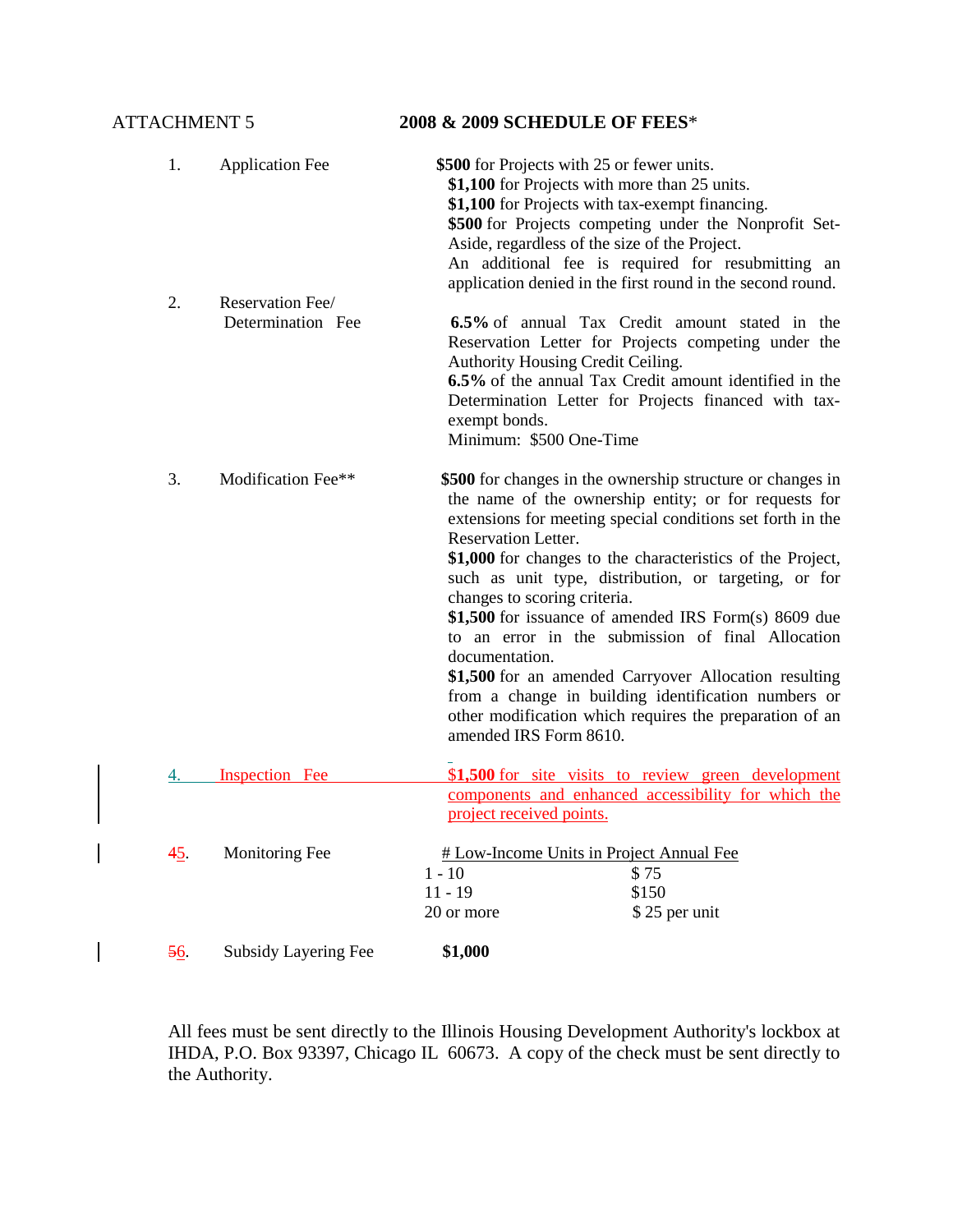\*\* Any requests for modifications to the original Application subsequent to issuance of the Reservation Letter must be in writing, and must be accompanied by the appropriate processing fee.

# **THE REMAINDER OF THIS PAGE HAS BEEN INTENTIONALLY LEFT BLANK.**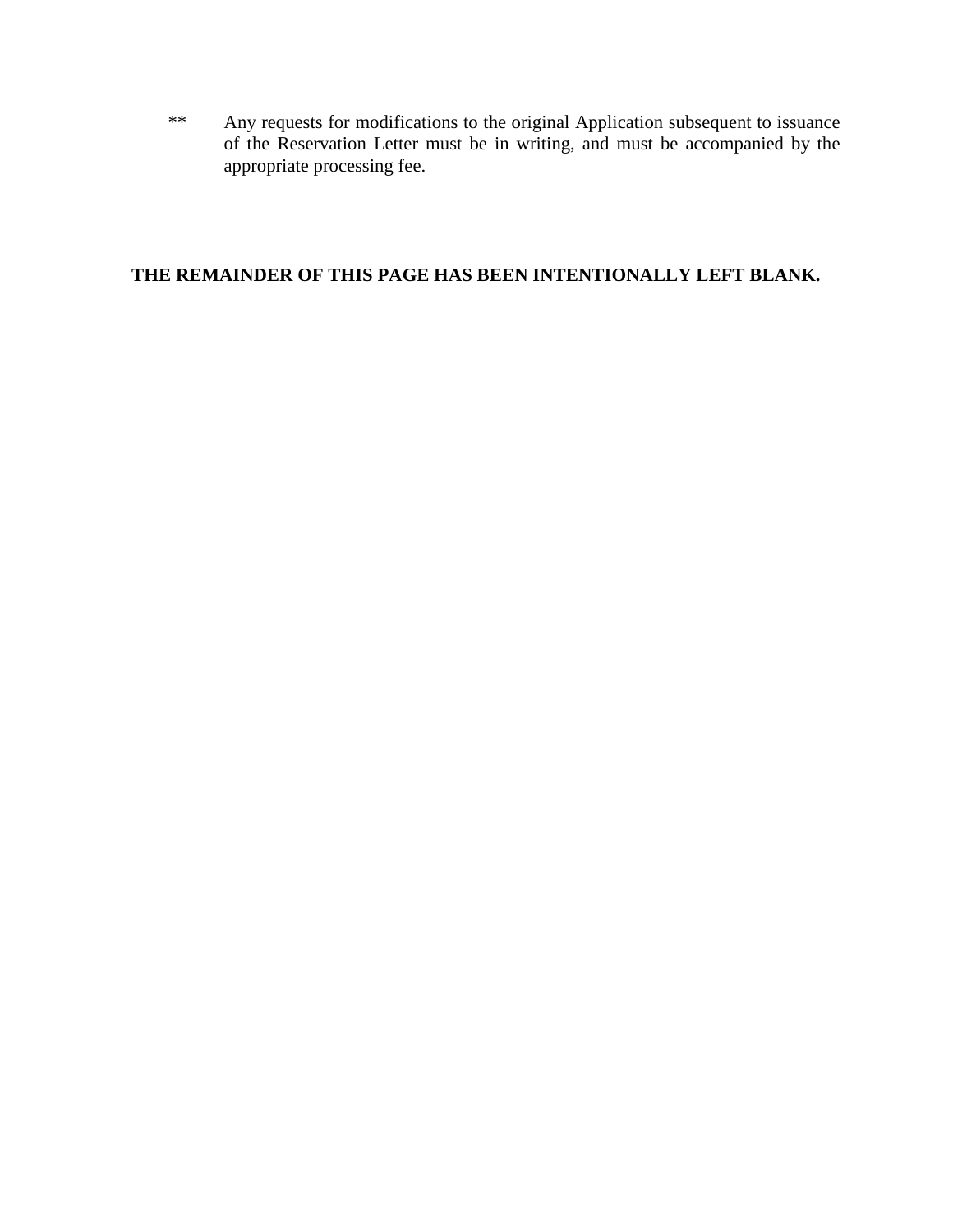#### **QUALIFIED CENSUS TRACTS**

#### DEFINITIONS JUNE 30, 1999) County Tract Tract Tract Tract Tract Tract Adams 0004 0007 0008 Alexander 9578 9579<br>Champaign 0001 0002 Champaign 0001 0002 0003 0004 0051 0052 0053 0058 0059 0060 Coles 0007 0008 Cook SEE ATTACHED LIST<br>DeKalb 0010 0011 DeKalb 0010 0011 0012 Jackson 0107 0108 0109 0111 0112 0113 0114 0115 Jefferson 0509 0510 Kane 8509 8515 8536 8537 Kankakee 0110 0114 0115 0116 0123 Knox 0008 0009 Lake 8623 8624.1 8624.2 8626.5 8627 8628 8629.2 Macon 0001 0003 0005 0006 0007 0008 0009 Madison 4003 4005 4006 4007 4009.1 4013 4021 4024 McLean 0104 0002 0004 0501 0015 0016 0017 McDonough 0104 0105 0106 Peoria 100001 0002 0003 0005 0006 0007 0008 0009 0012 0013 0016 0018 0019<br>9711 Pulaski Richland 9780 Rock Island 0206 0223 0226 0227 0235 0236 0244 St. Clair 5004 5005 5006 5009 5011 5013 5014 5021 5022 5024.1 5025 5026.3 5027 5028 5029 5042.1 5045 Saline 9555 Sangamon 0008 0009 0013 0014 0015 0016 0017 0024 Vermillion 0001 0002 0004 0006 0011 Will 8813 8819 8820 8821 8824 8825 Winnebago 0010 0011 0012 0020 0024 0025 0026 0027 0028 0029 0031 0032

# 2006 IRS SECTION 42 (d)(5)( C ) QUALIFIED CENSUS TRACTS (2000 DATA, MSA/PMSA

# *NOTE***: THERE ARE NO DIFFICULT DEVELOPMENT AREAS (IRS Section 42 (d)(5)(C)(iii)) IN ILLINOIS.**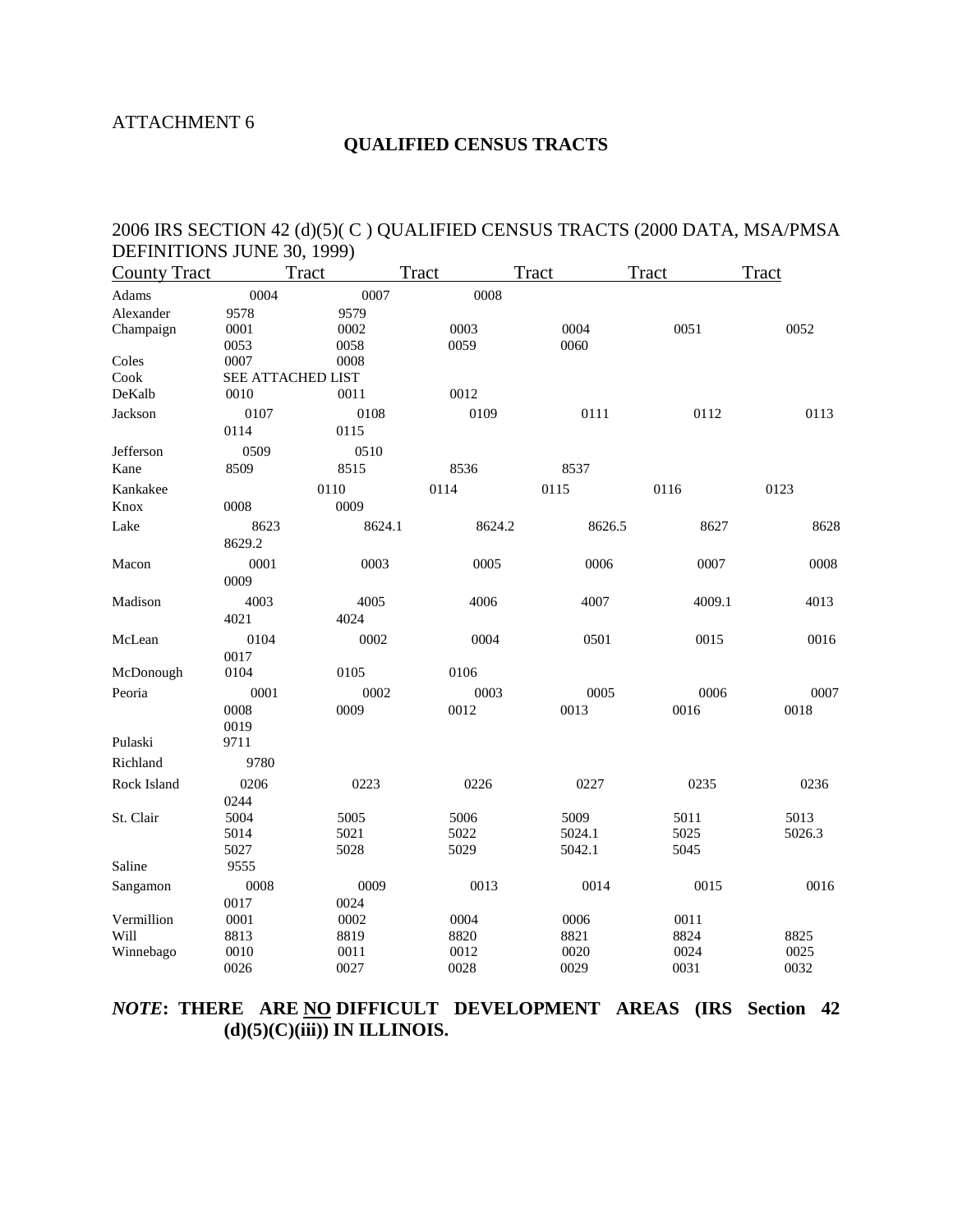# ATTACHMENT 6 - CONTINUED

# **QUALIFIED CENSUS TRACTS** IRS SECTION  $42(d)(5)(C)(ii)$ (2000 DATA, MSA/PMSA DEFINITIONS JUNE 30, 1999) COOK COUNTY

| 0101 | 0105 | 0108 | 0306 | 0312               | 0313 | 0315 | 0316 | 0514        | 0607          | 0707 | 0804 |
|------|------|------|------|--------------------|------|------|------|-------------|---------------|------|------|
| 0805 | 0808 | 0819 | 1401 | 1402               | 1407 | 2005 | 2006 | 2102        | 2105          | 2106 | 2207 |
| 2209 | 2210 | 2211 | 2213 | 2214               | 2215 | 2223 | 2224 | 2226        | 2227          | 2228 | 2229 |
| 2301 | 2302 | 2303 | 2304 | 2305               | 2306 | 2307 | 2308 | 2309        | 2310          | 2311 | 2312 |
| 2313 | 2315 | 2316 | 2317 | 2318               | 2401 | 2406 | 2407 | 2408        | 2409          | 2410 | 2411 |
| 2420 | 2425 | 2426 | 2427 | 2501               | 2510 | 2511 | 2513 | 2514        | 2515          | 2516 | 2517 |
| 2518 | 2519 | 2520 | 2521 | 2522               | 2523 | 2601 | 2602 | 2603        | 2604          | 2605 | 2606 |
| 2607 | 2608 | 2609 | 2610 | 2701               | 2702 | 2703 | 2704 | 2705        | 2706          | 2707 | 2708 |
| 2709 | 2710 | 2711 | 2712 | 2713               | 2714 | 2716 | 2717 | 2718        | 2719          | 2804 | 2805 |
| 2806 | 2807 | 2808 | 2809 | 2810               | 2811 | 2813 | 2814 | 2815        | 2816          | 2817 | 2818 |
| 2822 | 2824 | 2826 | 2827 | 2830               | 2831 | 2832 | 2835 | 2836        | 2838          | 2839 | 2840 |
| 2841 | 2842 | 2902 | 2903 | 2904               | 2905 | 2906 | 2907 | 2908        | 2909          | 2910 | 2911 |
| 2912 | 2913 | 2914 | 2915 | 2916               | 2917 | 2918 | 2919 | 2920        | 2921          | 2922 | 2923 |
| 2924 | 2925 | 2926 | 3001 | 3002               | 3003 | 3004 | 3006 | 3007        | 3008          | 3009 | 3010 |
| 3011 | 3012 | 3013 | 3014 | 3015               | 3016 | 3017 | 3104 | 3105        | 3106          | 3107 | 3108 |
| 3109 | 3110 | 3111 | 3112 | 3113               | 3114 | 3206 | 3302 | 3303        | 3401          | 3402 | 3404 |
| 3405 | 3406 | 3502 | 3504 | 3506               | 3507 | 3511 | 3512 | 3514        | 3515          | 3601 | 3602 |
| 3603 | 3604 | 3605 | 3701 | 3702               | 3703 | 3704 | 3801 | 3802        | 3803          | 3804 | 3805 |
| 3806 | 3807 | 3808 | 3809 | 3810               | 3812 | 3813 | 3814 | 3815        | 3816          | 3817 | 3818 |
| 3819 | 3820 | 3902 | 3903 | 3904               | 4001 | 4002 | 4003 | 4004        | 4005          | 4006 | 4007 |
| 4008 | 4106 | 4113 | 4201 | 4202               | 4203 | 4204 | 4205 | 4206        | 4207          | 4208 | 4209 |
| 4210 | 4211 | 4212 | 4302 | 4303               | 4304 | 4305 | 4307 | 4309        | 4310          | 4313 | 4314 |
| 4401 | 4408 | 4409 | 4601 | 4602               | 4603 | 4605 | 4606 | 4607        | 4608          | 4609 | 4610 |
| 4701 | 4902 | 4910 | 4912 | 4913               | 4914 | 5002 | 5003 | 5105        | 5202          | 5301 | 5302 |
| 5306 | 5401 | 5602 | 5802 | 5803               | 5807 | 5907 | 6001 | 6002        | 6003          | 6009 | 6014 |
| 6102 | 6103 | 6104 | 6105 | 6109               | 6110 | 6111 | 6112 | 6113        | 6114          | 6115 | 6116 |
| 6117 | 6118 | 6119 | 6120 | 6121               | 6122 | 6301 | 6302 | 6304        | 6305          | 6308 | 6601 |
| 6606 | 6607 | 6608 | 6609 | 6701               | 6702 | 6703 | 6704 | 6705        | 6706          | 6707 | 6708 |
| 6709 | 6710 | 6711 | 6712 | 6713               | 6714 | 6715 | 6716 | 6717        | 6718          | 6719 | 6720 |
| 6801 | 6802 | 6803 | 6804 | 6805               | 6806 | 6807 | 6808 | 6809        | 6810          | 6811 | 6812 |
| 6813 | 6814 | 6901 | 6902 | 6903               | 6904 | 6905 | 6907 | 6908        | 6909          | 6911 | 6912 |
| 6915 | 7101 | 7102 | 7103 | 7106               | 7107 | 7109 | 7609 | 8087.2 8093 |               | 8133 | 8138 |
| 8141 | 8142 | 8175 | 8215 | 8236.3 8243        |      | 8260 | 8268 |             | 8269.1 8269.2 | 8272 | 8273 |
| 8274 | 8290 | 8291 |      | 8293.2 8294.1 8297 |      |      |      |             |               |      |      |

\* 8236.03 \*\* 8269.01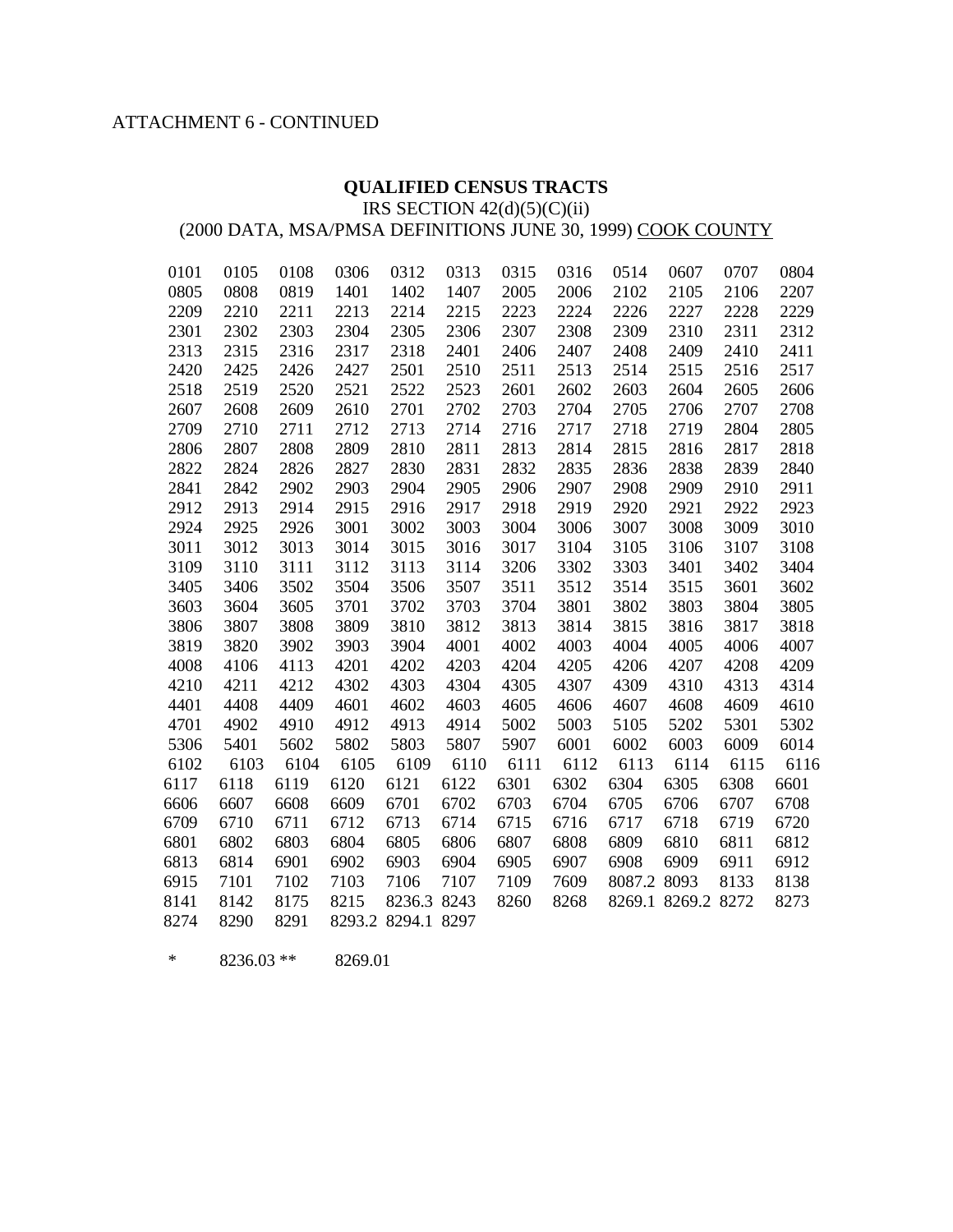# ATTACHMENT 7 **20082009 NON-RURAL MUNICIPALITIES**

 $\overline{\phantom{a}}$ 

**ALL** MUNICIPALITES IN COOK, DUPAGE, AND LAKE COUINTIES will **NOT** receive points as rural areas in the project location scoring category. The following cities, towns and villages will also **NOT** receive points as rural areas in the project location scoring category.

| County    | Municipality                        | County<br>Rock | Municipality                                                          |
|-----------|-------------------------------------|----------------|-----------------------------------------------------------------------|
| Adams     | Quincy                              | Island         | Carbon Cliff, Coal Valley, E. Moline,<br>Hampton, Moline, Rock Island |
| Boone     | Belvidere                           |                | <b>Silvis</b>                                                         |
| Champaign | Champaign, Urbana, Savoy            | St. Clair      | Alorton, Belleville, Cahokia,                                         |
|           |                                     |                | Caseyville, Centreville, Dupo,                                        |
| DeKalb    | DeKalb, Sycamore                    |                | East St. Louis, E. Carondelet,                                        |
|           |                                     |                | Fairview Heights Fairmount City,                                      |
| Grundy    | Minooka                             |                | National City, O'Fallon, Sauget,                                      |
|           |                                     |                | Swansea, Washington Park                                              |
| Kane      | Aurora, Batavia, Carpentersville,   |                |                                                                       |
|           | East Dundee, Elgin, Elburn,         | Sangamon       | Grand View, Leland Grove, Jerome,                                     |
|           | Geneva, Hampshire, Montgomery,      |                | Sherman, Southern View, Springfield                                   |
|           | North Aurora, St. Charles,          |                |                                                                       |
|           | So. Elgin, Surgar Grove, W. Dundee  | Stephenson     | <b>Freeport</b>                                                       |
| Kankakee  | Bradley, Bourbonnais, Kankakee      | Tazewell       | Creve Coeur, East Peoria,                                             |
|           |                                     |                | Groveland, Marquette Heights,                                         |
| Kendall   | Oswego, Yorkville                   |                | Morton, North Pekin, Pekin,                                           |
|           |                                     |                | Sunnyland, Washington                                                 |
| Knox      | Galesburg                           |                |                                                                       |
|           |                                     | Vermilion      | Danville, Tilton                                                      |
| Macon     | Decatur, Forsyth,                   |                |                                                                       |
|           | Long Creek, Mt. Zion                | Will           | Bolingbrook, Crest Hill, Crete<br>Forest Park, Frankfort,             |
| Madison   | Alton, Collinsville, East Alton     |                | Lockport, Joliet, Mokena                                              |
|           | Edwardsville, Glen Carbon, Godfrey, |                | Monee, New Lenox                                                      |
|           | Granite City, Hartford, Madison,    |                | Plainfield, Ridgewood,                                                |
|           | Pontoon Beach, Roxana,              |                | Romeoville, Steger,                                                   |
|           | So. Roxana, Venice, Wood River      |                | Shorewood, Tinley Park,                                               |
|           |                                     |                | <b>University Park</b>                                                |
| McHenry   | Algonquin, Cary, Crystal Lake,      |                |                                                                       |
|           | Fox River Grove, Huntley,           | Winnebago      | Cherry Valley, Loves Park,                                            |
|           | Lake in the Hills,                  |                | Machesney Park, Rockford                                              |
|           | McHenry, Woodstock                  |                | Rockton, Roscoe, South Beloit                                         |
| McLean    | Bloomington, Normal                 |                |                                                                       |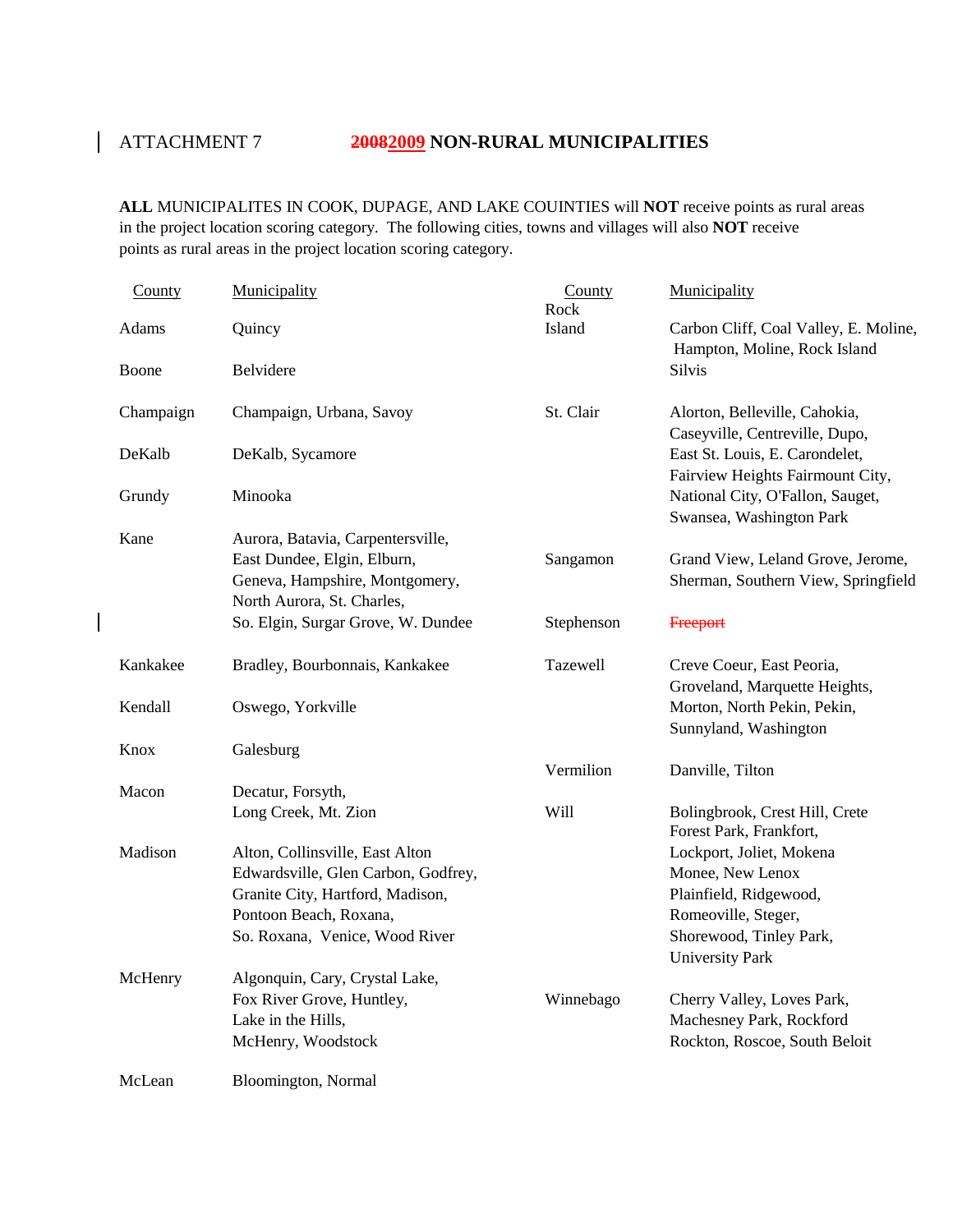Peoria

#### Bellevue, Peoria, Peoria Heights, West Peoria

# ATTACHMENT 8

# 2008 PER UNIT COST LIMITATIONS

| <b>Area Name &amp; Counties</b>                                   | <b>Bedrooms</b> | Limit   |
|-------------------------------------------------------------------|-----------------|---------|
|                                                                   |                 |         |
| Champaign                                                         | 0 <sub>BR</sub> | 80,513  |
| Champaign, Clark, Clay, Coles,                                    | 1 BR            | 92,291  |
| Crawford, Cumberland, De Witt,                                    | 2 BR            | 112,227 |
| Douglas, Edgar, Edwards, Effingham,                               | 3 BR            | 145,182 |
| Ford, Gallatin, Hamilton, Hardin,                                 | $4 + BR$        | 159,365 |
| Iroquois, Jasper, Lawrence, Livingston,                           |                 |         |
| Macon, McLean, Moultrie, Platt, Pope,                             |                 |         |
| Richland, Saline, Shelby, Vermillion,<br>Wabash, Wayne, and White |                 |         |
| Chicago                                                           | $0$ BR          | 94,987  |
| Cook, DuPage, Grundy, Kane,                                       | 1 BR            | 108,883 |
| Kankakee, Kendall, Lake, McHenry and                              | 2 BR            | 132,403 |
| Will                                                              | 3 BR            | 171,282 |
|                                                                   | $4 + BR$        | 188,015 |
|                                                                   |                 |         |
| <b>East St. Louis</b>                                             | 0 <sub>BR</sub> | 83,679  |
| Madison and St. Clair                                             | 1 BR            | 95,921  |
|                                                                   | 2 BR            | 116,641 |
|                                                                   | 3 BR            | 150,892 |
|                                                                   | $4 + BR$        | 165,632 |
| Peoria                                                            | $0$ BR          | 80,513  |
| Bureau, Fulton, Henderson, Henry, Knox,                           | 1 BR            | 92,291  |
| LaSalle, Marshall, McDonough,                                     | 2 BR            | 112,227 |
| Mercer, Peoria, Putnam, Stark,                                    | 3 BR            | 145,182 |
| Tazewell, Warren, and Woodford.                                   | $4 + BR$        | 159,365 |
|                                                                   |                 |         |
| Quincy                                                            | $0$ BR          | 79,608  |
| Adams, Brown, Calhoun, Hancock,                                   | 1 BR            | 91,254  |
| Pike, and Schuyler.                                               | 2 BR            | 110,966 |
|                                                                   | 3 BR            | 143,551 |
|                                                                   | $4 + BR$        | 157,575 |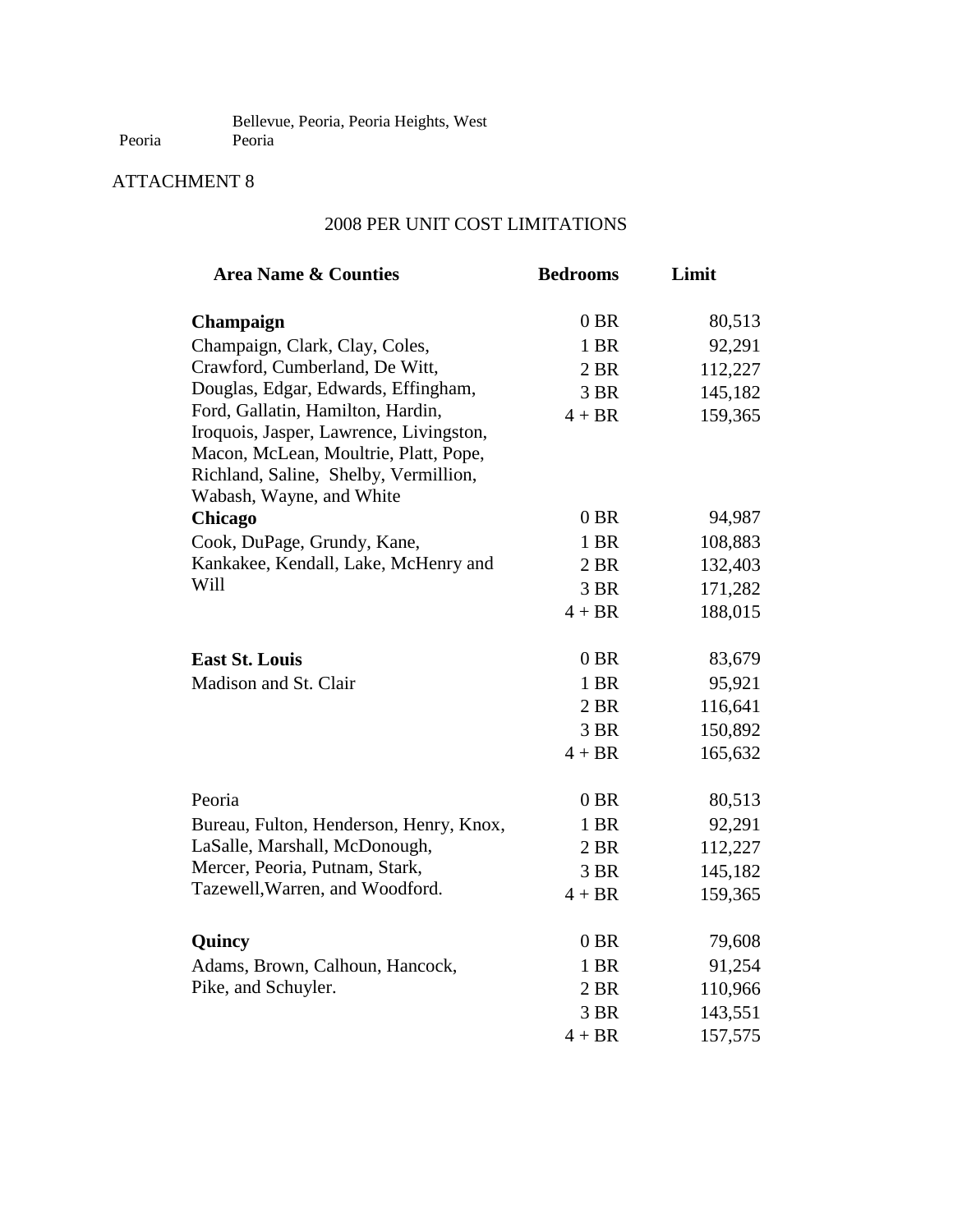# ATTACHMENT 8 (Continued)

#### 2008 Per Unit Cost Limitations

| <b>Area Name &amp; Counties</b>      | <b>Bedrooms</b> | Limit   |
|--------------------------------------|-----------------|---------|
| <b>Rockford</b>                      | 0 <sub>BR</sub> | 79,156  |
| Boone, DeKalb, Stephenson,           | 1 BR            | 90,736  |
| and Winnebago.                       | 2 BR            | 110,336 |
|                                      | 3 BR            | 142,735 |
|                                      | $4 + BR$        | 156,679 |
|                                      |                 |         |
| <b>Rock Island</b>                   | $0$ BR          | 78,251  |
| Rock Island                          | 1 BR            | 89,699  |
|                                      | 2 BR            | 109,075 |
|                                      | 3 BR            | 141,104 |
|                                      | $4 + BR$        | 154,889 |
| <b>Springfield</b>                   | $0$ BR          | 82,775  |
| Alexander, Bond, Cass, Christian,    | 1 BR            | 94,884  |
| Clinton, Fayette, Franklin, Greene,  | 2 BR            | 115,380 |
| Jackson, Jefferson, Jersey, Johnson, | 3 BR            | 149,260 |
| Logan, Macoupin, Marion, Mason,      | $4 + BR$        | 159,365 |
| Massac, Menard, Monroe, Montgomery,  |                 |         |
| Morgan, Randolph, Perry, Pulaski,    |                 |         |
| Sangamon, Scott, Washington,         |                 |         |
| Williamson, and Union                |                 |         |
| <b>Sterling</b>                      | 0 <sub>BR</sub> | 80,513  |
| Carroll, Jo Daviess, Lee, Ogle,      | 1 BR            | 92,291  |
| and Whiteside.                       | 2 BR            | 112,227 |
|                                      | 3 BR            | 145,182 |
|                                      | $4 + BR$        | 159,365 |

- 1. Establish the maximum allowable total project cost for your project using the limits provided here.
- 2. Compare the proposed total project cost for your project with the calculated maximum from #1. If your proposed total cost exceeds the maximum allowable total project cost, you must request a waiver to the per unit cost limits and provide a written explanation for such a request.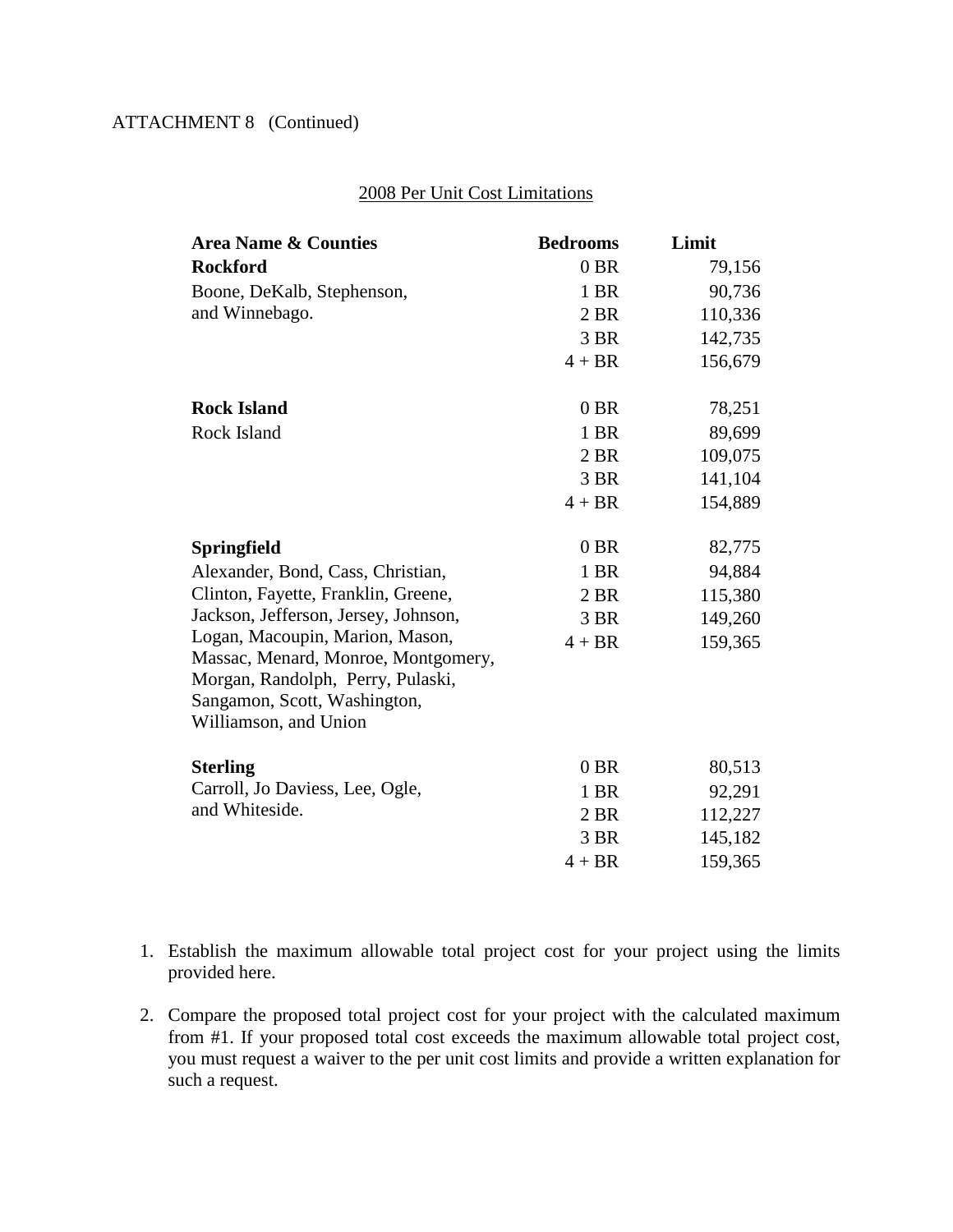## **SAMPLE CALCULATION OF ANNUAL TAX CREDIT AMOUNT**

|               | <b>Qualified Basis Method:</b>                                 |  |     | <b>Equity Gap Method:</b>                                                                       |
|---------------|----------------------------------------------------------------|--|-----|-------------------------------------------------------------------------------------------------|
|               | Total Costs**                                                  |  |     | Total Costs**                                                                                   |
|               | Non-Depreciable Costs<br>------------------------------------- |  |     | <b>Total Financing</b>                                                                          |
|               | <b>Total Depreciable Costs</b>                                 |  |     | <b>Equity Required</b>                                                                          |
|               | <b>Grants</b>                                                  |  |     | TC Value Factor***                                                                              |
|               | <b>Historic Tax Credits</b>                                    |  |     | ------------------------------------                                                            |
|               | ._______________________________                               |  | $=$ | Annual Tax Credit Amount                                                                        |
|               | <b>Total Eligible Basis</b>                                    |  |     |                                                                                                 |
| X             |                                                                |  |     | 1.30 if in a Qualified Census Tract or Difficult Development Area (whether designated by HUD or |
| by the State) |                                                                |  |     |                                                                                                 |
|               | <b>Total Eligible Basis</b>                                    |  |     |                                                                                                 |
| X             | % Low Income Units (or Floor Space)                            |  |     |                                                                                                 |
|               | <b>Total Qualified Basis</b>                                   |  |     |                                                                                                 |
| X             | 3.50% or 8.259%                                                |  |     |                                                                                                 |
|               |                                                                |  |     |                                                                                                 |
|               | Annual Tax Credit Amount                                       |  |     |                                                                                                 |

#### **Annual Tax Credit Amount Reserved** = Lesser of Qualified Basis or Equity Gap Method

\*The 3.50% rate is used for acquisition costs and for total qualified basis for tax-exempt Projects, while 8.259% is used for rehabilitation or new construction costs. The source of financing affects the percentage. If the source of financing is federal with a below market (AFR) interest rate, then the 3.50% level is used for the entire Project, even for the rehabilitation and new construction costs. The exceptions to this rule, where the 8.25% level still applies, are as follows: (1) CDBG loans; and (2) HOME loans where 40% of the units are set aside for persons with incomes at or below 50% of median family income (the project is ineligible for the 30% increase for qualified census tracts under this scenario) A Project shall be treated as federally subsidized for any taxable year if there is or was outstanding any obligation, the interest on which is exempt from tax under [section 103](http://web2.westlaw.com/find/default.wl?tf=-1&rs=WLW8.08&fn=_top&sv=Split&tc=-1&docname=26USCAS103&ordoc=1871986&findtype=L&db=1000546&vr=2.0&rp=%2ffind%2fdefault.wl&mt=Tax) of the Internal Revenue Code, and the proceeds of which are or were used (directly or indirectly) with respect to such Project or the operation thereof.

\*\*Only those costs up to the maximum fee levels for developer's fee and overhead, contractor profit and overhead, and general requirements are included in total costs for purposes of these calculations.

\*\*\* In calculating the Tax Credit amount through Equity Gap method for 2008 & 2009, the Authority will use an estimated discount of .80 for rehabilitation, special needs, SLF, and projects with 12 units or less and .80 for all others. The TC Value Factor is an estimate of the gross value of the tax credits (inclusive of bridge loan interest and fees). It is calculated as follows. First, an estimate of the value of the credits is established. This estimate is multiplied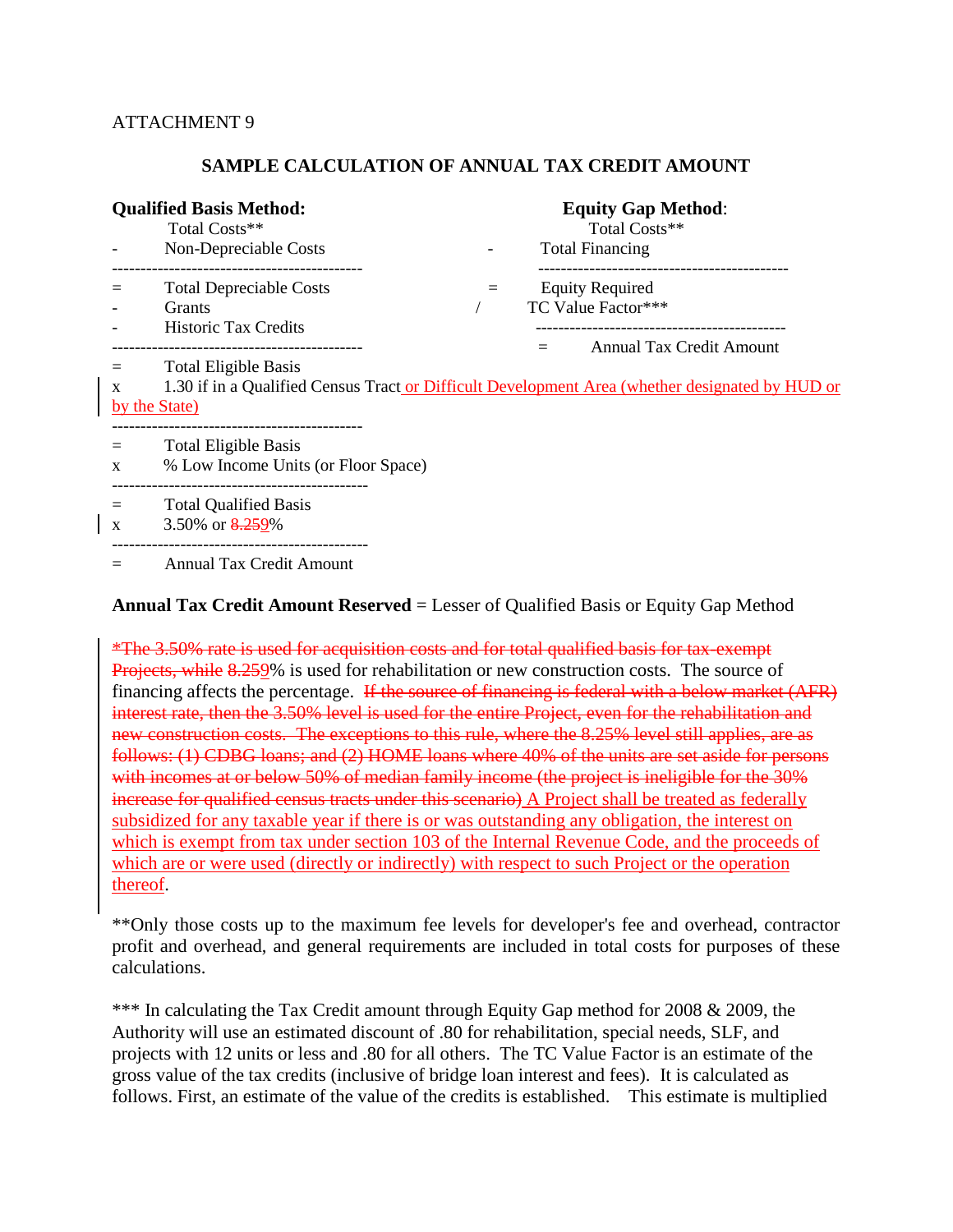by 10 (the number of years the credit can be claimed). For example, the estimated value of tax credits currently used is 80 cents on the dollar. This 80 cents, or .80 is multiplied by 10 to get a TC Value Factor of 8.0. The Equity Required under this example is then divided by the TC Value Factor of 8.0 to obtain the annual tax credit amount. The TC Value Factor is subject to change depending upon the current market value of Tax Credits.

# **THE REMAINDER OF THIS PAGE HAS BEEN INTENTIONALLY LEFT BLANK**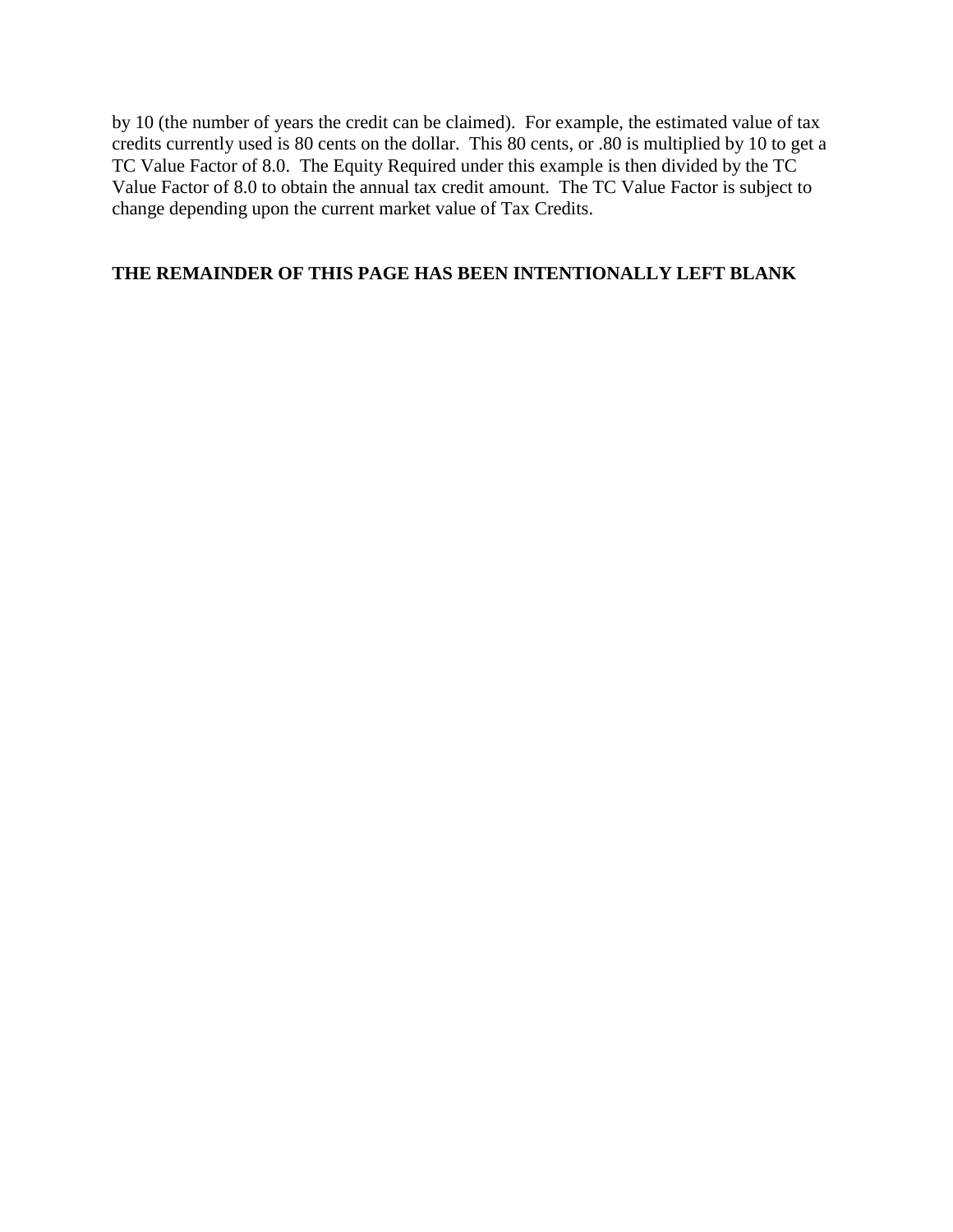# **Tenant Homeownership (Rent-to-Own) Plan Guidelines**

Tenant Homeownership Plan should include or address the following guidelines:

A Tenant Homeownership Plan will:

- Align financing terms such as terms in the Limited Partnership Agreement or loan documents to the proposed conversion
	- o Loan and Financing Terms
	- o Tenant Equity Calculation
	- o Timelines for transition to ownership
	- o Limited Partnership's responsibility for unsold units
- Define tenant qualification criteria
- Require individually recorded residential units
- Address replacement reserve funding and levels at conversion to Homeownership
- Require a PNA evaluation of building prior to date of ownership conversion
- Provide for an optional right of first refusal by qualifying tenant
- Require an option agreement (between seller and qualifying tenant)
- Required purchase price (sales price) calculation methodology
- Provide homeownership counseling for qualifying tenants/ buyers
- Address the treatment of common areas in the subdivision of the property. (if applicable)
- Provide the calculation of equity takeout and tenant equity
- Provide a mechanism for the continuation of and/or release of Use and Occupancy **Restrictions**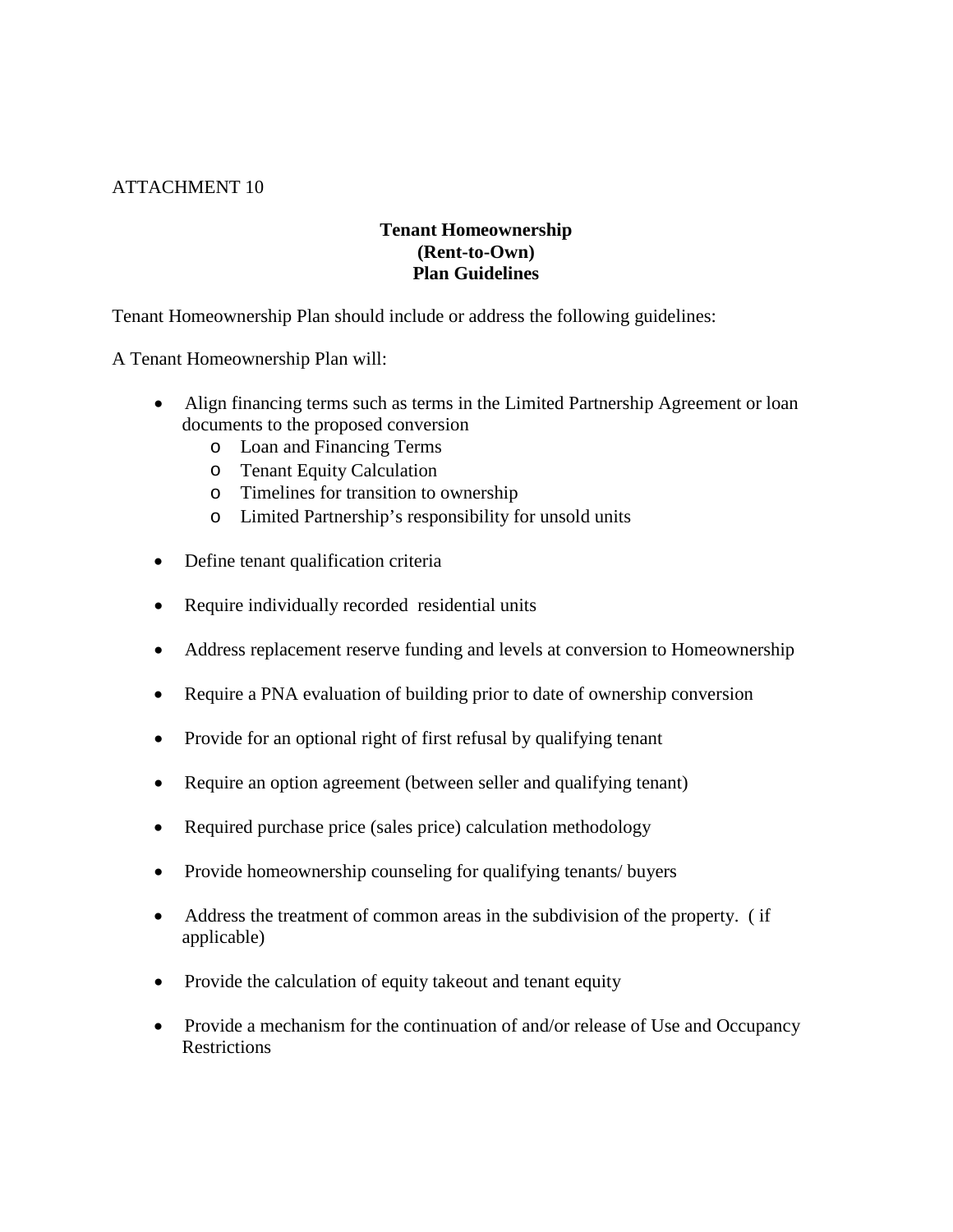#### **Guidelines for Supportive Housing Set-Aside**

The Authority will reserve up to \$2,000,000 for Projects serving Supportive Housing Populations. The Project must reserve at least 50% of the total units affordable to and occupied by Supportive Housing Populations. The percentage must be stated in the Application. The Project must also comply with applicable federal and state law, including but not limited to the federal Fair Housing Act and the Illinois Environmental Barriers Act (410 ILCS 25/1 et seq.). Projects funded under the Supportive Housing Set-Aside must submit a Supportive Housing Plan with the application, which shall include provision by a local human services agency of at least one (1) on-site support coordinator (hours should be proportional to number of Supportive Housing units in the Project) to assist residents in the application process, in implementing the tenants' plan for success in permanent housing, and in continuing linkage to supportive services as needed. Supportive Living Facilities will not be considered under this setaside. Applicants are encouraged to contact Tara Peele at [tpeele@ihda.org](mailto:tpeele@ihda.org) prior to the development of the required Supportive Housing Plan.

"The following guidelines are recommended for Permanent Supportive Housing Projects:

- 1. Supportive housing is affordable, safe and decent. The tenant typically pays not more than 30% of household income towards rent.
- 2. The supportive housing tenant has a standard lease or similar form of occupancy agreement that adheres to normal conditions of tenancy. Regardless of who fills the roles of supportive services provider, property owner and manager, the rights of tenants should be protected through the delineation of separate functions of services provision and property management.
- 3. There are no limits on a person's length of tenancy in supportive housing as long as they abide by the conditions of the lease or agreement. Tenants are supported in their efforts to achieve their individualized goals, which may include eventually moving to other housing settings.
- 4. Services are integral to supportive housing, although a tenant's use of services in supportive housing should be voluntary. By design, housing support services are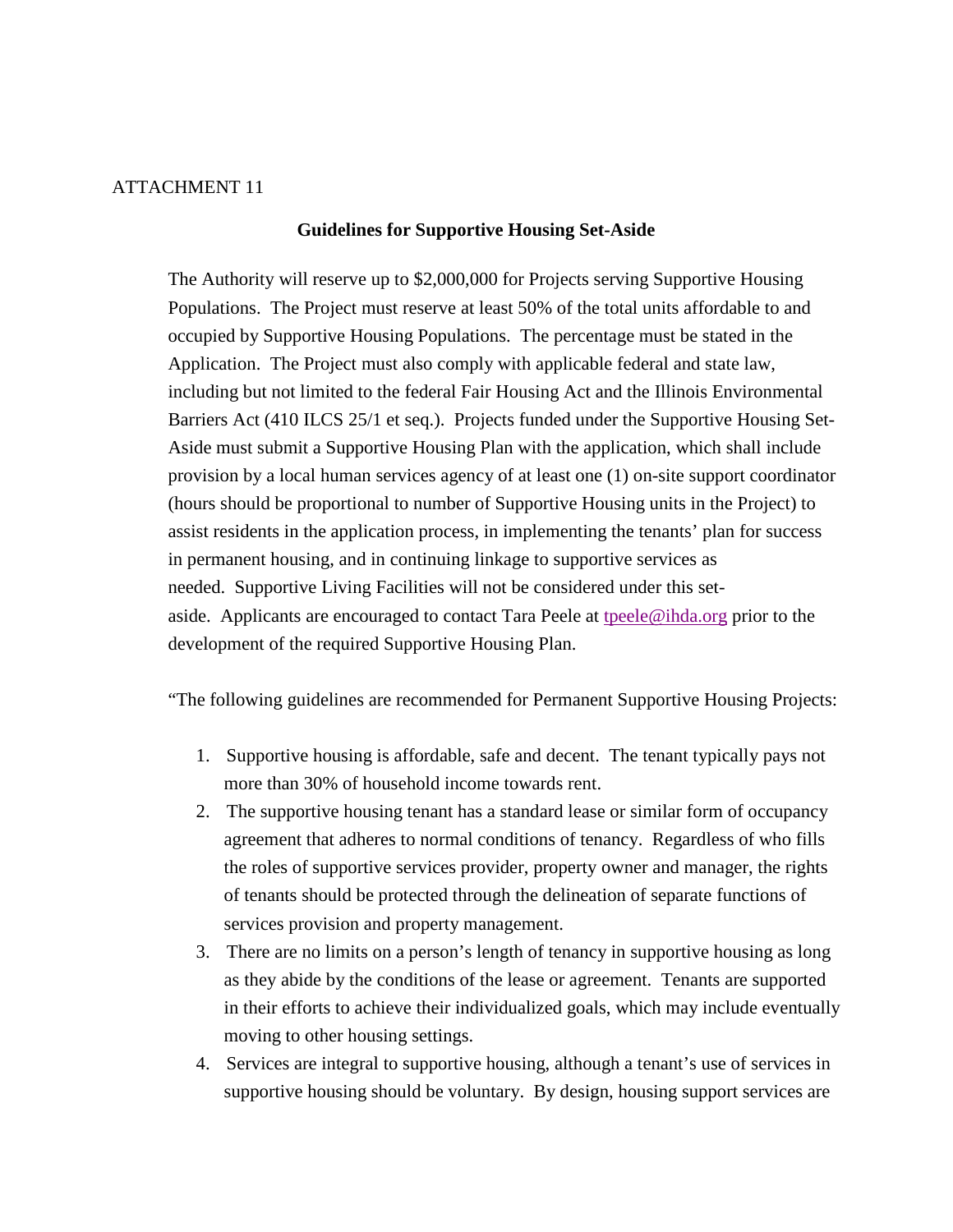intended to help ensure stability and to maximize each tenant's ability to live independently.

- Supportive housing tenants have access to supports that reinforce housing retention, including but not limited to money management and crisis prevention These supports may be provided or coordinated via an enhanced property management role.
- Supportive housing tenants also have access to a flexible array of individualized, comprehensive services that vary according to their needs and interests. Such services, offered on- and/or off-site and dependent upon tenant eligibility, may include medical and wellness, mental health, substance use management, treatment and recovery, vocational and employment and coordinated support (case management)."

Projects under the Supportive Housing Set-Aside must submit a **Supportive Housing Plan** (using template provided) at the time of Application, which will describe how the following conditions will be met by the agency or agencies fulfilling the roles of owner, management and services partner (the partner organizations):

- 1. Site Suitability how the project will meet the needs of Supportive Housing Populations including accessibility features, access to transportation, proximity to community amenities, etc.
- 2. Affordability how the project will make the Supportive Housing units affordable to the targeted population(s).
- 3. Access to Services how an array of services, including those aimed at tenant retention, will be made available both on- and off-site for all Supportive Housing tenants to access according to their needs, including a budget for any services funding sources that have been secured or will be sought
- 4. Support Coordination qualifications of the agency providing the on-site support coordinator including:
	- capacity to provide access to supportive services, and to maintain relationships with the management agent and community service providers for the duration of the compliance period
	- a history of engagement with other community agencies through the local Continuum of Care and/or other cross-agency efforts.
- 5. Referral, Screening and Communication
	- the tenant referral and screening process, including steps followed by all parties to negotiate Requests for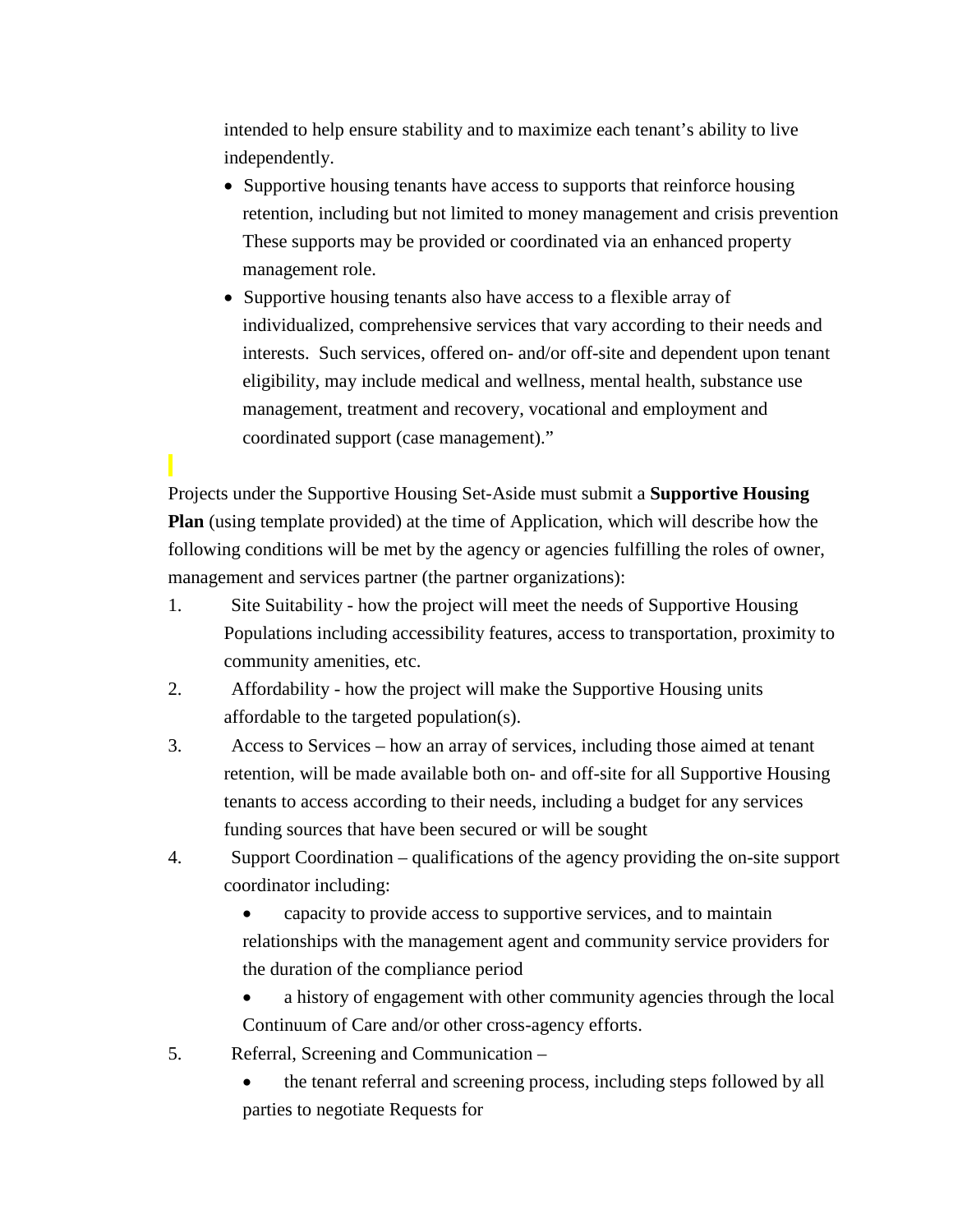Reasonable AccomodationsAccommodations and Modifications under Fair Housing Laws to facilitate the admittance of persons with disabilities into the project.

• how project management and the agency providing the on-site support coordinator will communicate, accommodate staff turnover and assure continuing linkages between the Project and the agency providing the on-site support coordinator for the duration of the compliance period.

6. An Agreement among all parties that address the following –

• Demonstrate of a clear separation of property management and supportive service provision functions within or among partner organizations to assure confidentiality of tenant information.

• Plan to affirmatively market to persons with disabilities and include a section on reasonable accommodations and modifications in applications for tenancy. Projects may advertise as offering services for people with particular types of disabilities but must admit other persons with disabilities who may benefit from the services.

Use by the management agent of objective screening and income eligibility criteria to make decisions regarding offering applicants residency.

## **THE REMAINDER OF THIS PAGE HAS BEEN INTENTIONALLY LEFT BLANK.**

## ATTACHMENT 12

#### **Referral and Support Plan for Targeting a Minimum of 10% of Units to Supportive Housing Properties**

To further the creation of community-based housing, Projects that target **a minimum of 10%** of the units for Extremely Low Income (less than 30% AMI) Supportive Housing Populations, excluding Supportive Living Facilities, will receive **3** points under this category. With Application, the owner must demonstrate a partnership with a Lead Referral Agency and submit a **Referral and Support Plan** (Template Available on IHDA's Website) for review by the Authority. Applicants must contact Tara Peele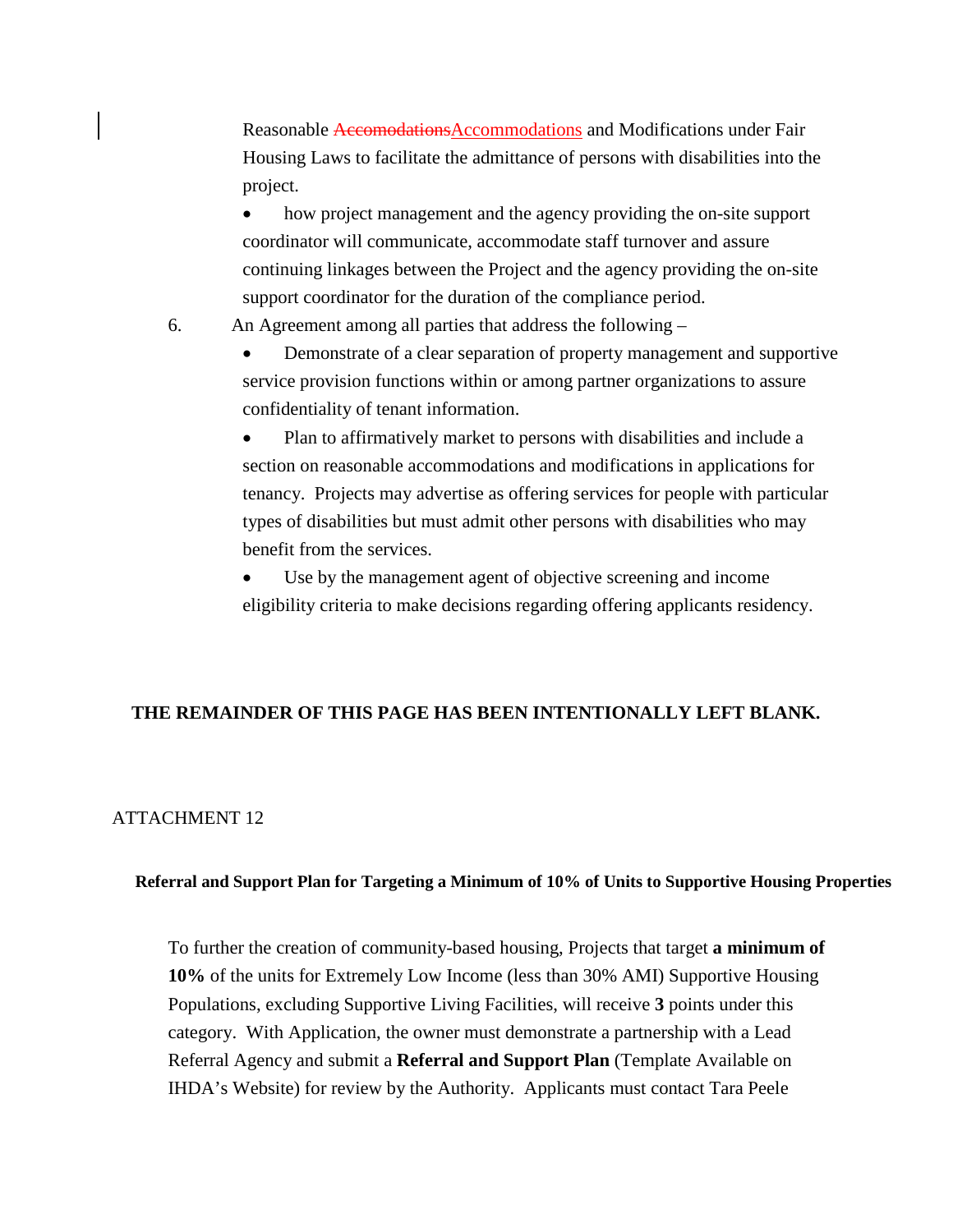at [tpeele@ihda.org](mailto:tpeele@ihda.org) prior to the development of the required **Referral and Support Plan** to be assigned a Lead Referral Agency.

The Lead Referral Agency will coordinate a range of local disability and homeless services agencies in the referral process. The Lead Referral Agency will submit a standard letter of referral to Property Management, which will then process the referred household's application for tenancy using the same screening criteria that is applied to all other tenants in the Project. Units targeted to Supportive Housing Populations under this category are to be open to any referrals from the Lead Referral Agency, which will include households headed by persons with a range of disabilities as well as households that are homeless or at-risk of homelessness. Property Management will use the Lead Referral Agency as their main point of contact to ensure that supports are available to tenants in the targeted units.

Projects receiving points under this category must submit a **Referral and Support Plan** (Template Available on IHDA's Website) at the time of Application, which will describe how the following conditions will be met. The Authority acknowledges that the Referral and Support Plan may be a separate addendum to or be considered as part of the Tenant Selection Plan. At a minimum, **Referral and Support Plans** shall include:

- a) Site Suitability how the project will meet the needs of Supportive Housing Populations including accessibility features, access to transportation, proximity to community amenities, etc.
- b) Affordability how the project will make the targeted units affordable to persons with extremely low incomes.
- c) Lead Referral Agency capacity to provide access to supportive services, and to maintain relationships with the management agent and community service providers for the duration of the compliance period.
- d) Referral, Screening and Communication
	- the tenant referral and screening process, including steps followed by all parties to negotiate Requests for reasonable accommodations and modifications under Fair Housing Laws to facilitate the admittance of persons with disabilities into the Project.

how project management and the Lead Referral Agency will communicate and assure continuing linkages between the Project and the Lead Referral Agency for the duration of the compliance period, including changes in staff will be accommodated.